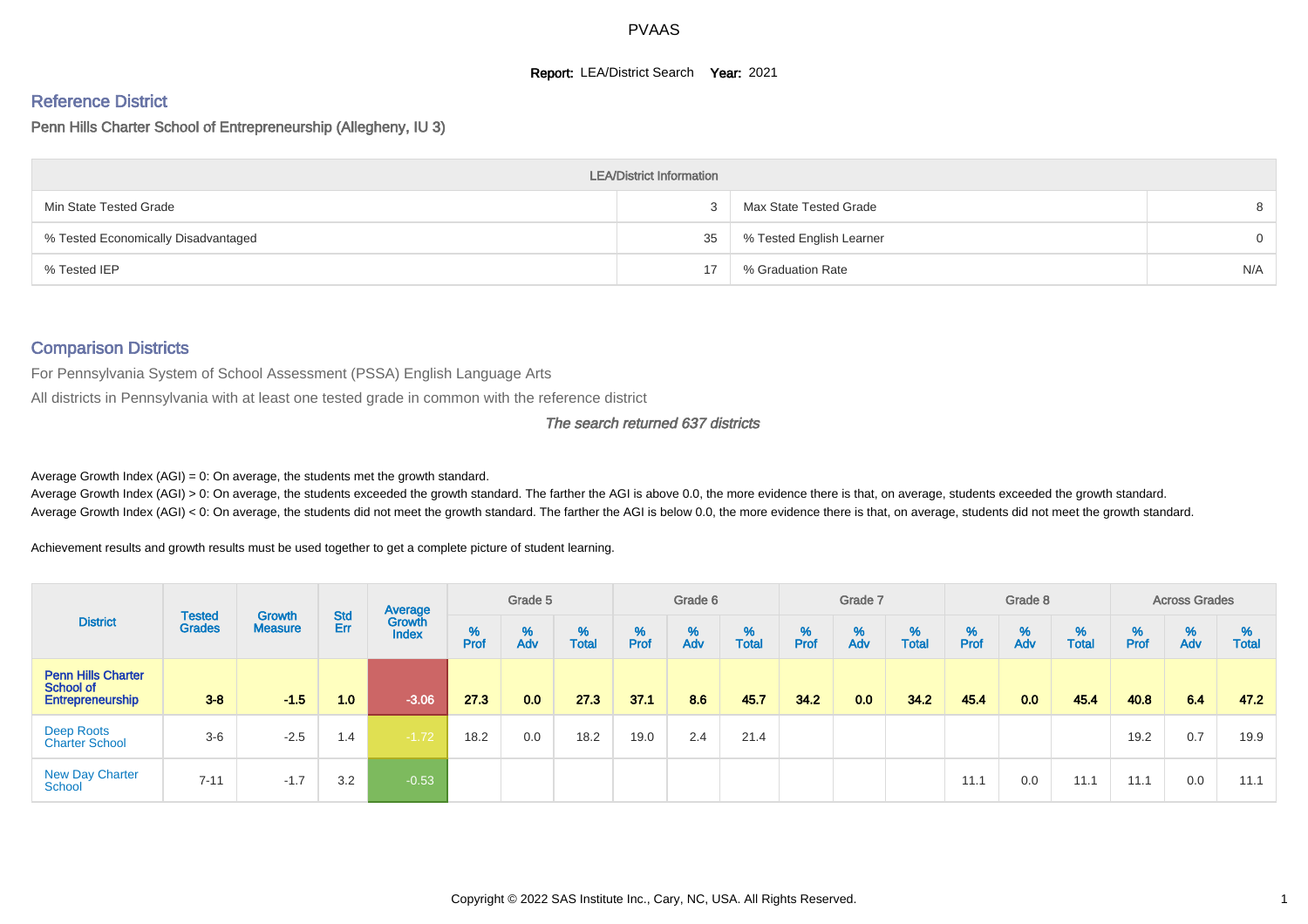|                                                                                          | <b>Tested</b> | <b>Growth</b>  | <b>Std</b> | Average                |              | Grade 5  |                   |              | Grade 6  |                   |              | Grade 7  |                   |              | Grade 8  |                   |              | <b>Across Grades</b> |               |
|------------------------------------------------------------------------------------------|---------------|----------------|------------|------------------------|--------------|----------|-------------------|--------------|----------|-------------------|--------------|----------|-------------------|--------------|----------|-------------------|--------------|----------------------|---------------|
| <b>District</b>                                                                          | <b>Grades</b> | <b>Measure</b> | <b>Err</b> | Growth<br><b>Index</b> | $\%$<br>Prof | %<br>Adv | %<br><b>Total</b> | $\%$<br>Prof | %<br>Adv | %<br><b>Total</b> | $\%$<br>Prof | %<br>Adv | %<br><b>Total</b> | $\%$<br>Prof | %<br>Adv | %<br><b>Total</b> | $\%$<br>Prof | $\%$<br>Adv          | $\%$<br>Total |
| <b>Penn Hills Charter</b><br>School of<br>Entrepreneurship                               | $3 - 8$       | $-1.5$         | 1.0        | $-3.06$                | 27.3         | 0.0      | 27.3              | 37.1         | 8.6      | 45.7              | 34.2         | 0.0      | 34.2              | 45.4         | 0.0      | 45.4              | 40.8         | 6.4                  | 47.2          |
| <b>Center For Student</b><br><b>Learning Charter</b><br>School At<br>Pennsbury           | $6 - 12$      | 1.9            | 3.5        | 0.54                   |              |          |                   |              |          |                   |              |          |                   | 25.0         | 8.3      | 33.3              | 26.9         | 3.8                  | 30.8          |
| <b>Universal Bluford</b><br><b>Charter School</b>                                        | $3-6$         | $-2.8$         | 1.2        | $-2.37$                | 19.0         | 0.0      | 19.0              | 23.3         | 0.0      | 23.3              |              |          |                   |              |          |                   | 22.3         | 1.8                  | 24.1          |
| <b>Easton Arts</b><br>Academy<br>Elementary<br><b>Charter School</b>                     | $3-5$         | 0.7            | 2.6        | 0.29                   | 45.8         | 4.2      | 50.0              |              |          |                   |              |          |                   |              |          |                   | 37.2         | 4.6                  | 41.9          |
| <b>Global Leadership</b><br><b>Academy Charter</b><br><b>School Southwest</b><br>at Huey | $3-8$         | $-0.4$         | 1.8        | $-1.72$                | 0.0          | 0.0      | 0.0               | 0.0          | 0.0      | 0.0               |              |          |                   | 21.4         | 0.0      | 21.4              | 11.1         | 0.0                  | 11.1          |
| <b>Montessori</b><br><b>Regional Charter</b><br>School                                   | $3-6$         | $-3.8$         | 1.1        | $-3.39$                | 33.3         | 0.0      | 33.3              | 37.3         | 8.5      | 45.8              |              |          |                   |              |          |                   | 32.2         | 4.5                  | 36.7          |
| <b>Urban Academy Of</b><br><b>Greater Pittsburgh</b><br><b>Charter School</b>            | $3-5$         | $-8.2$         | 1.9        | $-4.39$                | 21.4         | 2.4      | 23.8              |              |          |                   |              |          |                   |              |          |                   | 20.6         | 1.6                  | 22.2          |
| <b>MaST Community</b><br><b>Charter School III</b>                                       | $3-6$         | $-0.7$         | $0.8\,$    | $-0.81$                | 25.8         | $0.8\,$  | 26.5              | 30.0         | 6.9      | 36.9              |              |          |                   |              |          |                   | 28.3         | 6.5                  | 34.8          |
| <b>Vida Charter</b><br>School                                                            | $3-6$         | 3.8            | 1.9        | $-0.39$                | 56.0         | 16.0     | 72.0              | 27.8         | 27.8     | 55.6              |              |          |                   |              |          |                   | 33.7         | 19.8                 | 53.5          |
| <b>Lehigh Valley Dual</b><br>Language Charter<br>School                                  | $3-8$         | $-0.8$         | 2.5        | $-0.32$                | 8.3          | 0.0      | 8.3               | 58.3         | 0.0      | 58.3              |              |          |                   |              |          |                   | 34.3         | 0.0                  | 34.3          |
| <b>West Philadelphia</b><br>Achievement<br>Charter<br><b>Elementary School</b>           | $3-5$         | 3.8            | 1.6        | 2.40                   | 21.0         | 0.0      | 21.0              |              |          |                   |              |          |                   |              |          |                   | 18.1         | 1.5                  | 19.6          |
| <b>Baden Academy</b><br><b>Charter School</b>                                            | $3-6$         | $-1.3$         | 1.1        | $-1.21$                | 47.6         | 1.6      | 49.2              | 46.6         | 10.3     | 56.9              |              |          |                   |              |          |                   | 42.3         | 7.1                  | 49.4          |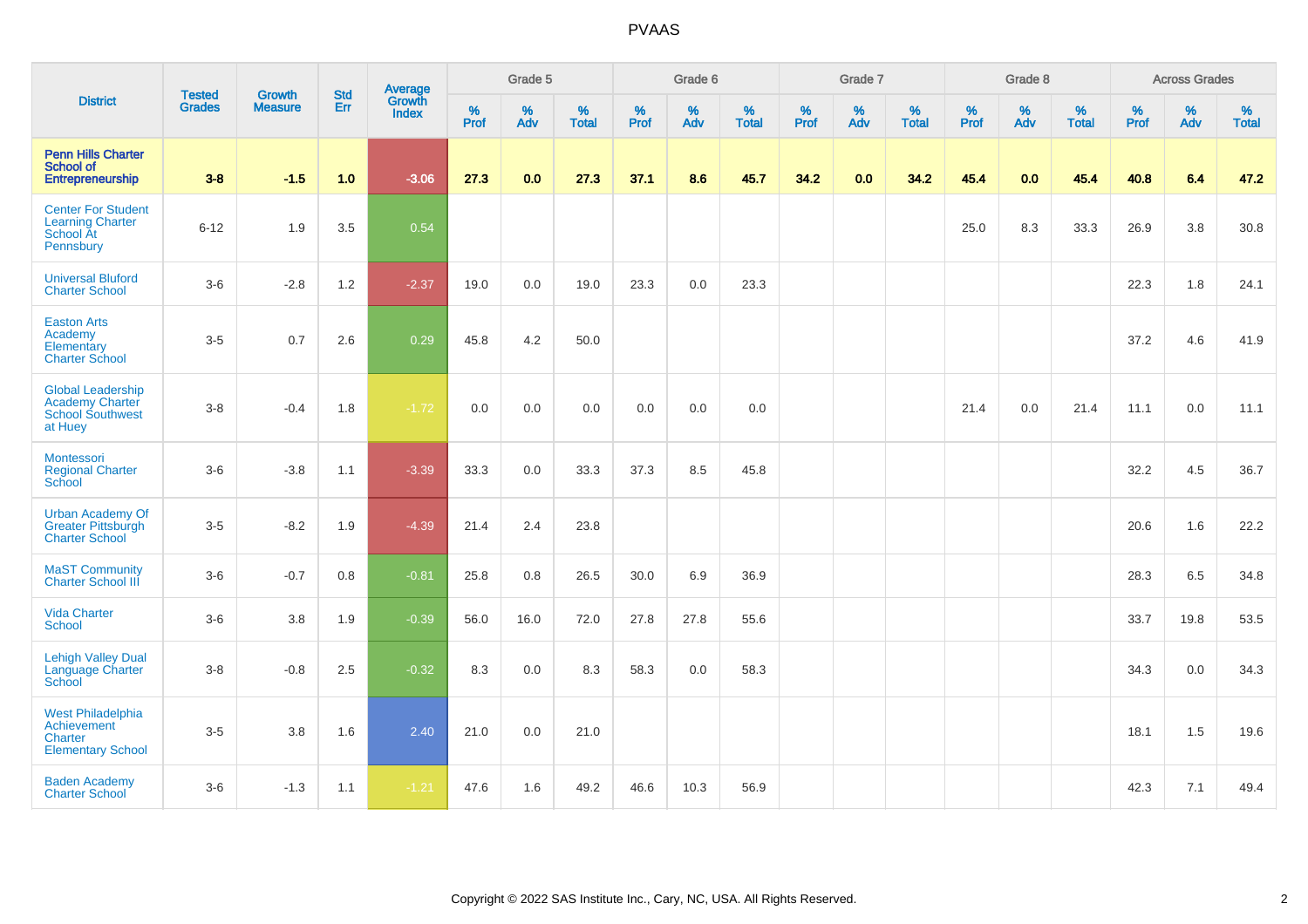|                                                                          |                                |                                 |                   | Average                |          | Grade 5  |                   |          | Grade 6  |                   |           | Grade 7  |                   |           | Grade 8  |                   |           | <b>Across Grades</b> |                   |
|--------------------------------------------------------------------------|--------------------------------|---------------------------------|-------------------|------------------------|----------|----------|-------------------|----------|----------|-------------------|-----------|----------|-------------------|-----------|----------|-------------------|-----------|----------------------|-------------------|
| <b>District</b>                                                          | <b>Tested</b><br><b>Grades</b> | <b>Growth</b><br><b>Measure</b> | <b>Std</b><br>Err | Growth<br><b>Index</b> | $%$ Prof | %<br>Adv | %<br><b>Total</b> | $%$ Prof | %<br>Adv | %<br><b>Total</b> | %<br>Prof | %<br>Adv | %<br><b>Total</b> | %<br>Prof | %<br>Adv | %<br><b>Total</b> | %<br>Prof | %<br>Adv             | %<br><b>Total</b> |
| <b>Penn Hills Charter</b><br><b>School of</b><br>Entrepreneurship        | $3 - 8$                        | $-1.5$                          | 1.0               | $-3.06$                | 27.3     | 0.0      | 27.3              | 37.1     | 8.6      | 45.7              | 34.2      | 0.0      | 34.2              | 45.4      | 0.0      | 45.4              | 40.8      | 6.4                  | 47.2              |
| <b>Mastery Charter</b><br>School - Clymer<br>Elementary                  | $3-6$                          | 1.7                             | 1.5               | 1.09                   | 13.5     | 0.0      | 13.5              | 24.1     | 3.4      | 27.6              |           |          |                   |           |          |                   | 17.5      | 0.8                  | 18.3              |
| Keystone<br><b>Education Center</b><br><b>Charter School</b>             | $3 - 12$                       | 0.7                             | 3.3               | 0.20                   |          |          |                   |          |          |                   |           |          |                   | 0.0       | 0.0      | 0.0               | 0.0       | 0.0                  | 0.0               |
| <b>Premier Arts And</b><br><b>Science Charter</b><br>School              | $3 - 5$                        | 5.2                             | 2.1               | 2.52                   | 16.7     | 0.0      | 16.7              |          |          |                   |           |          |                   |           |          |                   | 14.2      | 1.9                  | 16.0              |
| <b>Lincoln Charter</b><br><b>School</b>                                  | $3-5$                          | 1.2                             | 1.4               | 0.81                   | 17.7     | 0.0      | 17.7              |          |          |                   |           |          |                   |           |          |                   | 14.5      | 1.2                  | 15.7              |
| <b>Inquiry Charter</b><br>School                                         | $3-5$                          | $-7.5$                          | 2.2               | $-3.42$                | 30.3     | 0.0      | 30.3              |          |          |                   |           |          |                   |           |          |                   | 25.9      | 4.6                  | 30.6              |
| <b>Mastery Charter</b><br>School - Smedley<br>Campus                     | $3-6$                          | $-4.0$                          | 1.3               | $-3.20$                | 19.2     | 1.9      | 21.2              | 31.0     | 1.7      | 32.8              |           |          |                   |           |          |                   | 21.4      | 2.2                  | 23.6              |
| Gettysburg<br><b>Montessori Charter</b><br><b>School</b>                 | $3-6$                          | 2.6                             | 2.0               | 1.29                   | 50.0     | 10.0     | 60.0              | 44.4     | 22.2     | 66.7              |           |          |                   |           |          |                   | 43.0      | 14.0                 | 57.0              |
| <b>Executive</b><br>Education<br><b>Academy Charter</b><br><b>School</b> | $3 - 10$                       | $-5.5$                          | 1.6               | $-1.38$                | 10.0     | 0.0      | 10.0              | 12.5     | 6.2      | 18.8              |           |          |                   | 38.1      | 0.0      | 38.1              | 31.4      | 2.9                  | 34.3              |
| <b>Duquesne City</b><br><b>School District</b>                           | $3-8$                          | 3.1                             | 1.4               | 2.23                   | 11.3     | 0.0      | 11.3              | 10.8     | 2.7      | 13.5              |           |          |                   |           |          |                   | 14.8      | 0.6                  | 15.3              |
| <b>Bucks County</b><br>Montessori Charter<br>School                      | $3-6$                          | 10.3                            | 1.9               | 3.15                   | 64.5     | 19.4     | 83.9              | 35.7     | 57.1     | 92.9              |           |          |                   |           |          |                   | 51.1      | 35.1                 | 86.2              |
| <b>Arts Academy</b><br>Elementary<br><b>Charter School</b>               | $3-5$                          | 0.9                             | 2.0               | 0.44                   | 31.6     | 0.0      | 31.6              |          |          |                   |           |          |                   |           |          |                   | 31.8      | 2.3                  | 34.1              |
| Wilkinsburg<br><b>Borough School</b><br><b>District</b>                  | $3-6$                          | 4.8                             | 1.4               | 3.33                   | 41.5     | 0.0      | 41.5              | 25.6     | 2.3      | 27.9              |           |          |                   |           |          |                   | 23.5      | 1.0                  | 24.5              |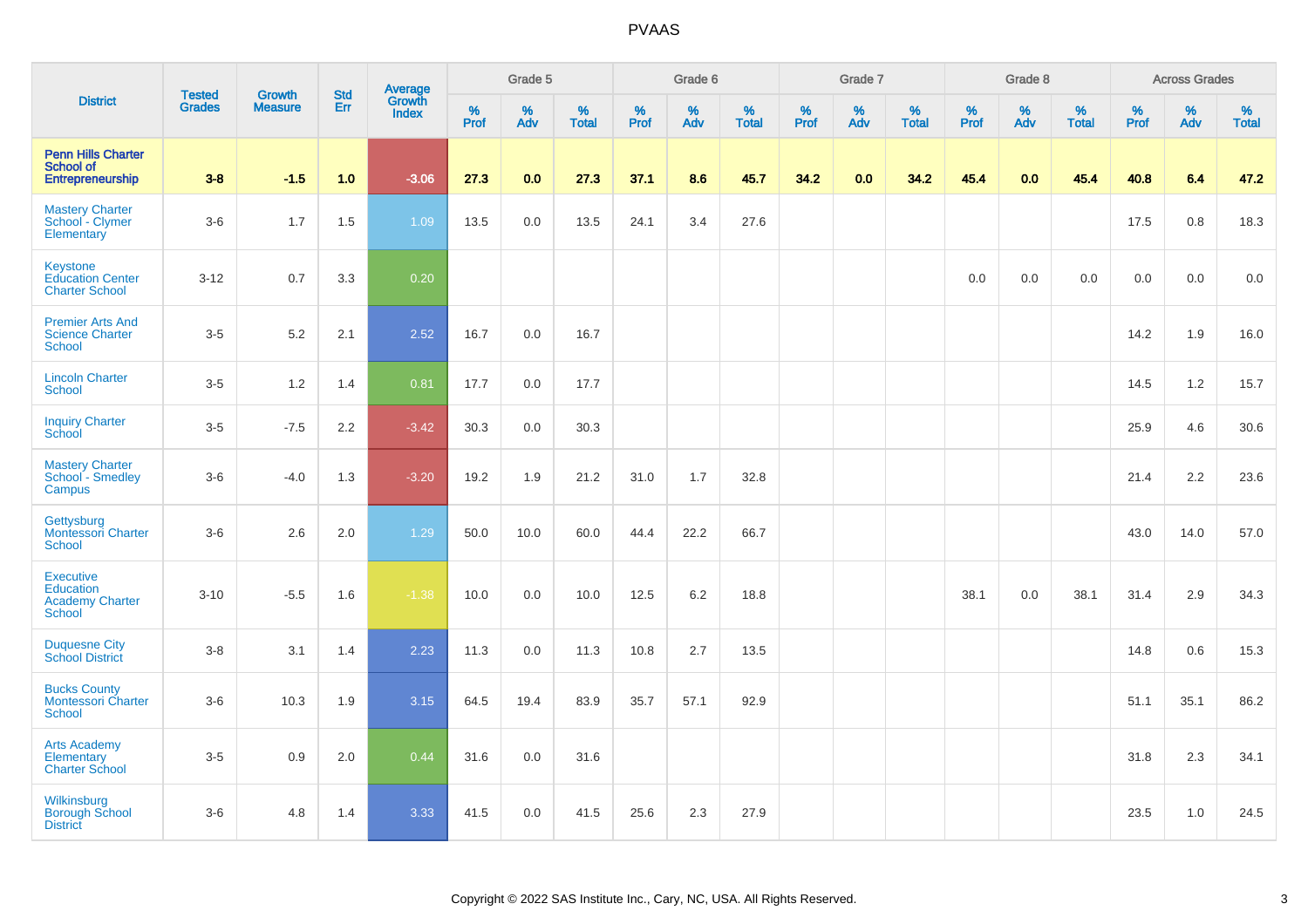|                                                                           | <b>Tested</b> | <b>Growth</b>  | <b>Std</b> | Average                |           | Grade 5  |                   |           | Grade 6  |                   |           | Grade 7  |                   |           | Grade 8  |                   |           | <b>Across Grades</b> |                   |
|---------------------------------------------------------------------------|---------------|----------------|------------|------------------------|-----------|----------|-------------------|-----------|----------|-------------------|-----------|----------|-------------------|-----------|----------|-------------------|-----------|----------------------|-------------------|
| <b>District</b>                                                           | <b>Grades</b> | <b>Measure</b> | Err        | Growth<br><b>Index</b> | %<br>Prof | %<br>Adv | %<br><b>Total</b> | %<br>Prof | %<br>Adv | %<br><b>Total</b> | %<br>Prof | %<br>Adv | %<br><b>Total</b> | %<br>Prof | %<br>Adv | %<br><b>Total</b> | %<br>Prof | %<br>Adv             | %<br><b>Total</b> |
| <b>Penn Hills Charter</b><br><b>School of</b><br>Entrepreneurship         | $3 - 8$       | $-1.5$         | 1.0        | $-3.06$                | 27.3      | 0.0      | 27.3              | 37.1      | 8.6      | 45.7              | 34.2      | 0.0      | 34.2              | 45.4      | 0.0      | 45.4              | 40.8      | 6.4                  | 47.2              |
| <b>Mastery Charter</b><br>School John Wister<br>Elementary                | $3-5$         | 2.7            | 2.5        | 1.08                   | 8.3       | 0.0      | 8.3               |           |          |                   |           |          |                   |           |          |                   | 10.8      | 0.0                  | 10.8              |
| <b>Seven Generations</b><br><b>Charter School</b>                         | $3-5$         | 5.1            | 2.1        | 2.46                   | 62.2      | 2.7      | 64.9              |           |          |                   |           |          |                   |           |          |                   | 48.0      | 8.8                  | 56.8              |
| <b>Fell Charter School</b>                                                | $3-8$         | 3.1            | 2.3        | 1.32                   | 62.5      | 0.0      | 62.5              | 50.0      | 6.2      | 56.2              |           |          |                   |           |          |                   | 60.5      | 4.0                  | 64.5              |
| <b>Gillingham Charter</b><br>School                                       | $3 - 11$      | 2.2            | 2.0        | 1.08                   | 41.7      | 0.0      | 41.7              | 38.5      | 0.0      | 38.5              |           |          |                   | 30.8      | 15.4     | 46.2              | 34.3      | 4.3                  | 38.6              |
| <b>Mastery Charter</b><br>School-Mann<br>Campus                           | $3-6$         | $-2.7$         | 1.7        | $-1.60$                | 16.7      | 0.0      | 16.7              | 27.8      | 0.0      | 27.8              |           |          |                   |           |          |                   | 18.4      | 0.0                  | 18.4              |
| <b>Sto-Rox School</b><br><b>District</b>                                  | $3 - 10$      | $-0.0$         | 0.9        | $-0.01$                | 16.1      | 2.2      | 18.3              | 27.9      | 1.2      | 29.1              | 0.0       | 0.0      | 0.0               | 2.9       | 0.0      | 2.9               | 16.8      | 1.0                  | 17.9              |
| <b>Aspira Bilingual</b><br><b>Cyber Charter</b><br>School                 | $3 - 11$      | 2.8            | 1.6        | 2.58                   |           |          |                   | 12.9      | 0.0      | 12.9              | 0.0       | 0.0      | 0.0               | 0.0       | 0.0      | 0.0               | 5.9       | $0.0\,$              | 5.9               |
| Steelton-Highspire<br><b>School District</b>                              | $3 - 11$      | $-1.9$         | 0.7        | $-0.81$                | 21.9      | 0.0      | 21.9              | 11.5      | 0.0      | 11.5              | 3.8       | 0.0      | 3.8               | 5.9       | 0.0      | 5.9               | 9.0       | 0.0                  | 9.0               |
| La Academia<br>Partnership<br><b>Charter School</b>                       | $6 - 11$      | $-4.8$         | 1.8        | $-1.41$                |           |          |                   | 14.3      | 0.0      | 14.3              | 4.2       | 0.0      | 4.2               | 0.0       | 0.0      | 0.0               | 5.6       | 0.0                  | 5.6               |
| <b>Propel Charter</b><br>School-Northside                                 | $3-8$         | $-1.3$         | 1.0        | 2.10                   | 7.0       | 0.0      | 7.0               | 14.6      | 0.0      | 14.6              | 5.0       | 0.0      | 5.0               | 10.0      | 0.0      | 10.0              | 9.0       | 0.0                  | 9.0               |
| <b>Erie Rise</b><br>Leadership<br><b>Academy Charter</b><br><b>School</b> | $3-8$         | 0.0            | 1.2        | $-0.41$                | 17.9      | 0.0      | 17.9              | 6.9       | 0.0      | 6.9               | 4.8       | 2.4      | 7.1               | $0.0\,$   | 0.0      | 0.0               | 7.8       | 0.5                  | 8.3               |
| <b>First Philadelphia</b><br>Preparatory<br><b>Charter School</b>         | $3-8$         | $-3.5$         | 0.7        | $-5.28$                | 13.7      | 1.0      | 14.7              | 22.8      | 1.1      | 23.9              | 7.6       | 0.0      | 7.6               | 18.9      | 4.0      | 23.0              | 16.4      | 1.6                  | 17.9              |
| John B. Stetson<br><b>Charter School</b>                                  | $5-8$         | 3.5            | 0.6        | 2.23                   | 4.5       | 0.0      | 4.5               | 6.4       | 0.0      | 6.4               | 10.2      | 0.0      | 10.2              | 10.5      | 1.6      | 12.1              | 8.5       | 0.5                  | 8.9               |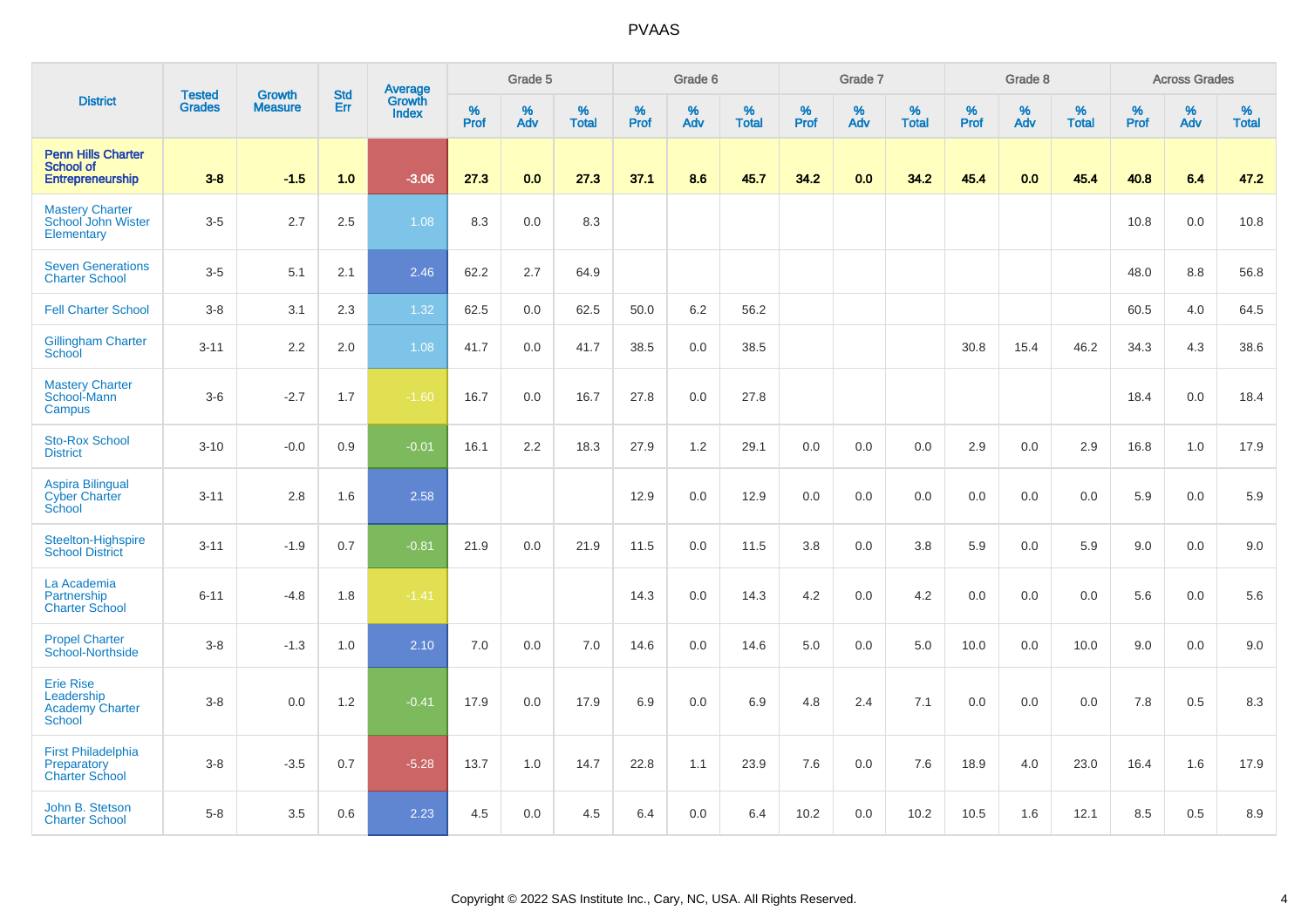|                                                                          | <b>Tested</b> | <b>Growth</b>  | <b>Std</b> | <b>Average</b><br>Growth |                     | Grade 5  |                   |           | Grade 6  |                   |           | Grade 7  |                   |                  | Grade 8  |                   |           | <b>Across Grades</b> |                   |
|--------------------------------------------------------------------------|---------------|----------------|------------|--------------------------|---------------------|----------|-------------------|-----------|----------|-------------------|-----------|----------|-------------------|------------------|----------|-------------------|-----------|----------------------|-------------------|
| <b>District</b>                                                          | <b>Grades</b> | <b>Measure</b> | Err        | <b>Index</b>             | $\%$<br><b>Prof</b> | %<br>Adv | %<br><b>Total</b> | %<br>Prof | %<br>Adv | %<br><b>Total</b> | %<br>Prof | %<br>Adv | %<br><b>Total</b> | %<br><b>Prof</b> | %<br>Adv | %<br><b>Total</b> | %<br>Prof | %<br>Adv             | %<br><b>Total</b> |
| <b>Penn Hills Charter</b><br><b>School of</b><br><b>Entrepreneurship</b> | $3 - 8$       | $-1.5$         | 1.0        | $-3.06$                  | 27.3                | 0.0      | 27.3              | 37.1      | 8.6      | 45.7              | 34.2      | 0.0      | 34.2              | 45.4             | 0.0      | 45.4              | 40.8      | 6.4                  | 47.2              |
| <b>Roberto Clemente</b><br><b>Charter School</b>                         | $3 - 12$      | $-5.1$         | 1.0        | $-5.25$                  | 19.4                | 0.0      | 19.4              | 23.1      | 5.1      | 28.2              | 11.6      | 0.0      | 11.6              | 12.2             | 0.0      | 12.2              | 15.5      | 1.7                  | 17.2              |
| <b>Propel Charter</b><br>School-Homestead                                | $3 - 11$      | $-1.0$         | 1.0        | $-0.97$                  | 21.6                | 0.0      | 21.6              | 16.7      | 5.6      | 22.2              | 11.8      | 0.0      | 11.8              | 9.5              | 2.4      | 11.9              | 15.3      | 2.2                  | 17.6              |
| <b>Chester-Upland</b><br><b>School District</b>                          | $3 - 11$      | 0.8            | 0.8        | 2.47                     | 15.4                | 0.0      | 15.4              | 18.2      | 2.6      | 20.8              | 12.4      | 0.0      | 12.4              | 9.8              | 0.0      | 9.8               | 15.6      | 1.0                  | 16.6              |
| <b>Esperanza Cyber</b><br>Charter School                                 | $3 - 11$      | $-2.3$         | 1.3        | 0.51                     | 11.8                | 0.0      | 11.8              | 8.7       | 0.0      | 8.7               | 12.8      | 0.0      | 12.8              | 9.1              | 0.0      | 9.1               | 9.4       | 0.8                  | 10.2              |
| <b>Monessen City</b><br><b>School District</b>                           | $3 - 10$      | $-3.2$         | 1.2        | $-2.75$                  | 20.0                | 0.0      | 20.0              | 18.0      | 2.6      | 20.5              | 13.3      | 0.0      | 13.3              | 4.8              | 0.0      | 4.8               | 15.2      | 0.6                  | 15.8              |
| <b>Provident Charter</b><br><b>School</b>                                | $3 - 8$       | 4.1            | 1.1        | $-1.11$                  | 19.6                | 0.0      | 19.6              | 15.8      | 5.3      | 21.0              | 13.6      | 0.0      | 13.6              | 17.2             | 3.4      | 20.7              | 16.4      | 2.9                  | 19.3              |
| Widener<br>Partnership<br><b>Charter School</b>                          | $3 - 7$       | $-1.6$         | 1.1        | $-1.43$                  | 4.6                 | 0.0      | 4.6               | 15.8      | 2.6      | 18.4              | 14.0      | 0.0      | 14.0              |                  |          |                   | 9.6       | 1.4                  | 11.0              |
| <b>Global Leadership</b><br><b>Academy Charter</b><br><b>School</b>      | $3 - 8$       | 0.6            | 1.9        | 1.10                     | 21.4                | 0.0      | 21.4              |           |          |                   | 14.3      | 0.0      | 14.3              | 25.0             | 0.0      | 25.0              | 13.4      | 0.0                  | 13.4              |
| <b>Frederick Douglass</b><br><b>Mastery Charter</b><br>School            | $3-8$         | 1.8            | 1.4        | 0.89                     | 20.8                | 0.0      | 20.8              | 22.2      | 0.0      | 22.2              | 14.3      | 0.0      | 14.3              | 34.6             | 3.8      | 38.5              | 19.1      | 0.9                  | 20.0              |
| <b>Universal Daroff</b><br><b>Charter School</b>                         | $3 - 8$       | 4.3            | 0.8        | 5.09                     | 14.5                | 0.0      | 14.5              | 20.4      | 1.8      | 22.2              | 12.5      | 2.1      | 14.6              | 21.8             | 0.0      | 21.8              | 15.2      | 1.3                  | 16.5              |
| <b>York City School</b><br><b>District</b>                               | $3 - 12$      | 1.0            | 0.3        | 3.18                     | 13.6                | 0.5      | 14.1              | 17.2      | 1.8      | 19.1              | 14.9      | 0.0      | 14.9              | 16.0             | 0.2      | 16.2              | 15.3      | 0.7                  | 15.9              |
| <b>Penn Hills School</b><br><b>District</b>                              | $3 - 11$      | $-4.6$         | 0.5        | $-9.21$                  | 22.2                | 0.0      | 22.2              | 17.0      | 6.1      | 23.1              | 13.6      | 1.6      | 15.2              | 20.7             | 4.3      | 25.0              | 20.9      | 2.9                  | 23.8              |
| <b>Mastery Charter</b><br>School - Pickett<br>Campus                     | $6 - 10$      | 1.6            | 1.1        | 0.77                     |                     |          |                   | 4.9       | 0.0      | 4.9               | 15.4      | 0.0      | 15.4              | 8.8              | 2.9      | 11.8              | 9.6       | 0.9                  | 10.5              |
| <b>Hanover Area</b><br><b>School District</b>                            | $3 - 11$      | $-2.1$         | 0.9        | 0.50                     | 29.8                | 0.0      | 29.8              | 14.6      | 9.1      | 23.6              | 15.5      | 0.0      | 15.5              | 14.3             | 2.4      | 16.7              | 20.2      | 2.3                  | 22.5              |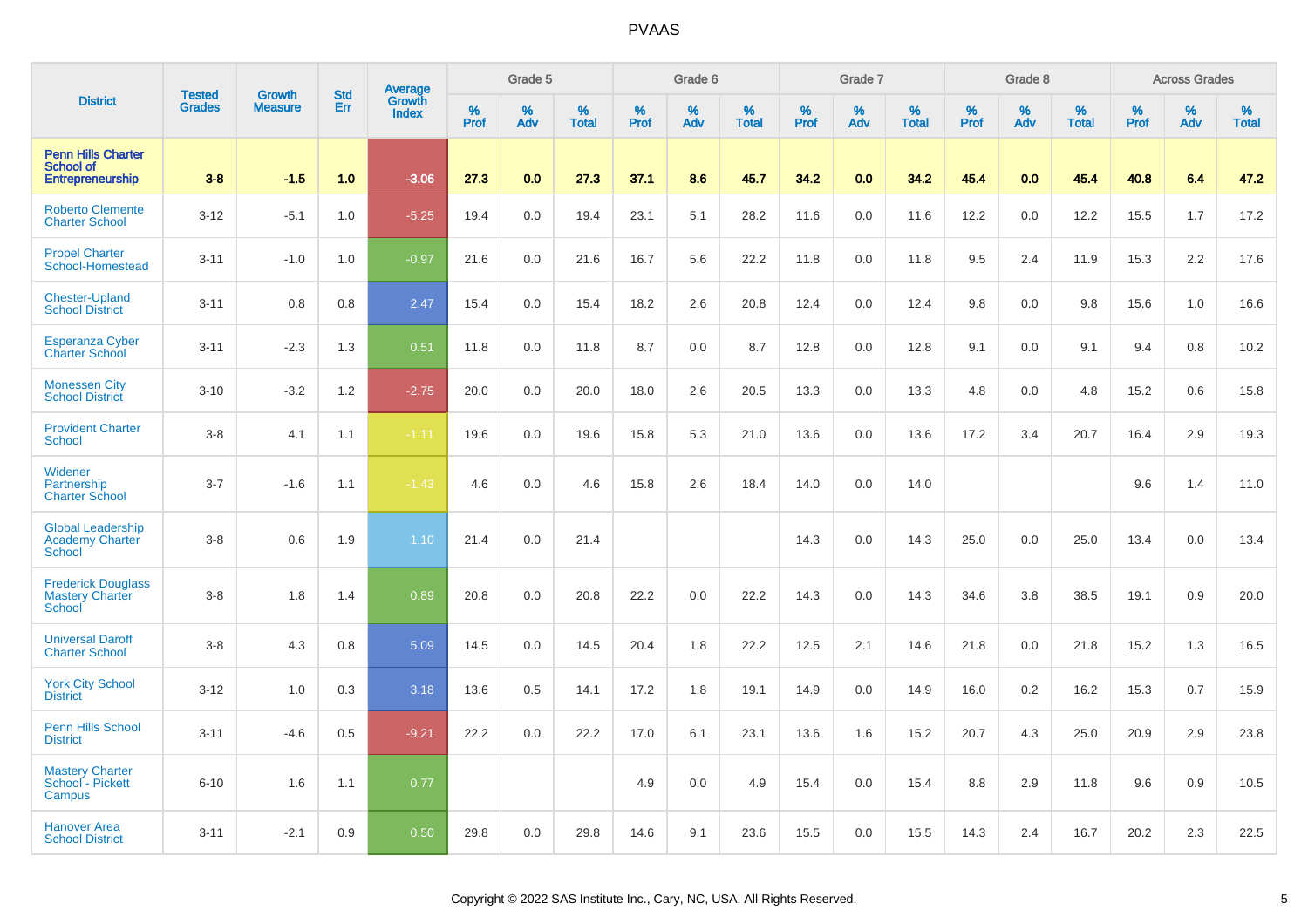|                                                                                            |                                |                          | <b>Std</b> | Average                |                     | Grade 5     |                      |                  | Grade 6  |                   |              | Grade 7  |                   |              | Grade 8  |                   |              | <b>Across Grades</b> |                   |
|--------------------------------------------------------------------------------------------|--------------------------------|--------------------------|------------|------------------------|---------------------|-------------|----------------------|------------------|----------|-------------------|--------------|----------|-------------------|--------------|----------|-------------------|--------------|----------------------|-------------------|
| <b>District</b>                                                                            | <b>Tested</b><br><b>Grades</b> | Growth<br><b>Measure</b> | Err        | Growth<br><b>Index</b> | $\%$<br><b>Prof</b> | $\%$<br>Adv | $\%$<br><b>Total</b> | %<br><b>Prof</b> | %<br>Adv | %<br><b>Total</b> | $\%$<br>Prof | %<br>Adv | %<br><b>Total</b> | $\%$<br>Prof | %<br>Adv | %<br><b>Total</b> | $\%$<br>Prof | $\%$<br>Adv          | %<br><b>Total</b> |
| <b>Penn Hills Charter</b><br><b>School of</b><br><b>Entrepreneurship</b>                   | $3-8$                          | $-1.5$                   | 1.0        | $-3.06$                | 27.3                | 0.0         | 27.3                 | 37.1             | 8.6      | 45.7              | 34.2         | 0.0      | 34.2              | 45.4         | 0.0      | 45.4              | 40.8         | 6.4                  | 47.2              |
| Independence<br><b>Charter School</b><br>West                                              | $3 - 7$                        | $-3.2$                   | 1.8        | 0.23                   | 14.3                | 0.0         | 14.3                 | 15.4             | 7.7      | 23.1              | 15.8         | 0.0      | 15.8              |              |          |                   | 15.0         | 2.6                  | 17.7              |
| <b>Chester</b><br>Community<br><b>Charter School</b>                                       | $3 - 8$                        | 3.8                      | 0.6        | 2.71                   | 15.7                | 0.8         | 16.4                 | 11.9             | 1.8      | 13.8              | 15.2         | 1.0      | 16.2              | 14.8         | 0.0      | 14.8              | 13.2         | 0.7                  | 13.9              |
| <b>Universal Vare</b><br><b>Charter School</b>                                             | $6 - 8$                        | 6.8                      | 1.3        | 5.11                   |                     |             |                      | 11.8             | 17.6     | 29.4              | 16.7         | 0.0      | 16.7              | 28.6         | 1.6      | 30.2              | 22.7         | 3.6                  | 26.4              |
| The Philadelphia<br><b>Charter School for</b><br><b>Arts and Sciences</b><br>at HR Edmunds | $3 - 8$                        | $-1.2$                   | 0.7        | $-2.66$                | 11.9                | 2.4         | 14.3                 | 18.6             | 0.0      | 18.6              | 17.2         | 0.0      | 17.2              | 24.4         | 0.0      | 24.4              | 16.1         | 0.6                  | 16.7              |
| <b>Harrisburg City</b><br><b>School District</b>                                           | $3 - 11$                       | 1.6                      | 0.4        | $-0.18$                | 6.5                 | 0.3         | 6.7                  | 14.5             | 1.7      | 16.2              | 15.4         | 1.9      | 17.3              | 20.3         | 2.1      | 22.4              | 12.6         | 1.0                  | 13.6              |
| <b>Pottstown School</b><br><b>District</b>                                                 | $3 - 12$                       | $-5.4$                   | 0.5        | $-10.46$               | 22.5                | 1.2         | 23.7                 | 20.1             | 2.1      | 22.2              | 16.9         | 0.6      | 17.5              | 16.5         | 1.6      | 18.1              | 21.9         | 2.2                  | 24.0              |
| <b>Clairton City</b><br><b>School District</b>                                             | $3 - 11$                       | 0.7                      | 0.8        | 0.84                   | 12.5                | 2.1         | 14.6                 | 22.1             | 5.9      | 27.9              | 17.7         | 0.0      | 17.7              | 25.5         | 0.0      | 25.5              | 19.3         | 1.5                  | 20.8              |
| <b>Reading School</b><br><b>District</b>                                                   | $3 - 11$                       | 1.5                      | 0.4        | 4.16                   | 14.9                | 0.5         | 15.4                 | 15.2             | 2.2      | 17.4              | 16.6         | 1.3      | 17.9              | 16.7         | 0.4      | 17.0              | 16.0         | 1.2                  | 17.2              |
| <b>Propel Charter</b><br><b>School-Pitcairn</b>                                            | $3-8$                          | $-5.3$                   | 1.2        | $-2.91$                | 12.1                | 0.0         | 12.1                 | 29.6             | 11.1     | 40.7              | 18.2         | 0.0      | 18.2              | 16.7         | 0.0      | 16.7              | 17.3         | 2.5                  | 19.8              |
| <b>Erie City School</b><br><b>District</b>                                                 | $3 - 12$                       | $-2.9$                   | 0.3        | $-10.54$               | 17.9                | 0.9         | 18.8                 | 15.4             | 2.7      | 18.1              | 16.6         | 1.6      | 18.2              | 18.4         | 2.3      | 20.7              | 17.5         | 2.2                  | 19.8              |
| <b>New Castle Area</b><br><b>School District</b>                                           | $3 - 12$                       | $-5.0$                   | 0.4        | $-11.37$               | 19.4                | 0.5         | 19.9                 | 18.2             | 4.2      | 22.4              | 18.3         | 0.0      | 18.3              | 20.9         | 0.9      | 21.9              | 17.6         | 1.9                  | 19.5              |
| <b>Southwest</b><br>Leadership<br><b>Academy Charter</b><br><b>School</b>                  | $3 - 8$                        | 0.2                      | 1.1        | 0.19                   | 9.1                 | 0.0         | 9.1                  | 16.1             | 6.4      | 22.6              | 15.8         | 2.6      | 18.4              | 20.8         | 0.0      | 20.8              | 19.0         | 3.3                  | 22.3              |
| <b>Richard Allen</b><br>Preparatory<br><b>Charter School</b>                               | $5 - 8$                        | 4.8                      | 0.7        | 6.89                   | 9.3                 | 0.0         | 9.3                  | 16.1             | 0.0      | 16.1              | 16.7         | 1.8      | 18.5              | 19.1         | 1.8      | 20.9              | 16.4         | 1.1                  | 17.5              |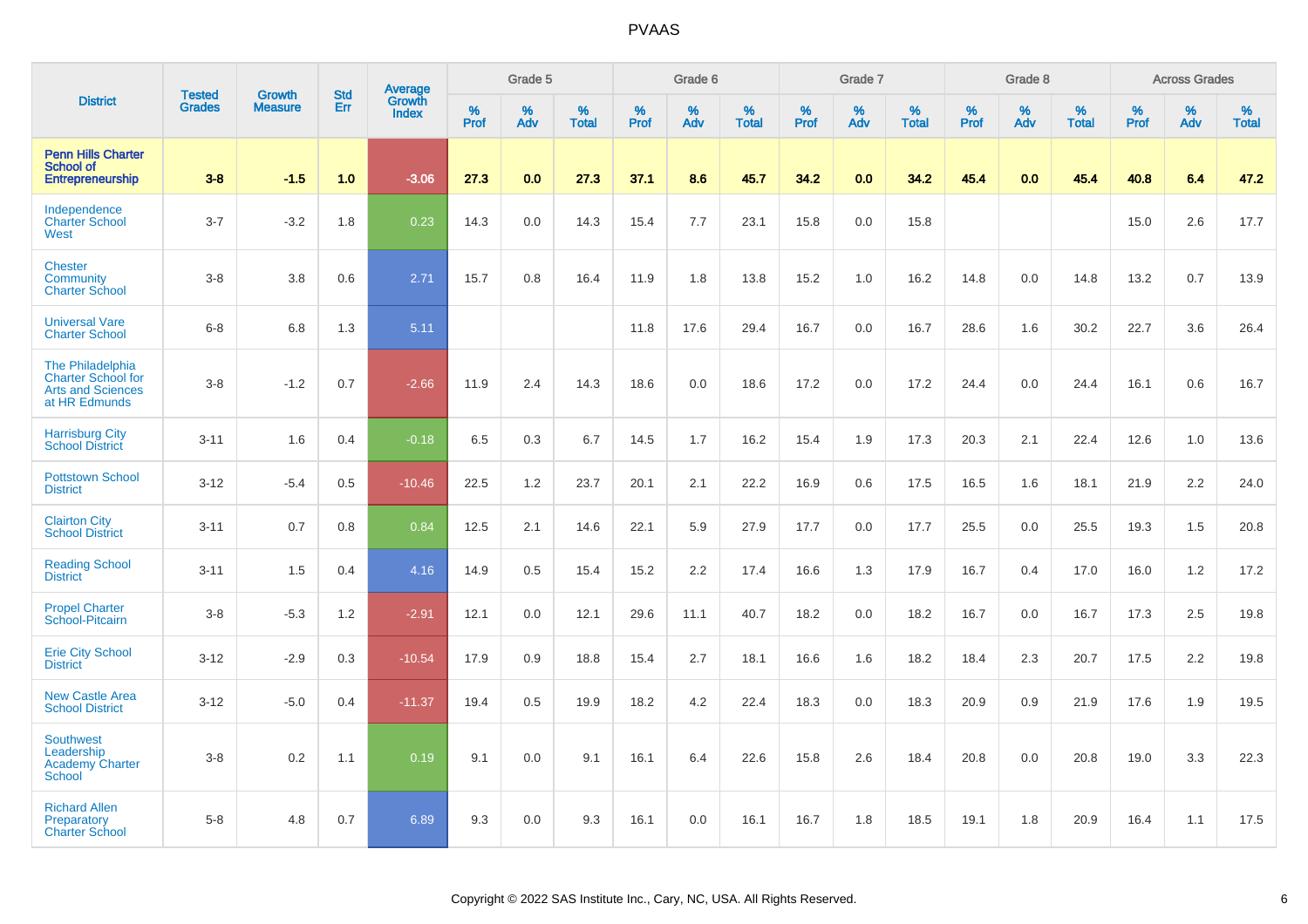|                                                                       |                                |                                 | <b>Std</b> | Average                |           | Grade 5  |                      |           | Grade 6  |                   |           | Grade 7  |                   |                  | Grade 8  |                   |                  | <b>Across Grades</b> |                   |
|-----------------------------------------------------------------------|--------------------------------|---------------------------------|------------|------------------------|-----------|----------|----------------------|-----------|----------|-------------------|-----------|----------|-------------------|------------------|----------|-------------------|------------------|----------------------|-------------------|
| <b>District</b>                                                       | <b>Tested</b><br><b>Grades</b> | <b>Growth</b><br><b>Measure</b> | Err        | Growth<br><b>Index</b> | %<br>Prof | %<br>Adv | $\%$<br><b>Total</b> | %<br>Prof | %<br>Adv | %<br><b>Total</b> | %<br>Prof | %<br>Adv | %<br><b>Total</b> | %<br><b>Prof</b> | %<br>Adv | %<br><b>Total</b> | %<br><b>Prof</b> | %<br>Adv             | %<br><b>Total</b> |
| <b>Penn Hills Charter</b><br><b>School of</b><br>Entrepreneurship     | $3 - 8$                        | $-1.5$                          | 1.0        | $-3.06$                | 27.3      | 0.0      | 27.3                 | 37.1      | 8.6      | 45.7              | 34.2      | 0.0      | 34.2              | 45.4             | 0.0      | 45.4              | 40.8             | 6.4                  | 47.2              |
| <b>Propel Charter</b><br>School - Braddock<br><b>Hills</b>            | $3 - 11$                       | $-3.7$                          | 0.8        | $-2.74$                | 19.6      | 1.8      | 21.4                 | 15.8      | 3.5      | 19.3              | 19.0      | 0.0      | 19.0              | 14.5             | 2.9      | 17.4              | 15.6             | 1.9                  | 17.5              |
| <b>Propel Charter</b><br>School-Hazelwood                             | $3-8$                          | $-0.7$                          | 1.2        | $-0.56$                | 6.7       | 0.0      | 6.7                  | 14.3      | 0.0      | 14.3              | 14.3      | 4.8      | 19.0              | 16.0             | 0.0      | 16.0              | 10.2             | 0.6                  | 10.8              |
| <b>Innovative Arts</b><br><b>Academy Charter</b><br><b>School</b>     | $6 - 11$                       | $-2.2$                          | 0.9        | 1.94                   |           |          |                      | 15.4      | 1.9      | 17.3              | 19.1      | 0.0      | 19.1              | 15.4             | 1.1      | 16.5              | 16.6             | 1.0                  | 17.5              |
| <b>Boys Latin Of</b><br>Philadelphia<br><b>Charter School</b>         | $6 - 12$                       | 2.7                             | 0.8        | 1.58                   |           |          |                      | 9.0       | 1.5      | 10.4              | 18.1      | 1.2      | 19.3              | 22.6             | 1.1      | 23.7              | 17.3             | 1.2                  | 18.5              |
| <b>Mastery Charter</b><br>School - Gratz<br>Campus                    | $7 - 10$                       | 5.0                             | 1.4        | 3.43                   |           |          |                      |           |          |                   | 19.4      | 0.0      | 19.4              | 7.3              | 0.0      | 7.3               | 13.0             | 0.0                  | 13.0              |
| <b>Young Scholars</b><br><b>Charter School</b>                        | $6 - 8$                        | 0.5                             | 0.9        | 0.83                   |           |          |                      | 23.2      | 5.4      | 28.6              | 14.3      | 5.7      | 20.0              | 13.0             | 0.0      | 13.0              | 16.3             | 3.4                  | 19.7              |
| <b>Universal</b><br><b>Creighton Charter</b><br>School                | $3-8$                          | $-0.0$                          | 0.7        | $-0.06$                | 31.0      | 2.4      | 33.3                 | 25.6      | 2.3      | 27.9              | 15.4      | 4.6      | 20.0              | 34.9             | 5.8      | 40.7              | 28.8             | 4.7                  | 33.5              |
| <b>Perseus House</b><br><b>Charter School Of</b><br><b>Excellence</b> | $6 - 11$                       | $-0.9$                          | 1.2        | $-0.70$                |           |          |                      | 4.8       | 0.0      | 4.8               | 20.4      | 0.0      | 20.4              | 22.7             | 1.5      | 24.2              | 19.2             | 0.7                  | 19.9              |
| <b>Farrell Area School</b><br><b>District</b>                         | $3 - 11$                       | 1.3                             | 1.0        | 1.30                   | 26.7      | 0.0      | 26.7                 | 31.7      | 2.4      | 34.2              | 20.4      | 0.0      | 20.4              | 28.2             | 0.0      | 28.2              | 25.9             | 2.3                  | 28.2              |
| <b>Propel Charter</b><br>School-Montour                               | $3 - 10$                       | $-1.8$                          | 0.8        | $-1.01$                | 18.0      | 0.0      | 18.0                 | 22.7      | 3.0      | 25.8              | 21.5      | 0.0      | 21.5              | 23.4             | 3.1      | 26.6              | 21.5             | 3.2                  | 24.7              |
| <b>Mahanoy Area</b><br><b>School District</b>                         | $3 - 10$                       | $-3.0$                          | 0.8        | $-3.56$                | 30.4      | 0.0      | 30.4                 | 31.5      | 8.2      | 39.7              | 19.6      | 2.0      | 21.6              | 14.9             | 1.5      | 16.4              | 27.6             | 3.3                  | 30.9              |
| <b>Lancaster School</b><br><b>District</b>                            | $3 - 12$                       | $-4.1$                          | 0.3        | $-14.65$               | 22.5      | 2.4      | 24.9                 | 21.2      | 5.2      | 26.3              | 20.2      | 1.6      | 21.8              | 17.0             | 2.1      | 19.1              | 21.5             | 3.7                  | 25.2              |
| <b>Urban Pathways 6-</b><br>12 Charter School                         | $6 - 11$                       | $-0.2$                          | 2.1        | $-0.10$                |           |          |                      |           |          |                   | 22.2      | 0.0      | 22.2              | 0.0              | 0.0      | 0.0               | 15.9             | 0.0                  | 15.9              |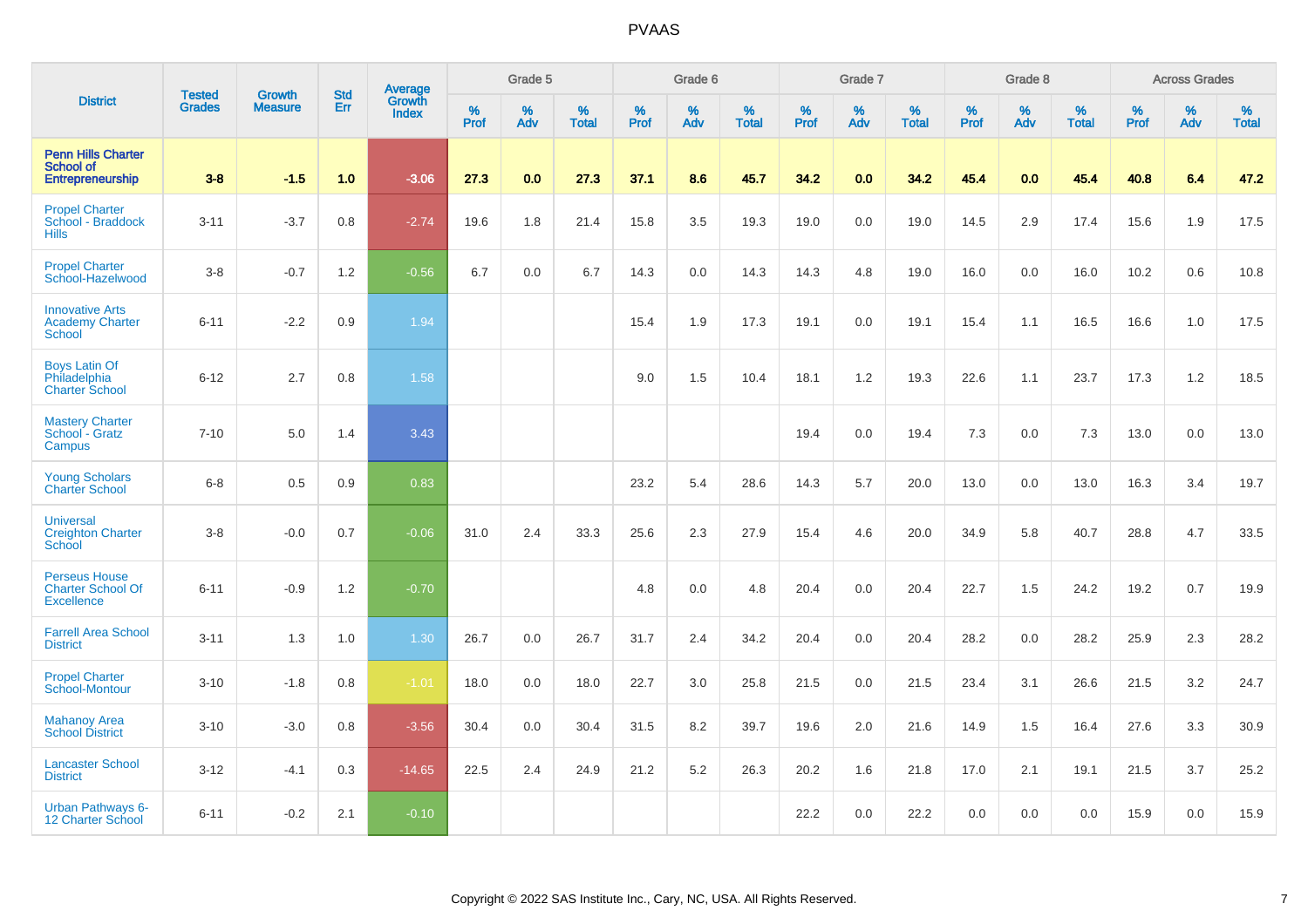|                                                                               |                                |                                 | <b>Std</b> |                                          |                     | Grade 5  |                   |              | Grade 6  |                   |              | Grade 7  |                   |              | Grade 8  |                   |              | <b>Across Grades</b> |                   |
|-------------------------------------------------------------------------------|--------------------------------|---------------------------------|------------|------------------------------------------|---------------------|----------|-------------------|--------------|----------|-------------------|--------------|----------|-------------------|--------------|----------|-------------------|--------------|----------------------|-------------------|
| <b>District</b>                                                               | <b>Tested</b><br><b>Grades</b> | <b>Growth</b><br><b>Measure</b> | Err        | <b>Average</b><br>Growth<br><b>Index</b> | $\%$<br><b>Prof</b> | %<br>Adv | %<br><b>Total</b> | $\%$<br>Prof | %<br>Adv | %<br><b>Total</b> | $\%$<br>Prof | %<br>Adv | %<br><b>Total</b> | $\%$<br>Prof | %<br>Adv | %<br><b>Total</b> | $\%$<br>Prof | $\%$<br>Adv          | %<br><b>Total</b> |
| <b>Penn Hills Charter</b><br><b>School of</b><br><b>Entrepreneurship</b>      | $3 - 8$                        | $-1.5$                          | 1.0        | $-3.06$                                  | 27.3                | 0.0      | 27.3              | 37.1         | 8.6      | 45.7              | 34.2         | 0.0      | 34.2              | 45.4         | 0.0      | 45.4              | 40.8         | 6.4                  | 47.2              |
| <b>Lebanon School</b><br><b>District</b>                                      | $3 - 11$                       | $-0.4$                          | 0.4        | $-1.04$                                  | 29.4                | 2.5      | 31.9              | 21.7         | 5.5      | 27.2              | 20.0         | 2.5      | 22.5              | 21.9         | 1.2      | 23.0              | 25.5         | 3.4                  | 28.8              |
| <b>Mastery Charter</b><br>School-Francis D.<br><b>Pastorius</b><br>Elementary | $3-8$                          | $-1.7$                          | 1.5        | $-1.16$                                  | 3.8                 | 0.0      | 3.8               | 28.6         | 3.6      | 32.1              | 22.7         | 0.0      | 22.7              |              |          |                   | 14.3         | 0.8                  | 15.1              |
| <b>Belmont Charter</b><br><b>School</b>                                       | $3 - 10$                       | 2.8                             | 0.9        | 3.27                                     | 10.2                | 0.0      | 10.2              | 25.5         | 2.0      | 27.4              | 22.9         | 0.0      | 22.9              | 28.0         | 0.0      | 28.0              | 18.0         | 1.9                  | 19.9              |
| <b>Memphis Street</b><br><b>Academy Charter</b><br>School @ JP<br>Jones       | $5-8$                          | 4.3                             | 0.8        | 5.58                                     | 13.3                | 0.0      | 13.3              | 12.9         | 0.0      | 12.9              | 21.3         | 1.6      | 23.0              | 18.0         | 0.0      | 18.0              | 16.6         | 0.6                  | 17.2              |
| <b>People For People</b><br><b>Charter School</b>                             | $3-12$                         | 3.5                             | 1.0        | 3.64                                     | 12.9                | 3.2      | 16.1              | 19.4         | 0.0      | 19.4              | 23.1         | 0.0      | 23.1              | 6.8          | 0.0      | 6.8               | 13.2         | 0.4                  | 13.6              |
| <b>Mastery Charter</b><br>School - Thomas<br>Campus                           | $3 - 10$                       | 0.4                             | 1.0        | 0.38                                     | 29.0                | 0.0      | 29.0              | 17.1         | 0.0      | 17.1              | 20.9         | 2.3      | 23.3              | 28.9         | 0.0      | 28.9              | 24.9         | 2.3                  | 27.2              |
| Esperanza<br><b>Academy Charter</b><br><b>School</b>                          | $4 - 11$                       | 1.2                             | 0.5        | 4.88                                     |                     |          |                   | 17.4         | 0.5      | 17.9              | 22.3         | 1.4      | 23.6              | 18.9         | 0.5      | 19.4              | 19.0         | 0.9                  | 19.9              |
| <b>Lindley Academy</b><br>Charter School At<br><b>Birney</b>                  | $3 - 8$                        | 1.0                             | 0.7        | $-0.04$                                  | 8.9                 | 0.0      | 8.9               | 24.0         | 2.5      | 26.6              | 20.6         | 3.2      | 23.8              | 19.4         | 4.8      | 24.2              | 19.6         | 2.3                  | 21.9              |
| <b>Mckeesport Area</b><br><b>School District</b>                              | $3 - 12$                       | 0.3                             | 0.5        | 0.67                                     | 30.5                | 0.6      | 31.1              | 29.1         | 1.3      | 30.4              | 24.1         | 0.0      | 24.1              | 22.6         | 1.0      | 23.7              | 25.9         | 2.4                  | 28.3              |
| <b>Columbia Borough</b><br><b>School District</b>                             | $3 - 12$                       | $-0.9$                          | 0.8        | $-1.18$                                  | 34.7                | 5.6      | 40.3              | 31.0         | 8.4      | 39.4              | 20.0         | 4.3      | 24.3              | 21.6         | 1.4      | 23.0              | 27.1         | 6.8                  | 33.9              |
| <b>Shade-Central City</b><br><b>School District</b>                           | $3 - 11$                       | $-2.8$                          | 1.4        | $-1.99$                                  | 43.8                | 0.0      | 43.8              | 44.4         | 14.8     | 59.3              | 25.0         | 0.0      | 25.0              | 29.2         | 0.0      | 29.2              | 35.1         | 6.0                  | 41.0              |
| <b>KIPP West</b><br>Philadelphia<br><b>Charter School</b>                     | $3 - 8$                        | $-0.4$                          | 1.2        | $-1.95$                                  | 28.6                | 0.0      | 28.6              | 19.4         | 0.0      | 19.4              | 25.0         | 0.0      | 25.0              | 16.7         | 0.0      | 16.7              | 17.6         | 0.6                  | 18.1              |
| <b>Ringgold School</b><br><b>District</b>                                     | $3 - 11$                       | $-6.9$                          | 0.5        | $-14.33$                                 | 22.7                | 1.2      | 23.9              | 29.5         | 0.6      | 30.1              | 21.8         | 3.5      | 25.3              | 31.7         | 4.3      | 36.0              | 32.2         | 4.3                  | 36.4              |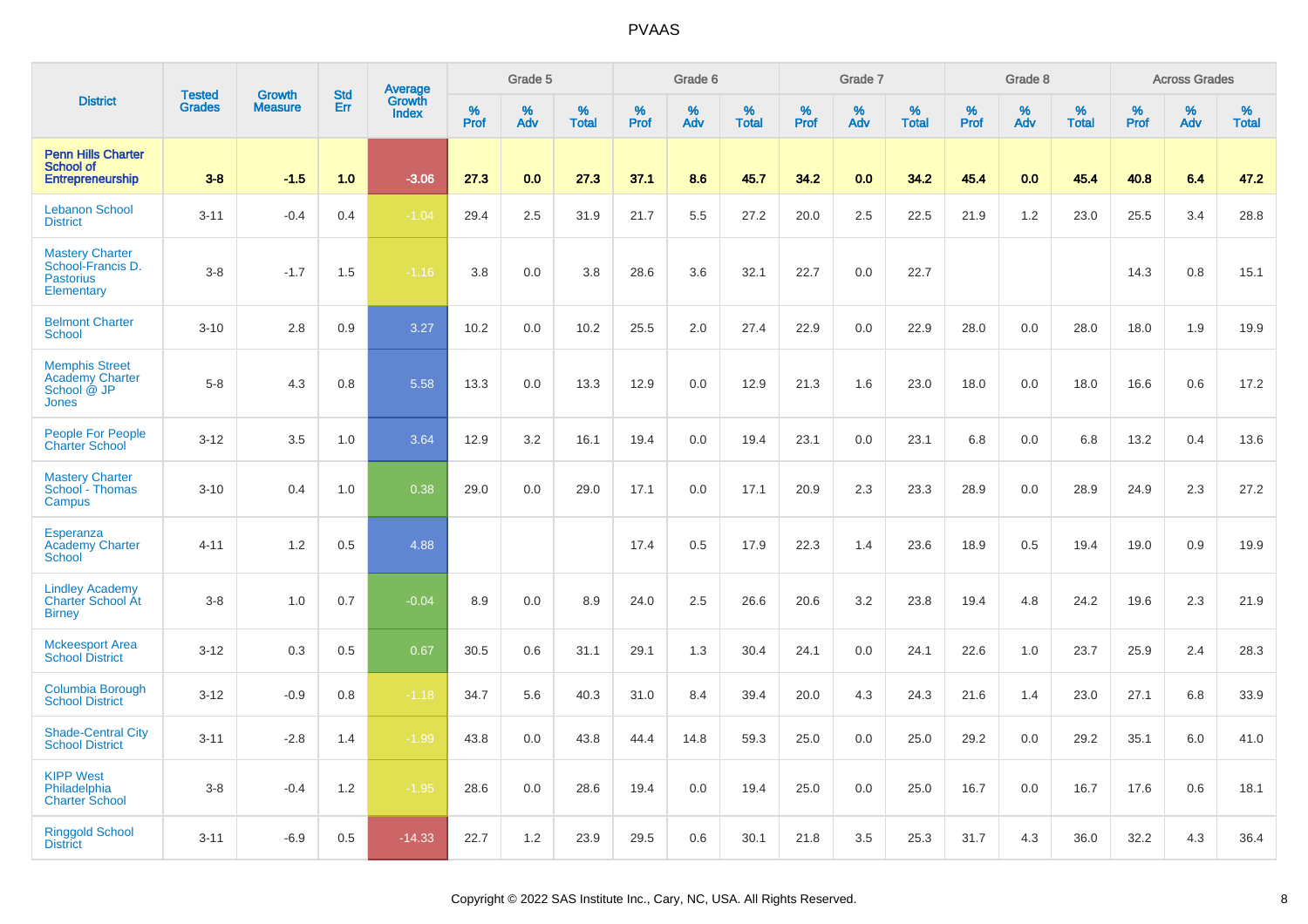|                                                                   | <b>Tested</b> | <b>Growth</b>  | <b>Std</b> | <b>Average</b><br>Growth |              | Grade 5  |                   |              | Grade 6  |                   |              | Grade 7  |                   |              | Grade 8  |                   |           | <b>Across Grades</b> |                   |
|-------------------------------------------------------------------|---------------|----------------|------------|--------------------------|--------------|----------|-------------------|--------------|----------|-------------------|--------------|----------|-------------------|--------------|----------|-------------------|-----------|----------------------|-------------------|
| <b>District</b>                                                   | <b>Grades</b> | <b>Measure</b> | Err        | <b>Index</b>             | $\%$<br>Prof | %<br>Adv | %<br><b>Total</b> | $\%$<br>Prof | %<br>Adv | %<br><b>Total</b> | $\%$<br>Prof | %<br>Adv | %<br><b>Total</b> | $\%$<br>Prof | %<br>Adv | %<br><b>Total</b> | %<br>Prof | %<br>Adv             | %<br><b>Total</b> |
| <b>Penn Hills Charter</b><br><b>School of</b><br>Entrepreneurship | $3 - 8$       | $-1.5$         | 1.0        | $-3.06$                  | 27.3         | 0.0      | 27.3              | 37.1         | 8.6      | 45.7              | 34.2         | 0.0      | 34.2              | 45.4         | 0.0      | 45.4              | 40.8      | 6.4                  | 47.2              |
| Wissahickon<br><b>Charter School</b>                              | $3-8$         | $-1.5$         | 0.7        | 0.24                     | 22.2         | 0.0      | 22.2              | 20.5         | 6.0      | 26.5              | 24.1         | 1.2      | 25.3              | 22.1         | 0.0      | 22.1              | 22.4      | 2.8                  | 25.2              |
| <b>Greater Nanticoke</b><br><b>Area School</b><br><b>District</b> | $3-12$        | $-0.0$         | 0.6        | $-0.25$                  | 43.1         | 2.8      | 45.9              | 26.7         | 6.0      | 32.8              | 23.6         | 1.9      | 25.5              | 35.6         | 3.5      | 39.1              | 29.8      | 5.0                  | 34.8              |
| <b>Rochester Area</b><br><b>School District</b>                   | $3 - 11$      | $-3.0$         | 0.9        | $-3.29$                  | 50.0         | 0.0      | 50.0              | 40.4         | 13.5     | 53.8              | 24.0         | 2.0      | 26.0              | 47.2         | 1.9      | 49.1              | 43.3      | 7.5                  | 50.8              |
| <b>Tidioute</b><br>Community<br><b>Charter School</b>             | $3 - 11$      | 2.0            | 1.5        | 2.84                     | 69.2         | 0.0      | 69.2              | 61.1         | 5.6      | 66.7              | 26.3         | 0.0      | 26.3              | 37.0         | 0.0      | 37.0              | 43.2      | 4.0                  | 47.2              |
| <b>Sugar Valley Rural</b><br><b>Charter School</b>                | $3 - 11$      | 0.5            | 1.0        | 1.28                     | 36.8         | 0.0      | 36.8              | 34.2         | 7.9      | 42.1              | 21.0         | 5.3      | 26.3              | 8.6          | 2.9      | 11.4              | 25.4      | 4.7                  | 30.0              |
| <b>Mastery Charter</b><br>School - Harrity<br>Campus              | $3-8$         | 0.5            | 1.2        | 0.04                     | 13.6         | 0.0      | 13.6              | 12.8         | 2.1      | 14.9              | 26.5         | 0.0      | 26.5              | 11.1         | 7.4      | 18.5              | 18.2      | 2.0                  | 20.2              |
| <b>Austin Area School</b><br><b>District</b>                      | $3 - 11$      | $-0.5$         | 1.7        | $-0.30$                  | 38.5         | 7.7      | 46.2              | 61.5         | 0.0      | 61.5              | 26.7         | 0.0      | 26.7              | 56.2         | 6.2      | 62.5              | 40.5      | 4.0                  | 44.6              |
| Pennsylvania<br><b>Distance Learning</b><br><b>Charter School</b> | $3 - 12$      | 0.0            | 0.7        | 0.07                     | 30.3         | 0.0      | 30.3              | 16.2         | 4.0      | 20.3              | 25.6         | 1.2      | 26.7              | 33.3         | 2.3      | 35.6              | 25.8      | 3.0                  | 28.8              |
| <b>Alliance For</b><br><b>Progress Charter</b><br><b>School</b>   | $3 - 8$       | $-1.1$         | 1.2        | $-0.97$                  | 12.5         | 0.0      | 12.5              | 32.0         | 0.0      | 32.0              | 26.9         | 0.0      | 26.9              | 3.4          | 0.0      | 3.4               | 19.4      | 0.0                  | 19.4              |
| <b>New Kensington-</b><br><b>Arnold School</b><br><b>District</b> | $3 - 11$      | $-1.0$         | 0.7        | $-1.55$                  | 22.5         | 0.9      | 23.4              | 20.6         | 10.3     | 30.8              | 27.0         | 0.0      | 27.0              | 26.4         | 3.4      | 29.9              | 27.1      | 4.2                  | 31.3              |
| <b>Eugenio Maria De</b><br><b>Hostos Charter</b><br>School        | $3-8$         | $-0.5$         | 1.4        | $-0.37$                  | 45.8         | 0.0      | 45.8              | 16.7         | 16.7     | 33.3              | 18.2         | 9.1      | 27.3              | 46.7         | 0.0      | 46.7              | 35.0      | 6.7                  | 41.7              |
| <b>Greater Johnstown</b><br><b>School District</b>                | $3 - 11$      | $-0.2$         | 0.5        | $-0.46$                  | 21.9         | 0.0      | 21.9              | 21.0         | 2.7      | 23.6              | 26.7         | 0.6      | 27.3              | 23.4         | 0.6      | 24.0              | 21.6      | 1.8                  | 23.4              |
| <b>Collegium Charter</b><br>School                                | $3 - 10$      | $-4.5$         | 0.5        | $-9.56$                  | 32.0         | 1.0      | 33.0              | 26.2         | 4.2      | 30.4              | 26.3         | 1.1      | 27.4              | 25.0         | 3.4      | 28.4              | 31.5      | 3.2                  | 34.7              |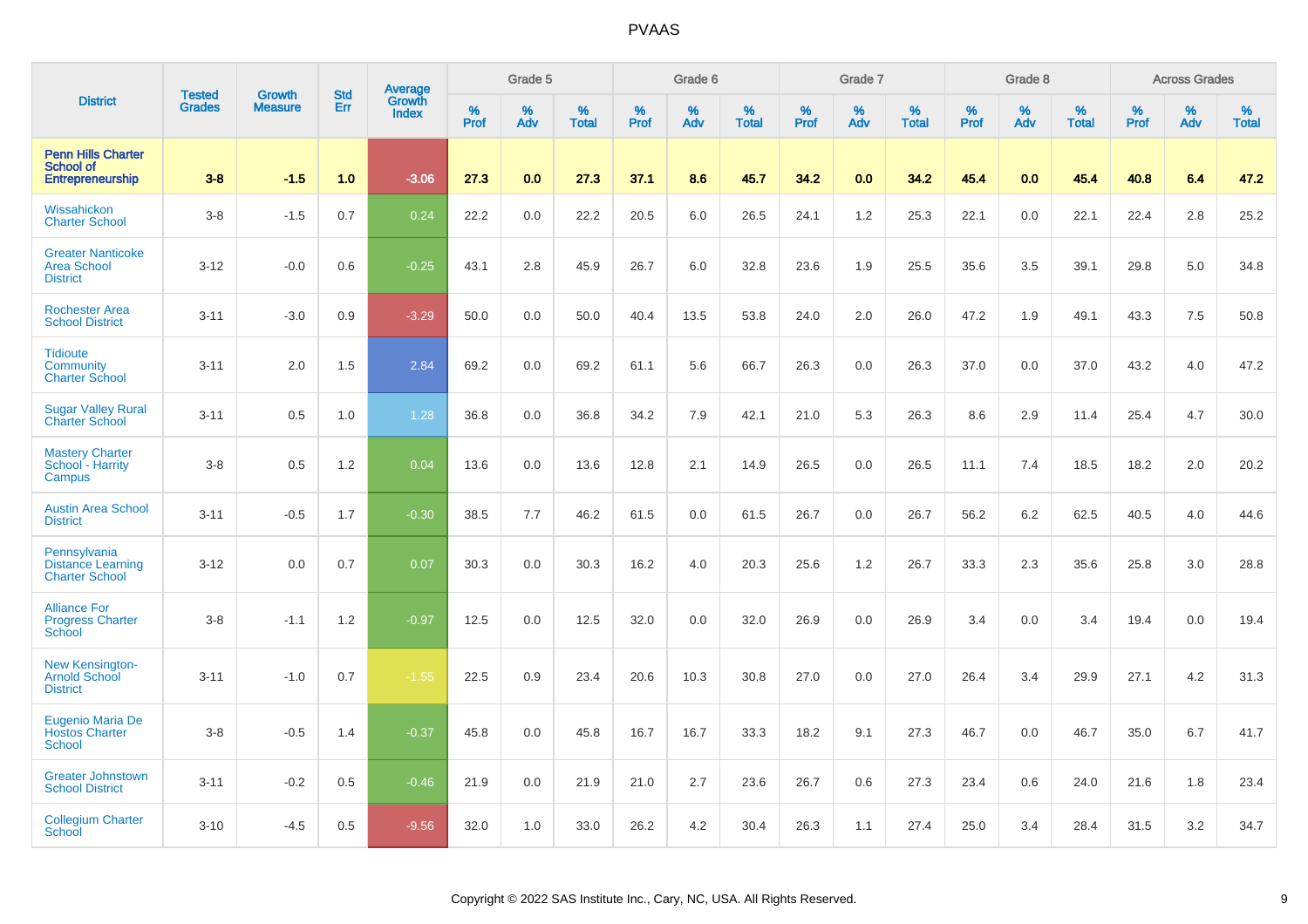|                                                                          |                                |                                 | <b>Std</b> | Average                |           | Grade 5  |                   |           | Grade 6  |                   |           | Grade 7  |                   |           | Grade 8  |                   |           | <b>Across Grades</b> |                   |
|--------------------------------------------------------------------------|--------------------------------|---------------------------------|------------|------------------------|-----------|----------|-------------------|-----------|----------|-------------------|-----------|----------|-------------------|-----------|----------|-------------------|-----------|----------------------|-------------------|
| <b>District</b>                                                          | <b>Tested</b><br><b>Grades</b> | <b>Growth</b><br><b>Measure</b> | Err        | Growth<br><b>Index</b> | %<br>Prof | %<br>Adv | %<br><b>Total</b> | %<br>Prof | %<br>Adv | %<br><b>Total</b> | %<br>Prof | %<br>Adv | %<br><b>Total</b> | %<br>Prof | %<br>Adv | %<br><b>Total</b> | %<br>Prof | %<br>Adv             | %<br><b>Total</b> |
| <b>Penn Hills Charter</b><br><b>School of</b><br><b>Entrepreneurship</b> | $3 - 8$                        | $-1.5$                          | 1.0        | $-3.06$                | 27.3      | 0.0      | 27.3              | 37.1      | 8.6      | 45.7              | 34.2      | 0.0      | 34.2              | 45.4      | 0.0      | 45.4              | 40.8      | 6.4                  | 47.2              |
| <b>Hazleton Area</b><br><b>School District</b>                           | $3 - 11$                       | 0.5                             | 0.4        | 1.18                   | 30.2      | 2.3      | 32.5              | 24.8      | 4.8      | 29.6              | 24.8      | 2.8      | 27.5              | 26.1      | 6.5      | 32.6              | 28.6      | 4.0                  | 32.6              |
| <b>Maritime Academy</b><br><b>Charter School</b>                         | $3 - 10$                       | $-6.3$                          | 0.7        | $-3.02$                | 16.3      | 0.0      | 16.3              | 18.1      | 2.4      | 20.5              | 24.1      | 3.4      | 27.6              | 22.7      | 0.0      | 22.7              | 19.4      | 1.9                  | 21.3              |
| <b>Mastery Charter</b><br>School-Cleveland<br>Elementary                 | $3-8$                          | 2.7                             | 1.3        | 2.27                   | 25.0      | 7.1      | 32.1              | 23.5      | 0.0      | 23.5              | 24.1      | 3.4      | 27.6              | 21.7      | 0.0      | 21.7              | 18.8      | 1.9                  | 20.6              |
| <b>Scranton School</b><br><b>District</b>                                | $3 - 12$                       | $-0.8$                          | 0.5        | $-1.60$                | 35.9      | 1.7      | 37.6              | 29.4      | 4.2      | 33.6              | 24.9      | 2.8      | 27.7              | 26.3      | 5.8      | 32.2              | 29.5      | 4.0                  | 33.5              |
| <b>Upper Darby</b><br><b>School District</b>                             | $3 - 12$                       | 0.7                             | 0.3        | 2.14                   | 30.9      | 2.9      | 33.8              | 29.8      | 6.5      | 36.3              | 26.4      | 1.4      | 27.7              | 29.9      | 3.6      | 33.4              | 30.4      | 5.0                  | 35.4              |
| <b>Northwest Area</b><br><b>School District</b>                          | $3 - 10$                       | $-2.3$                          | 0.9        | $-2.59$                | 38.6      | 0.0      | 38.6              | 26.7      | 8.3      | 35.0              | 28.0      | 0.0      | 28.0              | 37.0      | 3.7      | 40.7              | 32.5      | 3.1                  | 35.6              |
| <b>Galeton Area</b><br><b>School District</b>                            | $3 - 11$                       | 2.2                             | 1.4        | 1.61                   | 56.0      | 8.0      | 64.0              | 38.1      | 14.3     | 52.4              | 28.0      | 0.0      | 28.0              | 35.0      | 5.0      | 40.0              | 37.7      | 6.9                  | 44.6              |
| <b>Russell Byers</b><br><b>Charter School</b>                            | $3-8$                          | 1.4                             | 0.9        | 1.61                   | 18.2      | 1.8      | 20.0              | 36.8      | 0.0      | 36.8              | 28.1      | 0.0      | 28.1              | 14.3      | 2.0      | 16.3              | 22.4      | 3.0                  | 25.3              |
| <b>Bethlehem-Center</b><br><b>School District</b>                        | $3 - 10$                       | $-2.1$                          | 0.8        | $-2.78$                | 40.8      | 2.8      | 43.7              | 29.8      | 1.5      | 31.3              | 28.6      | 0.0      | 28.6              | 29.2      | 0.0      | 29.2              | 35.6      | 3.6                  | 39.2              |
| <b>Universal Institute</b><br><b>Charter School</b>                      | $3-8$                          | 2.4                             | 0.7        | 3.38                   | 20.3      | 0.0      | 20.3              | 21.9      | 1.4      | 23.3              | 28.6      | 0.0      | 28.6              | 35.2      | 3.4      | 38.6              | 26.8      | 1.5                  | 28.3              |
| <b>Conrad Weiser</b><br><b>Area School</b><br><b>District</b>            | $3 - 11$                       | $-2.3$                          | 0.5        | $-4.84$                | 44.8      | 0.6      | 45.4              | 40.0      | 8.7      | 48.7              | 26.2      | 2.7      | 28.9              | 30.0      | 3.4      | 33.5              | 36.9      | 6.7                  | 43.7              |
| <b>KIPP Philadelphia</b><br><b>Charter School</b>                        | $3-8$                          | 2.8                             | 0.9        | 3.91                   | 13.5      | 0.0      | 13.5              | 28.0      | 0.0      | 28.0              | 29.0      | 0.0      | 29.0              | 25.6      | 0.0      | 25.6              | 21.5      | 0.4                  | 21.9              |
| <b>Antietam School</b><br><b>District</b>                                | $3 - 10$                       | 0.9                             | 0.8        | 1.07                   | 29.7      | 1.6      | 31.2              | 35.0      | 5.0      | 40.0              | 29.1      | 0.0      | 29.1              | 34.0      | 1.9      | 35.8              | 31.3      | 3.0                  | 34.2              |
| <b>Mastery Charter</b><br>School - Hardy<br><b>Williams</b>              | $3 - 11$                       | 0.9                             | 1.2        | 2.86                   | 10.3      | 0.0      | 10.3              | 37.8      | 13.5     | 51.4              | 29.2      | 0.0      | 29.2              |           |          |                   | 21.1      | 3.6                  | 24.7              |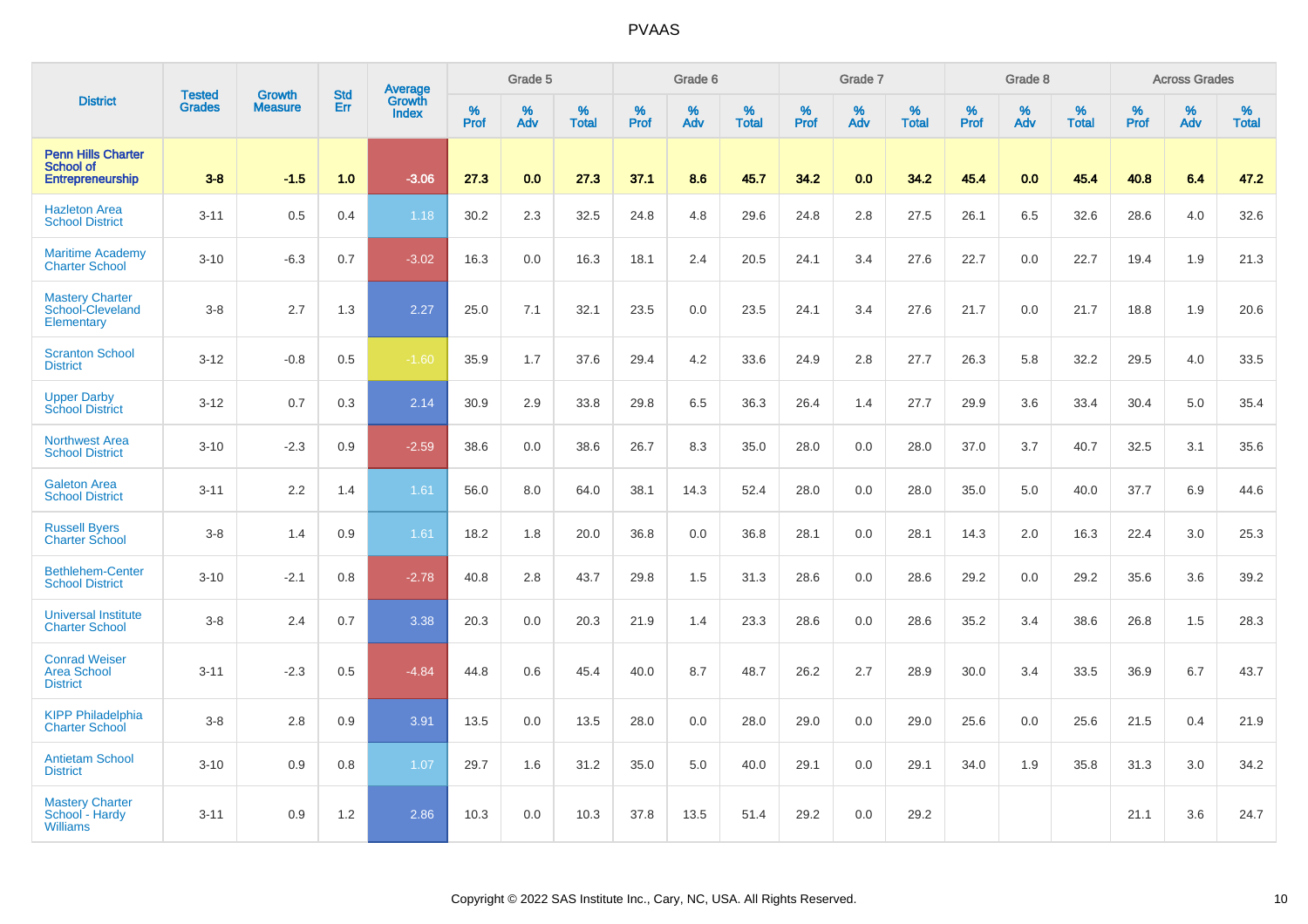|                                                                           |                                | <b>Growth</b>  |                   | Average                |                     | Grade 5  |                   |              | Grade 6  |                   |              | Grade 7  |                   |              | Grade 8  |                   |           | <b>Across Grades</b> |                   |
|---------------------------------------------------------------------------|--------------------------------|----------------|-------------------|------------------------|---------------------|----------|-------------------|--------------|----------|-------------------|--------------|----------|-------------------|--------------|----------|-------------------|-----------|----------------------|-------------------|
| <b>District</b>                                                           | <b>Tested</b><br><b>Grades</b> | <b>Measure</b> | <b>Std</b><br>Err | Growth<br><b>Index</b> | $\%$<br><b>Prof</b> | %<br>Adv | %<br><b>Total</b> | $\%$<br>Prof | %<br>Adv | %<br><b>Total</b> | $\%$<br>Prof | %<br>Adv | %<br><b>Total</b> | $\%$<br>Prof | %<br>Adv | %<br><b>Total</b> | %<br>Prof | %<br>Adv             | %<br><b>Total</b> |
| <b>Penn Hills Charter</b><br>School of<br>Entrepreneurship                | $3-8$                          | $-1.5$         | 1.0               | $-3.06$                | 27.3                | 0.0      | 27.3              | 37.1         | 8.6      | 45.7              | 34.2         | 0.0      | 34.2              | 45.4         | 0.0      | 45.4              | 40.8      | 6.4                  | 47.2              |
| Washington<br><b>School District</b>                                      | $3 - 11$                       | $-1.7$         | 0.7               | $-2.41$                | 44.7                | 0.0      | 44.7              | 39.6         | 6.2      | 45.8              | 28.0         | 1.2      | 29.3              | 23.5         | 1.5      | 25.0              | 35.4      | 3.1                  | 38.6              |
| <b>Wilkes-Barre Area</b><br><b>School District</b>                        | $3 - 11$                       | $-1.0$         | 0.5               | 1.18                   | 28.0                | 0.8      | 28.8              | 32.4         | 8.7      | 41.1              | 27.6         | 1.8      | 29.4              | 24.7         | 3.7      | 28.4              | 27.8      | 4.6                  | 32.3              |
| <b>Muhlenberg</b><br><b>School District</b>                               | $3 - 10$                       | $-2.8$         | 0.4               | $-7.00$                | 35.9                | 1.4      | 37.2              | 23.8         | 0.9      | 24.7              | 27.7         | 2.0      | 29.6              | 26.4         | 1.4      | 27.8              | 28.8      | 3.0                  | 31.8              |
| <b>Pan American</b><br><b>Academy Charter</b><br><b>School</b>            | $3-8$                          | 0.9            | 0.8               | 1.08                   | 19.3                | 1.8      | 21.0              | 17.1         | 0.0      | 17.1              | 28.1         | 1.8      | 29.8              | 21.3         | 1.6      | 23.0              | 19.6      | 2.0                  | 21.5              |
| <b>Robert Benjamin</b><br><b>Wiley Community</b><br><b>Charter School</b> | $3-8$                          | 3.6            | 0.9               | 4.03                   | 20.9                | 0.0      | 20.9              | 23.4         | 4.3      | 27.7              | 28.1         | 1.8      | 29.8              | 31.1         | 0.0      | 31.1              | 24.2      | 2.4                  | 26.5              |
| Susquehanna<br><b>Township School</b><br><b>District</b>                  | $3 - 12$                       | $-0.5$         | 0.5               | $-0.99$                | 42.6                | 1.2      | 43.8              | 30.8         | 2.0      | 32.8              | 27.1         | 2.8      | 29.9              | 33.8         | 6.1      | 39.9              | 34.8      | 4.8                  | 39.6              |
| Salisbury-Elk Lick<br><b>School District</b>                              | $3 - 11$                       | $-3.9$         | 1.3               | $-2.93$                | 50.0                | 8.3      | 58.3              | 50.0         | 0.0      | 50.0              | 30.0         | 0.0      | 30.0              | 28.6         | 4.8      | 33.3              | 42.2      | 3.3                  | 45.4              |
| <b>Steel Valley</b><br><b>School District</b>                             | $3 - 11$                       | $-2.9$         | 0.7               | $-4.04$                | 38.4                | 1.2      | 39.5              | 37.1         | 14.5     | 51.6              | 26.5         | 3.6      | 30.1              | 26.7         | 6.7      | 33.3              | 35.3      | 10.2                 | 45.5              |
| Aliquippa School<br><b>District</b>                                       | $3 - 11$                       | $-0.6$         | 0.8               | $-0.74$                | 14.7                | 0.0      | 14.7              | 12.5         | 3.1      | 15.6              | 27.4         | 2.7      | 30.1              | 14.1         | 0.0      | 14.1              | 16.7      | 1.0                  | 17.7              |
| <b>Lincoln Leadership</b><br><b>Academy Charter</b><br><b>School</b>      | $3 - 12$                       | 1.6            | 0.9               | 3.13                   | 29.6                | 0.0      | 29.6              | 25.0         | 12.5     | 37.5              | 24.5         | 5.7      | 30.2              | 22.0         | 2.4      | 24.4              | 28.4      | 5.4                  | 33.8              |
| <b>Pittston Area</b><br><b>School District</b>                            | $3 - 11$                       | $-3.7$         | 0.8               | $-4.75$                | 36.6                | 1.4      | 38.0              | 36.2         | 4.3      | 40.4              | 28.8         | 1.5      | 30.3              | 34.5         | 3.4      | 37.9              | 35.3      | 5.0                  | 40.3              |
| <b>Freire Charter</b><br>School                                           | $5 - 11$                       | 1.6            | 0.7               | 0.73                   | 17.5                | 0.0      | 17.5              | 31.4         | 1.4      | 32.9              | 28.3         | 2.0      | 30.3              | 33.6         | 3.7      | 37.4              | 27.6      | 1.9                  | 29.5              |
| <b>Mount Carmel</b><br><b>Area School</b><br><b>District</b>              | $3 - 11$                       | $-2.5$         | 0.6               | $-3.95$                | 36.9                | 1.8      | 38.7              | 31.3         | 7.8      | 39.1              | 30.6         | 0.0      | 30.6              | 29.0         | 2.6      | 31.6              | 32.7      | 4.4                  | 37.2              |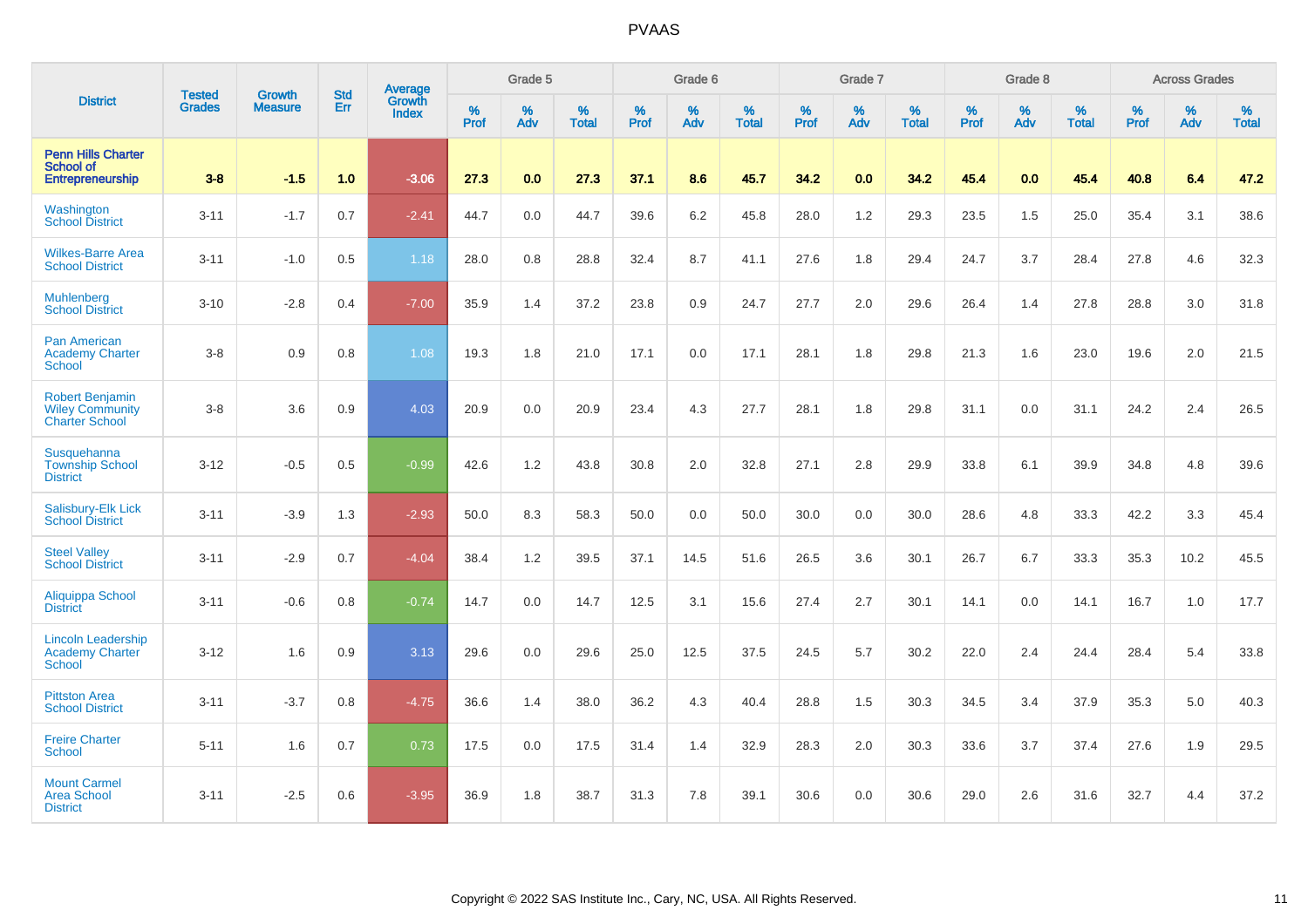|                                                                   |                                |                                 | <b>Std</b> | Average                |           | Grade 5  |                   |           | Grade 6  |                   |           | Grade 7  |                   |           | Grade 8  |                   |           | <b>Across Grades</b> |                   |
|-------------------------------------------------------------------|--------------------------------|---------------------------------|------------|------------------------|-----------|----------|-------------------|-----------|----------|-------------------|-----------|----------|-------------------|-----------|----------|-------------------|-----------|----------------------|-------------------|
| <b>District</b>                                                   | <b>Tested</b><br><b>Grades</b> | <b>Growth</b><br><b>Measure</b> | Err        | Growth<br><b>Index</b> | %<br>Prof | %<br>Adv | %<br><b>Total</b> | %<br>Prof | %<br>Adv | %<br><b>Total</b> | %<br>Prof | %<br>Adv | %<br><b>Total</b> | %<br>Prof | %<br>Adv | %<br><b>Total</b> | %<br>Prof | %<br>Adv             | %<br><b>Total</b> |
| <b>Penn Hills Charter</b><br><b>School of</b><br>Entrepreneurship | $3 - 8$                        | $-1.5$                          | 1.0        | $-3.06$                | 27.3      | 0.0      | 27.3              | 37.1      | 8.6      | 45.7              | 34.2      | 0.0      | 34.2              | 45.4      | 0.0      | 45.4              | 40.8      | 6.4                  | 47.2              |
| <b>Southeast Delco</b><br><b>School District</b>                  | $3 - 10$                       | $-0.6$                          | 0.6        | $-1.09$                | 28.6      | 0.0      | 28.6              | 30.4      | 1.8      | 32.1              | 29.2      | 1.5      | 30.8              | 34.4      | 3.8      | 38.2              | 28.9      | 2.4                  | 31.3              |
| <b>Norristown Area</b><br><b>School District</b>                  | $3 - 12$                       | $-1.1$                          | 0.4        | $-2.77$                | 24.5      | 1.0      | 25.5              | 32.9      | 5.0      | 37.8              | 26.4      | 4.8      | 31.3              | 26.6      | 3.6      | 30.2              | 27.8      | 4.0                  | 31.7              |
| <b>William Penn</b><br><b>School District</b>                     | $3 - 12$                       | 1.4                             | 0.5        | 2.99                   | 24.0      | 0.5      | 24.5              | 31.6      | 2.8      | 34.5              | 30.8      | 0.6      | 31.4              | 21.8      | 2.4      | 24.2              | 26.1      | 2.5                  | 28.6              |
| <b>Agora Cyber</b><br><b>Charter School</b>                       | $3 - 11$                       | $-2.5$                          | 0.6        | $-1.84$                | 31.7      | 1.0      | 32.7              | 30.1      | 7.0      | 37.1              | 29.0      | 2.8      | 31.7              | 28.3      | 2.0      | 30.3              | 30.7      | 4.8                  | 35.5              |
| <b>Bristol Township</b><br><b>School District</b>                 | $3 - 11$                       | $-3.8$                          | 0.4        | $-10.35$               | 23.8      | 0.9      | 24.7              | 30.0      | 5.5      | 35.5              | 30.2      | 2.2      | 32.4              | 24.1      | 2.8      | 26.9              | 26.9      | 2.9                  | 29.8              |
| <b>Connellsville Area</b><br><b>School District</b>               | $3 - 11$                       | $-2.2$                          | 0.4        | $-5.74$                | 34.7      | 3.7      | 38.4              | 32.7      | 6.4      | 39.1              | 27.4      | 5.1      | 32.4              | 33.8      | 3.6      | 37.4              | 33.6      | 5.9                  | 39.6              |
| <b>Morrisville Borough</b><br><b>School District</b>              | $3 - 11$                       | $-0.9$                          | 0.9        | $-0.98$                | 28.3      | 3.3      | 31.7              | 19.2      | 1.9      | 21.2              | 32.7      | 0.0      | 32.7              | 27.9      | 0.0      | 27.9              | 27.6      | 1.9                  | 29.5              |
| <b>Carbondale Area</b><br><b>School District</b>                  | $3 - 10$                       | $-1.3$                          | 0.7        | 0.22                   | 34.5      | 0.0      | 34.5              | 23.1      | 2.2      | 25.3              | 29.4      | 3.5      | 32.9              | 42.4      | 5.7      | 48.1              | 30.0      | 3.2                  | 33.3              |
| <b>East Allegheny</b><br>School District                          | $3 - 11$                       | $-3.0$                          | 0.7        | $-4.43$                | 41.6      | 3.4      | 44.9              | 25.9      | 7.1      | 32.9              | 30.8      | 2.6      | 33.3              | 22.3      | 3.9      | 26.2              | 26.8      | 4.0                  | 30.9              |
| <b>Harmony Area</b><br><b>School District</b>                     | $3 - 10$                       | 0.8                             | 1.8        | 0.46                   | 43.8      | 0.0      | 43.8              | 54.2      | 12.5     | 66.7              | 33.3      | 0.0      | 33.3              |           |          |                   | 43.6      | 6.4                  | 50.0              |
| <b>Mastery Charter</b><br>School -<br>Shoemaker<br>Campus         | $7 - 10$                       | 5.8                             | 1.6        | 3.54                   |           |          |                   |           |          |                   | 26.7      | 6.7      | 33.3              | 25.9      | 0.0      | 25.9              | 26.3      | 3.5                  | 29.8              |
| <b>Philadelphia City</b><br><b>School District</b>                | $3 - 12$                       | $-0.0$                          | 0.2        | $-0.22$                | 24.2      | 3.5      | 27.7              | 22.9      | 8.1      | 31.0              | 26.8      | 6.5      | 33.4              | 22.4      | 4.6      | 27.1              | 23.1      | 6.3                  | 29.4              |
| <b>Mount Union Area</b><br><b>School District</b>                 | $3 - 10$                       | 1.4                             | 0.7        | 2.08                   | 28.7      | 3.2      | 31.9              | 28.4      | 0.0      | 28.4              | 28.9      | 4.8      | 33.7              | 36.9      | 1.2      | 38.1              | 31.6      | 2.9                  | 34.4              |
| <b>Brownsville Area</b><br><b>School District</b>                 | $3 - 12$                       | 1.2                             | 0.7        | 1.56                   | 40.5      | 0.0      | 40.5              | 24.7      | 1.2      | 25.9              | 30.0      | 3.8      | 33.8              | 37.0      | 1.4      | 38.4              | 32.0      | 2.6                  | 34.6              |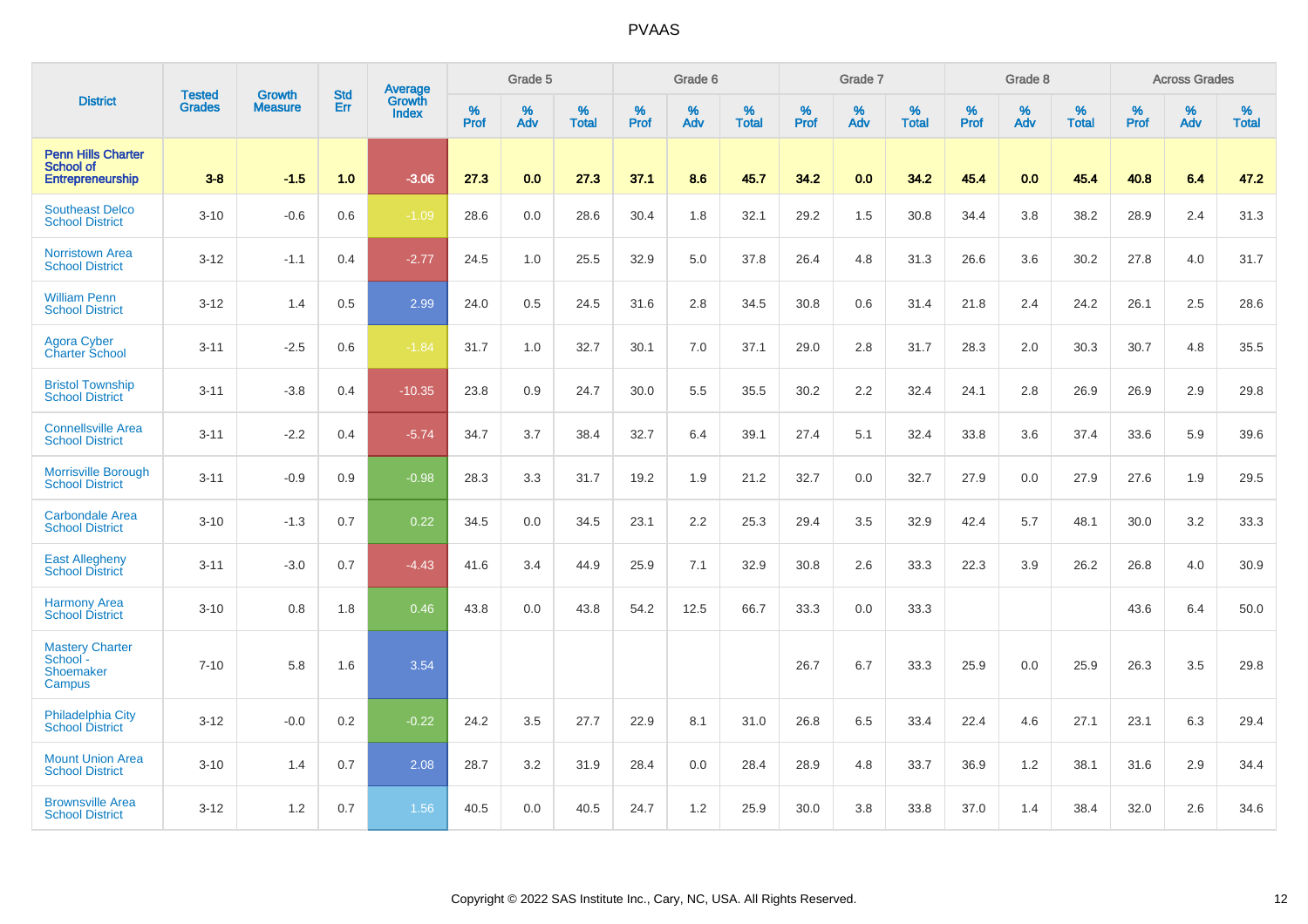|                                                                               | <b>Tested</b> | <b>Growth</b>  | <b>Std</b> | Average                |                     | Grade 5  |                   |              | Grade 6  |                   |              | Grade 7  |                   |              | Grade 8  |                   |           | <b>Across Grades</b> |                   |
|-------------------------------------------------------------------------------|---------------|----------------|------------|------------------------|---------------------|----------|-------------------|--------------|----------|-------------------|--------------|----------|-------------------|--------------|----------|-------------------|-----------|----------------------|-------------------|
| <b>District</b>                                                               | <b>Grades</b> | <b>Measure</b> | Err        | Growth<br><b>Index</b> | $\%$<br><b>Prof</b> | %<br>Adv | %<br><b>Total</b> | $\%$<br>Prof | %<br>Adv | %<br><b>Total</b> | $\%$<br>Prof | %<br>Adv | %<br><b>Total</b> | $\%$<br>Prof | %<br>Adv | %<br><b>Total</b> | %<br>Prof | %<br>Adv             | %<br><b>Total</b> |
| <b>Penn Hills Charter</b><br><b>School of</b><br>Entrepreneurship             | $3-8$         | $-1.5$         | 1.0        | $-3.06$                | 27.3                | 0.0      | 27.3              | 37.1         | 8.6      | 45.7              | 34.2         | 0.0      | 34.2              | 45.4         | 0.0      | 45.4              | 40.8      | 6.4                  | 47.2              |
| <b>Octorara Area</b><br><b>School District</b>                                | $3 - 11$      | $-3.9$         | 0.6        | $-6.74$                | 44.6                | 9.1      | 53.6              | 53.3         | 8.3      | 61.7              | 28.9         | 5.2      | 34.1              | 40.5         | 6.0      | 46.6              | 42.6      | 9.0                  | 51.6              |
| <b>Forest Hills School</b><br><b>District</b>                                 | $3 - 11$      | $-4.9$         | 0.6        | $-8.77$                | 53.0                | 4.5      | 57.5              | 48.3         | 6.7      | 55.0              | 30.9         | 3.2      | 34.2              | 22.3         | 2.5      | 24.8              | 39.3      | 7.6                  | 46.9              |
| <b>Penn Hills Charter</b><br>School of<br><b>Entrepreneurship</b>             | $3-8$         | $-1.5$         | 1.0        | $-3.06$                | 27.3                | 0.0      | 27.3              | 37.1         | 8.6      | 45.7              | 34.2         | 0.0      | 34.2              | 45.4         | 0.0      | 45.4              | 40.8      | 6.4                  | 47.2              |
| <b>Northampton Area</b><br><b>School District</b>                             | $3 - 11$      | $-4.3$         | 0.7        | $-3.14$                | 39.1                | 8.6      | 47.7              | 34.2         | 19.3     | 53.5              | 27.4         | 6.8      | 34.2              | 40.0         | 5.0      | 45.0              | 42.3      | 12.8                 | 55.1              |
| Apollo-Ridge<br><b>School District</b>                                        | $3 - 12$      | $-2.9$         | 0.7        | $-4.04$                | 45.6                | 1.5      | 47.1              | 25.3         | 9.6      | 34.9              | 34.6         | 0.0      | 34.6              | 42.1         | 5.3      | 47.4              | 38.1      | 6.5                  | 44.6              |
| <b>Bensalem</b><br><b>Township School</b><br><b>District</b>                  | $3 - 11$      | $-1.5$         | 0.3        | $-2.85$                | 24.4                | 3.4      | 27.7              | 32.6         | 7.6      | 40.2              | 29.8         | 4.8      | 34.6              | 31.8         | 6.9      | 38.7              | 28.8      | 6.0                  | 34.8              |
| <b>Big Beaver Falls</b><br><b>Area School</b><br><b>District</b>              | $3 - 11$      | $-0.7$         | 0.6        | $-1.18$                | 44.1                | 2.9      | 47.1              | 30.8         | 1.9      | 32.7              | 29.7         | 5.0      | 34.6              | 27.8         | 2.1      | 29.9              | 33.1      | 3.7                  | 36.8              |
| <b>Bald Eagle Area</b><br><b>School District</b>                              | $3 - 11$      | 0.1            | 0.6        | 0.16                   | 54.7                | 4.7      | 59.4              | 41.6         | 7.9      | 49.5              | 32.2         | 2.5      | 34.8              | 34.2         | 14.0     | 48.2              | 39.5      | 10.5                 | 50.0              |
| <b>Carmichaels Area</b><br><b>School District</b>                             | $3 - 10$      | $-2.5$         | 0.8        | $-3.36$                | 35.0                | 1.2      | 36.2              | 25.8         | 7.6      | 33.3              | 33.3         | 1.5      | 34.8              | 35.2         | 1.4      | 36.6              | 32.5      | 3.4                  | 35.9              |
| <b>Hamburg Area</b><br><b>School District</b>                                 | $3 - 11$      | $-0.4$         | 0.5        | $-0.68$                | 41.1                | 5.0      | 46.1              | 43.3         | 6.3      | 49.6              | 33.1         | 1.9      | 35.0              | 32.4         | 3.5      | 35.9              | 38.6      | 5.3                  | 43.9              |
| <b>Young Scholars of</b><br><b>Greater Allegheny</b><br><b>Charter School</b> | $3-8$         | $-1.6$         | 1.7        | $-0.42$                | 26.3                | 0.0      | 26.3              | 40.0         | 0.0      | 40.0              | 35.0         | 0.0      | 35.0              |              |          |                   | 29.9      | 0.8                  | 30.8              |
| <b>Turkeyfoot Valley</b><br>Area School<br><b>District</b>                    | $3 - 12$      | 0.6            | 1.4        | 0.40                   | 27.3                | 4.6      | 31.8              | 38.1         | 9.5      | 47.6              | 30.0         | 5.0      | 35.0              | 30.4         | 0.0      | 30.4              | 33.0      | 3.6                  | 36.6              |
| <b>Woodland Hills</b><br><b>School District</b>                               | $3 - 12$      | $-3.0$         | 0.5        | $-5.51$                | 34.1                | 0.6      | 34.7              | 13.8         | 3.4      | 17.2              | 32.5         | 2.6      | 35.0              | 24.8         | 2.0      | 26.7              | 26.7      | 3.7                  | 30.4              |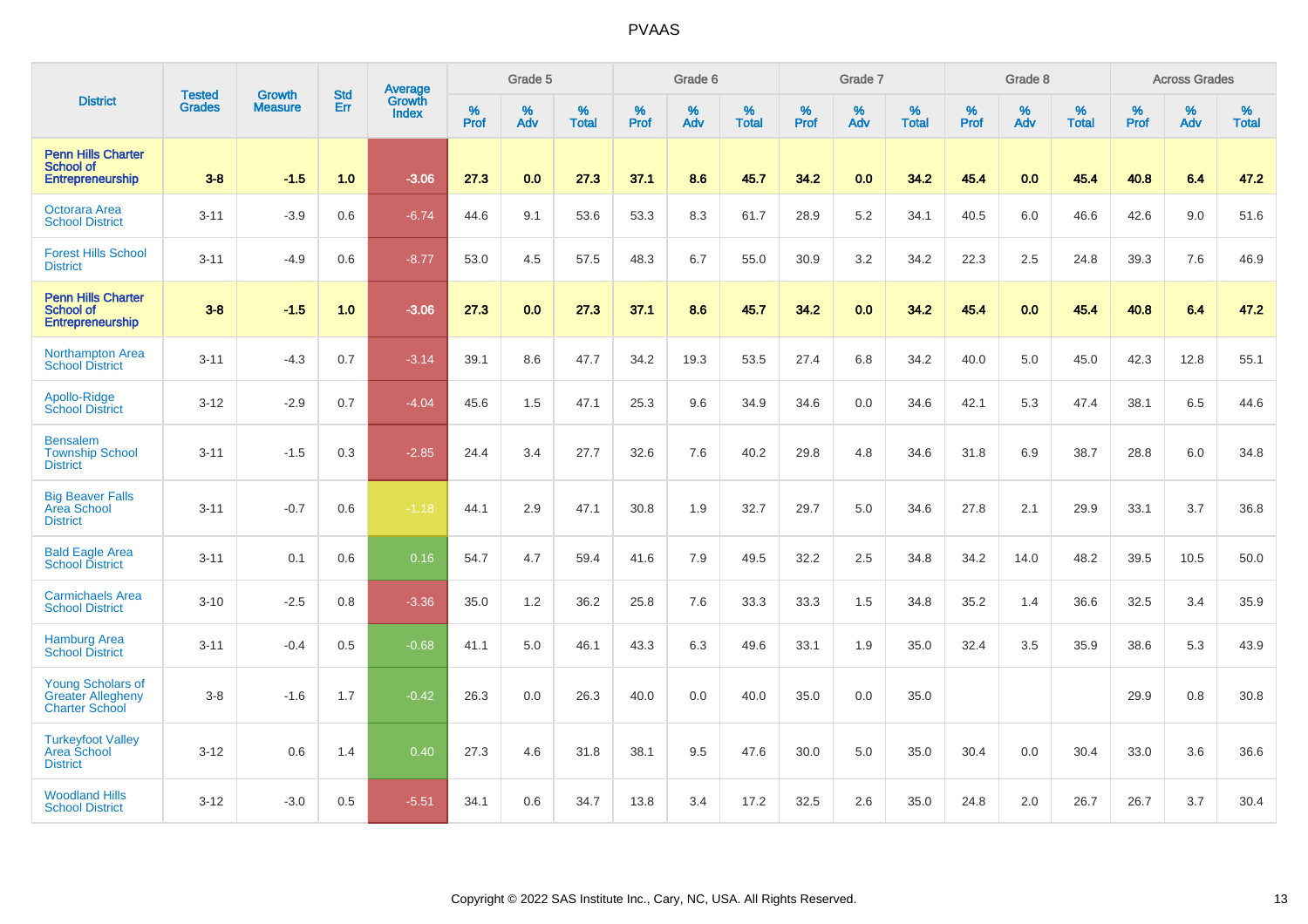|                                                                              |                                | <b>Growth</b>  | <b>Std</b> |                                          |              | Grade 5  |                   |           | Grade 6  |                   |           | Grade 7  |                   |           | Grade 8  |                   |           | <b>Across Grades</b> |                   |
|------------------------------------------------------------------------------|--------------------------------|----------------|------------|------------------------------------------|--------------|----------|-------------------|-----------|----------|-------------------|-----------|----------|-------------------|-----------|----------|-------------------|-----------|----------------------|-------------------|
| <b>District</b>                                                              | <b>Tested</b><br><b>Grades</b> | <b>Measure</b> | Err        | <b>Average</b><br>Growth<br><b>Index</b> | $\%$<br>Prof | %<br>Adv | %<br><b>Total</b> | %<br>Prof | %<br>Adv | %<br><b>Total</b> | %<br>Prof | %<br>Adv | %<br><b>Total</b> | %<br>Prof | %<br>Adv | %<br><b>Total</b> | %<br>Prof | %<br>Adv             | %<br><b>Total</b> |
| <b>Penn Hills Charter</b><br><b>School of</b><br><b>Entrepreneurship</b>     | $3 - 8$                        | $-1.5$         | 1.0        | $-3.06$                                  | 27.3         | 0.0      | 27.3              | 37.1      | 8.6      | 45.7              | 34.2      | 0.0      | 34.2              | 45.4      | 0.0      | 45.4              | 40.8      | 6.4                  | 47.2              |
| <b>Sharon City School</b><br><b>District</b>                                 | $3 - 11$                       | 1.0            | 0.6        | 1.83                                     | 36.8         | 3.5      | 40.3              | 30.8      | 15.0     | 45.8              | 33.3      | 1.8      | 35.2              | 42.1      | 6.4      | 48.4              | 34.2      | 6.1                  | 40.2              |
| <b>Brookville Area</b><br><b>School District</b>                             | $3 - 11$                       | $-3.3$         | 0.6        | $-5.43$                                  | 41.6         | 5.9      | 47.5              | 37.1      | 12.4     | 49.4              | 34.4      | 0.8      | 35.2              | 45.0      | 7.3      | 52.3              | 40.4      | 8.7                  | 49.1              |
| <b>Coatesville Area</b><br><b>School District</b>                            | $3 - 11$                       | $-0.4$         | 0.4        | $-0.91$                                  | 28.2         | 1.6      | 29.8              | 30.3      | 2.8      | 33.1              | 30.8      | 4.4      | 35.2              | 26.3      | 2.9      | 29.3              | 28.5      | 3.0                  | 31.5              |
| <b>Burgettstown Area</b><br><b>School District</b>                           | $3 - 11$                       | $-3.6$         | 0.7        | $-4.89$                                  | 35.1         | 6.5      | 41.6              | 58.5      | 7.7      | 66.2              | 32.9      | 2.4      | 35.4              | 35.6      | 5.5      | 41.1              | 40.5      | 8.8                  | 49.3              |
| <b>Blacklick Valley</b><br><b>School District</b>                            | $3 - 11$                       | $-0.1$         | 1.0        | $-0.10$                                  | 29.6         | 0.0      | 29.6              | 52.6      | 7.9      | 60.5              | 35.4      | 0.0      | 35.4              | 34.2      | 0.0      | 34.2              | 43.2      | 3.7                  | 46.9              |
| <b>Young Scholars Of</b><br>Western<br>Pennsylvania<br><b>Charter School</b> | $3-8$                          | 2.0            | 1.1        | 0.21                                     | 27.3         | 9.1      | 36.4              | 40.6      | 6.2      | 46.9              | 32.1      | 3.6      | 35.7              | 43.5      | 8.7      | 52.2              | 31.2      | 9.1                  | 40.3              |
| <b>Mcguffey School</b><br><b>District</b>                                    | $3 - 11$                       | $-1.8$         | 0.6        | $-3.07$                                  | 43.5         | 1.8      | 45.4              | 42.7      | 12.6     | 55.3              | 34.9      | 0.9      | 35.8              | 38.0      | 4.1      | 42.2              | 41.6      | 8.2                  | 49.8              |
| <b>Cornell School</b><br><b>District</b>                                     | $3 - 11$                       | $-0.8$         | 1.1        | $-0.69$                                  | 36.7         | 0.0      | 36.7              | 34.9      | 7.0      | 41.9              | 35.9      | 0.0      | 35.9              | 24.3      | 2.7      | 27.0              | 32.9      | 6.1                  | 39.0              |
| <b>Wilson Area</b><br><b>School District</b>                                 | $3 - 11$                       | $-5.9$         | 0.5        | $-10.96$                                 | 53.6         | 11.6     | 65.2              | 40.2      | 18.0     | 58.2              | 29.2      | 6.8      | 36.0              | 38.6      | 8.3      | 47.0              | 41.0      | 12.4                 | 53.4              |
| Community<br>Academy Of<br>Philadelphia<br><b>Charter School</b>             | $3 - 11$                       | $-4.1$         | 1.0        | $-4.18$                                  | 22.5         | 0.0      | 22.5              | 27.3      | 0.0      | 27.3              | 33.3      | 2.8      | 36.1              | 12.2      | 0.0      | 12.2              | 24.9      | 1.4                  | 26.3              |
| Catasaugua Area<br><b>School District</b>                                    | $3 - 12$                       | $-1.3$         | 0.7        | $-0.01$                                  | 30.1         | 0.0      | 30.1              | 55.4      | 9.5      | 64.9              | 33.3      | 2.9      | 36.3              | 24.4      | 7.8      | 32.2              | 36.9      | 5.3                  | 42.2              |
| <b>Forest Area School</b><br><b>District</b>                                 | $3 - 11$                       | $-1.6$         | 1.2        | $-1.32$                                  | 45.8         | 0.0      | 45.8              | 37.5      | 4.2      | 41.7              | 24.2      | 12.1     | 36.4              | 28.1      | 3.1      | 31.2              | 40.8      | 6.6                  | 47.4              |
| <b>Tunkhannock Area</b><br><b>School District</b>                            | $3 - 11$                       | $-3.4$         | 0.5        | $-2.99$                                  | 29.2         | 2.9      | 32.1              | 35.9      | 12.5     | 48.4              | 33.3      | 3.1      | 36.4              | 40.1      | 8.2      | 48.3              | 36.3      | 6.8                  | 43.0              |
| Northern Lebanon<br><b>School District</b>                                   | $3 - 11$                       | $-3.3$         | 0.5        | $-6.34$                                  | 51.7         | 3.4      | 55.2              | 43.1      | 9.2      | 52.3              | 35.3      | 1.3      | 36.6              | 32.3      | 2.6      | 34.8              | 41.8      | 7.5                  | 49.3              |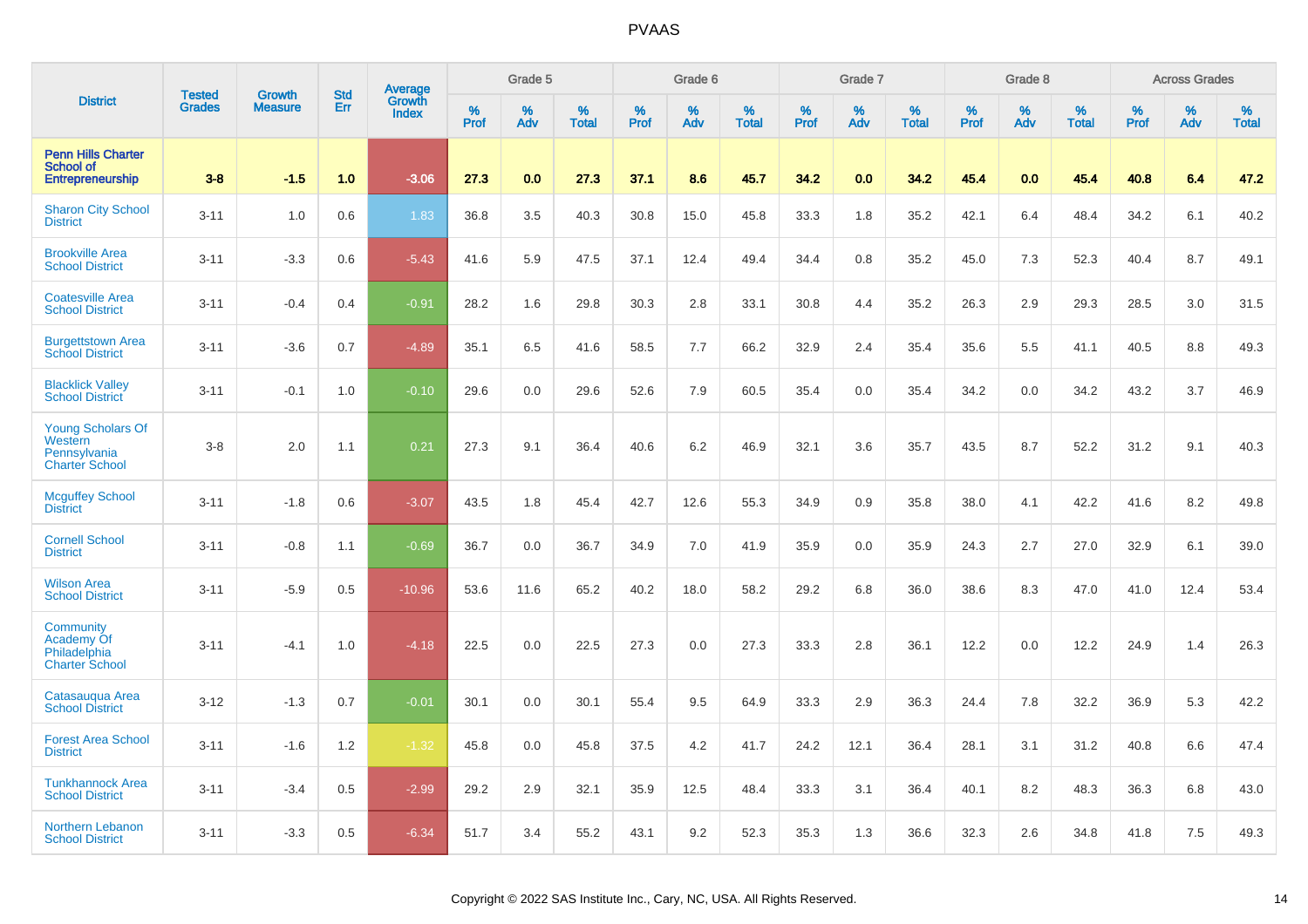|                                                                   |                                |                                 | <b>Std</b> | Average                |              | Grade 5  |                   |           | Grade 6  |                   |           | Grade 7  |                   |           | Grade 8  |                   |           | <b>Across Grades</b> |                   |
|-------------------------------------------------------------------|--------------------------------|---------------------------------|------------|------------------------|--------------|----------|-------------------|-----------|----------|-------------------|-----------|----------|-------------------|-----------|----------|-------------------|-----------|----------------------|-------------------|
| <b>District</b>                                                   | <b>Tested</b><br><b>Grades</b> | <b>Growth</b><br><b>Measure</b> | Err        | Growth<br><b>Index</b> | $\%$<br>Prof | %<br>Adv | %<br><b>Total</b> | %<br>Prof | %<br>Adv | %<br><b>Total</b> | %<br>Prof | %<br>Adv | %<br><b>Total</b> | %<br>Prof | %<br>Adv | %<br><b>Total</b> | %<br>Prof | %<br>Adv             | %<br><b>Total</b> |
| <b>Penn Hills Charter</b><br><b>School of</b><br>Entrepreneurship | $3 - 8$                        | $-1.5$                          | 1.0        | $-3.06$                | 27.3         | 0.0      | 27.3              | 37.1      | 8.6      | 45.7              | 34.2      | 0.0      | 34.2              | 45.4      | 0.0      | 45.4              | 40.8      | 6.4                  | 47.2              |
| <b>Tri-Valley School</b><br><b>District</b>                       | $3 - 10$                       | $-2.4$                          | 0.9        | $-3.85$                | 40.0         | 5.9      | 45.9              | 36.7      | 6.1      | 42.9              | 36.7      | 0.0      | 36.7              | 40.5      | 9.5      | 50.0              | 41.3      | 8.0                  | 49.3              |
| <b>South Allegheny</b><br><b>School District</b>                  | $3 - 11$                       | $-5.4$                          | 0.9        | $-5.76$                | 43.1         | 0.0      | 43.1              | 32.6      | 6.1      | 38.8              | 31.6      | 5.3      | 36.8              | 41.5      | 12.2     | 53.7              | 39.4      | 6.6                  | 46.0              |
| <b>Propel Charter</b><br>School-Mckeesport                        | $3-8$                          | $-7.2$                          | 1.0        | $-7.15$                | 36.1         | 0.0      | 36.1              | 32.4      | 0.0      | 32.4              | 34.2      | 2.6      | 36.8              | 29.7      | 2.7      | 32.4              | 32.1      | 1.4                  | 33.5              |
| <b>Panther Valley</b><br><b>School District</b>                   | $3 - 12$                       | 0.1                             | 0.6        | 0.24                   | 26.7         | 1.0      | 27.6              | 33.1      | 1.6      | 34.7              | 34.6      | 2.7      | 37.3              | 32.7      | 4.7      | 37.4              | 31.1      | 4.0                  | 35.1              |
| <b>Chichester School</b><br><b>District</b>                       | $3 - 11$                       | $-4.0$                          | 0.7        | $-5.51$                | 27.3         | 1.1      | 28.4              | 37.2      | 9.0      | 46.2              | 31.2      | 6.2      | 37.5              | 41.1      | 0.0      | 41.1              | 36.7      | 5.7                  | 42.4              |
| <b>Oil City Area</b><br><b>School District</b>                    | $3 - 11$                       | 2.6                             | 0.6        | 4.69                   | 47.2         | 2.8      | 50.0              | 41.1      | 9.7      | 50.8              | 32.8      | 4.7      | 37.5              | 42.0      | 7.6      | 49.6              | 39.2      | 7.8                  | 47.0              |
| <b>Warren County</b><br><b>School District</b>                    | $3 - 11$                       | 0.2                             | 0.4        | 1.66                   | 38.6         | 4.0      | 42.5              | 41.0      | 8.0      | 49.0              | 33.4      | 4.1      | 37.5              | 43.1      | 4.7      | 47.8              | 38.0      | 6.9                  | 44.8              |
| Philipsburg-<br>Osceola Area<br><b>School District</b>            | $3 - 11$                       | $-4.8$                          | 0.6        | $-8.12$                | 45.5         | 6.5      | 52.0              | 41.3      | 11.9     | 53.2              | 35.2      | 2.4      | 37.6              | 33.0      | 6.2      | 39.2              | 40.7      | 11.1                 | 51.8              |
| <b>Williams Valley</b><br><b>School District</b>                  | $3 - 11$                       | 0.3                             | 0.8        | 0.37                   | 38.6         | 0.0      | 38.6              | 41.4      | 6.9      | 48.3              | 35.1      | 2.6      | 37.7              | 42.2      | 9.4      | 51.6              | 39.1      | 4.9                  | 44.0              |
| <b>Keystone Central</b><br><b>School District</b>                 | $3 - 11$                       | 1.9                             | 0.4        | 4.90                   | 36.0         | 3.6      | 39.7              | 38.1      | 13.8     | 52.0              | 33.4      | 4.4      | 37.8              | 37.3      | 3.6      | 40.9              | 36.9      | 7.7                  | 44.6              |
| <b>Brentwood</b><br><b>Borough School</b><br><b>District</b>      | $3 - 11$                       | $-2.1$                          | 0.7        | $-2.85$                | 53.5         | 7.0      | 60.5              | 36.1      | 12.0     | 48.2              | 33.3      | 4.6      | 37.9              | 48.0      | 6.8      | 54.8              | 40.9      | 9.4                  | 50.3              |
| Shenandoah<br><b>Valley School</b><br><b>District</b>             | $3 - 11$                       | 1.7                             | 0.9        | 1.42                   | 37.3         | 3.0      | 40.3              | 31.4      | 9.8      | 41.2              | 36.2      | 1.7      | 37.9              | 26.3      | 0.0      | 26.3              | 34.3      | 5.0                  | 39.4              |
| <b>Moniteau School</b><br><b>District</b>                         | $3 - 11$                       | $-1.6$                          | 0.7        | $-2.24$                | 43.4         | 7.2      | 50.6              | 33.3      | 19.0     | 52.4              | 32.1      | 6.0      | 38.1              | 44.0      | 1.3      | 45.3              | 40.5      | 10.6                 | 51.1              |
| <b>Carlynton School</b><br><b>District</b>                        | $3 - 11$                       | 0.0                             | 0.7        | 0.06                   | 50.5         | 6.4      | 57.0              | 47.1      | 18.8     | 65.9              | 30.8      | 7.5      | 38.3              | 40.8      | 7.9      | 48.7              | 41.6      | 11.0                 | 52.7              |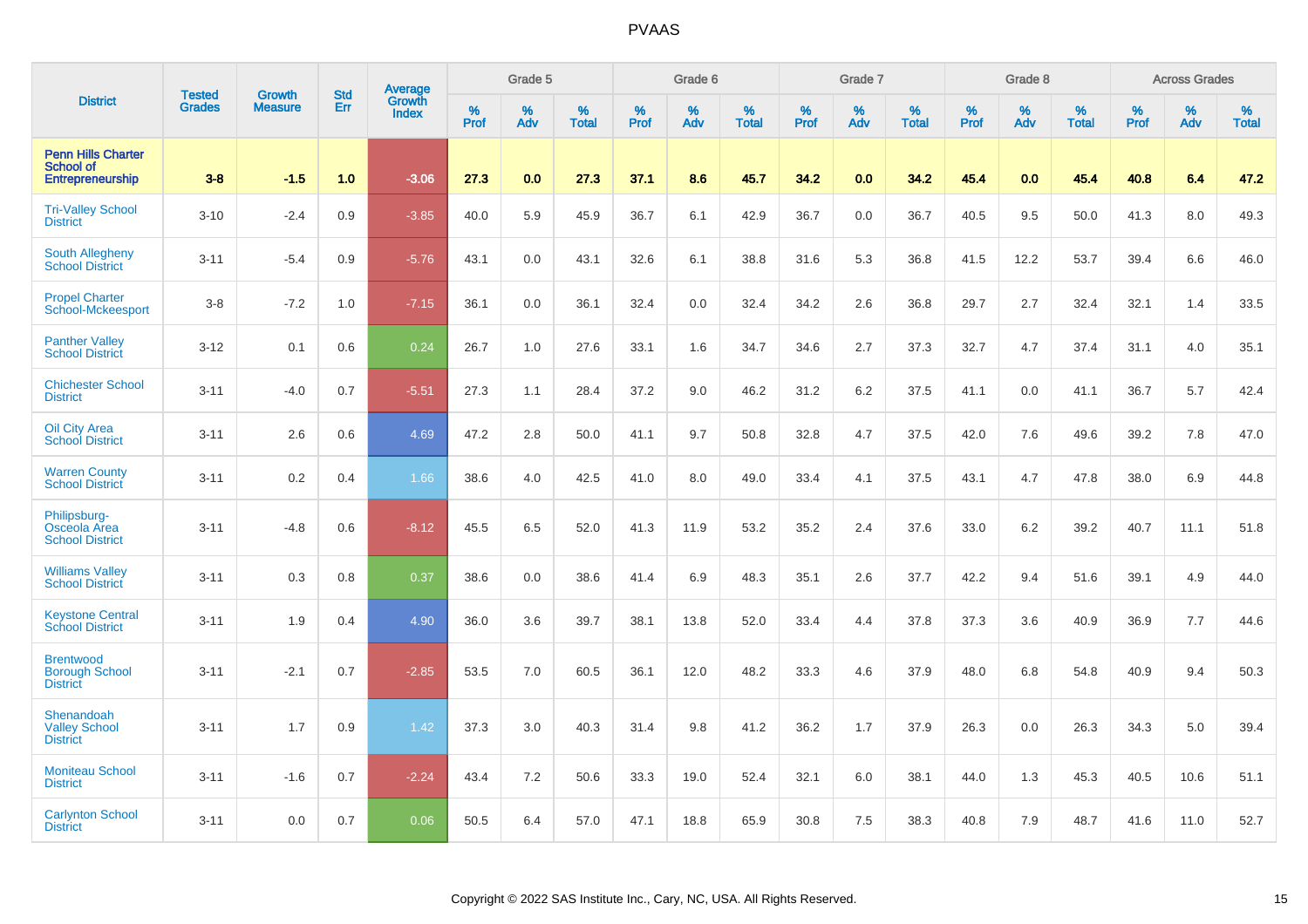|                                                                   | <b>Tested</b> | <b>Growth</b>  | <b>Std</b> | <b>Average</b>         |           | Grade 5  |                   |           | Grade 6  |                   |           | Grade 7  |                   |           | Grade 8  |                   |           | <b>Across Grades</b> |                   |
|-------------------------------------------------------------------|---------------|----------------|------------|------------------------|-----------|----------|-------------------|-----------|----------|-------------------|-----------|----------|-------------------|-----------|----------|-------------------|-----------|----------------------|-------------------|
| <b>District</b>                                                   | <b>Grades</b> | <b>Measure</b> | Err        | Growth<br><b>Index</b> | %<br>Prof | %<br>Adv | %<br><b>Total</b> | %<br>Prof | %<br>Adv | %<br><b>Total</b> | %<br>Prof | %<br>Adv | %<br><b>Total</b> | %<br>Prof | %<br>Adv | %<br><b>Total</b> | %<br>Prof | %<br>Adv             | %<br><b>Total</b> |
| <b>Penn Hills Charter</b><br><b>School of</b><br>Entrepreneurship | $3 - 8$       | $-1.5$         | 1.0        | $-3.06$                | 27.3      | 0.0      | 27.3              | 37.1      | 8.6      | 45.7              | 34.2      | 0.0      | 34.2              | 45.4      | 0.0      | 45.4              | 40.8      | 6.4                  | 47.2              |
| <b>Central Greene</b><br><b>School District</b>                   | $3 - 11$      | $-1.8$         | 0.6        | $-3.02$                | 35.0      | 0.0      | 35.0              | 40.0      | 9.5      | 49.5              | 33.3      | 5.0      | 38.3              | 31.5      | 1.8      | 33.3              | 35.2      | 5.2                  | 40.3              |
| <b>Laurel Highlands</b><br><b>School District</b>                 | $3 - 11$      | $-1.7$         | 0.5        | $-3.29$                | 43.1      | 4.4      | 47.5              | 39.4      | 11.6     | 51.0              | 35.7      | 2.9      | 38.6              | 37.8      | 5.5      | 43.3              | 39.8      | 9.6                  | 49.4              |
| <b>Port Allegany</b><br><b>School District</b>                    | $3 - 11$      | $-1.8$         | 0.8        | $-0.33$                | 34.3      | 2.9      | 37.1              | 31.9      | 2.9      | 34.8              | 32.9      | 5.7      | 38.6              | 40.3      | 3.2      | 43.6              | 35.0      | 5.9                  | 40.8              |
| <b>New Brighton Area</b><br>School District                       | $3 - 11$      | $-4.3$         | 0.6        | $-6.67$                | 37.1      | 4.5      | 41.6              | 37.0      | 7.0      | 44.0              | 33.7      | 5.0      | 38.6              | 27.6      | 3.8      | 31.4              | 32.4      | 4.8                  | 37.2              |
| Montgomery Area<br>School District                                | $3 - 11$      | $-2.0$         | 0.8        | $-2.53$                | 56.8      | 6.8      | 63.5              | 43.6      | 19.4     | 62.9              | 34.7      | 4.2      | 38.9              | 50.0      | 6.9      | 56.9              | 42.9      | 11.7                 | 54.6              |
| <b>Discovery Charter</b><br><b>School</b>                         | $3 - 8$       | 4.6            | 0.9        | 2.43                   | 36.4      | 2.3      | 38.6              | 27.3      | 9.1      | 36.4              | 35.6      | 3.4      | 39.0              | 45.7      | 5.7      | 51.4              | 29.8      | 3.4                  | 33.2              |
| <b>Cameron County</b><br><b>School District</b>                   | $3 - 12$      | $-2.6$         | 1.0        | $-2.51$                | 73.3      | 3.3      | 76.7              | 48.7      | 25.6     | 74.4              | 39.0      | 0.0      | 39.0              | 43.2      | 5.4      | 48.6              | 50.4      | 14.0                 | 64.4              |
| <b>Salisbury</b><br><b>Township School</b><br><b>District</b>     | $3 - 11$      | $-1.7$         | 0.7        | $-2.59$                | 38.3      | 7.4      | 45.7              | 33.0      | 22.0     | 55.0              | 34.8      | 4.4      | 39.1              | 47.1      | 12.6     | 59.8              | 40.0      | 11.6                 | 51.7              |
| Antonia Pantoja<br>Community<br><b>Charter School</b>             | $3 - 8$       | 0.5            | 0.9        | 0.63                   | 20.9      | 1.5      | 22.4              | 32.3      | 6.4      | 38.7              | 37.0      | 2.2      | 39.1              | 35.1      | 8.1      | 43.2              | 25.4      | 3.3                  | 28.7              |
| <b>Pottsville Area</b><br><b>School District</b>                  | $3 - 12$      | $-1.5$         | 0.5        | $-2.18$                | 43.0      | 3.7      | 46.7              | 39.2      | 7.7      | 46.8              | 34.4      | 4.9      | 39.3              | 40.4      | 4.1      | 44.4              | 39.7      | 6.1                  | 45.8              |
| <b>Pittsburgh School</b><br><b>District</b>                       | $3 - 11$      | $-1.6$         | 0.2        | $-8.53$                | 29.0      | 3.9      | 32.8              | 27.7      | 11.6     | 39.2              | 33.3      | 6.0      | 39.3              | 30.7      | 7.3      | 38.0              | 29.7      | 7.6                  | 37.3              |
| <b>Ad Prima Charter</b><br><b>School</b>                          | $3 - 8$       | 2.7            | 0.8        | 1.75                   | 25.9      | 1.8      | 27.8              | 34.7      | 16.3     | 51.0              | 36.1      | 3.3      | 39.3              | 27.4      | 4.8      | 32.3              | 33.2      | 4.8                  | 38.1              |
| <b>Williamsport Area</b><br><b>School District</b>                | $3 - 11$      | $-1.3$         | 0.4        | $-3.63$                | 46.8      | 4.8      | 51.6              | 43.8      | 8.8      | 52.5              | 34.6      | 4.8      | 39.4              | 26.0      | 5.8      | 31.8              | 37.7      | 8.5                  | 46.2              |
| <b>Coudersport Area</b><br><b>School District</b>                 | $3 - 11$      | $-0.5$         | 0.9        | $-0.53$                | 58.2      | 1.8      | 60.0              | 40.5      | 4.8      | 45.2              | 35.8      | 3.8      | 39.6              | 30.2      | 0.0      | 30.2              | 40.1      | 3.2                  | 43.3              |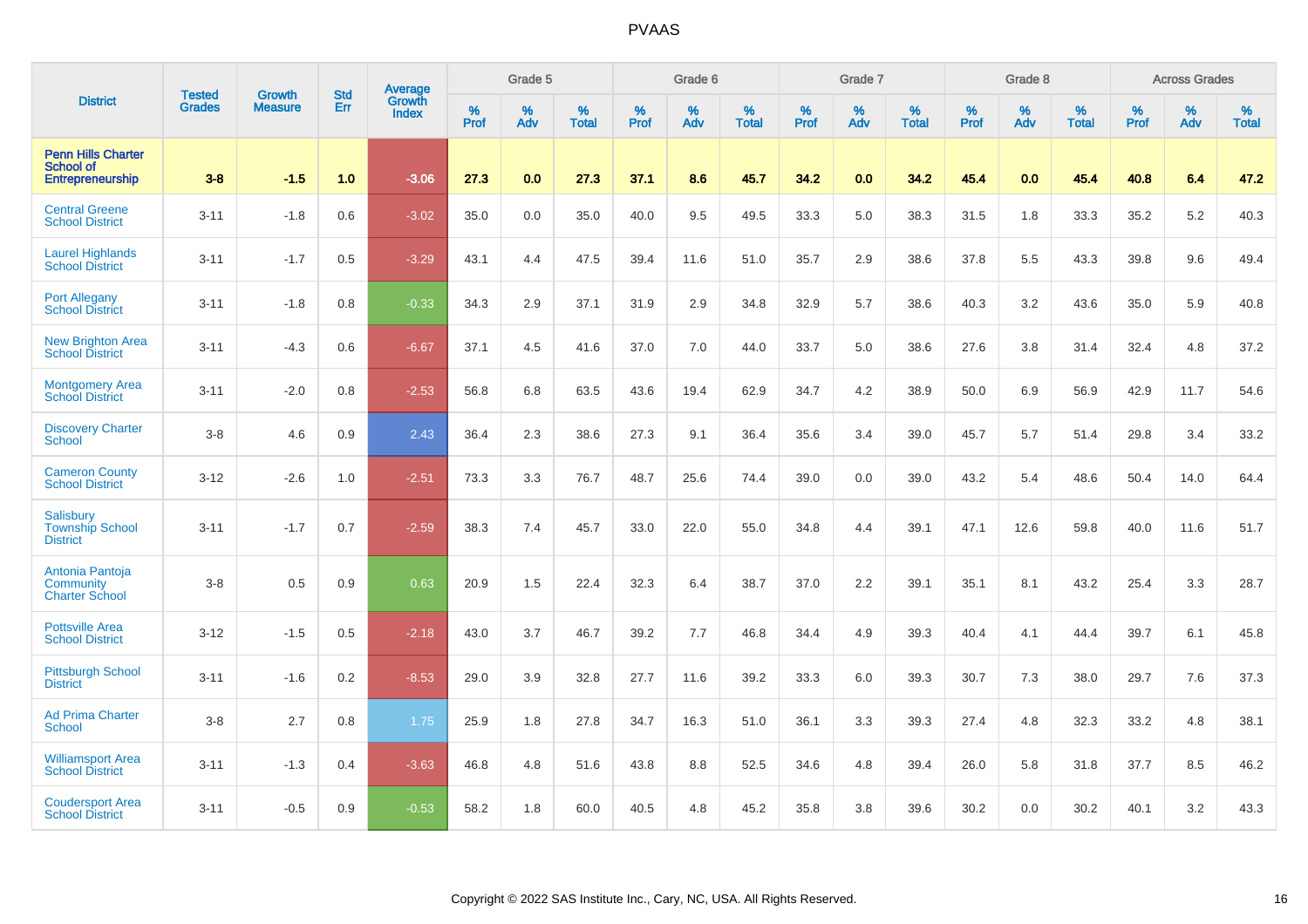|                                                                          | <b>Tested</b> | <b>Growth</b>  | <b>Std</b> | Average                       |           | Grade 5  |                   |           | Grade 6  |                   |           | Grade 7  |                   |           | Grade 8  |                   |           | <b>Across Grades</b> |                   |
|--------------------------------------------------------------------------|---------------|----------------|------------|-------------------------------|-----------|----------|-------------------|-----------|----------|-------------------|-----------|----------|-------------------|-----------|----------|-------------------|-----------|----------------------|-------------------|
| <b>District</b>                                                          | <b>Grades</b> | <b>Measure</b> | Err        | <b>Growth</b><br><b>Index</b> | %<br>Prof | %<br>Adv | %<br><b>Total</b> | %<br>Prof | %<br>Adv | %<br><b>Total</b> | %<br>Prof | %<br>Adv | %<br><b>Total</b> | %<br>Prof | %<br>Adv | %<br><b>Total</b> | %<br>Prof | %<br>Adv             | %<br><b>Total</b> |
| <b>Penn Hills Charter</b><br><b>School of</b><br><b>Entrepreneurship</b> | $3 - 8$       | $-1.5$         | 1.0        | $-3.06$                       | 27.3      | 0.0      | 27.3              | 37.1      | 8.6      | 45.7              | 34.2      | 0.0      | 34.2              | 45.4      | 0.0      | 45.4              | 40.8      | 6.4                  | 47.2              |
| <b>West Greene</b><br><b>School District</b>                             | $3 - 11$      | $-1.2$         | 1.0        | $-1.22$                       | 46.2      | 10.3     | 56.4              | 35.9      | 15.4     | 51.3              | 28.3      | 11.3     | 39.6              | 35.3      | 3.9      | 39.2              | 43.2      | 10.7                 | 53.9              |
| <b>West Mifflin Area</b><br><b>School District</b>                       | $3 - 12$      | $-3.0$         | 0.5        | $-5.97$                       | 35.9      | 4.2      | 40.1              | 37.4      | 5.4      | 42.9              | 38.9      | 1.0      | 39.8              | 35.2      | 4.4      | 39.6              | 37.4      | 4.4                  | 41.8              |
| <b>Freedom Area</b><br><b>School District</b>                            | $3 - 11$      | $-1.9$         | 0.7        | $-2.73$                       | 36.0      | 2.3      | 38.4              | 36.8      | 12.6     | 49.4              | 37.9      | 1.9      | 39.8              | 40.3      | 1.3      | 41.6              | 38.8      | 6.0                  | 44.7              |
| <b>Eastern Lancaster</b><br><b>County School</b><br><b>District</b>      | $3 - 12$      | 1.1            | 0.5        | 2.36                          | 48.1      | 3.9      | 51.9              | 38.7      | 12.0     | 50.8              | 35.4      | 4.6      | 39.9              | 38.0      | 15.5     | 53.5              | 39.2      | 9.3                  | 48.5              |
| <b>Canton Area</b><br><b>School District</b>                             | $3 - 11$      | $-2.0$         | 0.8        | $-2.34$                       | 57.7      | 5.8      | 63.5              | 46.0      | 4.8      | 50.8              | 40.0      | 0.0      | 40.0              | 36.9      | 3.1      | 40.0              | 43.6      | 6.7                  | 50.3              |
| <b>Mariana Bracetti</b><br><b>Academy Charter</b><br>School              | $3 - 10$      | 0.4            | 0.9        | 0.41                          | 33.9      | 1.7      | 35.6              | 17.8      | 0.0      | 17.8              | 38.2      | 1.8      | 40.0              | 12.1      | 3.0      | 15.2              | 26.5      | 2.0                  | 28.5              |
| <b>Vision Academy</b><br><b>Charter School</b>                           | $3 - 8$       | $-0.9$         | 1.2        | $-2.67$                       | 35.7      | 0.0      | 35.7              | 36.0      | 0.0      | 36.0              | 37.1      | 2.9      | 40.0              | 28.6      | 0.0      | 28.6              | 32.1      | 1.1                  | 33.2              |
| <b>Southern Fulton</b><br><b>School District</b>                         | $3 - 11$      | 0.0            | 0.9        | 0.03                          | 53.2      | 6.4      | 59.6              | 41.4      | 15.5     | 56.9              | 40.4      | 0.0      | 40.4              | 32.0      | 8.0      | 40.0              | 43.4      | 7.9                  | 51.3              |
| <b>Reach Cyber</b><br><b>Charter School</b>                              | $3 - 11$      | $-2.6$         | 0.9        | $-2.78$                       | 52.4      | 4.8      | 57.1              | 52.2      | 8.7      | 60.9              | 38.5      | 1.9      | 40.4              | 47.5      | 5.1      | 52.5              | 46.8      | 5.5                  | 52.3              |
| <b>Clearfield Area</b><br><b>School District</b>                         | $3 - 10$      | $-0.5$         | 0.5        | $-0.97$                       | 37.9      | 3.2      | 41.1              | 35.8      | 5.8      | 41.6              | 39.0      | 1.5      | 40.4              | 32.4      | 4.1      | 36.6              | 35.2      | 5.8                  | 41.0              |
| <b>Union School</b><br><b>District</b>                                   | $3 - 12$      | 2.7            | 1.0        | 2.65                          | 21.2      | 6.1      | 27.3              | 40.9      | 20.4     | 61.4              | 40.5      | 0.0      | 40.5              | 40.0      | 6.7      | 46.7              | 37.0      | 8.4                  | 45.4              |
| <b>Fannett-Metal</b><br><b>School District</b>                           | $3 - 11$      | 0.5            | 1.1        | 1.79                          | 34.5      | 10.3     | 44.8              | 44.8      | 6.9      | 51.7              | 37.5      | 3.1      | 40.6              | 33.3      | 2.2      | 35.6              | 40.2      | 9.2                  | 49.4              |
| Northern Lehigh<br><b>School District</b>                                | $3 - 12$      | $-0.6$         | 0.7        | 0.95                          | 52.1      | 2.1      | 54.2              | 44.4      | 6.2      | 50.6              | 36.7      | 4.2      | 40.8              | 41.7      | 5.6      | 47.2              | 42.1      | 5.6                  | 47.7              |
| <b>Uniontown Area</b><br><b>School District</b>                          | $3 - 11$      | 0.5            | 0.6        | 0.79                          | 40.6      | 9.4      | 50.0              | 40.7      | 14.8     | 55.6              | 37.3      | 3.6      | 40.9              | 42.4      | 3.3      | 45.6              | 39.1      | 11.0                 | 50.1              |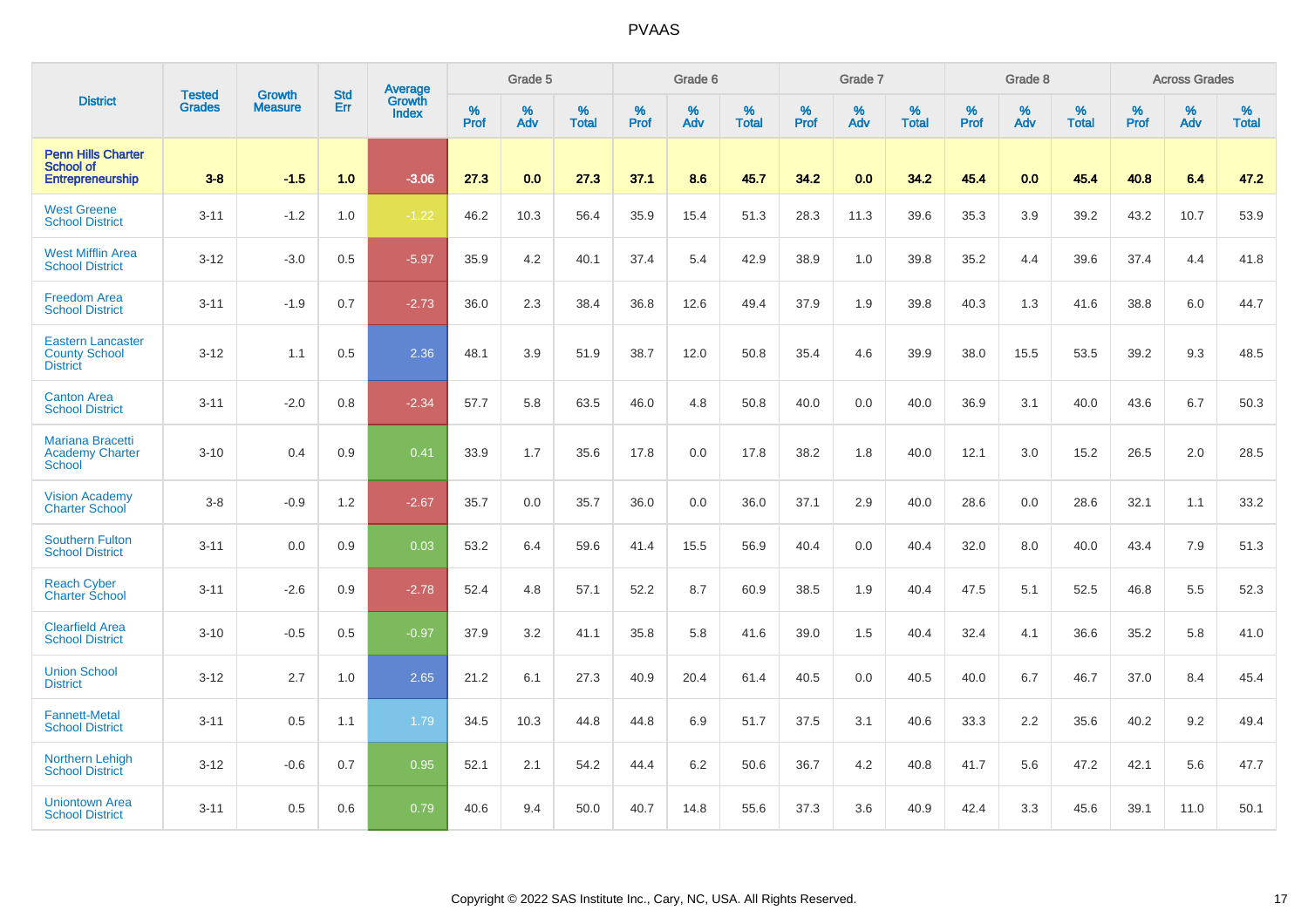|                                                                            |                                | <b>Growth</b>  | <b>Std</b> | Average                |              | Grade 5  |                   |           | Grade 6  |                   |           | Grade 7  |                   |           | Grade 8  |                   |           | <b>Across Grades</b> |                   |
|----------------------------------------------------------------------------|--------------------------------|----------------|------------|------------------------|--------------|----------|-------------------|-----------|----------|-------------------|-----------|----------|-------------------|-----------|----------|-------------------|-----------|----------------------|-------------------|
| <b>District</b>                                                            | <b>Tested</b><br><b>Grades</b> | <b>Measure</b> | Err        | Growth<br><b>Index</b> | $\%$<br>Prof | %<br>Adv | %<br><b>Total</b> | %<br>Prof | %<br>Adv | %<br><b>Total</b> | %<br>Prof | %<br>Adv | %<br><b>Total</b> | %<br>Prof | %<br>Adv | %<br><b>Total</b> | %<br>Prof | %<br>Adv             | %<br><b>Total</b> |
| <b>Penn Hills Charter</b><br><b>School of</b><br>Entrepreneurship          | $3 - 8$                        | $-1.5$         | 1.0        | $-3.06$                | 27.3         | 0.0      | 27.3              | 37.1      | 8.6      | 45.7              | 34.2      | 0.0      | 34.2              | 45.4      | 0.0      | 45.4              | 40.8      | 6.4                  | 47.2              |
| <b>Mid Valley School</b><br><b>District</b>                                | $3 - 10$                       | $-0.4$         | 0.6        | $-0.79$                | 41.6         | 5.0      | 46.5              | 48.8      | 10.4     | 59.2              | 38.6      | 2.4      | 40.9              | 26.2      | 2.7      | 28.9              | 38.8      | 7.4                  | 46.2              |
| <b>Universal Alcorn</b><br><b>Charter School</b>                           | $3-8$                          | 6.0            | 0.9        | 5.70                   | 32.1         | 9.4      | 41.5              | 34.0      | 6.0      | 40.0              | 37.5      | 3.6      | 41.1              | 28.2      | 0.0      | 28.2              | 29.2      | 4.4                  | 33.6              |
| <b>West York Area</b><br><b>School District</b>                            | $3 - 12$                       | $-1.4$         | 0.5        | $-2.97$                | 36.0         | 4.4      | 40.4              | 38.5      | 9.3      | 47.8              | 35.9      | 5.3      | 41.2              | 41.2      | 5.2      | 46.4              | 37.8      | 8.4                  | 46.2              |
| <b>Franklin Area</b><br><b>School District</b>                             | $3 - 11$                       | 0.3            | 0.6        | 0.50                   | 47.7         | 1.5      | 49.2              | 41.7      | 12.6     | 54.3              | 36.6      | 4.9      | 41.5              | 43.0      | 5.9      | 48.9              | 40.2      | 6.2                  | 46.4              |
| <b>Chester Charter</b><br><b>Scholars Academy</b><br><b>Charter School</b> | $3 - 12$                       | 0.0            | 0.9        | 0.64                   | 17.8         | 0.0      | 17.8              | 31.9      | 4.3      | 36.2              | 37.5      | 4.2      | 41.7              | 16.0      | 0.0      | 16.0              | 23.8      | 1.8                  | 25.6              |
| <b>Albert Gallatin</b><br><b>Area School</b><br><b>District</b>            | $3 - 11$                       | 0.4            | 0.5        | 0.93                   | 45.8         | 5.4      | 51.2              | 34.0      | 8.4      | 42.4              | 39.7      | 2.2      | 41.8              | 37.8      | 5.3      | 43.0              | 38.7      | 7.6                  | 46.2              |
| <b>West Oak Lane</b><br><b>Charter School</b>                              | $3-8$                          | 0.8            | 0.7        | 1.15                   | 29.9         | 0.0      | 29.9              | 26.5      | 2.9      | 29.4              | 35.1      | 6.8      | 41.9              | 41.5      | 4.6      | 46.2              | 31.4      | 4.3                  | 35.8              |
| <b>Juniata County</b><br><b>School District</b>                            | $3 - 12$                       | 2.7            | 0.5        | 2.78                   | 42.6         | 3.0      | 45.6              | 31.9      | 6.2      | 38.1              | 36.6      | 5.5      | 42.1              | 36.5      | 8.4      | 44.9              | 36.0      | 7.7                  | 43.7              |
| <b>Penns Manor Area</b><br><b>School District</b>                          | $3 - 12$                       | 1.6            | 0.8        | 1.96                   | 49.2         | 1.6      | 50.8              | 30.9      | 3.6      | 34.6              | 38.5      | 3.8      | 42.3              | 30.5      | 11.9     | 42.4              | 40.8      | 6.9                  | 47.8              |
| <b>Benton Area</b><br><b>School District</b>                               | $3 - 10$                       | $-0.4$         | 0.9        | $-0.49$                | 47.5         | 1.6      | 49.2              | 43.5      | 8.7      | 52.2              | 37.3      | 5.1      | 42.4              | 46.2      | 2.6      | 48.7              | 42.6      | 8.4                  | 51.0              |
| Punxsutawney<br><b>Area School</b><br><b>District</b>                      | $3 - 11$                       | 1.1            | 0.6        | 1.97                   | 52.2         | 9.4      | 61.6              | 54.9      | 13.3     | 68.1              | 36.8      | 5.6      | 42.4              | 40.0      | 5.4      | 45.4              | 41.5      | 12.4                 | 53.8              |
| <b>Purchase Line</b><br><b>School District</b>                             | $3 - 12$                       | $-1.5$         | 0.8        | $-0.88$                | 37.2         | 5.9      | 43.1              | 40.9      | 6.1      | 47.0              | 39.4      | 3.0      | 42.4              | 30.9      | 3.6      | 34.6              | 39.8      | 6.3                  | 46.1              |
| <b>Propel Charter</b><br>School - East                                     | $3-8$                          | 1.1            | 1.0        | 1.08                   | 32.5         | 0.0      | 32.5              | 34.3      | 11.4     | 45.7              | 33.3      | 9.1      | 42.4              | 29.4      | 0.0      | 29.4              | 31.6      | 4.7                  | 36.3              |
| <b>Huntingdon Area</b><br><b>School District</b>                           | $3 - 11$                       | 1.8            | 0.6        | 3.16                   | 41.6         | 3.5      | 45.1              | 33.0      | 11.9     | 44.9              | 34.5      | 7.9      | 42.4              | 34.9      | 7.1      | 42.1              | 37.2      | 10.0                 | 47.2              |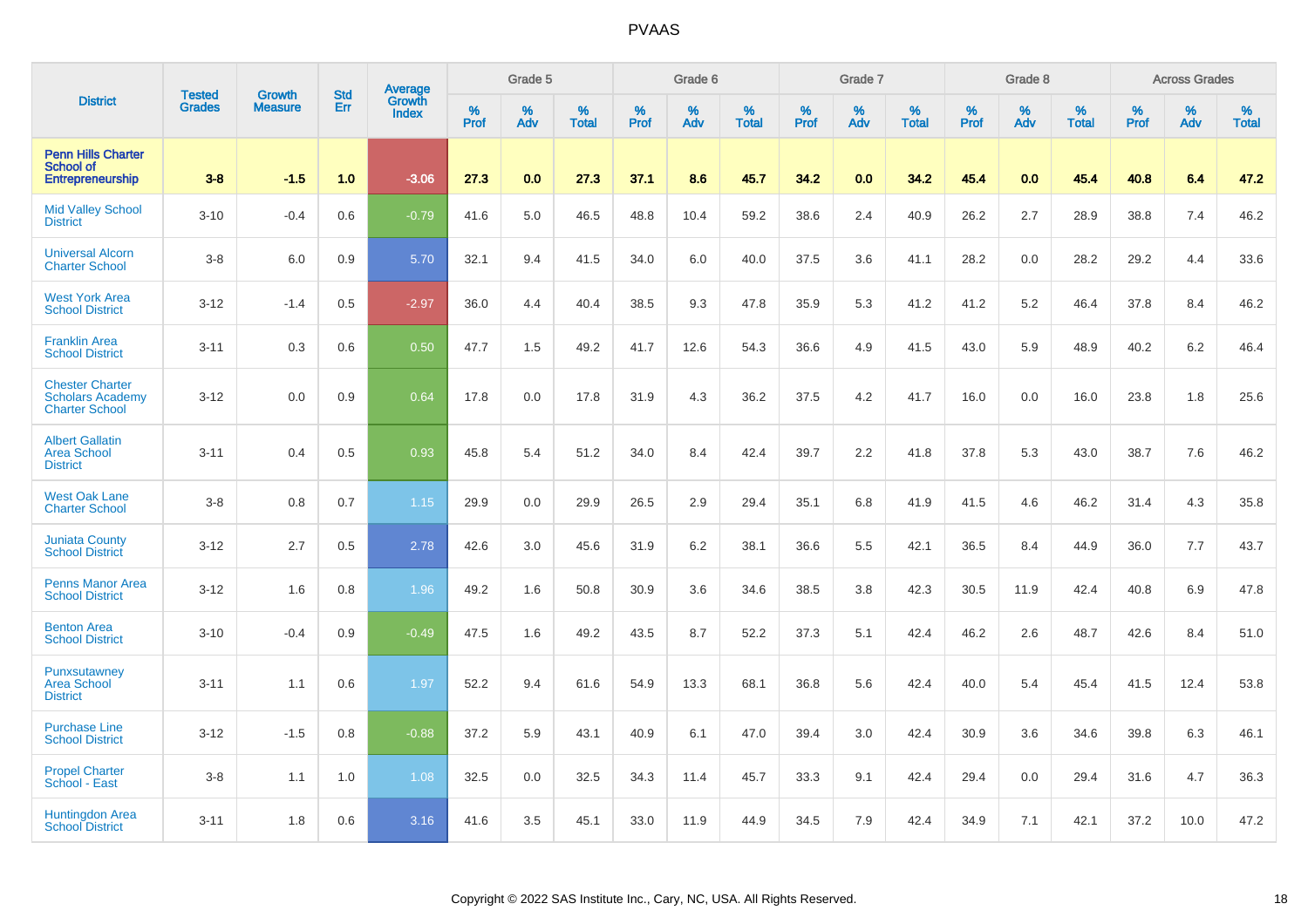|                                                                          | <b>Tested</b> | <b>Growth</b>  | <b>Std</b> | Average                       |           | Grade 5  |                   |           | Grade 6  |                   |           | Grade 7  |                   |           | Grade 8  |                   |           | <b>Across Grades</b> |                   |
|--------------------------------------------------------------------------|---------------|----------------|------------|-------------------------------|-----------|----------|-------------------|-----------|----------|-------------------|-----------|----------|-------------------|-----------|----------|-------------------|-----------|----------------------|-------------------|
| <b>District</b>                                                          | <b>Grades</b> | <b>Measure</b> | Err        | <b>Growth</b><br><b>Index</b> | %<br>Prof | %<br>Adv | %<br><b>Total</b> | %<br>Prof | %<br>Adv | %<br><b>Total</b> | %<br>Prof | %<br>Adv | %<br><b>Total</b> | %<br>Prof | %<br>Adv | %<br><b>Total</b> | %<br>Prof | %<br>Adv             | %<br><b>Total</b> |
| <b>Penn Hills Charter</b><br><b>School of</b><br><b>Entrepreneurship</b> | $3 - 8$       | $-1.5$         | 1.0        | $-3.06$                       | 27.3      | 0.0      | 27.3              | 37.1      | 8.6      | 45.7              | 34.2      | 0.0      | 34.2              | 45.4      | 0.0      | 45.4              | 40.8      | 6.4                  | 47.2              |
| Altoona Area<br><b>School District</b>                                   | $3 - 12$      | 1.1            | 0.3        | 3.54                          | 43.5      | 4.0      | 47.5              | 30.6      | 11.2     | 41.8              | 38.3      | 4.3      | 42.6              | 43.8      | 7.2      | 51.0              | 37.4      | 6.8                  | 44.1              |
| <b>South Western</b><br><b>School District</b>                           | $3 - 12$      | 0.9            | 0.4        | 2.41                          | 49.8      | 9.7      | 59.5              | 38.7      | 21.6     | 60.3              | 37.1      | 5.7      | 42.8              | 46.5      | 7.4      | 53.9              | 43.5      | 12.7                 | 56.2              |
| Southeastern<br><b>Greene School</b><br><b>District</b>                  | $3 - 10$      | $-4.6$         | 1.0        | $-4.40$                       | 44.8      | 17.2     | 62.1              | 42.4      | 12.1     | 54.6              | 36.7      | 6.1      | 42.9              | 48.8      | 2.3      | 51.2              | 41.1      | 14.3                 | 55.4              |
| Leechburg Area<br><b>School District</b>                                 | $3 - 11$      | $-2.3$         | 0.9        | $-3.53$                       | 46.7      | 2.2      | 48.9              | 29.7      | 2.7      | 32.4              | 42.9      | 0.0      | 42.9              | 51.2      | 11.6     | 62.8              | 45.8      | 7.9                  | 53.8              |
| <b>Newport School</b><br><b>District</b>                                 | $3 - 12$      | $-0.1$         | 0.8        | 0.46                          | 42.2      | 11.1     | 53.3              | 44.4      | 11.1     | 55.6              | 41.3      | 1.6      | 42.9              | 43.8      | 7.8      | 51.6              | 40.2      | 8.8                  | 48.9              |
| Northwood<br><b>Academy Charter</b><br>School                            | $3 - 8$       | $-0.1$         | 0.7        | $-0.12$                       | 23.4      | 1.3      | 24.7              | 44.2      | 6.5      | 50.6              | 37.5      | 5.6      | 43.1              | 29.6      | 13.0     | 42.6              | 31.0      | 5.4                  | 36.4              |
| <b>Smethport Area</b><br><b>School District</b>                          | $3 - 12$      | 6.2            | 0.8        | 6.50                          | 54.0      | 8.0      | 62.0              | 43.3      | 21.7     | 65.0              | 33.8      | 9.2      | 43.1              | 46.9      | 12.5     | 59.4              | 41.6      | 15.0                 | 56.6              |
| <b>Reynolds School</b><br><b>District</b>                                | $3 - 10$      | $-4.3$         | 0.8        | $-5.50$                       | 46.3      | 0.0      | 46.3              | 44.2      | 1.3      | 45.4              | 35.3      | 7.8      | 43.1              | 47.1      | 8.8      | 55.9              | 41.5      | 4.9                  | 46.4              |
| <b>Tamagua Area</b><br><b>School District</b>                            | $3 - 12$      | $-0.4$         | 0.6        | $-0.71$                       | 60.2      | 5.6      | 65.7              | 39.1      | 7.8      | 46.9              | 37.9      | 5.2      | 43.1              | 42.2      | 7.0      | 49.3              | 44.6      | 7.7                  | 52.3              |
| <b>Fleetwood Area</b><br><b>School District</b>                          | $3 - 10$      | $-1.3$         | 0.5        | $-2.54$                       | 44.8      | 6.0      | 50.8              | 37.4      | 6.4      | 43.9              | 37.0      | 6.2      | 43.2              | 45.1      | 8.0      | 53.1              | 42.1      | 7.7                  | 49.9              |
| <b>Cranberry Area</b><br><b>School District</b>                          | $3 - 12$      | $-0.0$         | 0.7        | $-0.02$                       | 48.7      | 9.2      | 57.9              | 52.1      | 9.4      | 61.5              | 41.0      | 2.1      | 43.2              | 46.7      | 9.3      | 56.0              | 44.5      | 7.7                  | 52.2              |
| <b>Towanda Area</b><br><b>School District</b>                            | $3 - 11$      | 0.7            | 0.6        | 1.26                          | 40.8      | 6.7      | 47.5              | 36.4      | 19.6     | 56.1              | 37.3      | 5.9      | 43.2              | 40.5      | 7.8      | 48.3              | 36.0      | 10.8                 | 46.7              |
| <b>Ligonier Valley</b><br><b>School District</b>                         | $3 - 11$      | $-0.8$         | 0.7        | $-1.21$                       | 43.8      | 7.5      | 51.2              | 46.0      | 16.0     | 62.0              | 40.5      | 2.7      | 43.2              | 45.9      | 10.2     | 56.1              | 44.7      | 12.8                 | 57.6              |
| <b>Manheim Central</b><br><b>School District</b>                         | $3 - 11$      | $-0.3$         | 0.5        | $-0.70$                       | 35.4      | 6.2      | 41.5              | 48.3      | 9.2      | 57.5              | 37.6      | 6.2      | 43.8              | 41.9      | 11.7     | 53.6              | 42.2      | 11.1                 | 53.2              |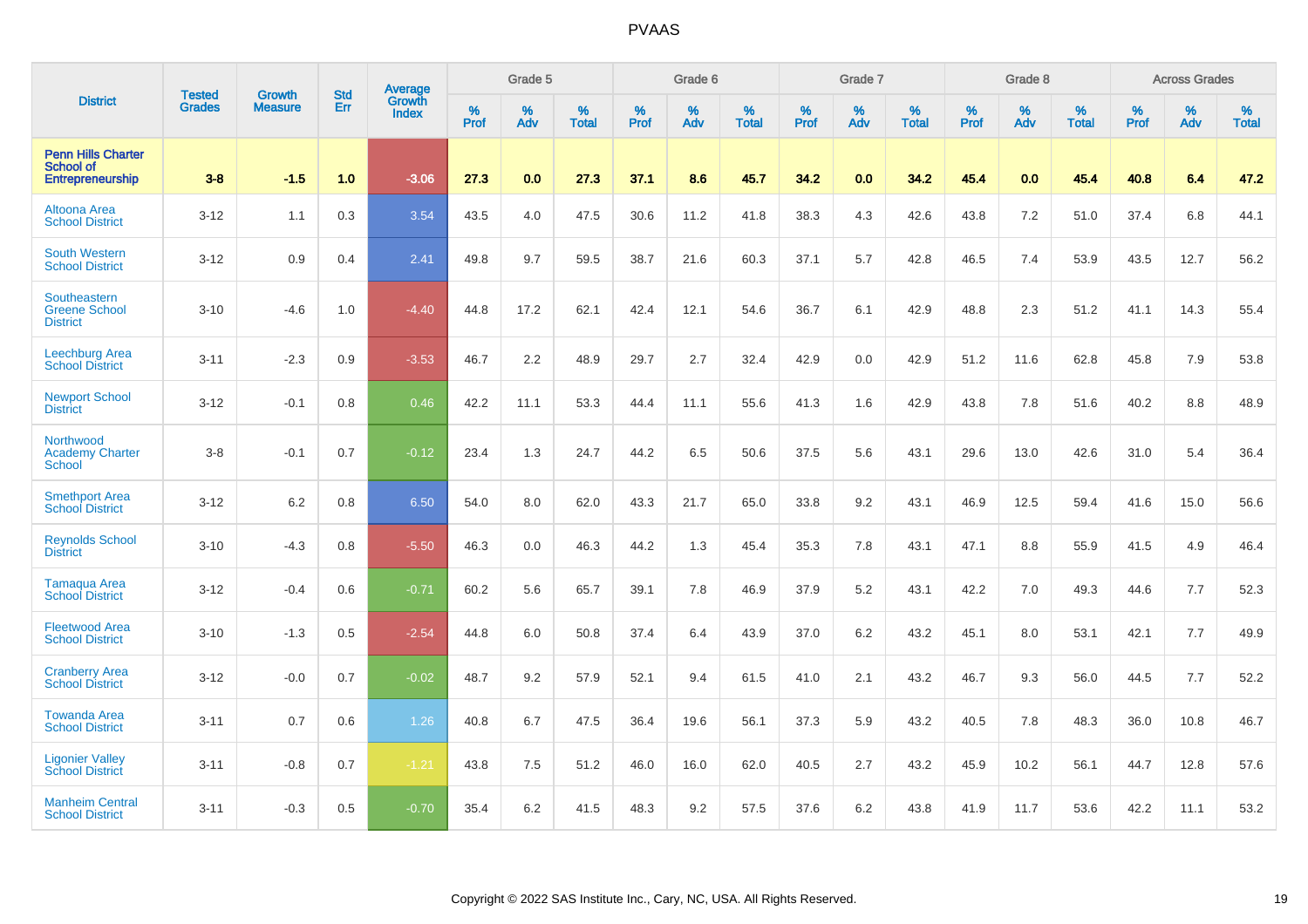|                                                                   |                                |                                 | <b>Std</b> | Average                       |           | Grade 5  |                   |           | Grade 6  |                   |           | Grade 7  |                   |           | Grade 8  |                   |           | <b>Across Grades</b> |                   |
|-------------------------------------------------------------------|--------------------------------|---------------------------------|------------|-------------------------------|-----------|----------|-------------------|-----------|----------|-------------------|-----------|----------|-------------------|-----------|----------|-------------------|-----------|----------------------|-------------------|
| <b>District</b>                                                   | <b>Tested</b><br><b>Grades</b> | <b>Growth</b><br><b>Measure</b> | Err        | <b>Growth</b><br><b>Index</b> | %<br>Prof | %<br>Adv | %<br><b>Total</b> | %<br>Prof | %<br>Adv | %<br><b>Total</b> | %<br>Prof | %<br>Adv | %<br><b>Total</b> | %<br>Prof | %<br>Adv | %<br><b>Total</b> | %<br>Prof | %<br>Adv             | %<br><b>Total</b> |
| <b>Penn Hills Charter</b><br><b>School of</b><br>Entrepreneurship | $3 - 8$                        | $-1.5$                          | 1.0        | $-3.06$                       | 27.3      | 0.0      | 27.3              | 37.1      | 8.6      | 45.7              | 34.2      | 0.0      | 34.2              | 45.4      | 0.0      | 45.4              | 40.8      | 6.4                  | 47.2              |
| Pocono Mountain<br><b>School District</b>                         | $3 - 12$                       | 0.1                             | 0.6        | $-0.22$                       | 48.0      | 5.4      | 53.5              | 41.8      | 7.9      | 49.7              | 42.1      | 1.8      | 43.9              | 35.6      | 1.9      | 37.5              | 43.4      | 7.1                  | 50.5              |
| Claysburg-Kimmel<br><b>School District</b>                        | $3 - 11$                       | 2.9                             | 0.8        | 3.45                          | 52.3      | 3.1      | 55.4              | 34.6      | 15.4     | 50.0              | 35.1      | 8.8      | 43.9              | 43.9      | 7.0      | 50.9              | 43.5      | 8.7                  | 52.2              |
| <b>Minersville Area</b><br><b>School District</b>                 | $3 - 11$                       | $-1.1$                          | 0.7        | $-2.58$                       | 42.5      | 2.7      | 45.2              | 38.7      | 24.0     | 62.7              | 40.0      | 4.0      | 44.0              | 46.6      | 1.4      | 48.0              | 42.2      | 10.0                 | 52.2              |
| <b>Bloomsburg Area</b><br><b>School District</b>                  | $3 - 10$                       | $-0.8$                          | 0.7        | $-2.19$                       | 49.4      | 4.4      | 53.8              | 43.3      | 15.6     | 58.9              | 36.3      | 7.8      | 44.1              | 50.0      | 6.0      | 56.0              | 46.3      | 11.7                 | 57.9              |
| <b>Saint Clair Area</b><br><b>School District</b>                 | $3 - 8$                        | $-1.8$                          | 0.9        | $-1.95$                       | 43.4      | 1.9      | 45.3              | 58.0      | 6.0      | 64.0              | 36.5      | 7.7      | 44.2              | 41.5      | 2.4      | 43.9              | 43.9      | 4.7                  | 48.6              |
| <b>Jim Thorpe Area</b><br><b>School District</b>                  | $3 - 11$                       | $-3.4$                          | 0.6        | $-4.06$                       | 45.4      | 2.0      | 47.5              | 30.8      | 9.4      | 40.2              | 37.9      | 6.4      | 44.3              | 37.6      | 5.6      | 43.2              | 38.6      | 8.0                  | 46.6              |
| <b>Northwestern</b><br><b>School District</b>                     | $3 - 11$                       | $-4.4$                          | 0.6        | $-6.84$                       | 50.0      | 2.1      | 52.1              | 41.4      | 16.1     | 57.5              | 42.4      | 1.9      | 44.3              | 36.4      | 6.4      | 42.7              | 40.4      | 8.1                  | 48.5              |
| <b>Upper Adams</b><br><b>School District</b>                      | $3 - 11$                       | 0.7                             | 0.6        | 1.17                          | 47.3      | 3.8      | 51.2              | 40.2      | 16.2     | 56.4              | 37.7      | 6.6      | 44.3              | 51.5      | 0.0      | 51.5              | 43.6      | 8.8                  | 52.4              |
| <b>Littlestown Area</b><br><b>School District</b>                 | $3 - 11$                       | 4.6                             | 0.6        | 7.92                          | 49.6      | 3.5      | 53.1              | 50.8      | 15.6     | 66.4              | 37.0      | 7.4      | 44.4              | 55.6      | 6.4      | 61.9              | 45.7      | 9.8                  | 55.5              |
| <b>Wyoming Valley</b><br><b>West School</b><br><b>District</b>    | $3 - 11$                       | 0.9                             | 0.5        | 1.99                          | 41.0      | 4.2      | 45.2              | 32.6      | 7.6      | 40.3              | 40.5      | 4.2      | 44.6              | 30.1      | 12.1     | 42.2              | 35.8      | 6.9                  | 42.7              |
| <b>Tulpehocken Area</b><br><b>School District</b>                 | $3 - 12$                       | $-0.2$                          | 0.6        | $-0.31$                       | 57.5      | 2.3      | 59.8              | 32.4      | 17.6     | 50.0              | 39.8      | 4.8      | 44.7              | 42.0      | 6.2      | 48.2              | 41.5      | 9.5                  | 51.0              |
| <b>Waynesboro Area</b><br><b>School District</b>                  | $3 - 12$                       | $-2.8$                          | 0.4        | $-7.51$                       | 42.9      | 6.1      | 49.0              | 38.4      | 14.0     | 52.4              | 37.6      | 7.1      | 44.7              | 37.5      | 12.8     | 50.3              | 41.0      | 12.0                 | 52.9              |
| <b>Forest City</b><br><b>Regional School</b><br><b>District</b>   | $3 - 12$                       | $-2.2$                          | 0.9        | $-2.36$                       | 55.6      | 4.4      | 60.0              | 36.7      | 6.1      | 42.9              | 39.5      | 5.3      | 44.7              | 52.1      | 8.3      | 60.4              | 44.0      | 8.8                  | 52.8              |
| <b>Allegheny Valley</b><br><b>School District</b>                 | $3 - 11$                       | $-2.6$                          | 0.8        | $-3.15$                       | 56.1      | 7.0      | 63.2              | 44.4      | 9.3      | 53.7              | 38.8      | 6.0      | 44.8              | 44.3      | 13.1     | 57.4              | 45.7      | 8.9                  | 54.6              |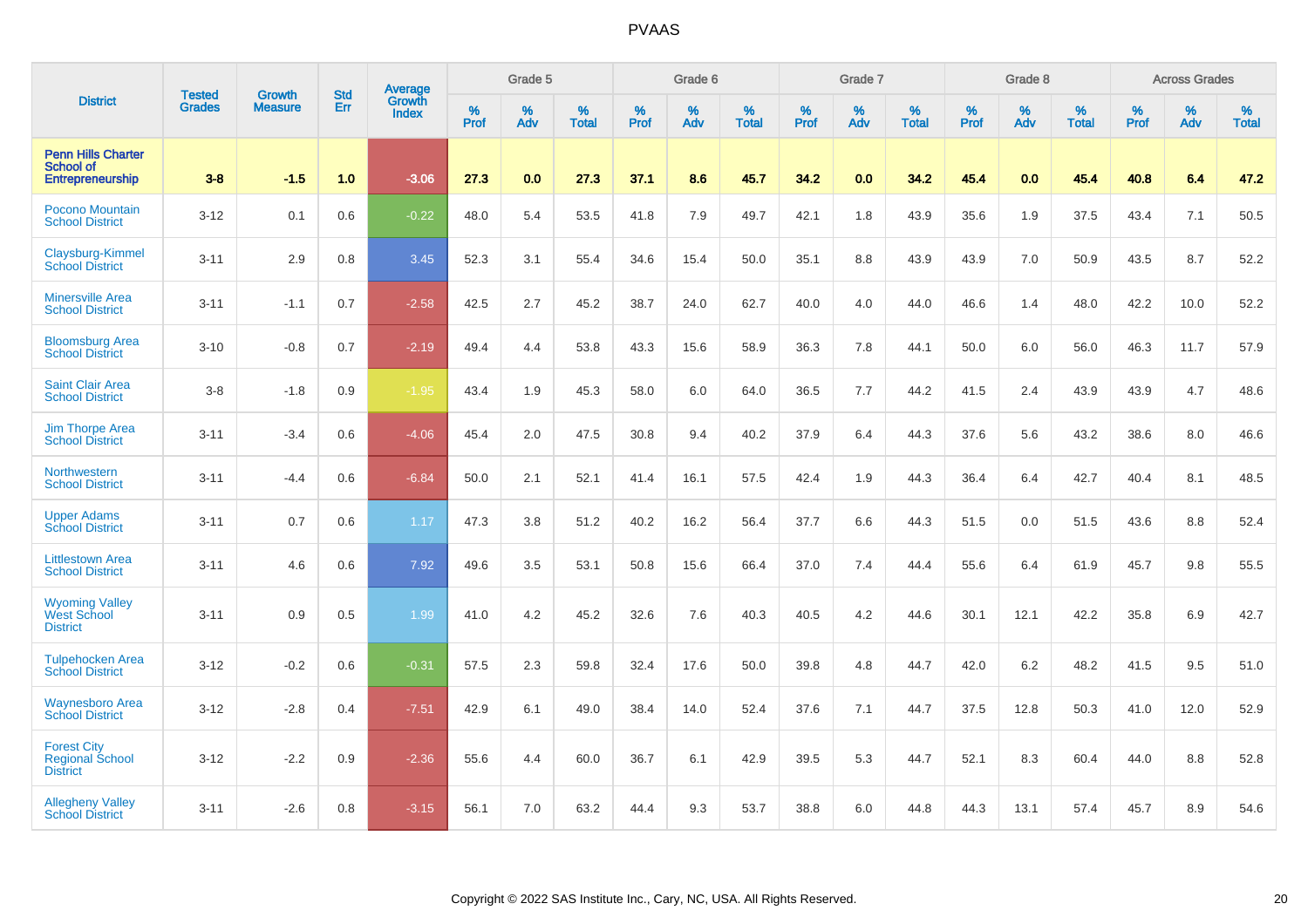|                                                                   | <b>Tested</b> | <b>Growth</b>  | <b>Std</b> | Average                       |           | Grade 5  |                   |           | Grade 6  |                   |           | Grade 7  |                   |           | Grade 8  |                   |           | <b>Across Grades</b> |                   |
|-------------------------------------------------------------------|---------------|----------------|------------|-------------------------------|-----------|----------|-------------------|-----------|----------|-------------------|-----------|----------|-------------------|-----------|----------|-------------------|-----------|----------------------|-------------------|
| <b>District</b>                                                   | <b>Grades</b> | <b>Measure</b> | Err        | <b>Growth</b><br><b>Index</b> | %<br>Prof | %<br>Adv | %<br><b>Total</b> | %<br>Prof | %<br>Adv | %<br><b>Total</b> | %<br>Prof | %<br>Adv | %<br><b>Total</b> | %<br>Prof | %<br>Adv | %<br><b>Total</b> | %<br>Prof | %<br>Adv             | %<br><b>Total</b> |
| <b>Penn Hills Charter</b><br><b>School of</b><br>Entrepreneurship | $3 - 8$       | $-1.5$         | 1.0        | $-3.06$                       | 27.3      | 0.0      | 27.3              | 37.1      | 8.6      | 45.7              | 34.2      | 0.0      | 34.2              | 45.4      | 0.0      | 45.4              | 40.8      | 6.4                  | 47.2              |
| <b>Ambridge Area</b><br><b>School District</b>                    | $3 - 12$      | $-0.9$         | 0.6        | $-1.55$                       | 40.2      | 8.2      | 48.4              | 36.9      | 12.6     | 49.5              | 36.2      | 8.7      | 44.9              | 37.1      | 6.4      | 43.6              | 37.5      | 12.2                 | 49.7              |
| <b>Iroquois School</b><br><b>District</b>                         | $3 - 11$      | $-0.1$         | 0.7        | $-0.21$                       | 55.1      | 9.0      | 64.1              | 39.5      | 19.8     | 59.3              | 38.8      | 6.1      | 44.9              | 44.0      | 10.0     | 54.0              | 42.6      | 12.8                 | 55.4              |
| <b>Penncrest School</b><br><b>District</b>                        | $3 - 11$      | 2.8            | 0.5        | $-0.04$                       | 37.4      | 10.6     | 48.0              | 39.5      | 19.2     | 58.7              | 38.5      | 6.5      | 45.0              | 35.0      | 10.2     | 45.2              | 39.6      | 11.2                 | 50.7              |
| <b>Mount Pleasant</b><br><b>Area School</b><br><b>District</b>    | $3 - 11$      | $-2.9$         | 0.6        | $-5.11$                       | 45.9      | 0.0      | 45.9              | 41.6      | 12.0     | 53.6              | 42.2      | 2.8      | 45.1              | 38.7      | 6.4      | 45.2              | 42.0      | 8.5                  | 50.5              |
| <b>Wilmington Area</b><br><b>School District</b>                  | $3 - 11$      | $-0.8$         | 0.8        | $-0.91$                       | 60.3      | 13.8     | 74.1              | 43.3      | 11.7     | 55.0              | 33.3      | 11.8     | 45.1              | 32.2      | 10.2     | 42.4              | 43.2      | 13.4                 | 56.6              |
| <b>Lakeview School</b><br><b>District</b>                         | $3 - 11$      | $-3.2$         | 0.8        | $-3.93$                       | 63.3      | 10.2     | 73.5              | 46.5      | 16.9     | 63.4              | 37.1      | 8.1      | 45.2              | 43.1      | 9.2      | 52.3              | 45.7      | 15.4                 | 61.1              |
| <b>Tussey Mountain</b><br><b>School District</b>                  | $3 - 12$      | 1.8            | 0.8        | 2.29                          | 44.8      | 3.4      | 48.3              | 46.3      | 8.5      | 54.9              | 45.2      | 0.0      | 45.2              | 47.2      | 2.8      | 50.0              | 40.7      | 6.3                  | 47.0              |
| <b>North Schuylkill</b><br><b>School District</b>                 | $3 - 11$      | 0.7            | 0.5        | 1.83                          | 36.8      | 2.2      | 39.0              | 42.4      | 8.8      | 51.2              | 41.3      | 3.9      | 45.2              | 50.0      | 5.2      | 55.2              | 40.4      | 8.7                  | 49.1              |
| <b>Central Fulton</b><br><b>School District</b>                   | $3 - 11$      | 0.7            | 0.8        | 0.95                          | 43.4      | 7.9      | 51.3              | 36.2      | 8.7      | 44.9              | 42.7      | 2.7      | 45.3              | 53.6      | 16.1     | 69.6              | 45.7      | 8.1                  | 53.8              |
| <b>East Stroudsburg</b><br><b>Area School</b><br><b>District</b>  | $3 - 11$      | $-4.1$         | 0.5        | $-8.53$                       | 43.7      | 1.9      | 45.6              | 40.8      | 9.4      | 50.3              | 41.9      | 3.5      | 45.4              | 32.3      | 5.1      | 37.3              | 36.5      | 7.4                  | 43.9              |
| <b>Susquenita School</b><br><b>District</b>                       | $3 - 11$      | 0.7            | 0.6        | 1.21                          | 46.7      | 9.2      | 55.8              | 45.3      | 8.5      | 53.8              | 38.0      | 7.4      | 45.4              | 42.1      | 6.5      | 48.6              | 43.0      | 11.2                 | 54.2              |
| <b>Shamokin Area</b><br><b>School District</b>                    | $3 - 11$      | 1.2            | 0.5        | $-1.27$                       | 42.9      | 2.1      | 45.0              | 32.6      | 9.4      | 42.0              | 44.0      | 1.5      | 45.5              | 31.3      | 5.5      | 36.8              | 34.3      | 5.8                  | 40.1              |
| <b>Pine Grove Area</b><br><b>School District</b>                  | $3 - 11$      | 0.9            | 0.6        | 1.50                          | 55.8      | 1.0      | 56.8              | 41.0      | 14.5     | 55.6              | 44.7      | 0.8      | 45.5              | 45.5      | 6.2      | 51.8              | 46.5      | 10.4                 | 56.9              |
| <b>Ridley School</b><br><b>District</b>                           | $3 - 12$      | $-0.9$         | 0.4        | $-3.09$                       | 49.2      | 5.6      | 54.8              | 38.5      | 12.4     | 50.9              | 39.6      | 5.9      | 45.6              | 41.1      | 7.5      | 48.6              | 42.4      | 10.0                 | 52.4              |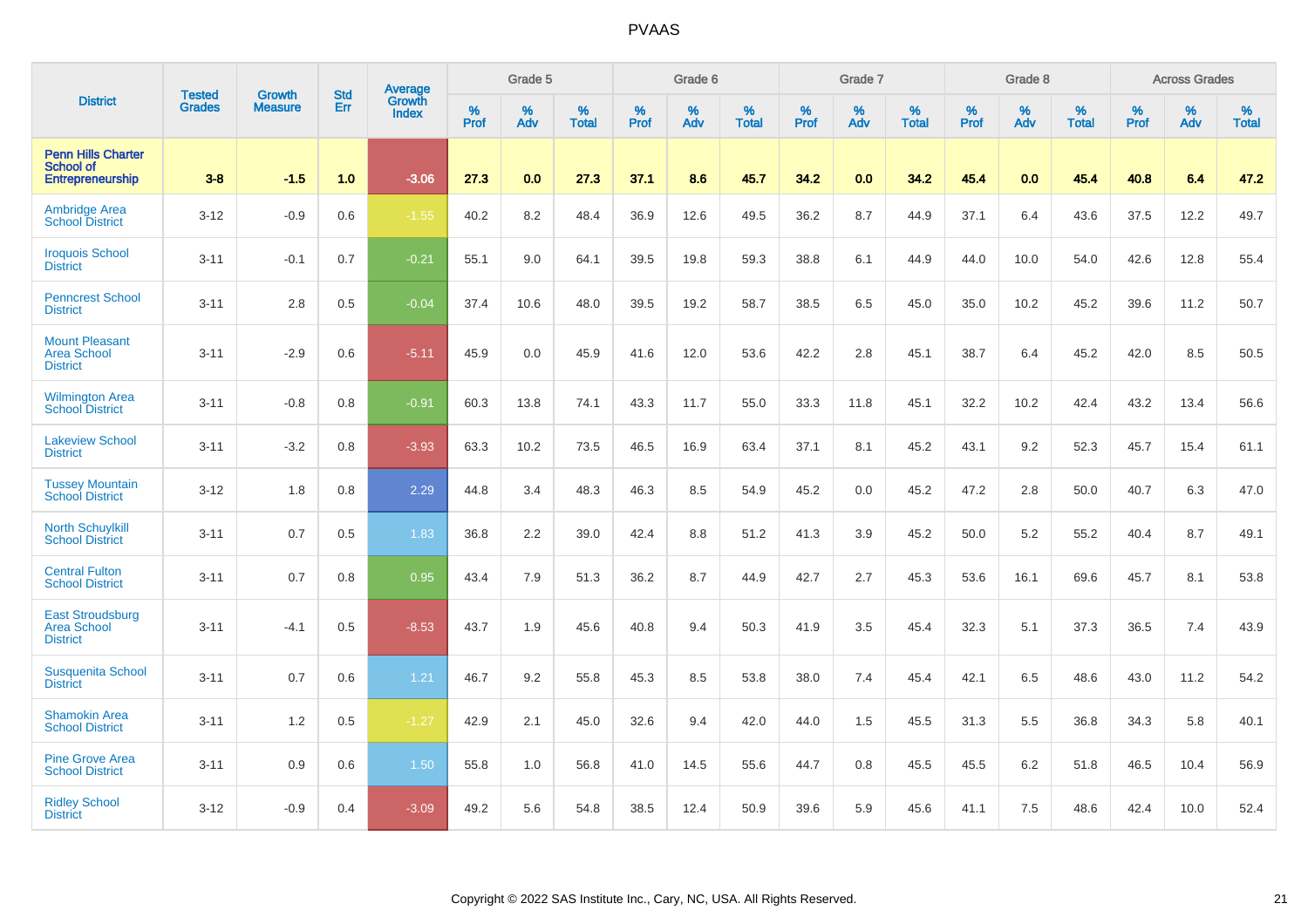|                                                                   | <b>Tested</b> | <b>Growth</b>  | <b>Std</b> | <b>Average</b><br>Growth |           | Grade 5  |                   |           | Grade 6  |                   |           | Grade 7  |                   |           | Grade 8  |                   |           | <b>Across Grades</b> |                   |
|-------------------------------------------------------------------|---------------|----------------|------------|--------------------------|-----------|----------|-------------------|-----------|----------|-------------------|-----------|----------|-------------------|-----------|----------|-------------------|-----------|----------------------|-------------------|
| <b>District</b>                                                   | <b>Grades</b> | <b>Measure</b> | Err        | <b>Index</b>             | %<br>Prof | %<br>Adv | %<br><b>Total</b> | %<br>Prof | %<br>Adv | %<br><b>Total</b> | %<br>Prof | %<br>Adv | %<br><b>Total</b> | %<br>Prof | %<br>Adv | %<br><b>Total</b> | %<br>Prof | %<br>Adv             | %<br><b>Total</b> |
| <b>Penn Hills Charter</b><br><b>School of</b><br>Entrepreneurship | $3 - 8$       | $-1.5$         | 1.0        | $-3.06$                  | 27.3      | 0.0      | 27.3              | 37.1      | 8.6      | 45.7              | 34.2      | 0.0      | 34.2              | 45.4      | 0.0      | 45.4              | 40.8      | 6.4                  | 47.2              |
| <b>Northgate School</b><br><b>District</b>                        | $3 - 11$      | $-1.4$         | 0.8        | $-1.68$                  | 60.8      | 3.9      | 64.7              | 59.0      | 11.5     | 70.5              | 36.1      | 9.8      | 45.9              | 37.5      | 17.9     | 55.4              | 45.5      | 12.8                 | 58.3              |
| <b>Ephrata Area</b><br><b>School District</b>                     | $3 - 11$      | $-0.2$         | 0.4        | $-0.50$                  | 50.5      | 10.3     | 60.8              | 47.6      | 12.7     | 60.4              | 40.8      | 5.2      | 46.0              | 39.2      | 7.3      | 46.5              | 45.1      | 12.6                 | 57.6              |
| <b>Bethlehem Area</b><br><b>School District</b>                   | $3 - 11$      | 0.3            | 0.4        | 0.74                     | 50.4      | 5.3      | 55.6              | 39.9      | 8.4      | 48.3              | 40.8      | 5.2      | 46.0              | 33.8      | 6.3      | 40.1              | 42.3      | 9.3                  | 51.6              |
| <b>Manchester</b><br><b>Academic Charter</b><br><b>School</b>     | $3 - 8$       | 2.1            | 1.1        | 1.80                     | 12.0      | 0.0      | 12.0              | 35.7      | 3.6      | 39.3              | 46.2      | 0.0      | 46.2              | 31.4      | 0.0      | 31.4              | 30.7      | 1.7                  | 32.4              |
| Allegheny-Clarion<br><b>Valley School</b><br><b>District</b>      | $3 - 10$      | 2.1            | 1.0        | 2.22                     | 42.5      | 5.0      | 47.5              | 42.1      | 15.8     | 57.9              | 43.9      | 2.4      | 46.3              | 40.0      | 0.0      | 40.0              | 40.9      | 9.1                  | 50.0              |
| Pennsylvania<br><b>Cyber Charter</b><br>School                    | $3 - 11$      | 2.1            | 0.5        | 4.24                     | 41.0      | 4.9      | 45.8              | 39.5      | 11.2     | 50.7              | 42.9      | 3.4      | 46.4              | 39.5      | 2.6      | 42.0              | 40.1      | 7.4                  | 47.5              |
| <b>Shippensburg Area</b><br><b>School District</b>                | $3 - 11$      | $-1.6$         | 0.4        | $-3.93$                  | 40.8      | 9.2      | 50.0              | 30.4      | 12.9     | 43.3              | 40.6      | 5.9      | 46.5              | 47.0      | 10.1     | 57.1              | 41.0      | 11.2                 | 52.2              |
| Chambersburg<br><b>Area School</b><br><b>District</b>             | $3 - 11$      | $-0.2$         | 0.3        | $-0.63$                  | 44.0      | 7.0      | 51.0              | 34.1      | 16.0     | 50.1              | 38.2      | 8.2      | 46.5              | 38.7      | 11.2     | 49.9              | 37.5      | 11.0                 | 48.5              |
| <b>Moshannon Valley</b><br><b>School District</b>                 | $3 - 10$      | 5.6            | 0.8        | 6.66                     | 51.1      | 2.1      | 53.2              | 24.1      | 22.2     | 46.3              | 45.2      | 1.6      | 46.8              | 41.8      | 6.0      | 47.8              | 39.6      | 7.8                  | 47.4              |
| <b>Bristol Borough</b><br><b>School District</b>                  | $3 - 12$      | 0.4            | 0.7        | 1.32                     | 37.3      | 1.3      | 38.7              | 28.4      | 18.2     | 46.6              | 39.5      | 7.4      | 46.9              | 27.7      | 6.0      | 33.7              | 33.3      | 8.0                  | 41.4              |
| <b>Sullivan County</b><br><b>School District</b>                  | $3 - 10$      | $-3.1$         | 1.0        | $-2.96$                  | 23.8      | 2.4      | 26.2              | 62.0      | 6.0      | 68.0              | 41.2      | 5.9      | 47.1              | 40.0      | 2.9      | 42.9              | 40.0      | 6.0                  | 46.0              |
| <b>Easton Area</b><br><b>School District</b>                      | $3 - 12$      | 0.1            | 0.4        | 0.32                     | 43.5      | 2.4      | 45.9              | 33.8      | 7.9      | 41.8              | 40.1      | 7.2      | 47.2              | 35.4      | 6.0      | 41.4              | 36.9      | 7.9                  | 44.8              |
| <b>Fairfield Area</b><br><b>School District</b>                   | $3 - 11$      | $-1.0$         | 0.8        | $-1.22$                  | 50.8      | 3.3      | 54.1              | 44.3      | 6.6      | 50.8              | 45.4      | 1.8      | 47.3              | 37.0      | 5.6      | 42.6              | 45.1      | 9.6                  | 54.6              |
| Jefferson-Morgan<br><b>School District</b>                        | $3 - 10$      | 2.7            | 0.9        | 3.15                     | 45.1      | 2.8      | 47.9              | 40.0      | 7.3      | 47.3              | 41.8      | 5.4      | 47.3              | 44.4      | 6.7      | 51.1              | 41.7      | 6.6                  | 48.2              |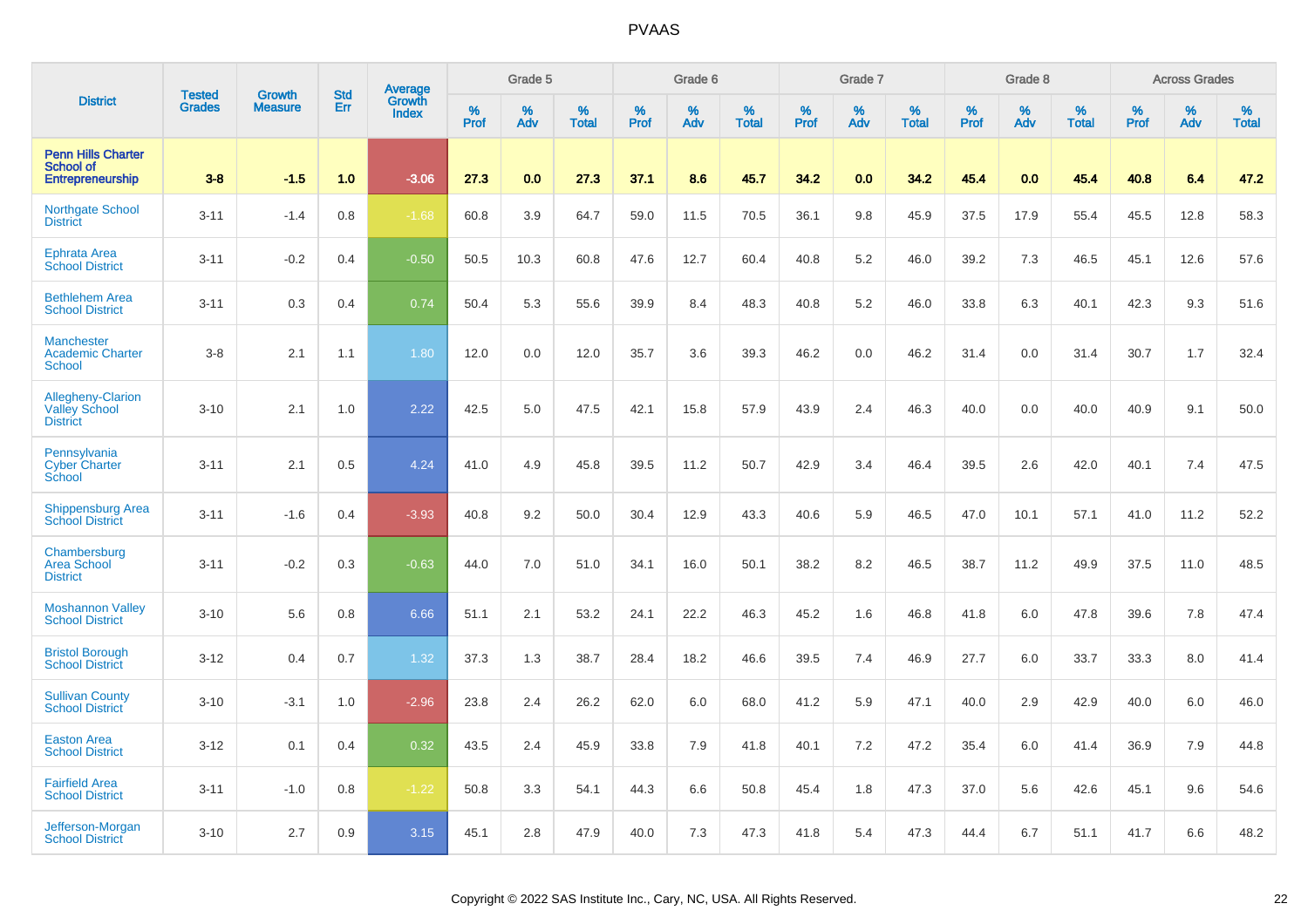|                                                                   | <b>Tested</b> | <b>Growth</b>  | <b>Std</b> | Average                       |                     | Grade 5  |                   |           | Grade 6  |                   |           | Grade 7  |                   |           | Grade 8  |                   |           | <b>Across Grades</b> |                   |
|-------------------------------------------------------------------|---------------|----------------|------------|-------------------------------|---------------------|----------|-------------------|-----------|----------|-------------------|-----------|----------|-------------------|-----------|----------|-------------------|-----------|----------------------|-------------------|
| <b>District</b>                                                   | <b>Grades</b> | <b>Measure</b> | Err        | <b>Growth</b><br><b>Index</b> | $\%$<br><b>Prof</b> | %<br>Adv | %<br><b>Total</b> | %<br>Prof | %<br>Adv | %<br><b>Total</b> | %<br>Prof | %<br>Adv | %<br><b>Total</b> | %<br>Prof | %<br>Adv | %<br><b>Total</b> | %<br>Prof | %<br>Adv             | %<br><b>Total</b> |
| <b>Penn Hills Charter</b><br><b>School of</b><br>Entrepreneurship | $3 - 8$       | $-1.5$         | 1.0        | $-3.06$                       | 27.3                | 0.0      | 27.3              | 37.1      | 8.6      | 45.7              | 34.2      | 0.0      | 34.2              | 45.4      | 0.0      | 45.4              | 40.8      | 6.4                  | 47.2              |
| <b>Highlands School</b><br><b>District</b>                        | $3 - 11$      | $-0.6$         | 0.5        | $-1.09$                       | 47.5                | 0.0      | 47.5              | 37.2      | 9.7      | 46.9              | 42.2      | 5.4      | 47.6              | 39.2      | 9.5      | 48.6              | 40.7      | 7.9                  | 48.6              |
| <b>Penns Valley Area</b><br><b>School District</b>                | $3 - 12$      | 2.5            | 0.6        | 6.79                          | 56.1                | 8.2      | 64.3              | 41.8      | 33.0     | 74.8              | 45.7      | 1.9      | 47.6              | 35.8      | 8.5      | 44.3              | 44.5      | 13.0                 | 57.5              |
| <b>Pequea Valley</b><br><b>School District</b>                    | $3 - 11$      | 1.3            | 0.6        | 2.20                          | 46.4                | 1.8      | 48.2              | 36.6      | 7.5      | 44.1              | 43.0      | 4.7      | 47.7              | 37.9      | 6.8      | 44.7              | 37.7      | 6.5                  | 44.2              |
| <b>Dunmore School</b><br><b>District</b>                          | $3 - 11$      | $-2.2$         | 0.7        | $-3.28$                       | 47.2                | 8.3      | 55.6              | 48.9      | 14.1     | 63.0              | 45.9      | 1.8      | 47.7              | 34.5      | 6.0      | 40.5              | 44.8      | 9.4                  | 54.2              |
| Southmoreland<br><b>School District</b>                           | $3 - 11$      | $-3.9$         | 0.6        | $-6.43$                       | 39.6                | 2.1      | 41.7              | 41.4      | 8.1      | 49.6              | 43.1      | 4.6      | 47.7              | 49.5      | 4.8      | 54.4              | 44.6      | 6.8                  | 51.3              |
| Southern<br><b>Huntingdon County</b><br><b>School District</b>    | $3 - 11$      | 1.1            | 0.7        | 1.58                          | 47.1                | 2.9      | 50.0              | 26.6      | 7.6      | 34.2              | 43.2      | 4.6      | 47.7              | 41.5      | 3.7      | 45.1              | 39.6      | 5.6                  | 45.2              |
| Quakertown<br><b>Community School</b><br><b>District</b>          | $3 - 12$      | $-1.6$         | 0.4        | $-7.86$                       | 50.0                | 4.9      | 54.9              | 40.2      | 19.3     | 59.5              | 40.4      | 7.5      | 47.8              | 42.6      | 17.3     | 59.9              | 42.5      | 12.6                 | 55.1              |
| <b>Lehighton Area</b><br><b>School District</b>                   | $3 - 11$      | $-1.0$         | 0.5        | $-1.83$                       | 45.3                | 1.3      | 46.7              | 40.8      | 8.3      | 49.2              | 42.3      | 5.7      | 48.0              | 34.2      | 9.8      | 43.9              | 41.8      | 8.6                  | 50.4              |
| <b>Halifax Area</b><br><b>School District</b>                     | $3 - 11$      | 0.6            | 0.8        | 1.63                          | 52.9                | 8.6      | 61.4              | 51.8      | 20.4     | 72.2              | 41.6      | 6.5      | 48.0              | 35.5      | 2.6      | 38.2              | 44.9      | 10.1                 | 55.1              |
| <b>Oswayo Valley</b><br><b>School District</b>                    | $3 - 12$      | $-0.7$         | 1.2        | $-0.62$                       | 62.1                | 13.8     | 75.9              | 40.7      | 18.5     | 59.3              | 48.2      | 0.0      | 48.2              | 51.6      | 6.4      | 58.1              | 54.7      | 11.8                 | 66.5              |
| <b>Insight PA Cyber</b><br><b>Charter School</b>                  | $3 - 11$      | $-1.0$         | 1.6        | $-1.68$                       | 29.4                | 0.0      | 29.4              | 31.6      | 5.3      | 36.8              | 37.0      | 11.1     | 48.2              | 48.2      | 11.1     | 59.3              | 41.5      | 9.2                  | 50.8              |
| <b>Westmont Hilltop</b><br><b>School District</b>                 | $3 - 11$      | $-4.1$         | 0.7        | $-6.24$                       | 40.6                | 3.0      | 43.6              | 36.4      | 12.1     | 48.5              | 47.1      | 1.2      | 48.2              | 56.4      | 4.3      | 60.6              | 41.9      | 9.4                  | 51.2              |
| <b>Jamestown Area</b><br><b>School District</b>                   | $3 - 11$      | 2.7            | 1.2        | 2.22                          | 47.4                | 0.0      | 47.4              | 30.6      | 19.4     | 50.0              | 41.4      | 6.9      | 48.3              | 54.6      | 0.0      | 54.6              | 41.2      | 7.9                  | 49.1              |
| <b>Saint Marys Area</b><br><b>School District</b>                 | $3 - 11$      | $-1.5$         | 0.6        | $-1.20$                       | 48.7                | 2.6      | 51.3              | 42.7      | 13.7     | 56.4              | 40.8      | 7.7      | 48.5              | 46.4      | 8.0      | 54.3              | 44.6      | 11.0                 | 55.6              |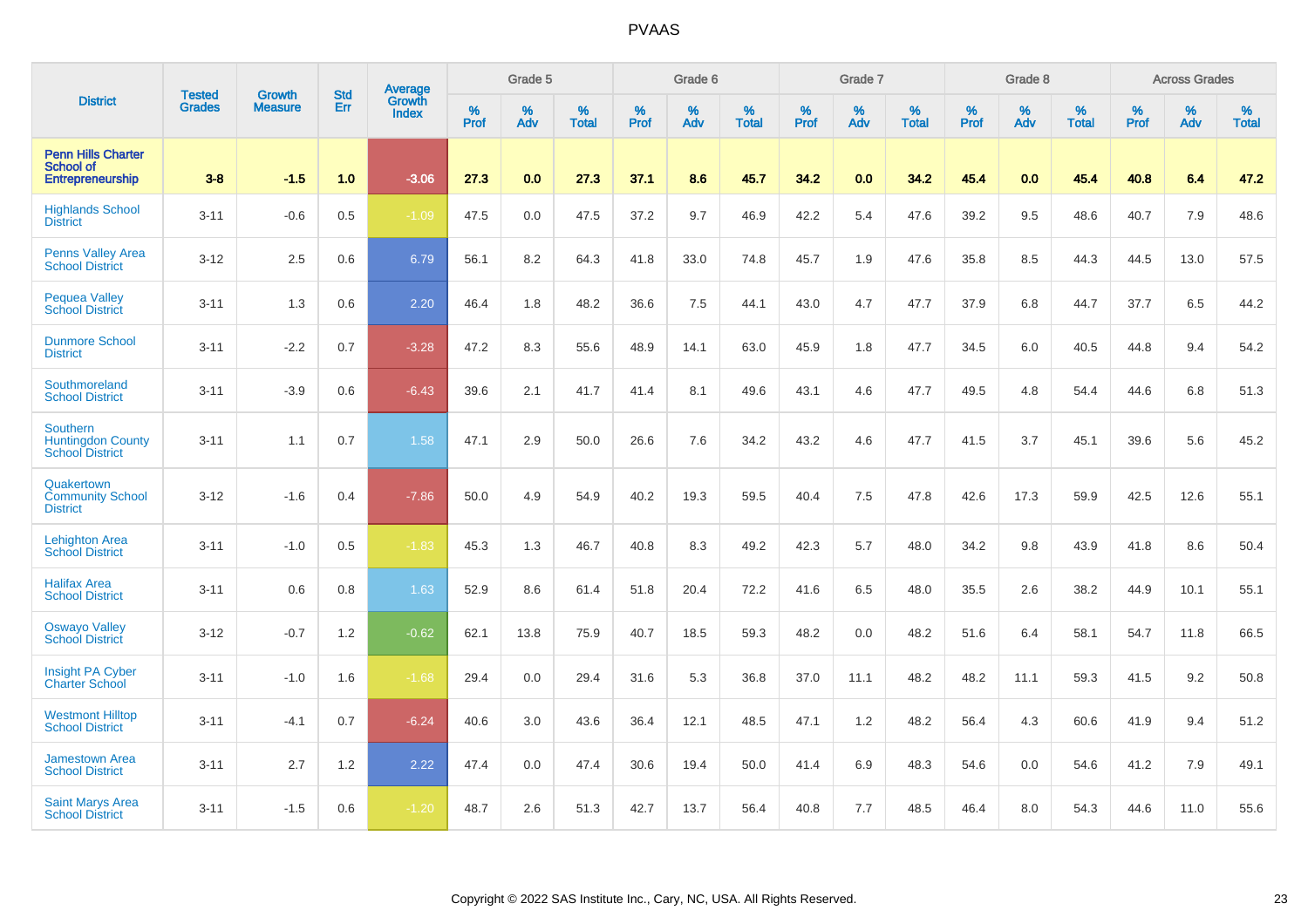|                                                                   |                                |                                 | <b>Std</b> | Average                       |           | Grade 5  |                   |           | Grade 6  |                   |           | Grade 7  |                   |           | Grade 8  |                   |           | <b>Across Grades</b> |                   |
|-------------------------------------------------------------------|--------------------------------|---------------------------------|------------|-------------------------------|-----------|----------|-------------------|-----------|----------|-------------------|-----------|----------|-------------------|-----------|----------|-------------------|-----------|----------------------|-------------------|
| <b>District</b>                                                   | <b>Tested</b><br><b>Grades</b> | <b>Growth</b><br><b>Measure</b> | Err        | <b>Growth</b><br><b>Index</b> | %<br>Prof | %<br>Adv | %<br><b>Total</b> | %<br>Prof | %<br>Adv | %<br><b>Total</b> | %<br>Prof | %<br>Adv | %<br><b>Total</b> | %<br>Prof | %<br>Adv | %<br><b>Total</b> | %<br>Prof | %<br>Adv             | %<br><b>Total</b> |
| <b>Penn Hills Charter</b><br><b>School of</b><br>Entrepreneurship | $3 - 8$                        | $-1.5$                          | 1.0        | $-3.06$                       | 27.3      | 0.0      | 27.3              | 37.1      | 8.6      | 45.7              | 34.2      | 0.0      | 34.2              | 45.4      | 0.0      | 45.4              | 40.8      | 6.4                  | 47.2              |
| <b>Blairsville-</b><br><b>Saltsburg School</b><br><b>District</b> | $3 - 11$                       | $-0.1$                          | 0.7        | $-0.15$                       | 46.9      | 8.2      | 55.1              | 40.4      | 22.5     | 62.9              | 38.6      | 9.9      | 48.5              | 50.6      | 14.1     | 64.7              | 41.8      | 15.1                 | 56.9              |
| <b>Southern Tioga</b><br><b>School District</b>                   | $3 - 11$                       | 1.4                             | 0.6        | 2.28                          | 38.5      | 4.2      | 42.7              | 39.6      | 14.2     | 53.8              | 44.9      | 3.6      | 48.6              | 37.2      | 8.3      | 45.4              | 38.5      | 7.0                  | 45.6              |
| <b>Corry Area School</b><br><b>District</b>                       | $3 - 11$                       | 2.4                             | 0.6        | 4.24                          | 50.0      | 4.7      | 54.7              | 40.5      | 16.2     | 56.8              | 42.0      | 6.5      | 48.6              | 33.8      | 9.5      | 43.2              | 40.3      | 11.8                 | 52.1              |
| <b>Central Dauphin</b><br><b>School District</b>                  | $3 - 11$                       | 1.6                             | 0.2        | 6.95                          | 46.1      | 7.7      | 53.8              | 40.5      | 15.0     | 55.5              | 41.1      | 7.5      | 48.6              | 39.4      | 10.3     | 49.7              | 41.3      | 11.4                 | 52.8              |
| Northern Tioga<br><b>School District</b>                          | $3 - 12$                       | 3.0                             | 0.5        | 2.79                          | 45.2      | 2.6      | 47.7              | 48.2      | 9.8      | 58.0              | 41.7      | 7.0      | 48.7              | 51.2      | 8.4      | 59.5              | 44.8      | 9.6                  | 54.4              |
| <b>Tyrone Area</b><br><b>School District</b>                      | $3 - 12$                       | $-2.0$                          | 0.6        | $-0.54$                       | 50.4      | 3.0      | 53.3              | 43.4      | 10.1     | 53.5              | 43.8      | 5.0      | 48.8              | 44.7      | 6.1      | 50.9              | 45.2      | 12.0                 | 57.2              |
| South Williamsport<br><b>Area School</b><br><b>District</b>       | $3 - 10$                       | 0.5                             | 0.7        | 0.80                          | 45.7      | 6.4      | 52.1              | 37.4      | 15.4     | 52.8              | 40.5      | 8.3      | 48.8              | 43.2      | 12.5     | 55.7              | 39.9      | 12.1                 | 52.0              |
| <b>Charleroi School</b><br><b>District</b>                        | $3 - 11$                       | $-2.5$                          | 0.6        | $-3.90$                       | 45.1      | 2.0      | 47.1              | 44.0      | 11.0     | 55.0              | 37.7      | 11.3     | 49.1              | 45.3      | 4.2      | 49.5              | 43.2      | 7.7                  | 50.9              |
| <b>Union Area School</b><br><b>District</b>                       | $3 - 11$                       | $-1.4$                          | 0.9        | $-1.52$                       | 66.7      | 7.7      | 74.4              | 41.4      | 15.5     | 56.9              | 43.9      | 5.3      | 49.1              | 55.6      | 8.9      | 64.4              | 47.6      | 12.4                 | 60.1              |
| <b>Whitehall-Coplay</b><br><b>School District</b>                 | $3 - 11$                       | $-1.0$                          | 0.4        | $-2.56$                       | 47.1      | 4.6      | 51.7              | 43.0      | 11.2     | 54.1              | 41.3      | 7.8      | 49.1              | 38.2      | 7.1      | 45.4              | 42.6      | 8.9                  | 51.5              |
| <b>Karns City Area</b><br><b>School District</b>                  | $3 - 11$                       | $-0.9$                          | 0.6        | $-1.37$                       | 56.2      | 9.0      | 65.2              | 46.6      | 14.8     | 61.4              | 47.4      | 1.7      | 49.1              | 40.7      | 1.8      | 42.6              | 44.7      | 6.8                  | 51.5              |
| <b>Clarion Area</b><br><b>School District</b>                     | $3 - 11$                       | 1.1                             | 0.9        | $1.25$                        | 58.3      | 2.1      | 60.4              | 46.4      | 7.1      | 53.6              | 44.8      | 4.5      | 49.2              | 39.0      | 11.9     | 50.8              | 45.1      | 10.1                 | 55.2              |
| <b>Middletown Area</b><br><b>School District</b>                  | $3 - 11$                       | $-0.3$                          | 0.6        | $-2.50$                       | 40.9      | 6.3      | 47.2              | 28.7      | 7.0      | 35.7              | 43.8      | 5.6      | 49.3              | 38.5      | 3.8      | 42.3              | 37.8      | 8.2                  | 46.0              |
| <b>Tacony Academy</b><br><b>Charter School</b>                    | $3 - 11$                       | $-3.1$                          | 0.8        | 4.52                          | 26.5      | 1.5      | 27.9              | 21.7      | 4.4      | 26.1              | 48.0      | 1.4      | 49.3              | 17.1      | 5.7      | 22.9              | 25.6      | 2.4                  | 28.0              |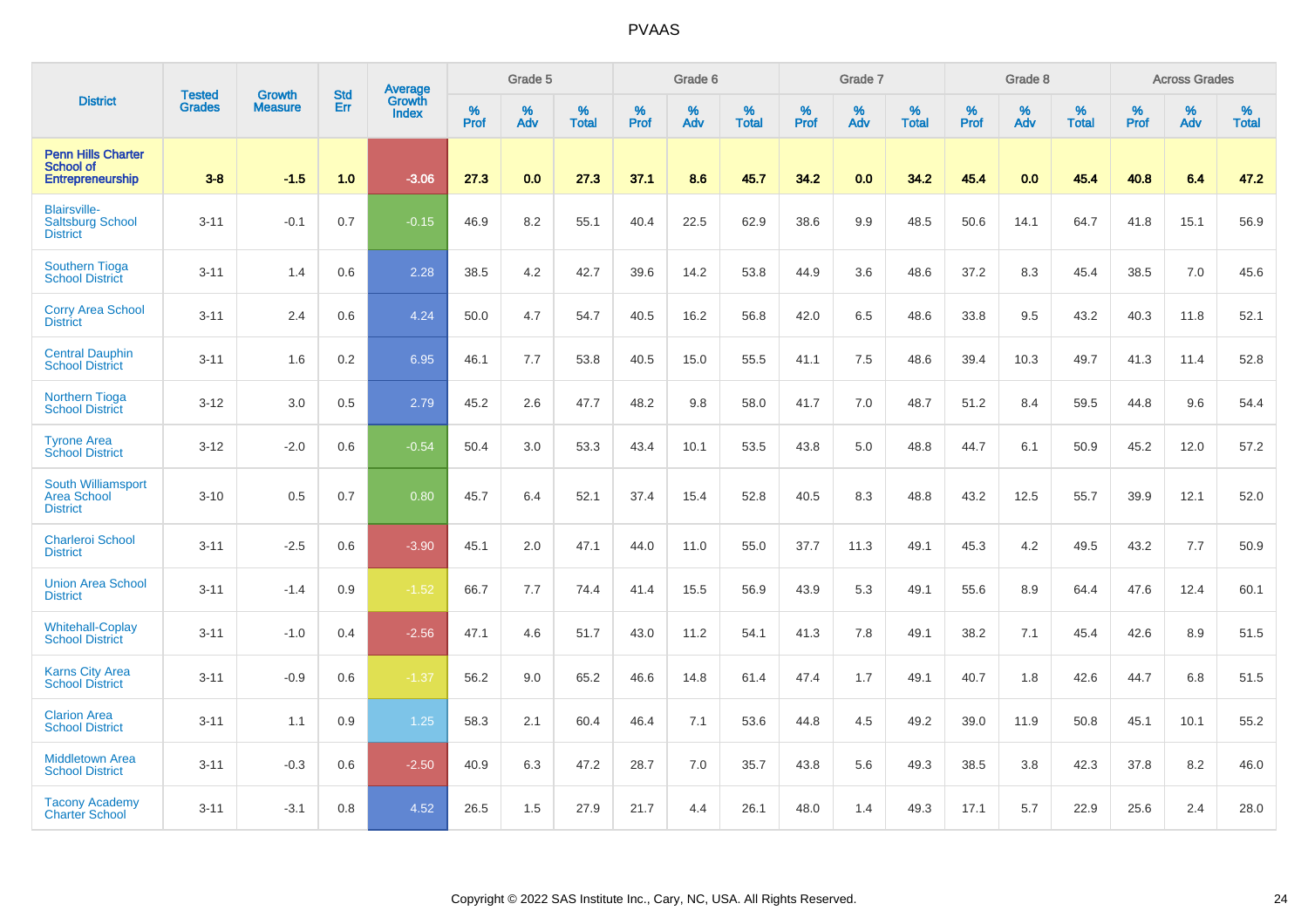|                                                                          |                         |                                 |                   | Average                |              | Grade 5  |                      |              | Grade 6  |                   |              | Grade 7  |                   |              | Grade 8     |                      |              | <b>Across Grades</b> |                   |
|--------------------------------------------------------------------------|-------------------------|---------------------------------|-------------------|------------------------|--------------|----------|----------------------|--------------|----------|-------------------|--------------|----------|-------------------|--------------|-------------|----------------------|--------------|----------------------|-------------------|
| <b>District</b>                                                          | <b>Tested</b><br>Grades | <b>Growth</b><br><b>Measure</b> | <b>Std</b><br>Err | Growth<br><b>Index</b> | $\%$<br>Prof | %<br>Adv | $\%$<br><b>Total</b> | $\%$<br>Prof | %<br>Adv | %<br><b>Total</b> | $\%$<br>Prof | %<br>Adv | %<br><b>Total</b> | $\%$<br>Prof | $\%$<br>Adv | $\%$<br><b>Total</b> | $\%$<br>Prof | %<br>Adv             | %<br><b>Total</b> |
| <b>Penn Hills Charter</b><br><b>School of</b><br><b>Entrepreneurship</b> | $3-8$                   | $-1.5$                          | 1.0               | $-3.06$                | 27.3         | 0.0      | 27.3                 | 37.1         | 8.6      | 45.7              | 34.2         | 0.0      | 34.2              | 45.4         | 0.0         | 45.4                 | 40.8         | 6.4                  | 47.2              |
| Independence<br><b>Charter School</b>                                    | $3-8$                   | $-2.1$                          | 0.7               | $-0.30$                | 28.8         | 9.6      | 38.4                 | 39.0         | 18.3     | 57.3              | 38.3         | 11.1     | 49.4              | 50.9         | 7.0         | 57.9                 | 35.6         | 11.9                 | 47.5              |
| <b>Greensburg Salem</b><br><b>School District</b>                        | $3 - 11$                | $-1.6$                          | 0.5               | $-3.24$                | 49.7         | 7.2      | 56.9                 | 40.1         | 13.8     | 53.9              | 44.0         | 5.5      | 49.4              | 48.3         | 7.2         | 55.6                 | 42.8         | 11.4                 | 54.2              |
| <b>Greenville Area</b><br><b>School District</b>                         | $3 - 11$                | 1.0                             | 0.7               | 1.48                   | 46.7         | 5.6      | 52.2                 | 52.5         | 11.2     | 63.8              | 43.8         | 5.7      | 49.5              | 31.2         | 12.5        | 43.8                 | 42.0         | 10.1                 | 52.1              |
| <b>West Middlesex</b><br><b>Area School</b><br><b>District</b>           | $3 - 10$                | $-1.3$                          | 0.9               | $-1.43$                | 52.2         | 17.4     | 69.6                 | 41.0         | 26.2     | 67.2              | 44.4         | 5.6      | 50.0              | 35.7         | 4.8         | 40.5                 | 42.5         | 12.1                 | 54.6              |
| <b>Shikellamy School</b><br><b>District</b>                              | $3 - 10$                | $-2.8$                          | 0.5               | $-6.17$                | 47.9         | 5.7      | 53.6                 | 29.1         | 9.8      | 38.9              | 41.5         | 8.5      | 50.0              | 35.8         | 7.4         | 43.2                 | 38.2         | 9.0                  | 47.3              |
| <b>Midland Borough</b><br><b>School District</b>                         | $3-8$                   | 0.1                             | 1.3               | 0.07                   | 58.6         | 0.0      | 58.6                 | 52.4         | 9.5      | 61.9              | 42.9         | 7.1      | 50.0              | 47.6         | 0.0         | 47.6                 | 49.3         | 5.7                  | 55.0              |
| <b>Centre Learning</b><br>Community<br><b>Charter School</b>             | $5 - 8$                 | $-1.3$                          | 2.1               | $-0.60$                |              |          |                      |              |          |                   | 37.5         | 12.5     | 50.0              | 47.1         | 11.8        | 58.8                 | 51.8         | 16.7                 | 68.5              |
| <b>North Clarion</b><br><b>County School</b><br><b>District</b>          | $3 - 12$                | 2.6                             | 1.0               | 2.73                   | 51.1         | 8.9      | 60.0                 | 46.3         | 19.5     | 65.8              | 45.2         | 4.8      | 50.0              | 54.6         | 11.4        | 65.9                 | 45.1         | 12.2                 | 57.3              |
| <b>Conemaugh Valley</b><br><b>School District</b>                        | $3 - 12$                | 0.5                             | 0.9               | 0.55                   | 52.9         | 3.9      | 56.9                 | 30.0         | 30.0     | 60.0              | 44.2         | 5.8      | 50.0              | 49.1         | 9.4         | 58.5                 | 43.3         | 12.5                 | 55.8              |
| Susquehanna<br><b>Community School</b><br><b>District</b>                | $3 - 11$                | 0.1                             | 0.9               | 0.75                   | 47.1         | 7.8      | 54.9                 | 43.1         | 12.1     | 55.2              | 43.5         | 6.5      | 50.0              | 36.7         | 2.0         | 38.8                 | 40.9         | 10.7                 | 51.6              |
| Shanksville-<br><b>Stonycreek School</b><br><b>District</b>              | $3 - 10$                | 0.6                             | 1.4               | 0.43                   | 28.6         | 0.0      | 28.6                 | 41.7         | 16.7     | 58.3              | 45.0         | 5.0      | 50.0              | 44.4         | 5.6         | 50.0                 | 49.2         | 8.5                  | 57.6              |
| <b>Hope For</b><br><b>Hyndman Charter</b><br>School                      | $3 - 11$                | 4.1                             | 1.9               | 2.16                   |              |          |                      | 12.5         | 6.2      | 18.8              | 41.7         | 8.3      | 50.0              | 37.5         | 0.0         | 37.5                 | 27.4         | 6.0                  | 33.3              |
| <b>Bear Creek</b><br>Community<br><b>Charter School</b>                  | $3-8$                   | 5.5                             | 0.9               | 6.44                   | 51.9         | 7.7      | 59.6                 | 47.1         | 19.6     | 66.7              | 42.3         | 7.7      | 50.0              | 34.7         | 10.2        | 44.9                 | 45.2         | 12.1                 | 57.4              |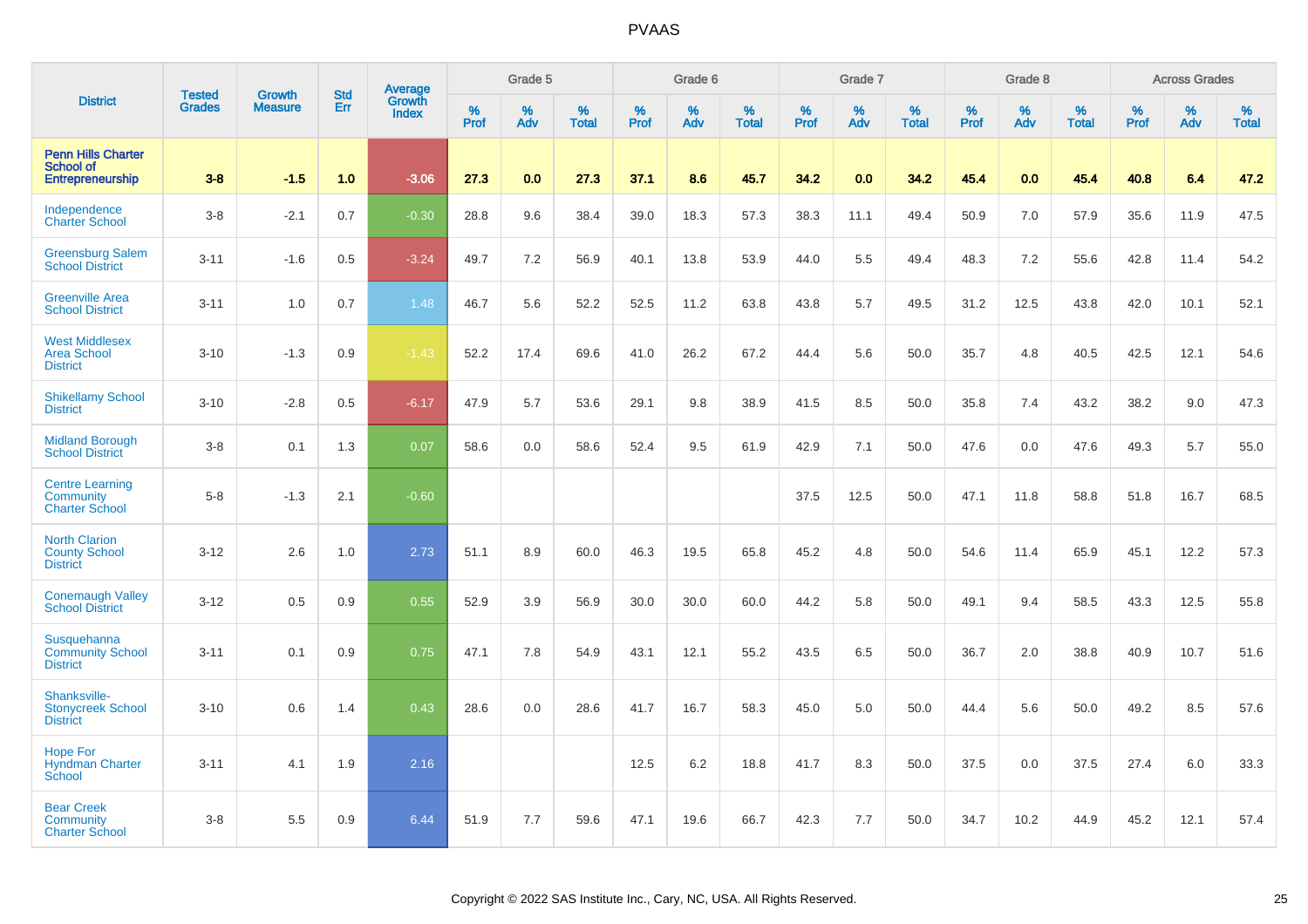|                                                                   |                                |                                 | <b>Std</b> | Average                       |           | Grade 5  |                   |           | Grade 6  |                   |           | Grade 7  |                   |           | Grade 8  |                   |           | <b>Across Grades</b> |                   |
|-------------------------------------------------------------------|--------------------------------|---------------------------------|------------|-------------------------------|-----------|----------|-------------------|-----------|----------|-------------------|-----------|----------|-------------------|-----------|----------|-------------------|-----------|----------------------|-------------------|
| <b>District</b>                                                   | <b>Tested</b><br><b>Grades</b> | <b>Growth</b><br><b>Measure</b> | Err        | <b>Growth</b><br><b>Index</b> | %<br>Prof | %<br>Adv | %<br><b>Total</b> | %<br>Prof | %<br>Adv | %<br><b>Total</b> | %<br>Prof | %<br>Adv | %<br><b>Total</b> | %<br>Prof | %<br>Adv | %<br><b>Total</b> | %<br>Prof | %<br>Adv             | %<br><b>Total</b> |
| <b>Penn Hills Charter</b><br><b>School of</b><br>Entrepreneurship | $3 - 8$                        | $-1.5$                          | 1.0        | $-3.06$                       | 27.3      | 0.0      | 27.3              | 37.1      | 8.6      | 45.7              | 34.2      | 0.0      | 34.2              | 45.4      | 0.0      | 45.4              | 40.8      | 6.4                  | 47.2              |
| <b>Schuylkill Valley</b><br><b>School District</b>                | $3 - 11$                       | 0.6                             | 0.6        | 1.09                          | 53.1      | 3.1      | 56.2              | 44.4      | 16.9     | 61.3              | 42.9      | 7.5      | 50.4              | 45.0      | 6.3      | 51.4              | 45.2      | 10.3                 | 55.6              |
| <b>Bermudian Springs</b><br><b>School District</b>                | $3 - 11$                       | 0.2                             | 0.6        | 0.41                          | 50.4      | 0.0      | 50.4              | 37.5      | 10.6     | 48.1              | 44.5      | 5.9      | 50.4              | 39.8      | 6.5      | 46.3              | 42.4      | 6.9                  | 49.3              |
| <b>Yough School</b><br><b>District</b>                            | $3 - 10$                       | $-4.7$                          | 0.6        | $-8.11$                       | 37.9      | 1.5      | 39.4              | 39.6      | 15.7     | 55.2              | 42.3      | 8.2      | 50.5              | 36.7      | 5.8      | 42.5              | 41.9      | 9.2                  | 51.1              |
| <b>School Lane</b><br><b>Charter School</b>                       | $3 - 11$                       | 0.1                             | 0.7        | 1.46                          | 57.4      | 5.9      | 63.2              | 40.0      | 18.3     | 58.3              | 43.8      | 6.8      | 50.7              | 40.9      | 21.2     | 62.1              | 43.3      | 14.5                 | 57.9              |
| Lackawanna Trail<br><b>School District</b>                        | $3 - 10$                       | $-3.9$                          | 0.8        | $-1.13$                       | 50.9      | 3.6      | 54.6              | 38.8      | 14.9     | 53.7              | 45.1      | 5.6      | 50.7              | 31.2      | 3.9      | 35.1              | 43.8      | 10.0                 | 53.8              |
| <b>Sharpsville Area</b><br><b>School District</b>                 | $3 - 11$                       | $-0.5$                          | 0.8        | $-0.58$                       | 54.8      | 4.8      | 59.7              | 52.9      | 19.1     | 72.1              | 40.0      | 10.8     | 50.8              | 47.1      | 12.9     | 60.0              | 48.0      | 14.5                 | 62.5              |
| <b>Keystone</b><br><b>Academy Charter</b><br><b>School</b>        | $3-8$                          | 0.9                             | 0.8        | $-0.53$                       | 42.1      | 3.5      | 45.6              | 38.7      | 19.4     | 58.1              | 47.4      | 3.5      | 50.9              | 40.7      | 8.5      | 49.2              | 40.7      | 7.4                  | 48.1              |
| <b>Arts Academy</b><br><b>Charter School</b>                      | $5-8$                          | $-3.5$                          | 1.1        | $-3.11$                       | 41.2      | 0.0      | 41.2              | 46.7      | 2.2      | 48.9              | 49.1      | 1.9      | 50.9              | 45.2      | 3.2      | 48.4              | 46.6      | 2.0                  | 48.6              |
| <b>Northeast Bradford</b><br><b>School District</b>               | $3 - 10$                       | 3.0                             | 0.9        | 3.25                          | 57.5      | 2.5      | 60.0              | 37.8      | 11.1     | 48.9              | 39.6      | 11.3     | 50.9              | 40.4      | 7.0      | 47.4              | 45.2      | 9.9                  | 55.1              |
| <b>Elk Lake School</b><br><b>District</b>                         | $3 - 11$                       | 2.6                             | 0.7        | 3.89                          | 43.8      | 3.8      | 47.5              | 35.8      | 21.0     | 56.8              | 39.8      | 11.4     | 51.1              | 35.8      | 6.2      | 42.0              | 38.3      | 11.7                 | 50.0              |
| Johnsonburg Area<br><b>School District</b>                        | $3 - 11$                       | $-1.6$                          | 1.0        | $-1.64$                       | 42.5      | 7.5      | 50.0              | 60.6      | 12.1     | 72.7              | 41.9      | 9.3      | 51.2              | 44.2      | 2.3      | 46.5              | 51.3      | 10.3                 | 61.5              |
| Elizabethtown<br><b>Area School</b><br><b>District</b>            | $3 - 12$                       | $-0.8$                          | 0.4        | $-2.01$                       | 51.7      | 12.8     | 64.5              | 38.8      | 26.9     | 65.8              | 46.4      | 4.7      | 51.2              | 44.1      | 10.0     | 54.2              | 44.6      | 17.9                 | 62.5              |
| <b>Tuscarora School</b><br><b>District</b>                        | $3 - 11$                       | $-0.1$                          | 0.5        | $-0.13$                       | 41.0      | 5.8      | 46.8              | 43.7      | 11.9     | 55.6              | 45.8      | 5.6      | 51.4              | 45.6      | 6.3      | 51.8              | 43.1      | 9.9                  | 53.0              |
| <b>Southern York</b><br><b>County School</b><br><b>District</b>   | $3 - 11$                       | $-0.7$                          | 0.5        | $-1.39$                       | 44.0      | 5.1      | 49.0              | 50.6      | 24.4     | 75.0              | 42.2      | 9.2      | 51.5              | 49.2      | 8.5      | 57.7              | 44.9      | 13.5                 | 58.4              |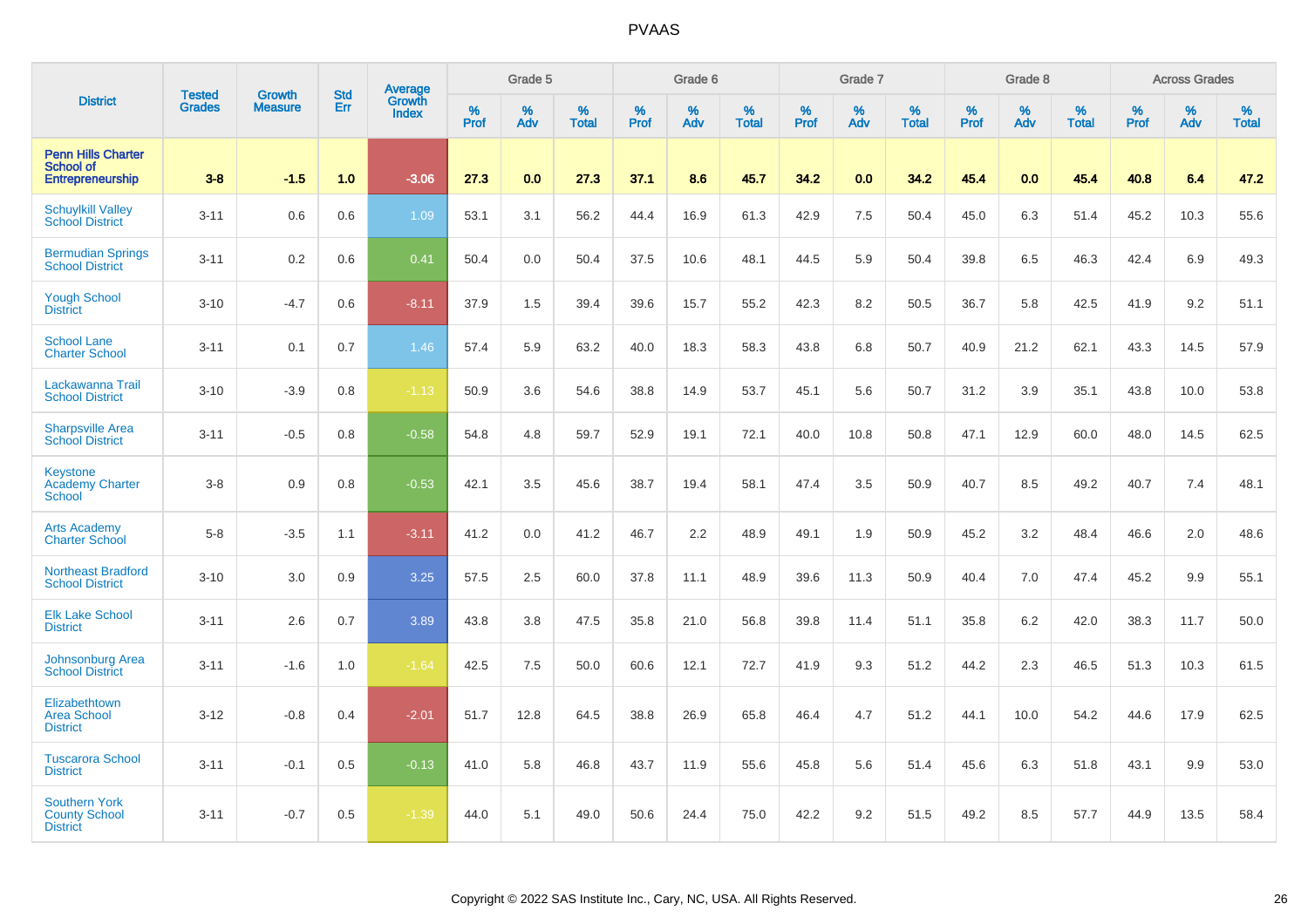|                                                                   | <b>Tested</b> | <b>Growth</b>  | <b>Std</b> | Average                       |              | Grade 5  |                   |           | Grade 6  |                   |           | Grade 7  |                   |           | Grade 8  |                   |           | <b>Across Grades</b> |                   |
|-------------------------------------------------------------------|---------------|----------------|------------|-------------------------------|--------------|----------|-------------------|-----------|----------|-------------------|-----------|----------|-------------------|-----------|----------|-------------------|-----------|----------------------|-------------------|
| <b>District</b>                                                   | <b>Grades</b> | <b>Measure</b> | Err        | <b>Growth</b><br><b>Index</b> | $\%$<br>Prof | %<br>Adv | %<br><b>Total</b> | %<br>Prof | %<br>Adv | %<br><b>Total</b> | %<br>Prof | %<br>Adv | %<br><b>Total</b> | %<br>Prof | %<br>Adv | %<br><b>Total</b> | %<br>Prof | %<br>Adv             | %<br><b>Total</b> |
| <b>Penn Hills Charter</b><br><b>School of</b><br>Entrepreneurship | $3 - 8$       | $-1.5$         | 1.0        | $-3.06$                       | 27.3         | 0.0      | 27.3              | 37.1      | 8.6      | 45.7              | 34.2      | 0.0      | 34.2              | 45.4      | 0.0      | 45.4              | 40.8      | 6.4                  | 47.2              |
| <b>Montrose Area</b><br><b>School District</b>                    | $3 - 10$      | 1.0            | 0.7        | 1.35                          | 50.0         | 16.2     | 66.2              | 40.2      | 28.3     | 68.5              | 38.2      | 13.2     | 51.5              | 45.0      | 10.0     | 55.0              | 43.8      | 18.3                 | 62.0              |
| Pennsylvania<br><b>Virtual Charter</b><br><b>School</b>           | $3 - 11$      | 2.2            | 0.7        | 3.20                          | 51.9         | 4.7      | 56.6              | 41.9      | 14.0     | 55.9              | 38.4      | 13.1     | 51.5              | 43.8      | 9.0      | 52.8              | 42.3      | 11.6                 | 53.9              |
| <b>Hanover Public</b><br><b>School District</b>                   | $3 - 11$      | 1.6            | 0.6        | 2.85                          | 40.6         | 3.0      | 43.6              | 42.4      | 9.4      | 51.8              | 45.4      | 6.2      | 51.5              | 38.7      | 7.3      | 46.0              | 42.0      | 12.7                 | 54.7              |
| <b>Neshaminy School</b><br><b>District</b>                        | $3 - 11$      | $-2.8$         | 0.3        | $-9.73$                       | 49.1         | 6.0      | 55.1              | 46.0      | 14.0     | 60.0              | 44.0      | 7.6      | 51.6              | 41.9      | 9.1      | 51.0              | 44.7      | 12.5                 | 57.2              |
| <b>Oxford Area</b><br><b>School District</b>                      | $3 - 11$      | $-1.2$         | 0.4        | $-2.58$                       | 43.9         | 6.1      | 50.0              | 41.5      | 17.6     | 59.0              | 44.6      | 7.0      | 51.6              | 30.2      | 3.9      | 34.2              | 39.6      | 10.3                 | 49.9              |
| <b>Solanco School</b><br><b>District</b>                          | $3 - 11$      | 2.8            | 0.4        | 6.54                          | 47.3         | 9.0      | 56.2              | 52.1      | 16.9     | 69.0              | 37.0      | 14.8     | 51.7              | 40.8      | 15.0     | 55.9              | 43.0      | 14.5                 | 57.5              |
| <b>Dubois Area</b><br><b>School District</b>                      | $3 - 11$      | $-0.6$         | 0.4        | $-1.40$                       | 47.0         | 5.7      | 52.6              | 39.4      | 17.4     | 56.8              | 43.4      | 8.5      | 51.8              | 36.6      | 8.8      | 45.4              | 42.2      | 13.1                 | 55.3              |
| <b>Red Lion Area</b><br><b>School District</b>                    | $3 - 11$      | 0.6            | 0.4        | 1.63                          | 46.1         | 2.7      | 48.8              | 38.1      | 15.8     | 54.0              | 41.4      | 10.4     | 51.9              | 38.8      | 7.5      | 46.3              | 40.6      | 9.4                  | 50.0              |
| Achievement<br><b>House Charter</b><br>School                     | $7 - 11$      | $-3.1$         | 1.6        | $-0.73$                       |              |          |                   |           |          |                   | 52.0      | 0.0      | 52.0              | 48.8      | 7.0      | 55.8              | 50.0      | 4.4                  | 54.4              |
| <b>Laboratory Charter</b><br><b>School</b>                        | $3-8$         | 3.4            | 1.2        | 2.86                          | 17.2         | 0.0      | 17.2              | 26.2      | 7.1      | 33.3              | 52.0      | 0.0      | 52.0              | 33.3      | 4.8      | 38.1              | 27.2      | 2.4                  | 29.6              |
| <b>West Perry School</b><br><b>District</b>                       | $3 - 11$      | 3.7            | 0.5        | 1.36                          | 45.0         | 8.7      | 53.7              | 41.7      | 21.8     | 63.5              | 44.2      | 7.9      | 52.1              | 53.3      | 13.3     | 66.7              | 44.0      | 14.2                 | 58.2              |
| <b>Troy Area School</b><br><b>District</b>                        | $3 - 10$      | 0.2            | 0.6        | 0.29                          | 45.0         | 1.0      | 46.0              | 25.5      | 5.9      | 31.4              | 45.6      | 6.5      | 52.2              | 42.4      | 10.2     | 52.5              | 39.4      | 6.6                  | 46.0              |
| <b>Belle Vernon Area</b><br><b>School District</b>                | $3 - 11$      | $-0.1$         | 0.6        | $-0.10$                       | 52.2         | 6.3      | 58.6              | 49.6      | 14.8     | 64.4              | 47.8      | 4.4      | 52.2              | 44.1      | 6.4      | 50.5              | 47.7      | 8.9                  | 56.6              |
| <b>Dallas School</b><br><b>District</b>                           | $3 - 11$      | $-5.2$         | 0.5        | $-8.21$                       | 58.5         | 8.8      | 67.3              | 50.7      | 12.7     | 63.4              | 49.2      | 3.2      | 52.4              | 48.7      | 14.3     | 63.0              | 50.5      | 13.7                 | 64.2              |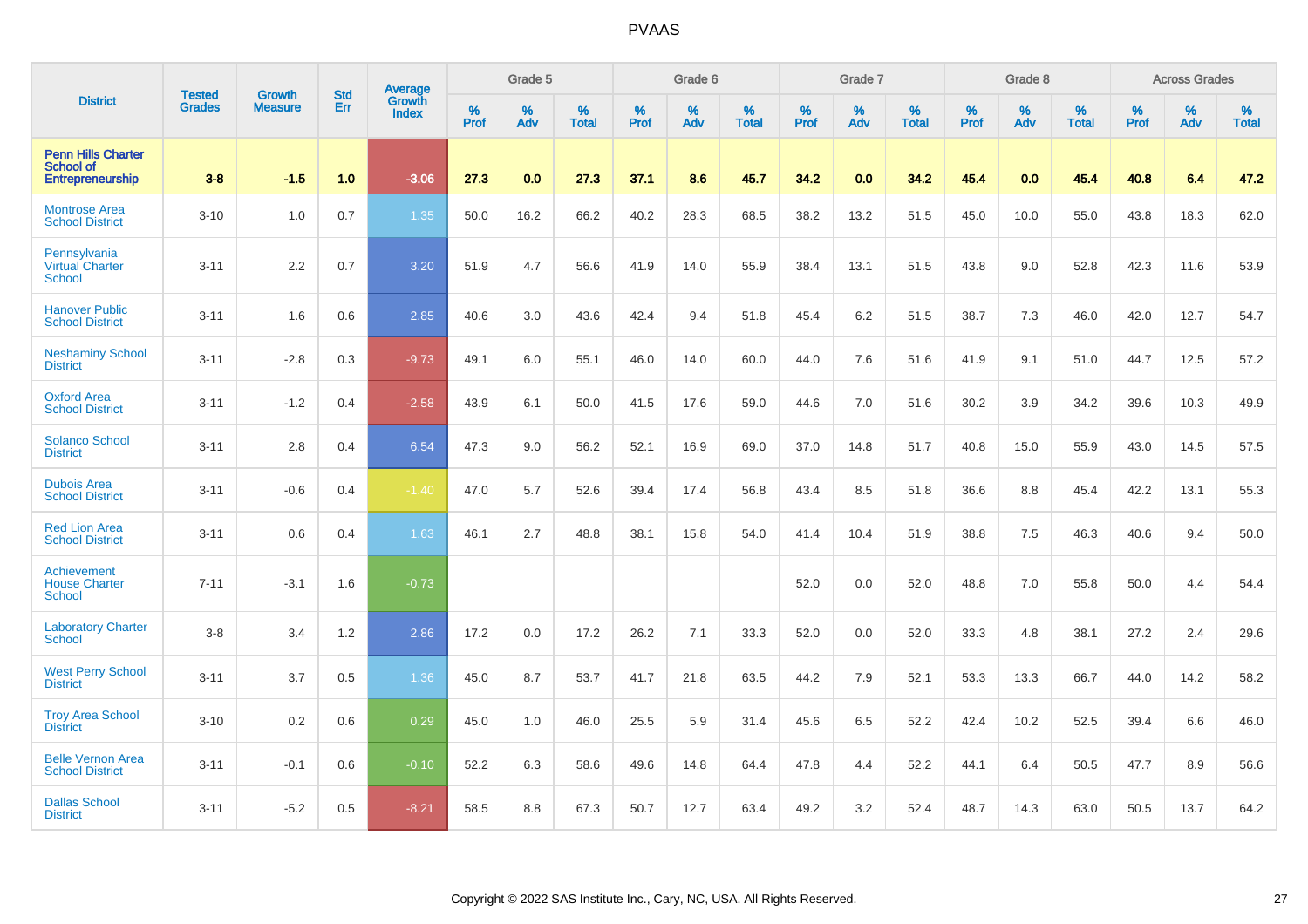|                                                                   | <b>Tested</b> | <b>Growth</b>  | <b>Std</b> | Average                |                  | Grade 5  |                   |           | Grade 6  |                   |           | Grade 7  |                   |           | Grade 8  |                   |           | <b>Across Grades</b> |                   |
|-------------------------------------------------------------------|---------------|----------------|------------|------------------------|------------------|----------|-------------------|-----------|----------|-------------------|-----------|----------|-------------------|-----------|----------|-------------------|-----------|----------------------|-------------------|
| <b>District</b>                                                   | <b>Grades</b> | <b>Measure</b> | Err        | Growth<br><b>Index</b> | %<br><b>Prof</b> | %<br>Adv | %<br><b>Total</b> | %<br>Prof | %<br>Adv | %<br><b>Total</b> | %<br>Prof | %<br>Adv | %<br><b>Total</b> | %<br>Prof | %<br>Adv | %<br><b>Total</b> | %<br>Prof | %<br>Adv             | %<br><b>Total</b> |
| <b>Penn Hills Charter</b><br>School of<br>Entrepreneurship        | $3 - 8$       | $-1.5$         | 1.0        | $-3.06$                | 27.3             | 0.0      | 27.3              | 37.1      | 8.6      | 45.7              | 34.2      | 0.0      | 34.2              | 45.4      | 0.0      | 45.4              | 40.8      | 6.4                  | 47.2              |
| <b>Mifflin County</b><br><b>School District</b>                   | $3 - 11$      | 2.7            | 0.4        | 2.75                   | 49.5             | 8.0      | 57.4              | 35.1      | 15.2     | 50.3              | 45.2      | 7.3      | 52.5              | 40.4      | 4.9      | 45.3              | 40.4      | 9.0                  | 49.4              |
| <b>Central Cambria</b><br><b>School District</b>                  | $3 - 11$      | $-3.0$         | 0.6        | $-5.07$                | 59.8             | 11.1     | 70.9              | 33.6      | 13.3     | 46.9              | 48.2      | 4.4      | 52.6              | 38.9      | 4.8      | 43.6              | 44.9      | 10.7                 | 55.6              |
| <b>Interboro School</b><br><b>District</b>                        | $3 - 12$      | 0.3            | 0.4        | $-0.81$                | 42.9             | 4.5      | 47.3              | 40.0      | 11.7     | 51.7              | 44.0      | 8.7      | 52.7              | 44.2      | 7.4      | 51.6              | 41.8      | 8.7                  | 50.4              |
| <b>West Shore School</b><br><b>District</b>                       | $3 - 12$      | $-0.2$         | 0.3        | $-0.59$                | 46.3             | 8.2      | 54.5              | 44.4      | 15.0     | 59.4              | 44.4      | 8.2      | 52.7              | 42.8      | 11.8     | 54.6              | 42.7      | 13.2                 | 55.9              |
| <b>Wyoming Area</b><br><b>School District</b>                     | $3 - 10$      | $-4.1$         | 0.6        | $-1.78$                | 58.6             | 6.0      | 64.7              | 38.8      | 2.9      | 41.8              | 49.5      | 3.2      | 52.7              | 35.8      | 9.4      | 45.3              | 43.5      | 7.5                  | 51.1              |
| <b>Greenwood School</b><br><b>District</b>                        | $3 - 11$      | 4.5            | 0.8        | 1.52                   | 51.5             | 3.0      | 54.6              | 45.3      | 28.3     | 73.6              | 43.6      | 9.1      | 52.7              | 51.8      | 31.5     | 83.3              | 47.9      | 19.4                 | 67.3              |
| <b>Governor Mifflin</b><br><b>School District</b>                 | $3 - 11$      | $-1.0$         | 0.4        | $-2.47$                | 38.2             | 3.2      | 41.5              | 31.2      | 11.7     | 42.9              | 44.4      | 8.3      | 52.8              | 45.8      | 5.5      | 51.3              | 40.8      | 9.3                  | 50.1              |
| <b>North Star School</b><br><b>District</b>                       | $3 - 11$      | $-0.3$         | 0.7        | $-0.53$                | 44.3             | 3.8      | 48.1              | 35.9      | 17.2     | 53.1              | 44.4      | 8.3      | 52.8              | 49.5      | 17.2     | 66.7              | 44.5      | 15.3                 | 59.8              |
| <b>Valley Grove</b><br><b>School District</b>                     | $3 - 10$      | 0.6            | 0.8        | 0.74                   | 56.2             | 8.3      | 64.6              | 55.9      | 8.5      | 64.4              | 43.4      | 9.4      | 52.8              | 53.7      | 7.4      | 61.1              | 48.3      | 9.3                  | 57.6              |
| <b>Mountain View</b><br><b>School District</b>                    | $3 - 11$      | 1.6            | 0.9        | 1.87                   | 45.0             | 3.3      | 48.3              | 49.0      | 6.1      | 55.1              | 47.2      | 5.7      | 52.8              | 55.0      | 10.0     | 65.0              | 45.1      | 5.6                  | 50.7              |
| <b>Mifflinburg Area</b><br><b>School District</b>                 | $3 - 11$      | 1.9            | 0.6        | 3.25                   | 60.8             | 8.0      | 68.8              | 47.8      | 20.7     | 68.5              | 47.1      | 5.8      | 52.9              | 53.8      | 8.6      | 62.5              | 49.7      | 13.0                 | 62.7              |
| <b>Deer Lakes School</b><br><b>District</b>                       | $3 - 11$      | $-0.4$         | 0.6        | $-0.76$                | 52.0             | 5.5      | 57.5              | 47.2      | 22.0     | 69.1              | 42.4      | 10.6     | 53.0              | 44.7      | 10.7     | 55.3              | 45.1      | 14.9                 | 60.0              |
| <b>Crawford Central</b><br><b>School District</b>                 | $3 - 11$      | 3.3            | 0.4        | 7.81                   | 48.1             | 4.2      | 52.3              | 37.2      | 13.2     | 50.4              | 40.0      | 13.1     | 53.1              | 42.5      | 12.0     | 54.5              | 40.4      | 10.5                 | 50.9              |
| <b>Eastern Lebanon</b><br><b>County School</b><br><b>District</b> | $3 - 11$      | $-0.3$         | 0.5        | $-0.57$                | 48.9             | 2.8      | 51.7              | 42.0      | 9.1      | 51.1              | 45.1      | 8.0      | 53.1              | 29.8      | 7.0      | 36.8              | 42.0      | 9.1                  | 51.0              |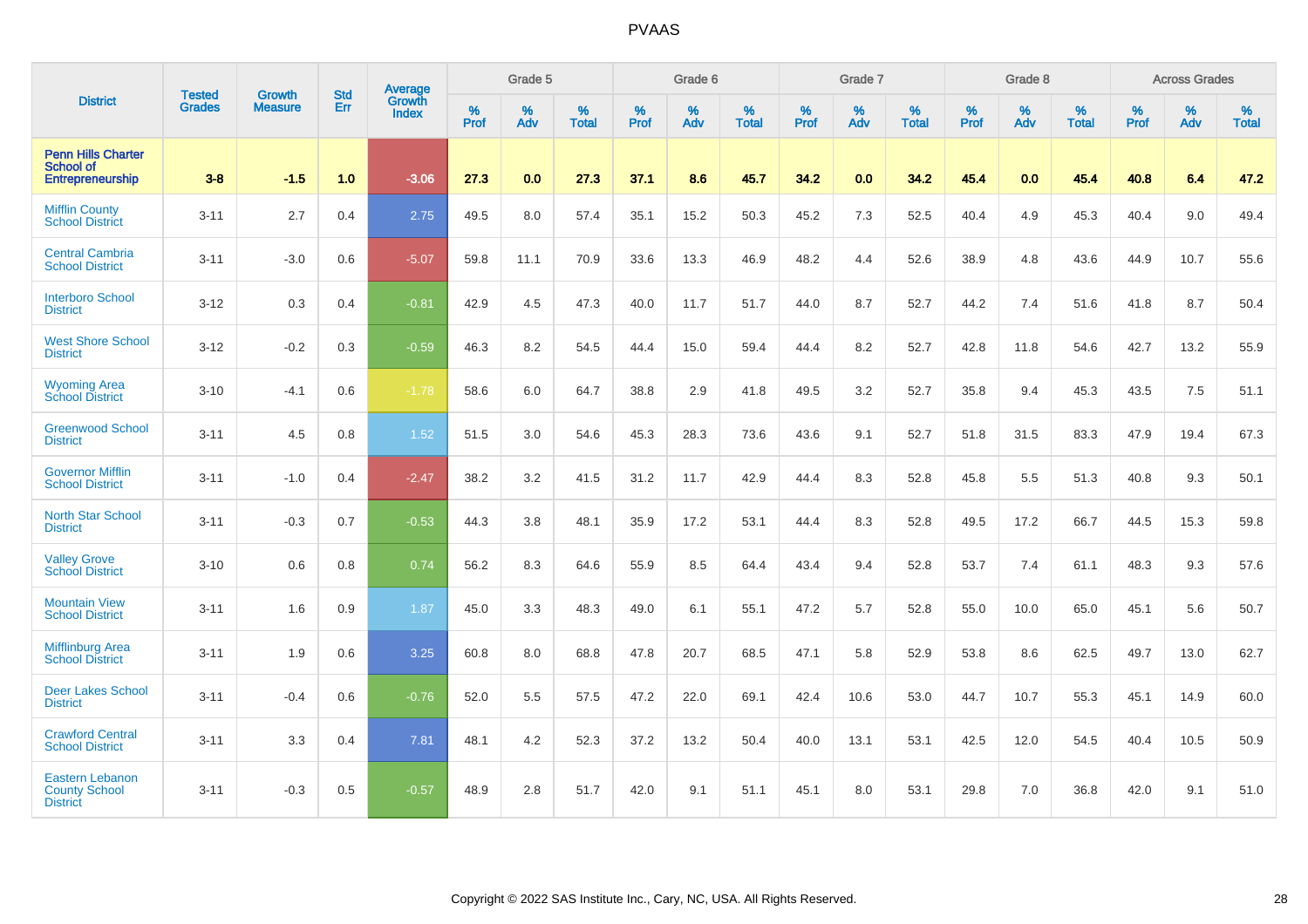|                                                                          | <b>Tested</b> | <b>Growth</b>  | <b>Std</b> |                                          |                     | Grade 5  |                   |              | Grade 6  |                   |              | Grade 7  |                   |              | Grade 8  |                   |                  | <b>Across Grades</b> |                   |
|--------------------------------------------------------------------------|---------------|----------------|------------|------------------------------------------|---------------------|----------|-------------------|--------------|----------|-------------------|--------------|----------|-------------------|--------------|----------|-------------------|------------------|----------------------|-------------------|
| <b>District</b>                                                          | <b>Grades</b> | <b>Measure</b> | Err        | <b>Average</b><br>Growth<br><b>Index</b> | $\%$<br><b>Prof</b> | %<br>Adv | %<br><b>Total</b> | $\%$<br>Prof | %<br>Adv | %<br><b>Total</b> | $\%$<br>Prof | %<br>Adv | %<br><b>Total</b> | $\%$<br>Prof | %<br>Adv | %<br><b>Total</b> | %<br><b>Prof</b> | %<br>Adv             | %<br><b>Total</b> |
| <b>Penn Hills Charter</b><br><b>School of</b><br><b>Entrepreneurship</b> | $3-8$         | $-1.5$         | 1.0        | $-3.06$                                  | 27.3                | 0.0      | 27.3              | 37.1         | 8.6      | 45.7              | 34.2         | 0.0      | 34.2              | 45.4         | 0.0      | 45.4              | 40.8             | 6.4                  | 47.2              |
| <b>Northern York</b><br><b>County School</b><br><b>District</b>          | $3 - 11$      | 0.6            | 0.4        | 1.45                                     | 53.3                | 9.4      | 62.7              | 39.4         | 14.4     | 53.8              | 44.9         | 8.2      | 53.1              | 39.9         | 7.2      | 47.1              | 44.2             | 12.9                 | 57.1              |
| <b>Burrell School</b><br><b>District</b>                                 | $3 - 11$      | $-3.3$         | 0.7        | $-4.68$                                  | 50.0                | 0.9      | 50.9              | 46.2         | 7.7      | 53.8              | 46.8         | 6.5      | 53.2              | 41.0         | 4.9      | 45.9              | 45.9             | 7.5                  | 53.4              |
| <b>Otto-Eldred School</b><br><b>District</b>                             | $3 - 11$      | 5.1            | 1.0        | 5.26                                     | 57.1                | 9.5      | 66.7              | 47.5         | 15.0     | 62.5              | 42.2         | 11.1     | 53.3              | 35.4         | 12.5     | 47.9              | 43.8             | 11.1                 | 54.9              |
| Daniel Boone Area<br><b>School District</b>                              | $3 - 12$      | 0.9            | 0.5        | 2.01                                     | 54.5                | 3.9      | 58.4              | 31.7         | 16.1     | 47.8              | 46.1         | 7.4      | 53.4              | 42.8         | 9.2      | 52.0              | 42.6             | 10.0                 | 52.6              |
| <b>Everett Area</b><br><b>School District</b>                            | $3 - 11$      | $-0.2$         | 0.7        | $-0.26$                                  | 41.4                | 9.2      | 50.6              | 34.9         | 11.6     | 46.5              | 47.5         | 5.9      | 53.5              | 37.3         | 9.3      | 46.7              | 40.8             | 11.4                 | 52.2              |
| <b>Centennial School</b><br><b>District</b>                              | $3 - 10$      | 1.2            | 0.3        | 0.52                                     | 49.0                | 5.4      | 54.4              | 41.7         | 11.3     | 53.0              | 46.4         | 7.1      | 53.6              | 43.6         | 5.1      | 48.7              | 44.3             | 10.2                 | 54.4              |
| Pen Argyl Area<br><b>School District</b>                                 | $3 - 12$      | 2.2            | 0.6        | 3.36                                     | 50.0                | 10.0     | 60.0              | 43.9         | 13.4     | 57.3              | 44.6         | 9.1      | 53.6              | 44.7         | 4.8      | 49.5              | 46.0             | 11.3                 | 57.2              |
| <b>Ellwood City Area</b><br><b>School District</b>                       | $3 - 11$      | 0.6            | 0.6        | 1.00                                     | 53.8                | 11.5     | 65.4              | 47.0         | 14.8     | 61.7              | 43.0         | 10.7     | 53.7              | 41.3         | 8.3      | 49.5              | 45.3             | 10.3                 | 55.6              |
| <b>Butler Area School</b><br><b>District</b>                             | $3 - 11$      | 0.3            | 0.3        | 1.07                                     | 49.8                | 12.2     | 61.9              | 43.8         | 18.2     | 62.0              | 44.4         | 9.3      | 53.8              | 47.9         | 8.0      | 55.9              | 46.0             | 14.0                 | 60.0              |
| <b>Jeannette City</b><br><b>School District</b>                          | $3 - 11$      | 3.5            | 0.8        | 4.26                                     | 41.7                | 1.4      | 43.1              | 33.3         | 18.5     | 51.8              | 44.6         | 9.2      | 53.8              | 48.1         | 7.7      | 55.8              | 40.4             | 8.2                  | 48.6              |
| <b>New Foundations</b><br><b>Charter School</b>                          | $3 - 11$      | $-0.9$         | 0.8        | $-1.16$                                  | 37.0                | 9.3      | 46.3              | 38.1         | 9.5      | 47.6              | 50.8         | 3.3      | 54.1              | 36.1         | 6.0      | 42.2              | 41.1             | 6.7                  | 47.8              |
| <b>Warwick School</b><br><b>District</b>                                 | $3 - 11$      | 0.0            | 0.4        | 0.03                                     | 49.6                | 5.9      | 55.6              | 39.4         | 26.3     | 65.7              | 46.2         | 8.0      | 54.2              | 50.3         | 9.6      | 59.9              | 45.6             | 12.6                 | 58.2              |
| <b>Palmerton Area</b><br><b>School District</b>                          | $3 - 11$      | 1.6            | 0.6        | 4.14                                     | 54.9                | 3.7      | 58.5              | 47.3         | 14.6     | 61.8              | 42.6         | 11.6     | 54.3              | 38.3         | 11.2     | 49.5              | 45.2             | 11.6                 | 56.8              |
| <b>Brockway Area</b><br><b>School District</b>                           | $3 - 11$      | 4.2            | 0.7        | 5.89                                     | 61.5                | 14.1     | 75.6              | 40.6         | 34.8     | 75.4              | 44.4         | 9.9      | 54.3              | 50.0         | 9.7      | 59.7              | 46.6             | 17.4                 | 64.0              |
| <b>Jersey Shore Area</b><br><b>School District</b>                       | $3 - 11$      | 1.7            | 0.5        | 6.13                                     | 47.6                | 8.3      | 56.0              | 45.6         | 24.8     | 70.4              | 46.3         | 8.0      | 54.3              | 39.6         | 7.7      | 47.2              | 45.3             | 13.4                 | 58.7              |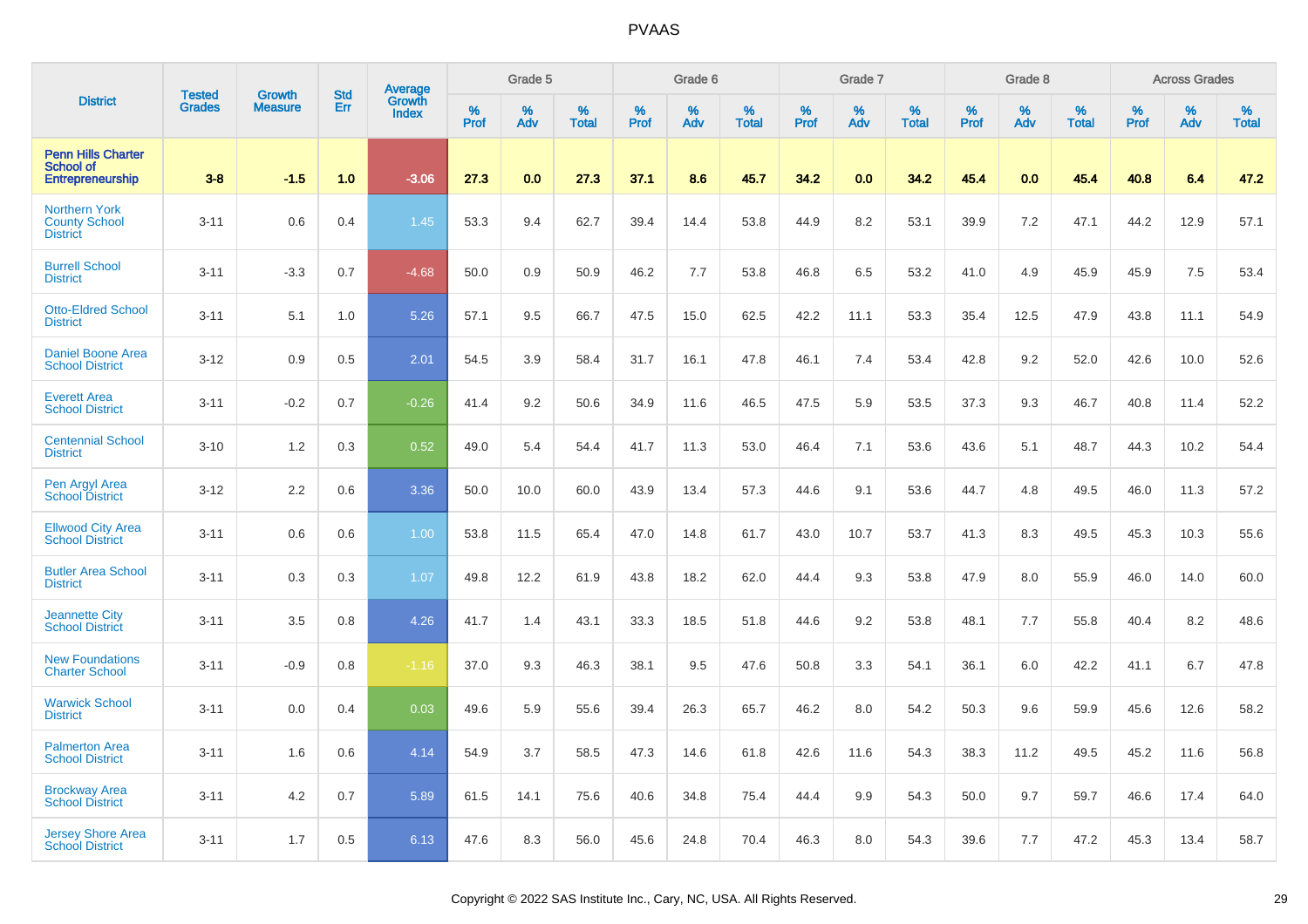|                                                                          | <b>Tested</b> | <b>Growth</b>  | <b>Std</b> | Average                       |           | Grade 5  |                   |           | Grade 6  |                   |           | Grade 7  |                   |           | Grade 8  |                   |           | <b>Across Grades</b> |                   |
|--------------------------------------------------------------------------|---------------|----------------|------------|-------------------------------|-----------|----------|-------------------|-----------|----------|-------------------|-----------|----------|-------------------|-----------|----------|-------------------|-----------|----------------------|-------------------|
| <b>District</b>                                                          | <b>Grades</b> | <b>Measure</b> | Err        | <b>Growth</b><br><b>Index</b> | %<br>Prof | %<br>Adv | %<br><b>Total</b> | %<br>Prof | %<br>Adv | %<br><b>Total</b> | %<br>Prof | %<br>Adv | %<br><b>Total</b> | %<br>Prof | %<br>Adv | %<br><b>Total</b> | %<br>Prof | %<br>Adv             | %<br><b>Total</b> |
| <b>Penn Hills Charter</b><br><b>School of</b><br><b>Entrepreneurship</b> | $3 - 8$       | $-1.5$         | 1.0        | $-3.06$                       | 27.3      | 0.0      | 27.3              | 37.1      | 8.6      | 45.7              | 34.2      | 0.0      | 34.2              | 45.4      | 0.0      | 45.4              | 40.8      | 6.4                  | 47.2              |
| <b>Fort Cherry School</b><br><b>District</b>                             | $3 - 10$      | $-2.2$         | 0.8        | $-2.84$                       | 61.4      | 8.8      | 70.2              | 31.6      | 33.3     | 64.9              | 45.6      | 8.8      | 54.4              | 39.5      | 26.7     | 66.3              | 45.7      | 16.8                 | 62.5              |
| <b>Titusville Area</b><br><b>School District</b>                         | $3 - 11$      | $-0.4$         | 0.5        | $-0.72$                       | 57.4      | 8.5      | 65.9              | 35.0      | 12.6     | 47.6              | 46.2      | 8.3      | 54.6              | 40.6      | 11.6     | 52.2              | 44.1      | 12.1                 | 56.2              |
| <b>York Academy</b><br><b>Regional Charter</b><br>School                 | $3 - 11$      | 0.3            | 0.8        | $-0.33$                       | 33.3      | 5.0      | 38.3              | 55.9      | 11.9     | 67.8              | 47.3      | 7.3      | 54.6              | 35.1      | 12.3     | 47.4              | 40.8      | 14.1                 | 54.9              |
| <b>Dallastown Area</b><br><b>School District</b>                         | $3 - 11$      | $-2.2$         | 0.3        | $-6.63$                       | 53.1      | 7.2      | 60.3              | 44.3      | 30.9     | 75.1              | 45.3      | 9.3      | 54.7              | 43.8      | 11.1     | 54.9              | 44.8      | 19.1                 | 63.9              |
| <b>Millersburg Area</b><br><b>School District</b>                        | $3 - 11$      | $-0.2$         | 0.8        | 3.43                          | 47.1      | 3.9      | 51.0              | 41.5      | 0.0      | 41.5              | 51.6      | 3.1      | 54.7              | 40.3      | 3.2      | 43.6              | 44.2      | 7.4                  | 51.5              |
| <b>Lehigh Valley</b><br><b>Academy Regional</b><br><b>Charter School</b> | $3 - 11$      | 0.4            | 0.6        | 0.69                          | 50.0      | 5.8      | 55.8              | 38.3      | 18.8     | 57.0              | 50.9      | 3.8      | 54.7              | 51.8      | 4.6      | 56.4              | 46.4      | 11.0                 | 57.4              |
| <b>Bellwood-Antis</b><br><b>School District</b>                          | $3 - 10$      | 1.5            | 0.7        | 2.22                          | 46.1      | 3.4      | 49.4              | 34.4      | 16.7     | 51.1              | 44.0      | 10.7     | 54.8              | 41.3      | 26.1     | 67.4              | 41.8      | 16.7                 | 58.6              |
| <b>Stroudsburg Area</b><br><b>School District</b>                        | $3 - 11$      | 1.1            | 0.4        | 1.41                          | 39.1      | 4.0      | 43.1              | 39.0      | 11.2     | 50.2              | 46.4      | 8.5      | 54.9              | 48.9      | 7.8      | 56.7              | 40.7      | 9.2                  | 49.9              |
| <b>Chartiers Valley</b><br><b>School District</b>                        | $3 - 11$      | $-3.4$         | 0.4        | $-8.00$                       | 51.3      | 6.5      | 57.8              | 45.9      | 15.3     | 61.2              | 46.3      | 8.7      | 55.0              | 42.9      | 7.6      | 50.5              | 47.3      | 10.0                 | 57.4              |
| <b>Kutztown Area</b><br><b>School District</b>                           | $3 - 12$      | $-0.3$         | 0.8        | $-0.40$                       | 59.7      | 6.0      | 65.7              | 46.0      | 17.5     | 63.5              | 37.5      | 17.5     | 55.0              | 50.0      | 10.3     | 60.3              | 48.4      | 17.0                 | 65.5              |
| <b>Carlisle Area</b><br><b>School District</b>                           | $3 - 11$      | 1.8            | 0.4        | 4.58                          | 40.6      | 13.9     | 54.4              | 38.1      | 20.2     | 58.2              | 42.0      | 13.0     | 55.0              | 42.1      | 10.7     | 52.8              | 40.4      | 15.3                 | 55.7              |
| <b>Spring Cove</b><br><b>School District</b>                             | $3 - 11$      | 0.1            | 0.6        | 0.20                          | 41.7      | 5.0      | 46.7              | 42.1      | 13.5     | 55.6              | 48.8      | 6.3      | 55.1              | 34.6      | 11.8     | 46.5              | 40.5      | 10.8                 | 51.3              |
| <b>Conewago Valley</b><br><b>School District</b>                         | $3 - 12$      | 0.7            | 0.4        | 1.94                          | 52.1      | 3.4      | 55.5              | 44.7      | 14.0     | 58.7              | 46.4      | 8.8      | 55.2              | 46.8      | 5.7      | 52.5              | 46.9      | 10.0                 | 56.9              |
| <b>Union City Area</b><br><b>School District</b>                         | $3 - 12$      | 0.2            | 0.7        | 0.30                          | 34.8      | 1.4      | 36.2              | 35.5      | 16.1     | 51.6              | 44.7      | 10.5     | 55.3              | 42.2      | 8.9      | 51.1              | 39.0      | 12.5                 | 51.5              |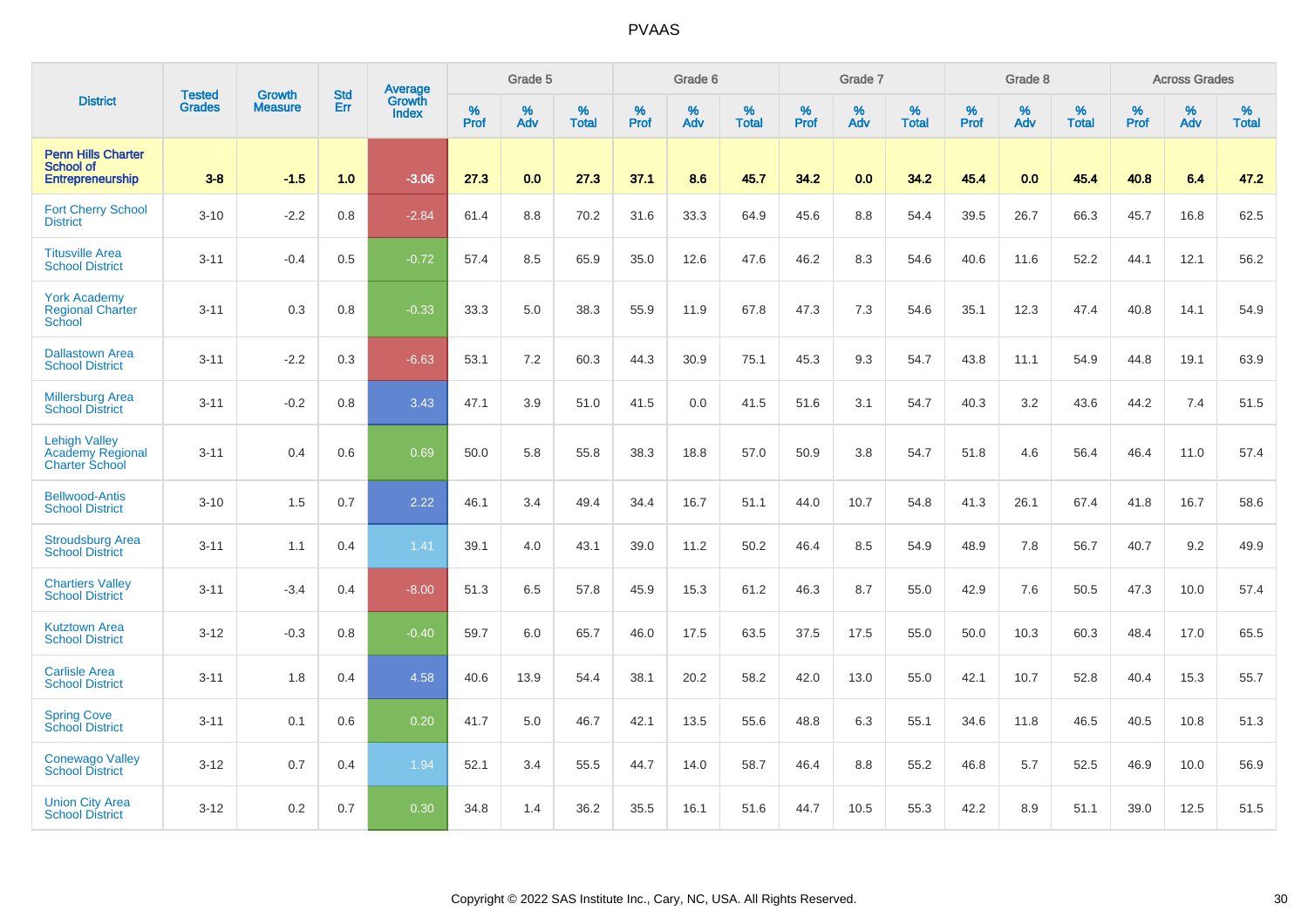|                                                                   |                         | <b>Growth</b>  | <b>Std</b> | Average                |                     | Grade 5  |                      |           | Grade 6  |                   |                     | Grade 7  |                   |                     | Grade 8     |                      |                     | <b>Across Grades</b> |                   |
|-------------------------------------------------------------------|-------------------------|----------------|------------|------------------------|---------------------|----------|----------------------|-----------|----------|-------------------|---------------------|----------|-------------------|---------------------|-------------|----------------------|---------------------|----------------------|-------------------|
| <b>District</b>                                                   | <b>Tested</b><br>Grades | <b>Measure</b> | Err        | Growth<br><b>Index</b> | $\%$<br><b>Prof</b> | ℅<br>Adv | $\%$<br><b>Total</b> | %<br>Prof | %<br>Adv | %<br><b>Total</b> | $\%$<br><b>Prof</b> | %<br>Adv | %<br><b>Total</b> | $\%$<br><b>Prof</b> | $\%$<br>Adv | $\%$<br><b>Total</b> | $\%$<br><b>Prof</b> | %<br>Adv             | %<br><b>Total</b> |
| <b>Penn Hills Charter</b><br><b>School of</b><br>Entrepreneurship | $3 - 8$                 | $-1.5$         | 1.0        | $-3.06$                | 27.3                | 0.0      | 27.3                 | 37.1      | 8.6      | 45.7              | 34.2                | 0.0      | 34.2              | 45.4                | 0.0         | 45.4                 | 40.8                | 6.4                  | 47.2              |
| <b>Shenango Area</b><br><b>School District</b>                    | $3 - 11$                | 1.9            | 0.7        | 2.73                   | 46.4                | 19.0     | 65.5                 | 37.5      | 25.0     | 62.5              | 45.7                | 9.6      | 55.3              | 41.1                | 18.9        | 60.0                 | 42.3                | 18.7                 | 61.1              |
| <b>Riverside School</b><br><b>District</b>                        | $3 - 11$                | 2.8            | 0.6        | 4.52                   | 44.6                | 4.0      | 48.5                 | 45.4      | 13.1     | 58.6              | 43.7                | 11.6     | 55.3              | 45.0                | 8.3         | 53.2                 | 44.3                | 10.7                 | 55.0              |
| <b>Conestoga Valley</b><br><b>School District</b>                 | $3 - 11$                | 4.1            | 0.4        | 10.35                  | 45.1                | 10.2     | 55.3                 | 37.5      | 28.4     | 65.9              | 44.6                | 10.7     | 55.4              | 39.6                | 18.3        | 57.9                 | 42.4                | 17.7                 | 60.2              |
| <b>West Branch Area</b><br><b>School District</b>                 | $3 - 11$                | 0.4            | 0.8        | 0.52                   | 37.1                | 3.2      | 40.3                 | 32.8      | 6.6      | 39.3              | 48.6                | 6.8      | 55.4              | 50.0                | 3.0         | 53.0                 | 42.6                | 6.8                  | 49.4              |
| <b>Wyalusing Area</b><br><b>School District</b>                   | $3 - 12$                | 1.0            | 0.7        | 1.58                   | 36.1                | 2.4      | 38.6                 | 43.1      | 13.7     | 56.9              | 43.5                | 12.0     | 55.4              | 36.8                | 3.8         | 40.6                 | 39.8                | 9.9                  | 49.6              |
| <b>Dover Area School</b><br><b>District</b>                       | $3 - 12$                | $-1.0$         | 0.4        | $-2.38$                | 48.0                | 4.8      | 52.8                 | 41.4      | 17.1     | 58.6              | 48.6                | 7.1      | 55.7              | 44.7                | 5.7         | 50.4                 | 44.8                | 10.8                 | 55.6              |
| Cornwall-Lebanon<br><b>School District</b>                        | $3 - 11$                | $-0.8$         | 0.3        | $-2.37$                | 46.8                | 6.1      | 52.9                 | 45.0      | 15.9     | 60.9              | 48.6                | 7.2      | 55.8              | 49.4                | 12.2        | 61.6                 | 44.4                | 12.6                 | 57.0              |
| <b>Western Wayne</b><br><b>School District</b>                    | $3 - 11$                | $-0.5$         | 0.6        | $-0.40$                | 56.6                | 7.6      | 64.2                 | 43.0      | 21.5     | 64.5              | 45.2                | 10.6     | 55.8              | 45.8                | 15.0        | 60.8                 | 45.8                | 18.1                 | 63.9              |
| <b>Frazier School</b><br><b>District</b>                          | $3 - 11$                | $-1.8$         | 0.8        | $-2.32$                | 49.0                | 3.9      | 52.9                 | 48.8      | 17.5     | 66.2              | 43.0                | 12.8     | 55.8              | 20.4                | 3.7         | 24.1                 | 40.8                | 10.9                 | 51.7              |
| <b>MaST Community</b><br><b>Charter School II</b>                 | $3 - 10$                | $-4.6$         | 0.7        | 0.45                   | 41.0                | 3.0      | 44.0                 | 38.7      | 4.3      | 43.0              | 50.0                | 5.9      | 55.9              |                     |             |                      | 44.5                | 7.0                  | 51.5              |
| <b>Sayre Area School</b><br><b>District</b>                       | $3 - 11$                | 4.2            | 0.8        | 4.32                   | 32.8                | 4.9      | 37.7                 | 51.8      | 19.8     | 71.6              | 47.6                | 8.3      | 56.0              | 39.0                | 4.9         | 43.9                 | 44.6                | 10.7                 | 55.4              |
| <b>Plum Borough</b><br><b>School District</b>                     | $3 - 11$                | $-5.8$         | 0.4        | $-13.65$               | 53.7                | 6.3      | 60.0                 | 45.8      | 25.1     | 70.9              | 50.0                | 6.0      | 56.0              | 49.0                | 5.7         | 54.6                 | 47.5                | 15.8                 | 63.2              |
| Renaissance<br><b>Academy Charter</b><br><b>School</b>            | $3 - 11$                | $-1.3$         | 0.7        | $-1.72$                | 36.6                | 5.6      | 42.2                 | 39.7      | 16.4     | 56.2              | 50.7                | 5.3      | 56.0              | 40.6                | 18.8        | 59.4                 | 41.0                | 10.8                 | 51.8              |
| <b>Wilson School</b><br><b>District</b>                           | $3 - 12$                | $-3.7$         | 0.5        | $-7.41$                | 49.3                | 4.2      | 53.5                 | 52.1      | 11.6     | 63.7              | 47.6                | 8.4      | 56.0              | 47.8                | 11.1        | 58.9                 | 47.0                | 13.2                 | 60.1              |
| <b>Midd-West School</b><br><b>District</b>                        | $3 - 11$                | 1.2            | 0.6        | 0.80                   | 52.2                | 3.0      | 55.2                 | 42.5      | 9.7      | 52.2              | 51.0                | 5.1      | 56.1              | 48.8                | 8.0         | 56.8                 | 46.3                | 8.6                  | 55.0              |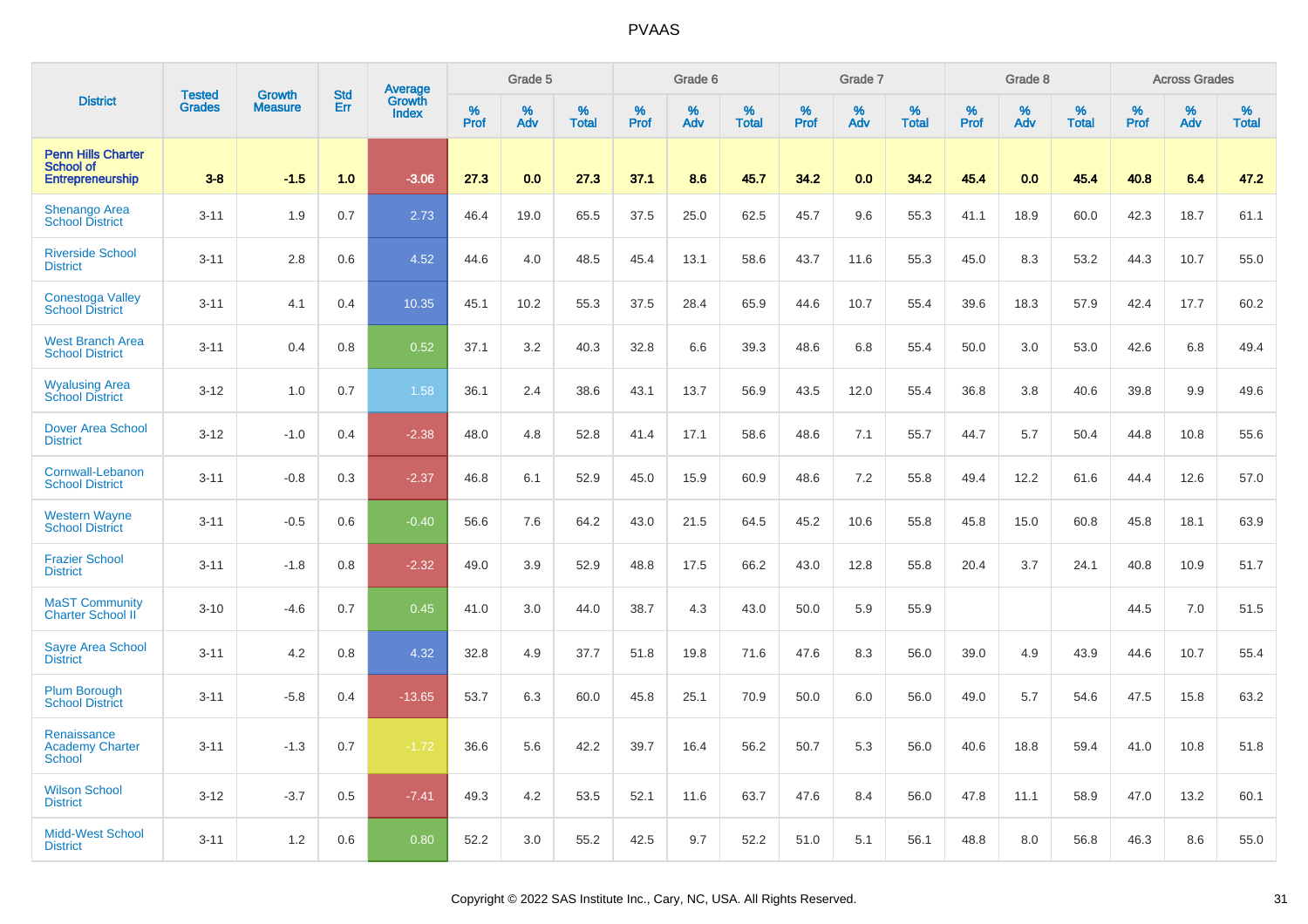|                                                                          | <b>Tested</b> | <b>Growth</b>  | <b>Std</b> | Average                |           | Grade 5  |                   |           | Grade 6  |                   |           | Grade 7  |                   |           | Grade 8  |                   |           | <b>Across Grades</b> |                   |
|--------------------------------------------------------------------------|---------------|----------------|------------|------------------------|-----------|----------|-------------------|-----------|----------|-------------------|-----------|----------|-------------------|-----------|----------|-------------------|-----------|----------------------|-------------------|
| <b>District</b>                                                          | <b>Grades</b> | <b>Measure</b> | Err        | <b>Growth</b><br>Index | %<br>Prof | %<br>Adv | %<br><b>Total</b> | %<br>Prof | %<br>Adv | %<br><b>Total</b> | %<br>Prof | %<br>Adv | %<br><b>Total</b> | %<br>Prof | %<br>Adv | %<br><b>Total</b> | %<br>Prof | %<br>Adv             | %<br><b>Total</b> |
| <b>Penn Hills Charter</b><br><b>School of</b><br><b>Entrepreneurship</b> | $3 - 8$       | $-1.5$         | 1.0        | $-3.06$                | 27.3      | 0.0      | 27.3              | 37.1      | 8.6      | 45.7              | 34.2      | 0.0      | 34.2              | 45.4      | 0.0      | 45.4              | 40.8      | 6.4                  | 47.2              |
| <b>Crestwood School</b><br><b>District</b>                               | $3 - 11$      | $-0.8$         | 0.5        | $-1.10$                | 50.0      | 6.1      | 56.1              | 48.2      | 26.2     | 74.4              | 51.1      | 5.0      | 56.1              | 47.9      | 13.2     | 61.1              | 48.5      | 14.6                 | 63.2              |
| <b>South Butler</b><br><b>County School</b><br><b>District</b>           | $3 - 10$      | 1.0            | 0.5        | 1.87                   | 59.9      | 14.3     | 74.2              | 50.7      | 14.5     | 65.2              | 44.7      | 11.4     | 56.1              | 53.7      | 13.0     | 66.7              | 50.5      | 17.8                 | 68.3              |
| <b>Juniata Valley</b><br><b>School District</b>                          | $3 - 11$      | $-0.4$         | 0.9        | $-0.41$                | 53.5      | 2.3      | 55.8              | 35.7      | 8.9      | 44.6              | 50.9      | 5.3      | 56.1              | 33.3      | 4.2      | 37.5              | 41.8      | 7.0                  | 48.8              |
| <b>Green Woods</b><br><b>Charter School</b>                              | $3-8$         | 1.6            | 0.8        | 1.88                   | 44.8      | 6.9      | 51.7              | 39.3      | 19.7     | 59.0              | 43.9      | 12.3     | 56.1              | 39.2      | 17.6     | 56.9              | 40.6      | 17.4                 | 58.0              |
| <b>Homer-Center</b><br><b>School District</b>                            | $3 - 11$      | 6.3            | 0.8        | 7.72                   | 57.1      | 1.6      | 58.7              | 47.7      | 13.6     | 61.4              | 48.0      | 8.2      | 56.2              | 50.8      | 14.9     | 65.7              | 45.3      | 11.7                 | 56.9              |
| <b>Cambria Heights</b><br><b>School District</b>                         | $3 - 10$      | 1.6            | 0.6        | 4.96                   | 62.9      | 5.6      | 68.5              | 42.6      | 24.8     | 67.3              | 51.0      | 5.2      | 56.2              | 48.2      | 13.4     | 61.6              | 49.1      | 11.7                 | 60.8              |
| <b>Selinsgrove Area</b><br><b>School District</b>                        | $3 - 12$      | $-1.5$         | 0.5        | $-3.03$                | 51.9      | 4.4      | 56.4              | 46.4      | 19.0     | 65.4              | 39.7      | 16.7     | 56.4              | 47.6      | 12.6     | 60.2              | 44.8      | 15.2                 | 60.0              |
| <b>Riverview School</b><br><b>District</b>                               | $3 - 11$      | $-2.8$         | 0.8        | 3.67                   | 71.2      | 9.6      | 80.8              | 39.7      | 29.5     | 69.2              | 54.8      | 1.6      | 56.4              | 38.0      | 10.1     | 48.1              | 48.9      | 19.2                 | 68.1              |
| <b>Bellefonte Area</b><br><b>School District</b>                         | $3 - 11$      | $-0.0$         | 0.5        | $-0.04$                | 56.6      | 10.2     | 66.9              | 40.3      | 19.3     | 59.7              | 50.6      | 6.0      | 56.6              | 32.2      | 8.8      | 41.0              | 44.8      | 12.3                 | 57.1              |
| <b>Weatherly Area</b><br><b>School District</b>                          | $3 - 11$      | 0.6            | 1.1        | 1.33                   | 53.8      | 0.0      | 53.8              | 48.5      | 15.2     | 63.6              | 53.3      | 3.3      | 56.7              | 29.7      | 13.5     | 43.2              | 41.9      | 6.9                  | 48.8              |
| <b>Ridgway Area</b><br><b>School District</b>                            | $3 - 11$      | 2.8            | 0.8        | 2.72                   | 57.4      | 6.6      | 63.9              | 45.9      | 32.8     | 78.7              | 48.3      | 8.3      | 56.7              | 57.4      | 8.2      | 65.6              | 51.0      | 16.6                 | 67.6              |
| <b>Kane Area School</b><br><b>District</b>                               | $3 - 10$      | 3.4            | 0.7        | 4.52                   | 40.8      | 19.7     | 60.6              | 40.6      | 15.6     | 56.2              | 50.8      | 6.0      | 56.7              | 50.0      | 9.8      | 59.8              | 44.4      | 10.2                 | 54.6              |
| <b>Commodore Perry</b><br><b>School District</b>                         | $3 - 11$      | $-0.7$         | 1.1        | $-0.58$                | 64.5      | 12.9     | 77.4              | 41.9      | 6.4      | 48.4              | 48.6      | 8.1      | 56.8              | 37.0      | 25.9     | 63.0              | 48.6      | 13.1                 | 61.8              |
| <b>Upper Dauphin</b><br><b>Area School</b><br><b>District</b>            | $3 - 11$      | $-1.6$         | 0.8        | 0.43                   | 40.3      | 1.6      | 41.9              | 41.7      | 16.7     | 58.3              | 48.6      | 8.1      | 56.8              | 41.4      | 8.6      | 50.0              | 42.4      | 12.8                 | 55.2              |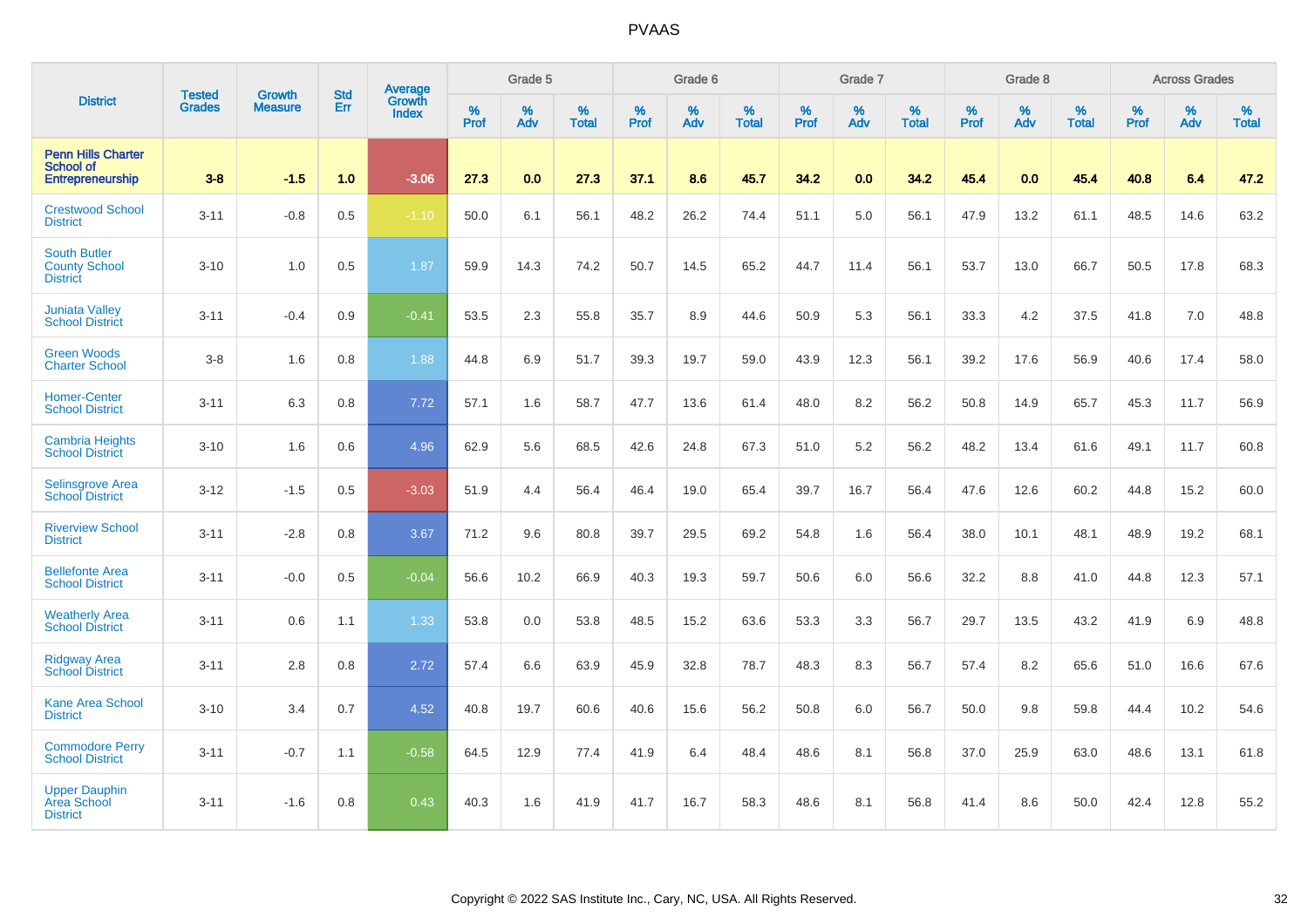|                                                                   | <b>Tested</b> | <b>Growth</b>  | <b>Std</b> | Average                |           | Grade 5  |                   |           | Grade 6  |                   |           | Grade 7  |                   |           | Grade 8  |                   |           | <b>Across Grades</b> |                   |
|-------------------------------------------------------------------|---------------|----------------|------------|------------------------|-----------|----------|-------------------|-----------|----------|-------------------|-----------|----------|-------------------|-----------|----------|-------------------|-----------|----------------------|-------------------|
| <b>District</b>                                                   | <b>Grades</b> | <b>Measure</b> | Err        | <b>Growth</b><br>Index | %<br>Prof | %<br>Adv | %<br><b>Total</b> | %<br>Prof | %<br>Adv | %<br><b>Total</b> | %<br>Prof | %<br>Adv | %<br><b>Total</b> | %<br>Prof | %<br>Adv | %<br><b>Total</b> | %<br>Prof | %<br>Adv             | %<br><b>Total</b> |
| <b>Penn Hills Charter</b><br><b>School of</b><br>Entrepreneurship | $3 - 8$       | $-1.5$         | 1.0        | $-3.06$                | 27.3      | 0.0      | 27.3              | 37.1      | 8.6      | 45.7              | 34.2      | 0.0      | 34.2              | 45.4      | 0.0      | 45.4              | 40.8      | 6.4                  | 47.2              |
| <b>Bangor Area</b><br><b>School District</b>                      | $3 - 12$      | 3.3            | 0.5        | 1.42                   | 38.6      | 14.4     | 52.9              | 45.3      | 16.7     | 62.0              | 47.3      | 9.5      | 56.8              | 43.3      | 8.0      | 51.3              | 44.8      | 13.6                 | 58.4              |
| <b>Donegal School</b><br><b>District</b>                          | $3 - 12$      | 1.3            | 0.5        | 2.73                   | 42.0      | 11.6     | 53.6              | 40.9      | 18.8     | 59.7              | 44.4      | 12.4     | 56.8              | 32.4      | 16.2     | 48.6              | 39.5      | 16.0                 | 55.5              |
| <b>Baldwin-Whitehall</b><br><b>School District</b>                | $3 - 11$      | $-0.1$         | 0.4        | $-0.17$                | 49.1      | 6.3      | 55.4              | 48.8      | 11.8     | 60.6              | 48.6      | 8.3      | 56.8              | 45.1      | 7.0      | 52.0              | 46.4      | 12.2                 | 58.7              |
| <b>Lower Dauphin</b><br><b>School District</b>                    | $3 - 11$      | $-0.9$         | 0.4        | 0.88                   | 52.7      | 13.3     | 66.0              | 42.7      | 15.9     | 58.6              | 48.9      | 8.1      | 57.0              | 32.9      | 10.8     | 43.7              | 44.6      | 14.8                 | 59.4              |
| <b>Portage Area</b><br><b>School District</b>                     | $3 - 10$      | 1.0            | 0.9        | 1.16                   | 50.0      | 9.5      | 59.5              | 52.0      | 28.0     | 80.0              | 54.0      | 3.2      | 57.1              | 49.1      | 7.6      | 56.6              | 51.5      | 15.6                 | 67.2              |
| Williamsburg<br><b>Community School</b><br><b>District</b>        | $3 - 11$      | 3.1            | 1.1        | 2.89                   | 53.1      | 3.1      | 56.2              | 51.4      | 17.1     | 68.6              | 47.6      | 9.5      | 57.1              | 43.8      | 12.5     | 56.2              | 43.4      | 15.8                 | 59.1              |
| <b>South Middleton</b><br><b>School District</b>                  | $3 - 11$      | 0.8            | 0.5        | 1.43                   | 48.5      | 12.1     | 60.6              | 45.2      | 21.0     | 66.1              | 44.4      | 12.9     | 57.3              | 42.1      | 12.0     | 54.1              | 45.4      | 16.9                 | 62.3              |
| Pennsylvania<br>Leadership Charter<br><b>School</b>               | $3 - 11$      | $-1.6$         | 0.5        | $-3.16$                | 59.1      | 11.7     | 70.8              | 51.3      | 16.2     | 67.5              | 43.2      | 14.2     | 57.4              | 48.7      | 11.8     | 60.5              | 49.6      | 15.0                 | 64.6              |
| <b>Pleasant Valley</b><br><b>School District</b>                  | $3 - 11$      | 1.4            | 0.5        | 2.97                   | 52.2      | 0.9      | 53.1              | 50.0      | 8.3      | 58.3              | 47.0      | 10.5     | 57.5              | 51.9      | 7.6      | 59.5              | 48.1      | 6.4                  | 54.6              |
| <b>Armstrong School</b><br><b>District</b>                        | $3 - 11$      | 3.2            | 0.3        | 6.62                   | 46.0      | 6.3      | 52.3              | 44.4      | 17.4     | 61.8              | 48.7      | 8.8      | 57.5              | 45.3      | 11.5     | 56.8              | 45.4      | 12.6                 | 58.0              |
| <b>Chartiers-Houston</b><br><b>School District</b>                | $3 - 10$      | $-1.5$         | 0.7        | $-2.07$                | 58.4      | 10.1     | 68.5              | 55.8      | 18.2     | 74.0              | 52.0      | 5.5      | 57.5              | 54.9      | 7.0      | 62.0              | 53.8      | 14.2                 | 68.0              |
| <b>Old Forge School</b><br><b>District</b>                        | $3 - 12$      | 0.5            | 0.8        | 0.57                   | 39.1      | 0.0      | 39.1              | 41.1      | 17.9     | 58.9              | 33.3      | 24.2     | 57.6              | 44.1      | 6.8      | 50.8              | 40.1      | 9.2                  | 49.3              |
| <b>Cocalico School</b><br><b>District</b>                         | $3 - 11$      | $-2.5$         | 0.4        | $-5.75$                | 50.2      | 11.9     | 62.2              | 46.0      | 22.6     | 68.5              | 50.7      | 7.0      | 57.6              | 35.9      | 14.1     | 50.0              | 44.9      | 15.8                 | 60.7              |
| <b>Blackhawk School</b><br><b>District</b>                        | $3 - 11$      | $-3.2$         | 0.5        | 0.56                   | 58.7      | 1.4      | 60.1              | 43.4      | 16.4     | 59.8              | 52.8      | 4.9      | 57.7              | 39.7      | 6.7      | 46.4              | 48.1      | 10.9                 | 59.0              |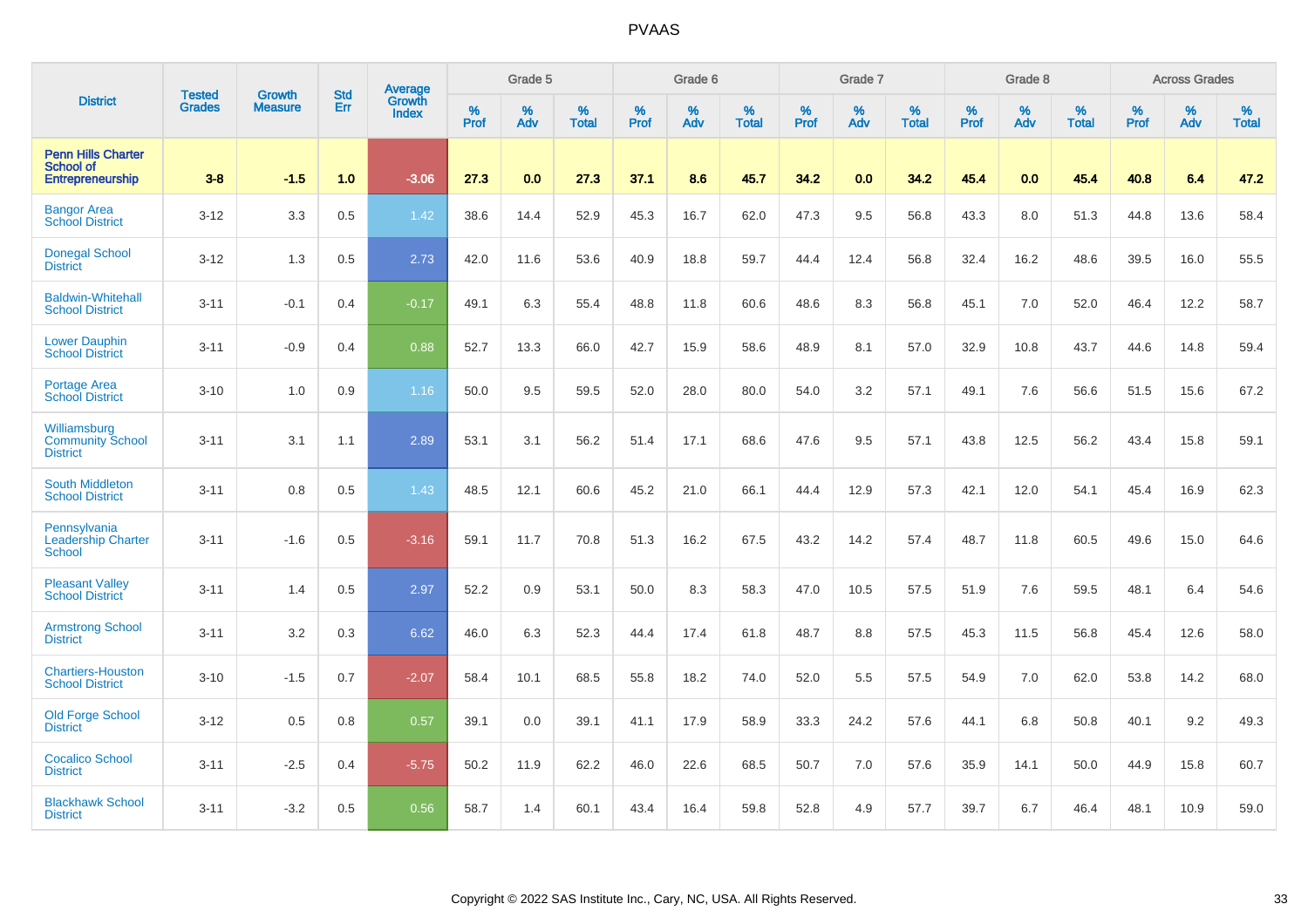|                                                                          |                                | <b>Growth</b>  | <b>Std</b> | <b>Average</b><br>Growth |              | Grade 5  |                   |           | Grade 6  |                   |           | Grade 7  |                   |           | Grade 8  |                   |           | <b>Across Grades</b> |                   |
|--------------------------------------------------------------------------|--------------------------------|----------------|------------|--------------------------|--------------|----------|-------------------|-----------|----------|-------------------|-----------|----------|-------------------|-----------|----------|-------------------|-----------|----------------------|-------------------|
| <b>District</b>                                                          | <b>Tested</b><br><b>Grades</b> | <b>Measure</b> | Err        | <b>Index</b>             | $\%$<br>Prof | %<br>Adv | %<br><b>Total</b> | %<br>Prof | %<br>Adv | %<br><b>Total</b> | %<br>Prof | %<br>Adv | %<br><b>Total</b> | %<br>Prof | %<br>Adv | %<br><b>Total</b> | %<br>Prof | %<br>Adv             | %<br><b>Total</b> |
| <b>Penn Hills Charter</b><br><b>School of</b><br><b>Entrepreneurship</b> | $3 - 8$                        | $-1.5$         | 1.0        | $-3.06$                  | 27.3         | 0.0      | 27.3              | 37.1      | 8.6      | 45.7              | 34.2      | 0.0      | 34.2              | 45.4      | 0.0      | 45.4              | 40.8      | 6.4                  | 47.2              |
| Cheltenham<br><b>School District</b>                                     | $3 - 11$                       | $-2.6$         | 0.6        | $-4.40$                  | 43.9         | 13.0     | 56.9              | 49.5      | 17.8     | 67.3              | 48.3      | 9.4      | 57.7              | 35.2      | 7.7      | 42.9              | 44.0      | 14.8                 | 58.8              |
| <b>Berwick Area</b><br><b>School District</b>                            | $3 - 11$                       | $-0.6$         | 0.5        | $-0.18$                  | 45.3         | 5.8      | 51.0              | 43.2      | 18.3     | 61.5              | 44.9      | 12.8     | 57.8              | 41.4      | 9.8      | 51.2              | 42.6      | 14.7                 | 57.3              |
| <b>Oley Valley School</b><br><b>District</b>                             | $3 - 11$                       | $-0.0$         | 0.6        | $-0.04$                  | 53.5         | 5.0      | 58.4              | 40.0      | 19.0     | 59.0              | 50.0      | 7.8      | 57.8              | 54.8      | 5.4      | 60.2              | 49.6      | 9.0                  | 58.6              |
| <b>Shaler Area</b><br><b>School District</b>                             | $3 - 11$                       | $-4.5$         | 0.4        | $-9.79$                  | 52.7         | 5.4      | 58.1              | 39.8      | 10.6     | 50.4              | 50.0      | 7.8      | 57.8              | 46.9      | 12.9     | 59.8              | 46.7      | 13.0                 | 59.7              |
| <b>Conneaut School</b><br><b>District</b>                                | $3 - 12$                       | 0.1            | 0.5        | 0.24                     | 42.4         | 5.3      | 47.7              | 44.8      | 18.4     | 63.2              | 51.1      | 6.7      | 57.8              | 47.6      | 5.4      | 53.1              | 45.1      | 12.8                 | 57.9              |
| <b>Millville Area</b><br><b>School District</b>                          | $3 - 12$                       | 5.0            | 1.0        | 5.28                     | 63.8         | 2.1      | 66.0              | 43.4      | 22.6     | 66.0              | 44.4      | 13.3     | 57.8              | 52.6      | 10.5     | 63.2              | 50.2      | 13.2                 | 63.4              |
| Loyalsock<br><b>Township School</b><br><b>District</b>                   | $3 - 12$                       | 1.2            | 0.6        | 3.56                     | 48.3         | 12.9     | 61.2              | 43.9      | 17.4     | 61.2              | 50.8      | 7.0      | 57.8              | 51.0      | 5.0      | 56.0              | 45.5      | 13.2                 | 58.7              |
| Pennridge School<br><b>District</b>                                      | $3 - 10$                       | $-4.2$         | 0.3        | $-7.40$                  | 58.0         | 5.4      | 63.4              | 42.6      | 18.6     | 61.3              | 49.7      | 8.2      | 57.8              | 46.2      | 10.0     | 56.1              | 49.6      | 11.6                 | 61.1              |
| Commonwealth<br><b>Charter Academy</b><br><b>Charter School</b>          | $3 - 10$                       | $-3.1$         | 0.9        | $-3.43$                  | 49.2         | 1.7      | 50.8              | 56.0      | 12.0     | 68.0              | 49.1      | 8.8      | 57.9              | 39.6      | 4.2      | 43.8              | 45.3      | 10.1                 | 55.4              |
| <b>Forbes Road</b><br><b>School District</b>                             | $3 - 11$                       | 1.3            | 1.4        | 0.89                     | 61.3         | 3.2      | 64.5              | 40.0      | 6.7      | 46.7              | 57.9      | 0.0      | 57.9              | 27.8      | 0.0      | 27.8              | 47.4      | 7.3                  | 54.7              |
| <b>Trinity Area School</b><br><b>District</b>                            | $3 - 11$                       | $-0.1$         | 0.4        | $-0.26$                  | 55.8         | 12.7     | 68.5              | 43.1      | 14.7     | 57.8              | 48.7      | 9.2      | 58.0              | 48.2      | 13.5     | 61.6              | 46.8      | 15.3                 | 62.1              |
| Northwestern<br><b>Lehigh School</b><br><b>District</b>                  | $3 - 11$                       | $-1.5$         | 0.5        | 1.29                     | 55.9         | 5.5      | 61.4              | 46.0      | 15.3     | 61.3              | 51.0      | 7.1      | 58.1              | 40.1      | 16.6     | 56.7              | 48.0      | 12.1                 | 60.1              |
| <b>Schuylkill Haven</b><br>Area School<br><b>District</b>                | $3 - 11$                       | $-1.4$         | 0.7        | 1.96                     | 44.6         | 1.2      | 45.8              | 46.9      | 6.2      | 53.1              | 49.5      | 8.6      | 58.1              | 46.0      | 3.4      | 49.4              | 46.4      | 10.0                 | 56.4              |
| <b>Slippery Rock Area</b><br><b>School District</b>                      | $3 - 11$                       | 0.3            | 0.6        | 0.49                     | 61.1         | 15.1     | 76.2              | 42.1      | 32.3     | 74.4              | 51.6      | 6.6      | 58.2              | 47.2      | 18.1     | 65.4              | 47.2      | 24.9                 | 72.1              |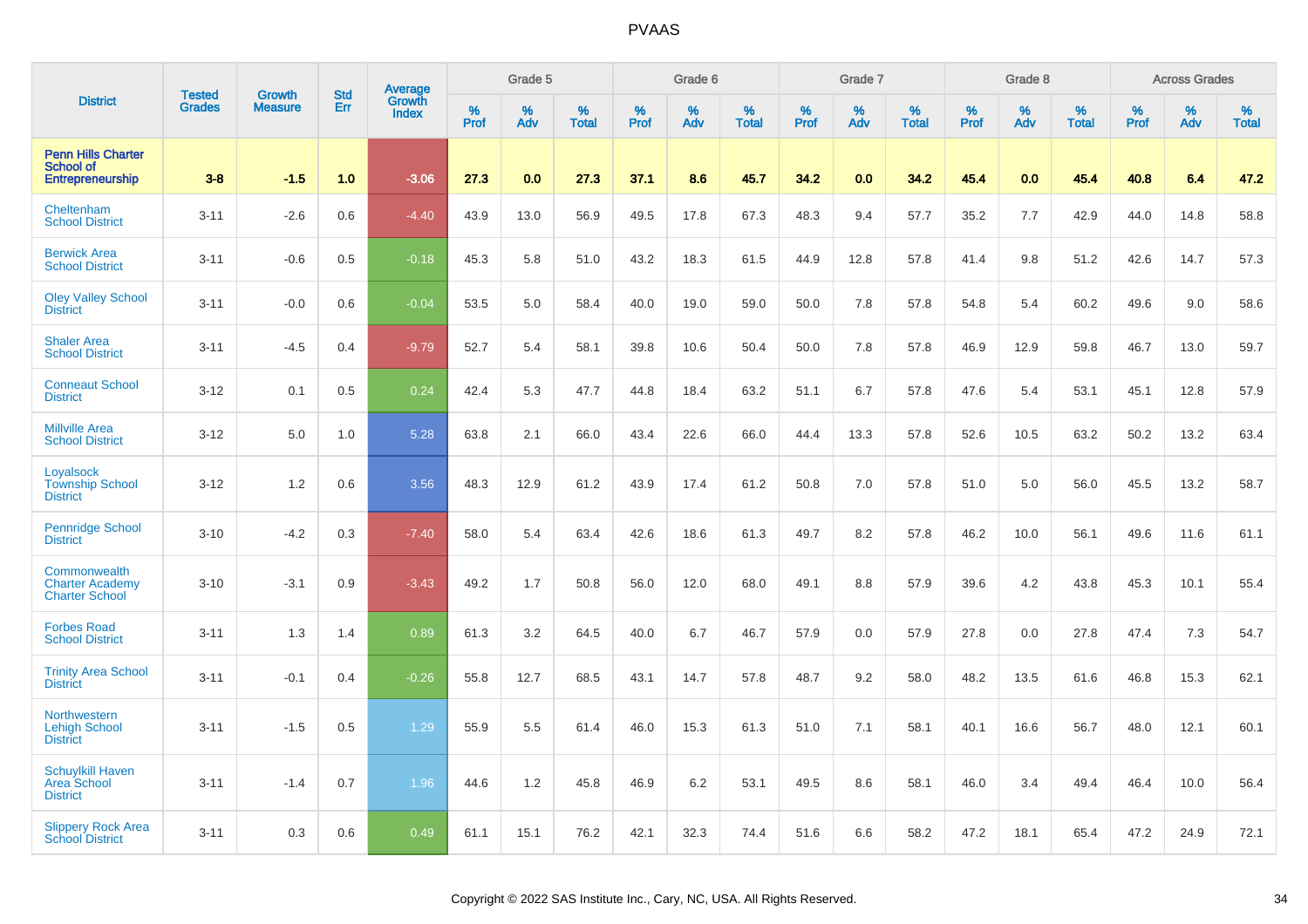|                                                                          | <b>Tested</b> | <b>Growth</b>  | <b>Std</b> |                                          |                     | Grade 5  |                   |           | Grade 6  |                   |           | Grade 7  |                   |           | Grade 8     |                   |                  | <b>Across Grades</b> |                   |
|--------------------------------------------------------------------------|---------------|----------------|------------|------------------------------------------|---------------------|----------|-------------------|-----------|----------|-------------------|-----------|----------|-------------------|-----------|-------------|-------------------|------------------|----------------------|-------------------|
| <b>District</b>                                                          | <b>Grades</b> | <b>Measure</b> | Err        | <b>Average</b><br>Growth<br><b>Index</b> | $\%$<br><b>Prof</b> | %<br>Adv | %<br><b>Total</b> | %<br>Prof | %<br>Adv | %<br><b>Total</b> | %<br>Prof | %<br>Adv | %<br><b>Total</b> | %<br>Prof | $\%$<br>Adv | %<br><b>Total</b> | %<br><b>Prof</b> | %<br>Adv             | %<br><b>Total</b> |
| <b>Penn Hills Charter</b><br><b>School of</b><br><b>Entrepreneurship</b> | $3 - 8$       | $-1.5$         | 1.0        | $-3.06$                                  | 27.3                | 0.0      | 27.3              | 37.1      | 8.6      | 45.7              | 34.2      | 0.0      | 34.2              | 45.4      | 0.0         | 45.4              | 40.8             | 6.4                  | 47.2              |
| <b>Clarion-Limestone</b><br><b>Area School</b><br><b>District</b>        | $3 - 12$      | 1.8            | 0.9        | 1.94                                     | 54.6                | 29.1     | 83.6              | 57.7      | 26.9     | 84.6              | 41.7      | 16.7     | 58.3              | 44.7      | 12.8        | 57.4              | 47.0             | 20.8                 | 67.7              |
| <b>Keystone Oaks</b><br><b>School District</b>                           | $3 - 11$      | $-1.4$         | 0.6        | 0.60                                     | 54.1                | 17.2     | 71.3              | 35.4      | 25.7     | 61.1              | 45.1      | 13.3     | 58.4              | 41.1      | 12.5        | 53.6              | 44.5             | 21.3                 | 65.8              |
| <b>Lakeland School</b><br><b>District</b>                                | $3 - 11$      | $-0.9$         | 0.7        | $-1.28$                                  | 41.3                | 1.3      | 42.7              | 38.7      | 11.8     | 50.5              | 49.1      | 9.4      | 58.5              | 39.3      | 5.6         | 44.9              | 41.3             | 9.6                  | 50.8              |
| <b>Valley View School</b><br><b>District</b>                             | $3 - 11$      | 1.0            | 0.8        | 2.58                                     | 62.4                | 1.8      | 64.2              | 41.4      | 10.3     | 51.7              | 53.7      | 4.9      | 58.5              | 42.6      | 4.9         | 47.5              | 49.9             | 7.2                  | 57.1              |
| <b>Bradford Area</b><br><b>School District</b>                           | $3 - 12$      | 3.9            | 0.5        | 7.92                                     | 53.6                | 11.3     | 64.9              | 40.7      | 19.2     | 59.9              | 47.0      | 11.6     | 58.6              | 46.2      | 16.0        | 62.2              | 45.7             | 15.1                 | 60.8              |
| Mechanicsburg<br><b>Area School</b><br><b>District</b>                   | $3 - 11$      | 0.3            | 0.4        | 0.24                                     | 48.1                | 12.0     | 60.1              | 45.6      | 16.3     | 61.9              | 46.2      | 12.4     | 58.6              | 52.3      | 8.7         | 61.0              | 46.4             | 13.9                 | 60.2              |
| <b>Bedford Area</b><br><b>School District</b>                            | $3 - 11$      | 5.0            | 0.6        | 4.24                                     | 54.2                | 3.4      | 57.6              | 37.1      | 16.4     | 53.4              | 44.8      | 13.8     | 58.6              | 42.8      | 12.2        | 55.0              | 46.2             | 12.2                 | 58.4              |
| <b>Montoursville Area</b><br><b>School District</b>                      | $3 - 12$      | $-1.3$         | 0.5        | $-2.40$                                  | 54.2                | 10.7     | 64.9              | 55.2      | 16.8     | 72.0              | 51.1      | 7.5      | 58.6              | 45.4      | 10.6        | 56.0              | 48.5             | 14.2                 | 62.6              |
| <b>Windber Area</b><br><b>School District</b>                            | $3 - 11$      | $-1.4$         | 0.7        | $-0.28$                                  | 49.4                | 13.9     | 63.3              | 49.2      | 14.9     | 64.2              | 49.3      | 9.3      | 58.7              | 57.1      | 10.7        | 67.9              | 49.9             | 11.8                 | 61.7              |
| <b>Marion Center</b><br><b>Area School</b><br><b>District</b>            | $3 - 10$      | 2.0            | 0.7        | 2.95                                     | 52.6                | 10.3     | 62.8              | 45.6      | 22.3     | 68.0              | 52.9      | 5.9      | 58.8              | 49.5      | 7.4         | 56.8              | 49.1             | 13.2                 | 62.3              |
| <b>Twin Valley School</b><br><b>District</b>                             | $3 - 12$      | 2.3            | 0.5        | 2.56                                     | 50.9                | 8.9      | 59.8              | 41.4      | 26.0     | 67.3              | 39.6      | 19.3     | 58.9              | 54.2      | 16.1        | 70.2              | 45.6             | 20.6                 | 66.2              |
| <b>Wyomissing Area</b><br><b>School District</b>                         | $3 - 12$      | $-1.6$         | 0.6        | $-2.77$                                  | 47.3                | 14.7     | 62.0              | 50.5      | 21.8     | 72.3              | 47.3      | 11.6     | 58.9              | 46.4      | 13.6        | 60.0              | 46.4             | 19.4                 | 65.8              |
| <b>Exeter Township</b><br><b>School District</b>                         | $3 - 11$      | 3.1            | 0.4        | 7.45                                     | 49.8                | 11.2     | 61.0              | 44.2      | 26.3     | 70.5              | 49.4      | 9.5      | 58.9              | 44.3      | 14.6        | 59.0              | 46.4             | 15.0                 | 61.4              |
| <b>Hopewell Area</b><br><b>School District</b>                           | $3 - 11$      | $-0.3$         | 0.6        | $-0.58$                                  | 53.8                | 3.0      | 56.8              | 50.4      | 19.0     | 69.4              | 48.3      | 10.7     | 59.1              | 42.6      | 6.6         | 49.2              | 48.2             | 11.9                 | 60.1              |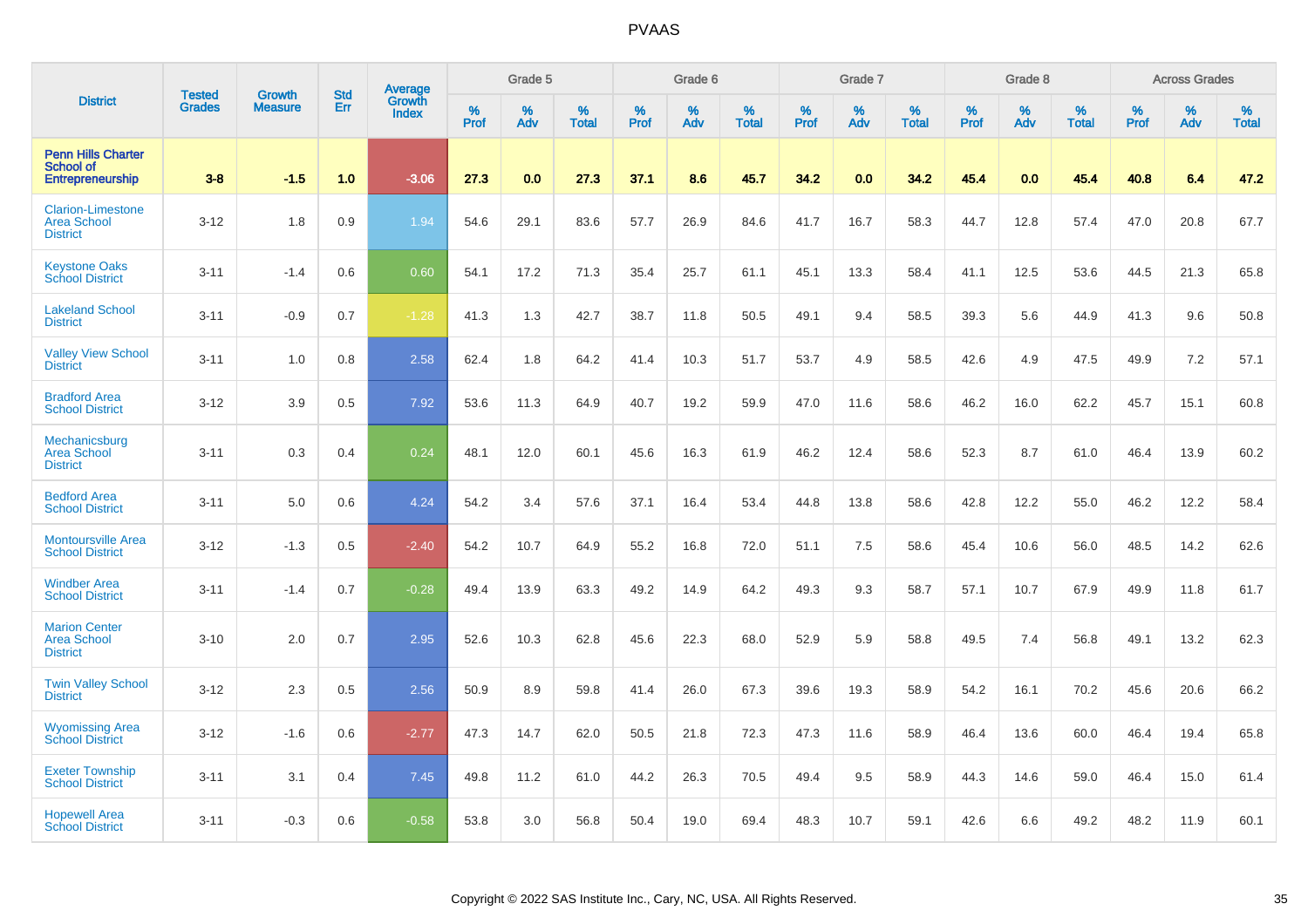|                                                                   | <b>Tested</b> | <b>Growth</b>  | <b>Std</b> | Average                       |              | Grade 5  |                   |           | Grade 6  |                   |           | Grade 7  |                   |           | Grade 8  |                   |           | <b>Across Grades</b> |                   |
|-------------------------------------------------------------------|---------------|----------------|------------|-------------------------------|--------------|----------|-------------------|-----------|----------|-------------------|-----------|----------|-------------------|-----------|----------|-------------------|-----------|----------------------|-------------------|
| <b>District</b>                                                   | <b>Grades</b> | <b>Measure</b> | Err        | <b>Growth</b><br><b>Index</b> | $\%$<br>Prof | %<br>Adv | %<br><b>Total</b> | %<br>Prof | %<br>Adv | %<br><b>Total</b> | %<br>Prof | %<br>Adv | %<br><b>Total</b> | %<br>Prof | %<br>Adv | %<br><b>Total</b> | %<br>Prof | %<br>Adv             | %<br><b>Total</b> |
| <b>Penn Hills Charter</b><br><b>School of</b><br>Entrepreneurship | $3 - 8$       | $-1.5$         | 1.0        | $-3.06$                       | 27.3         | 0.0      | 27.3              | 37.1      | 8.6      | 45.7              | 34.2      | 0.0      | 34.2              | 45.4      | 0.0      | 45.4              | 40.8      | 6.4                  | 47.2              |
| <b>Greater Latrobe</b><br><b>School District</b>                  | $3 - 11$      | $-3.1$         | 0.4        | $-7.50$                       | 55.6         | 5.8      | 61.4              | 42.2      | 21.1     | 63.2              | 49.0      | 10.1     | 59.1              | 46.2      | 20.0     | 66.2              | 46.9      | 15.6                 | 62.5              |
| <b>Boyertown Area</b><br><b>School District</b>                   | $3 - 11$      | $-3.6$         | 0.4        | $-10.13$                      | 45.9         | 6.0      | 51.9              | 38.5      | 13.6     | 52.1              | 46.4      | 12.8     | 59.3              | 42.2      | 8.4      | 50.6              | 42.6      | 10.7                 | 53.4              |
| <b>Northern Cambria</b><br><b>School District</b>                 | $3 - 11$      | 1.6            | 0.8        | 1.94                          | 40.0         | 5.4      | 45.4              | 33.3      | 7.4      | 40.7              | 53.7      | 5.6      | 59.3              | 47.7      | 4.6      | 52.3              | 42.9      | 6.6                  | 49.4              |
| <b>North East School</b><br><b>District</b>                       | $3 - 11$      | 0.8            | 0.6        | 1.42                          | 61.2         | 9.5      | 70.7              | 44.8      | 21.6     | 66.4              | 50.0      | 9.3      | 59.3              | 56.9      | 16.8     | 73.7              | 52.6      | 15.4                 | 68.0              |
| <b>Wattsburg Area</b><br><b>School District</b>                   | $3 - 11$      | 3.0            | 0.6        | 4.61                          | 48.9         | 9.1      | 58.0              | 52.1      | 18.1     | 70.2              | 46.2      | 13.2     | 59.3              | 60.8      | 5.9      | 66.7              | 48.4      | 12.4                 | 60.8              |
| Kennett<br>Consolidated<br><b>School District</b>                 | $3 - 11$      | 1.3            | 0.4        | 3.26                          | 47.8         | 15.1     | 62.9              | 35.8      | 24.1     | 59.9              | 44.2      | 15.1     | 59.4              | 45.0      | 5.7      | 50.7              | 40.9      | 17.5                 | 58.4              |
| <b>Central Valley</b><br><b>School District</b>                   | $3 - 10$      | $-2.0$         | 0.5        | $-3.83$                       | 44.1         | 4.2      | 48.2              | 39.3      | 25.0     | 64.3              | 50.3      | 9.2      | 59.5              | 41.9      | 8.8      | 50.7              | 46.3      | 13.9                 | 60.2              |
| Northeastern York<br><b>School District</b>                       | $3 - 11$      | 1.5            | 0.4        | 3.51                          | 51.8         | 13.3     | 65.0              | 45.0      | 21.5     | 66.5              | 48.5      | 11.0     | 59.5              | 43.2      | 18.2     | 61.5              | 46.8      | 17.3                 | 64.1              |
| <b>Berlin</b><br><b>Brothersvalley</b><br><b>School District</b>  | $3 - 11$      | $-1.0$         | 0.8        | $-1.17$                       | 60.4         | 1.9      | 62.3              | 42.4      | 15.2     | 57.6              | 55.8      | 3.8      | 59.6              | 54.2      | 6.2      | 60.4              | 48.4      | 8.4                  | 56.8              |
| <b>Gettysburg Area</b><br><b>School District</b>                  | $3 - 11$      | 2.5            | 0.4        | 5.70                          | 52.6         | 9.8      | 62.3              | 42.6      | 22.5     | 65.1              | 48.1      | 11.6     | 59.7              | 44.9      | 10.3     | 55.1              | 45.0      | 16.0                 | 61.0              |
| <b>South Park School</b><br><b>District</b>                       | $3 - 11$      | $-0.8$         | 0.6        | $-1.21$                       | 61.4         | 2.4      | 63.9              | 40.6      | 13.2     | 53.8              | 47.5      | 12.5     | 60.0              | 55.8      | 7.7      | 63.5              | 50.5      | 13.2                 | 63.8              |
| <b>United School</b><br><b>District</b>                           | $3 - 11$      | 0.7            | 0.8        | 1.74                          | 52.4         | 0.0      | 52.4              | 54.0      | 14.3     | 68.2              | 52.3      | 7.7      | 60.0              | 35.8      | 16.4     | 52.2              | 47.1      | 12.4                 | 59.5              |
| <b>Gateway School</b><br><b>District</b>                          | $3 - 11$      | $-1.0$         | 0.4        | $-2.20$                       | 48.9         | 5.6      | 54.5              | 42.7      | 10.8     | 53.5              | 49.3      | 10.8     | 60.1              | 43.7      | 14.0     | 57.7              | 45.5      | 12.1                 | 57.7              |
| <b>Upper Perkiomen</b><br><b>School District</b>                  | $3 - 11$      | 0.7            | 0.4        | $-1.43$                       | 50.2         | 3.0      | 53.2              | 45.7      | 12.0     | 57.7              | 48.7      | 11.5     | 60.2              | 46.0      | 12.4     | 58.4              | 45.9      | 9.5                  | 55.3              |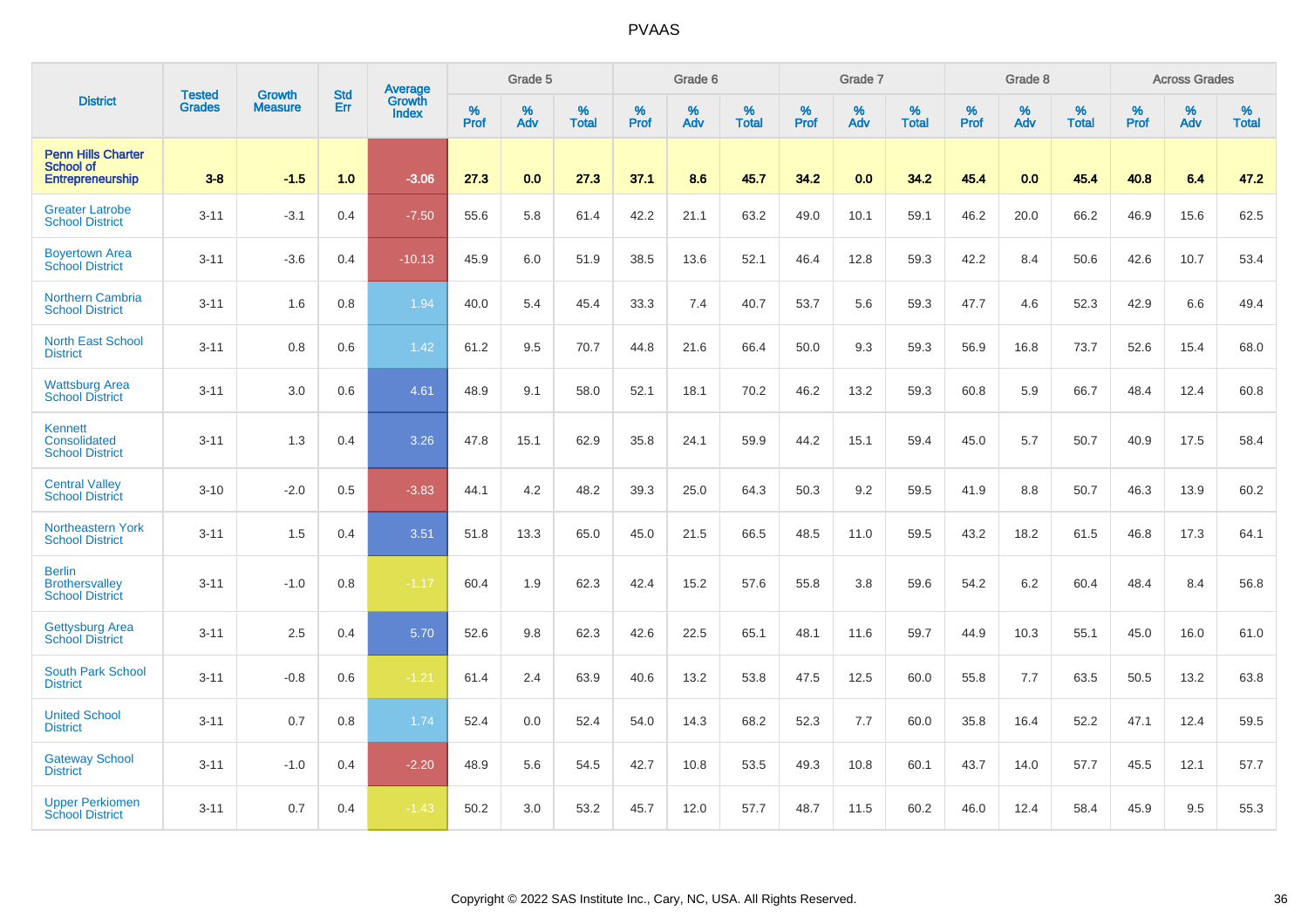|                                                                    |                                |                                 | <b>Std</b> | Average                |           | Grade 5  |                   |           | Grade 6  |                   |           | Grade 7  |                   |           | Grade 8  |                   |           | <b>Across Grades</b> |                   |
|--------------------------------------------------------------------|--------------------------------|---------------------------------|------------|------------------------|-----------|----------|-------------------|-----------|----------|-------------------|-----------|----------|-------------------|-----------|----------|-------------------|-----------|----------------------|-------------------|
| <b>District</b>                                                    | <b>Tested</b><br><b>Grades</b> | <b>Growth</b><br><b>Measure</b> | Err        | Growth<br><b>Index</b> | %<br>Prof | %<br>Adv | %<br><b>Total</b> | %<br>Prof | %<br>Adv | %<br><b>Total</b> | %<br>Prof | %<br>Adv | %<br><b>Total</b> | %<br>Prof | %<br>Adv | %<br><b>Total</b> | %<br>Prof | %<br>Adv             | %<br><b>Total</b> |
| <b>Penn Hills Charter</b><br><b>School of</b><br>Entrepreneurship  | $3 - 8$                        | $-1.5$                          | 1.0        | $-3.06$                | 27.3      | 0.0      | 27.3              | 37.1      | 8.6      | 45.7              | 34.2      | 0.0      | 34.2              | 45.4      | 0.0      | 45.4              | 40.8      | 6.4                  | 47.2              |
| <b>Marple Newtown</b><br><b>School District</b>                    | $3 - 11$                       | $-4.5$                          | 0.5        | $-9.87$                | 57.0      | 10.9     | 67.8              | 47.9      | 22.8     | 70.6              | 50.8      | 9.4      | 60.2              | 51.2      | 7.2      | 58.4              | 51.2      | 18.8                 | 69.9              |
| Environmental<br><b>Charter School At</b><br><b>Frick Park</b>     | $3-9$                          | $-2.5$                          | 0.7        | $-3.49$                | 46.0      | 5.3      | 51.3              | 41.5      | 10.6     | 52.1              | 46.6      | 13.6     | 60.2              | 25.4      | 11.9     | 37.3              | 43.3      | 14.6                 | 57.9              |
| <b>Northern Bedford</b><br><b>County School</b><br><b>District</b> | $3 - 11$                       | $-0.1$                          | 0.8        | $-0.10$                | 46.9      | 14.3     | 61.2              | 57.6      | 28.8     | 86.4              | 43.1      | 17.2     | 60.3              | 50.0      | 15.6     | 65.6              | 46.8      | 20.5                 | 67.3              |
| <b>Western Beaver</b><br><b>County School</b><br><b>District</b>   | $3 - 11$                       | $-1.5$                          | 1.2        | $-1.62$                | 37.5      | 12.5     | 50.0              | 57.1      | 31.0     | 88.1              | 52.1      | 8.3      | 60.4              | 52.8      | 5.6      | 58.3              | 50.0      | 17.8                 | 67.8              |
| <b>Saucon Valley</b><br><b>School District</b>                     | $3 - 11$                       | 3.7                             | 0.6        | 6.72                   | 50.8      | 21.0     | 71.8              | 43.6      | 21.5     | 65.1              | 42.4      | 18.0     | 60.4              | 50.0      | 20.2     | 70.2              | 42.6      | 23.9                 | 66.5              |
| <b>East Pennsboro</b><br><b>Area School</b><br><b>District</b>     | $3 - 11$                       | 1.2                             | 0.5        | $-0.26$                | 47.0      | 4.8      | 51.8              | 35.0      | 18.1     | 53.1              | 50.6      | 10.0     | 60.6              | 47.1      | 8.2      | 55.3              | 44.2      | 11.4                 | 55.5              |
| <b>Franklin Towne</b><br>Charter<br><b>Elementary School</b>       | $3-8$                          | $-3.1$                          | 1.2        | $-3.10$                | 46.4      | 7.1      | 53.6              | 48.2      | 7.4      | 55.6              | 53.6      | 7.1      | 60.7              | 59.1      | 0.0      | 59.1              | 50.6      | 6.8                  | 57.4              |
| <b>Big Spring School</b><br><b>District</b>                        | $3 - 11$                       | $-0.3$                          | 0.5        | $-0.69$                | 50.0      | 14.6     | 64.6              | 45.6      | 12.0     | 57.6              | 52.2      | 8.8      | 61.0              | 49.7      | 9.2      | 58.9              | 47.8      | 15.2                 | 63.0              |
| <b>Mercer Area</b><br><b>School District</b>                       | $3 - 11$                       | 1.5                             | 0.8        | 1.89                   | 56.9      | 1.7      | 58.6              | 31.3      | 35.8     | 67.2              | 46.8      | 14.3     | 61.0              | 61.3      | 8.0      | 69.3              | 46.7      | 16.6                 | 63.3              |
| <b>Chestnut Ridge</b><br><b>School District</b>                    | $3 - 12$                       | 1.2                             | 0.7        | 1.83                   | 53.8      | 4.4      | 58.2              | 42.0      | 19.8     | 61.7              | 57.9      | 3.2      | 61.0              | 50.5      | 6.2      | 56.7              | 47.9      | 11.6                 | 59.5              |
| <b>Abington School</b><br><b>District</b>                          | $3 - 10$                       | $-2.8$                          | 0.3        | $-8.59$                | 49.8      | 10.0     | 59.7              | 44.9      | 27.5     | 72.5              | 49.5      | 11.6     | 61.1              | 41.4      | 10.4     | 51.8              | 44.9      | 18.8                 | 63.8              |
| <b>South Eastern</b><br><b>School District</b>                     | $3 - 11$                       | 2.3                             | 0.5        | $-2.60$                | 55.2      | 6.3      | 61.5              | 42.2      | 16.2     | 58.4              | 48.3      | 12.9     | 61.2              | 43.6      | 10.5     | 54.1              | 46.7      | 14.1                 | 60.8              |
| <b>Riverside Beaver</b><br><b>County School</b><br><b>District</b> | $3 - 11$                       | 2.3                             | 0.6        | 3.62                   | 53.1      | 9.4      | 62.5              | 37.0      | 36.0     | 73.0              | 48.8      | 12.5     | 61.2              | 51.6      | 15.8     | 67.4              | 45.6      | 22.4                 | 68.1              |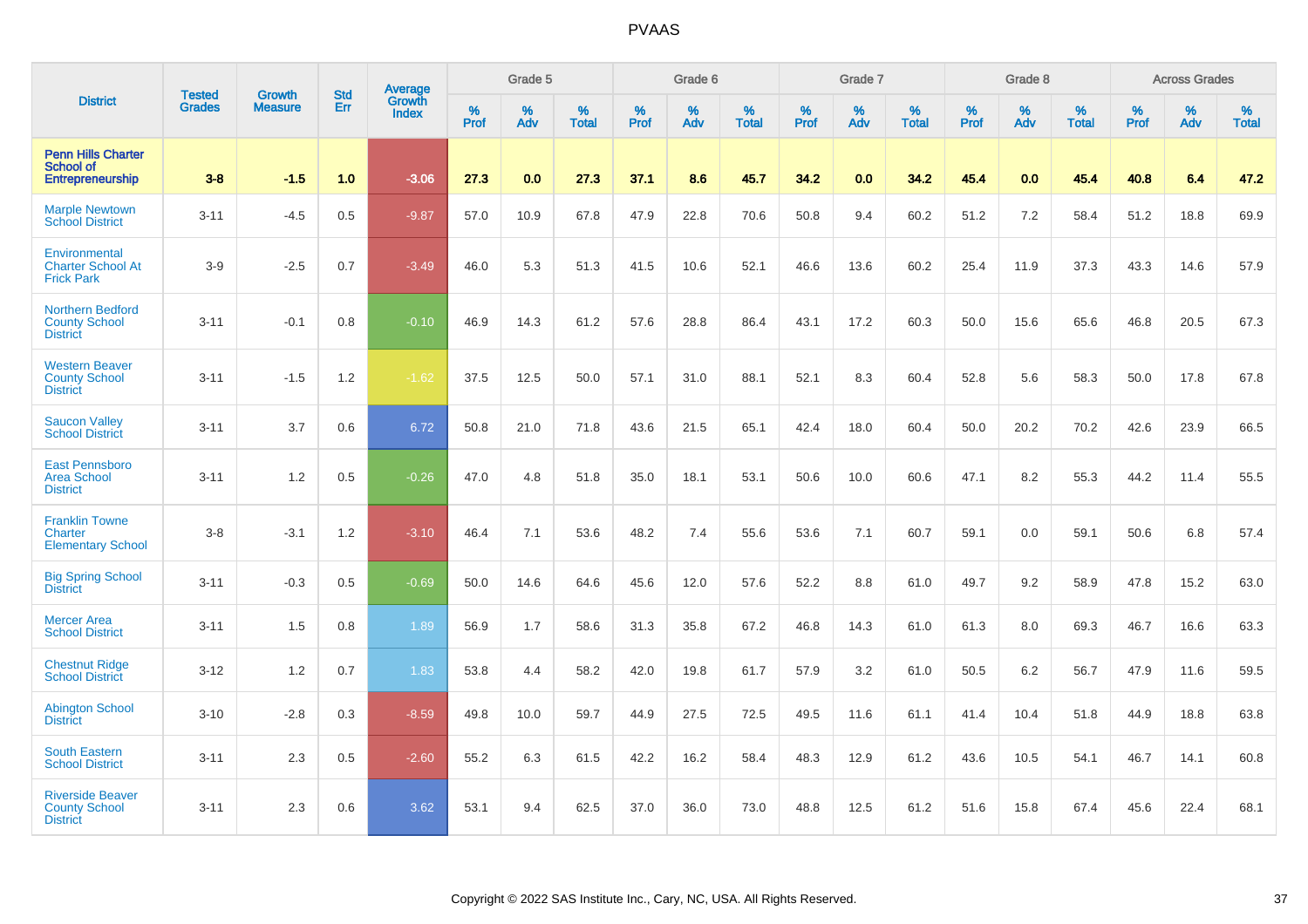|                                                                    | <b>Tested</b> | <b>Growth</b>  | <b>Std</b> | Average                       |              | Grade 5  |                   |           | Grade 6  |                   |           | Grade 7  |                   |           | Grade 8  |                   |           | <b>Across Grades</b> |                   |
|--------------------------------------------------------------------|---------------|----------------|------------|-------------------------------|--------------|----------|-------------------|-----------|----------|-------------------|-----------|----------|-------------------|-----------|----------|-------------------|-----------|----------------------|-------------------|
| <b>District</b>                                                    | <b>Grades</b> | <b>Measure</b> | Err        | <b>Growth</b><br><b>Index</b> | $\%$<br>Prof | %<br>Adv | %<br><b>Total</b> | %<br>Prof | %<br>Adv | %<br><b>Total</b> | %<br>Prof | %<br>Adv | %<br><b>Total</b> | %<br>Prof | %<br>Adv | %<br><b>Total</b> | %<br>Prof | %<br>Adv             | %<br><b>Total</b> |
| <b>Penn Hills Charter</b><br><b>School of</b><br>Entrepreneurship  | $3 - 8$       | $-1.5$         | 1.0        | $-3.06$                       | 27.3         | 0.0      | 27.3              | 37.1      | 8.6      | 45.7              | 34.2      | 0.0      | 34.2              | 45.4      | 0.0      | 45.4              | 40.8      | 6.4                  | 47.2              |
| <b>Kiski Area School</b><br><b>District</b>                        | $3 - 11$      | $-2.3$         | 0.4        | $-5.07$                       | 50.9         | 4.2      | 55.2              | 41.3      | 18.4     | 59.6              | 53.8      | 7.5      | 61.3              | 45.8      | 5.0      | 50.8              | 47.0      | 13.3                 | 60.4              |
| <b>Northern Potter</b><br><b>School District</b>                   | $3 - 12$      | 0.3            | 1.1        | 0.26                          | 33.3         | 3.3      | 36.7              | 32.6      | 14.0     | 46.5              | 51.6      | 9.7      | 61.3              | 40.7      | 3.7      | 44.4              | 36.4      | 8.9                  | 45.3              |
| <b>Wellsboro Area</b><br><b>School District</b>                    | $3 - 11$      | $-0.6$         | 0.6        | $-1.57$                       | 62.1         | 6.9      | 69.0              | 41.8      | 15.3     | 57.1              | 46.6      | 15.2     | 61.9              | 44.3      | 15.5     | 59.8              | 45.8      | 12.9                 | 58.7              |
| <b>Curwensville Area</b><br><b>School District</b>                 | $3 - 11$      | 4.2            | 0.8        | 5.23                          | 46.3         | 19.5     | 65.8              | 40.0      | 30.0     | 70.0              | 43.7      | 18.3     | 62.0              | 62.0      | 8.4      | 70.4              | 48.5      | 17.9                 | 66.4              |
| <b>Blue Mountain</b><br><b>School District</b>                     | $3 - 10$      | 0.0            | 0.5        | 2.60                          | 60.1         | 12.0     | 72.2              | 50.9      | 12.4     | 63.3              | 52.0      | 10.1     | 62.0              | 47.3      | 11.5     | 58.8              | 52.0      | 15.0                 | 67.0              |
| <b>Athens Area</b><br><b>School District</b>                       | $3 - 11$      | 3.5            | 0.6        | 6.17                          | 57.1         | 10.7     | 67.9              | 39.6      | 18.7     | 58.2              | 56.9      | 5.1      | 62.0              | 45.3      | 7.2      | 52.5              | 45.8      | 12.8                 | 58.6              |
| <b>Warrior Run</b><br><b>School District</b>                       | $3 - 11$      | 2.6            | 0.6        | 4.08                          | 48.0         | 6.5      | 54.6              | 42.2      | 19.3     | 61.5              | 46.3      | 15.7     | 62.0              | 42.2      | 10.0     | 52.2              | 43.0      | 12.6                 | 55.6              |
| <b>Upper Moreland</b><br><b>Township School</b><br><b>District</b> | $3 - 11$      | $-0.3$         | 0.4        | $-0.57$                       | 54.1         | 10.5     | 64.6              | 42.4      | 21.0     | 63.4              | 53.7      | 8.4      | 62.1              | 41.0      | 14.2     | 55.1              | 46.0      | 16.1                 | 62.1              |
| Wallenpaupack<br>Area School<br><b>District</b>                    | $3 - 11$      | 1.8            | 0.5        | 3.73                          | 54.8         | 4.2      | 59.0              | 52.1      | 8.5      | 60.6              | 49.3      | 12.8     | 62.2              | 40.4      | 6.8      | 47.3              | 47.2      | 10.0                 | 57.2              |
| <b>Milton Area School</b><br><b>District</b>                       | $3 - 11$      | 3.2            | 0.6        | 5.64                          | 51.7         | 5.8      | 57.5              | 40.3      | 12.4     | 52.7              | 48.9      | 13.3     | 62.2              | 40.9      | 16.5     | 57.5              | 42.3      | 13.0                 | 55.3              |
| <b>Pottsgrove School</b><br><b>District</b>                        | $3 - 11$      | $-0.4$         | 0.5        | 4.12                          | 39.7         | 5.4      | 45.1              | 42.3      | 6.4      | 48.7              | 53.1      | 9.1      | 62.3              | 40.4      | 3.7      | 44.2              | 43.1      | 7.6                  | 50.7              |
| <b>Moon Area School</b><br><b>District</b>                         | $3 - 11$      | $-0.1$         | 0.4        | $-0.18$                       | 57.7         | 16.7     | 74.4              | 49.6      | 19.3     | 68.9              | 51.6      | 10.8     | 62.4              | 52.0      | 17.4     | 69.4              | 51.5      | 19.8                 | 71.3              |
| Lake-Lehman<br><b>School District</b>                              | $3 - 11$      | 2.0            | 0.6        | 3.41                          | 46.8         | 4.5      | 51.4              | 42.9      | 10.5     | 53.3              | 53.0      | 9.6      | 62.6              | 52.2      | 8.7      | 60.9              | 48.7      | 10.4                 | 59.1              |
| <b>Seneca Valley</b><br><b>School District</b>                     | $3 - 11$      | $-3.6$         | 0.3        | $-12.57$                      | 52.6         | 9.8      | 62.4              | 44.4      | 27.6     | 72.0              | 53.0      | 9.8      | 62.9              | 51.1      | 14.5     | 65.6              | 47.2      | 20.2                 | 67.4              |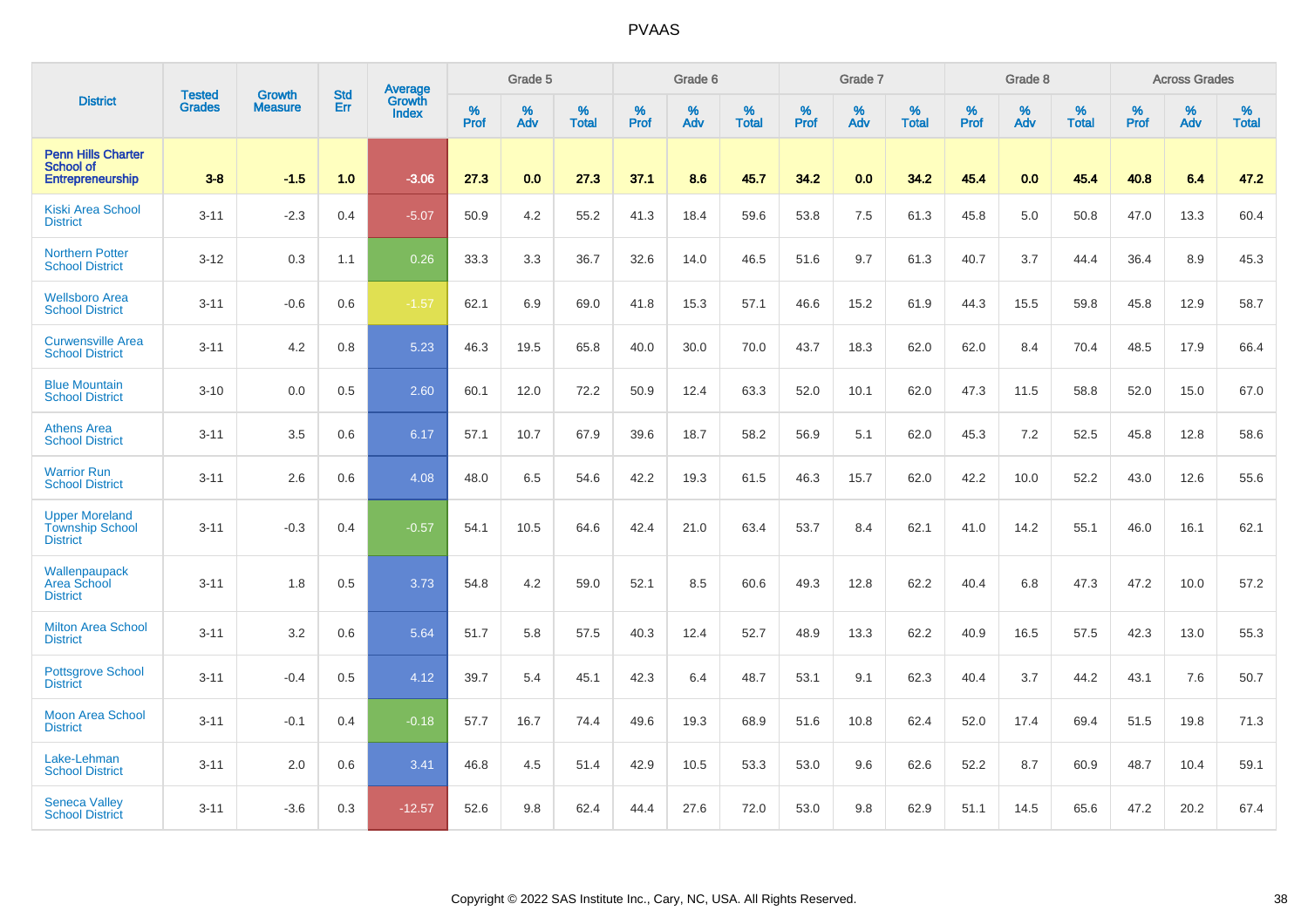|                                                                                   |                                |                                 | <b>Std</b> | <b>Average</b>  |           | Grade 5  |                   |           | Grade 6  |                   |           | Grade 7  |                   |           | Grade 8  |                   |           | <b>Across Grades</b> |                   |
|-----------------------------------------------------------------------------------|--------------------------------|---------------------------------|------------|-----------------|-----------|----------|-------------------|-----------|----------|-------------------|-----------|----------|-------------------|-----------|----------|-------------------|-----------|----------------------|-------------------|
| <b>District</b>                                                                   | <b>Tested</b><br><b>Grades</b> | <b>Growth</b><br><b>Measure</b> | Err        | Growth<br>Index | %<br>Prof | %<br>Adv | %<br><b>Total</b> | %<br>Prof | %<br>Adv | %<br><b>Total</b> | %<br>Prof | %<br>Adv | %<br><b>Total</b> | %<br>Prof | %<br>Adv | %<br><b>Total</b> | %<br>Prof | %<br>Adv             | %<br><b>Total</b> |
| <b>Penn Hills Charter</b><br><b>School of</b><br><b>Entrepreneurship</b>          | $3 - 8$                        | $-1.5$                          | 1.0        | $-3.06$         | 27.3      | 0.0      | 27.3              | 37.1      | 8.6      | 45.7              | 34.2      | 0.0      | 34.2              | 45.4      | 0.0      | 45.4              | 40.8      | 6.4                  | 47.2              |
| <b>Spring Grove Area</b><br>School District                                       | $3 - 11$                       | $-0.1$                          | 0.4        | $-0.23$         | 49.1      | 16.7     | 65.7              | 40.9      | 25.0     | 65.9              | 47.4      | 15.5     | 63.0              | 50.4      | 6.8      | 57.2              | 46.5      | 19.3                 | 65.8              |
| <b>Perkiomen Valley</b><br><b>School District</b>                                 | $3 - 11$                       | $-3.7$                          | 0.3        | $-6.23$         | 53.1      | 15.9     | 69.0              | 52.5      | 21.5     | 74.0              | 51.0      | 12.6     | 63.6              | 48.7      | 12.2     | 60.9              | 51.1      | 18.7                 | 69.8              |
| <b>Howard Gardner</b><br><b>Multiple</b><br>Intelligence<br><b>Charter School</b> | $3 - 8$                        | $-1.2$                          | 1.2        | 0.00            | 41.4      | 10.3     | 51.7              | 39.4      | 3.0      | 42.4              | 63.6      | 0.0      | 63.6              | 55.6      | 11.1     | 66.7              | 48.8      | 7.1                  | 55.9              |
| South Side Area<br><b>School District</b>                                         | $3 - 11$                       | $-1.4$                          | 0.8        | $-1.85$         | 50.0      | 6.7      | 56.7              | 33.9      | 8.1      | 41.9              | 57.6      | 6.1      | 63.6              | 49.3      | 8.4      | 57.8              | 43.1      | 10.2                 | 53.3              |
| <b>Folk Arts-Cultural</b><br><b>Treasures Charter</b><br><b>School</b>            | $3 - 7$                        | 7.1                             | 1.0        | 6.75            | 50.0      | 6.8      | 56.8              | 42.2      | 37.8     | 80.0              | 52.3      | 11.4     | 63.6              |           |          |                   | 46.5      | 14.6                 | 61.1              |
| Hatboro-Horsham<br><b>School District</b>                                         | $3 - 11$                       | 1.3                             | 0.4        | $-0.67$         | 55.0      | 7.8      | 62.7              | 49.0      | 19.5     | 68.5              | 52.9      | 10.9     | 63.8              | 51.3      | 9.1      | 60.5              | 49.9      | 13.8                 | 63.7              |
| <b>Circle Of Seasons</b><br><b>Charter School</b>                                 | $3-8$                          | 11.4                            | 1.3        | 3.16            | 65.7      | 11.4     | 77.1              | 50.0      | 20.0     | 70.0              | 44.4      | 19.4     | 63.9              |           |          |                   | 50.8      | 18.6                 | 69.5              |
| <b>Girard School</b><br><b>District</b>                                           | $3 - 11$                       | 1.9                             | 0.6        | 3.15            | 54.5      | 12.5     | 67.0              | 38.1      | 22.9     | 61.0              | 47.8      | 16.2     | 64.0              | 54.1      | 7.3      | 61.5              | 45.5      | 17.8                 | 63.3              |
| <b>Meyersdale Area</b><br><b>School District</b>                                  | $3 - 11$                       | 2.0                             | 0.8        | 2.03            | 51.8      | 13.0     | 64.8              | 55.4      | 12.3     | 67.7              | 62.3      | 1.9      | 64.2              | 54.2      | 5.1      | 59.3              | 52.4      | 10.9                 | 63.3              |
| <b>Millcreek Township</b><br><b>School District</b>                               | $3 - 11$                       | 2.0                             | 0.3        | 6.27            | 49.1      | 17.2     | 66.3              | 43.6      | 22.3     | 66.0              | 46.9      | 17.3     | 64.2              | 44.9      | 17.2     | 62.1              | 45.8      | 19.9                 | 65.8              |
| <b>Hempfield School</b><br><b>District</b>                                        | $3 - 11$                       | 2.2                             | 0.3        | 6.93            | 52.4      | 9.3      | 61.6              | 44.6      | 23.5     | 68.1              | 43.1      | 21.1     | 64.2              | 46.0      | 20.1     | 66.1              | 45.8      | 20.4                 | 66.2              |
| <b>Hollidaysburg Area</b><br><b>School District</b>                               | $3 - 11$                       | 1.1                             | 0.4        | 2.72            | 54.2      | 10.2     | 64.4              | 40.4      | 26.5     | 67.0              | 47.0      | 17.2     | 64.2              | 45.4      | 11.8     | 57.2              | 45.9      | 17.3                 | 63.2              |
| <b>Somerset Area</b><br><b>School District</b>                                    | $3 - 11$                       | 0.7                             | 0.6        | 1.33            | 48.3      | 5.8      | 54.2              | 42.4      | 28.8     | 71.2              | 46.7      | 17.5     | 64.2              | 52.5      | 12.8     | 65.2              | 45.3      | 16.7                 | 62.0              |
| <b>Fort Leboeuf</b><br><b>School District</b>                                     | $3 - 11$                       | 0.0                             | 0.5        | 0.05            | 47.7      | 21.9     | 69.7              | 39.4      | 26.8     | 66.2              | 49.2      | 15.1     | 64.2              | 42.1      | 16.6     | 58.6              | 45.4      | 23.3                 | 68.7              |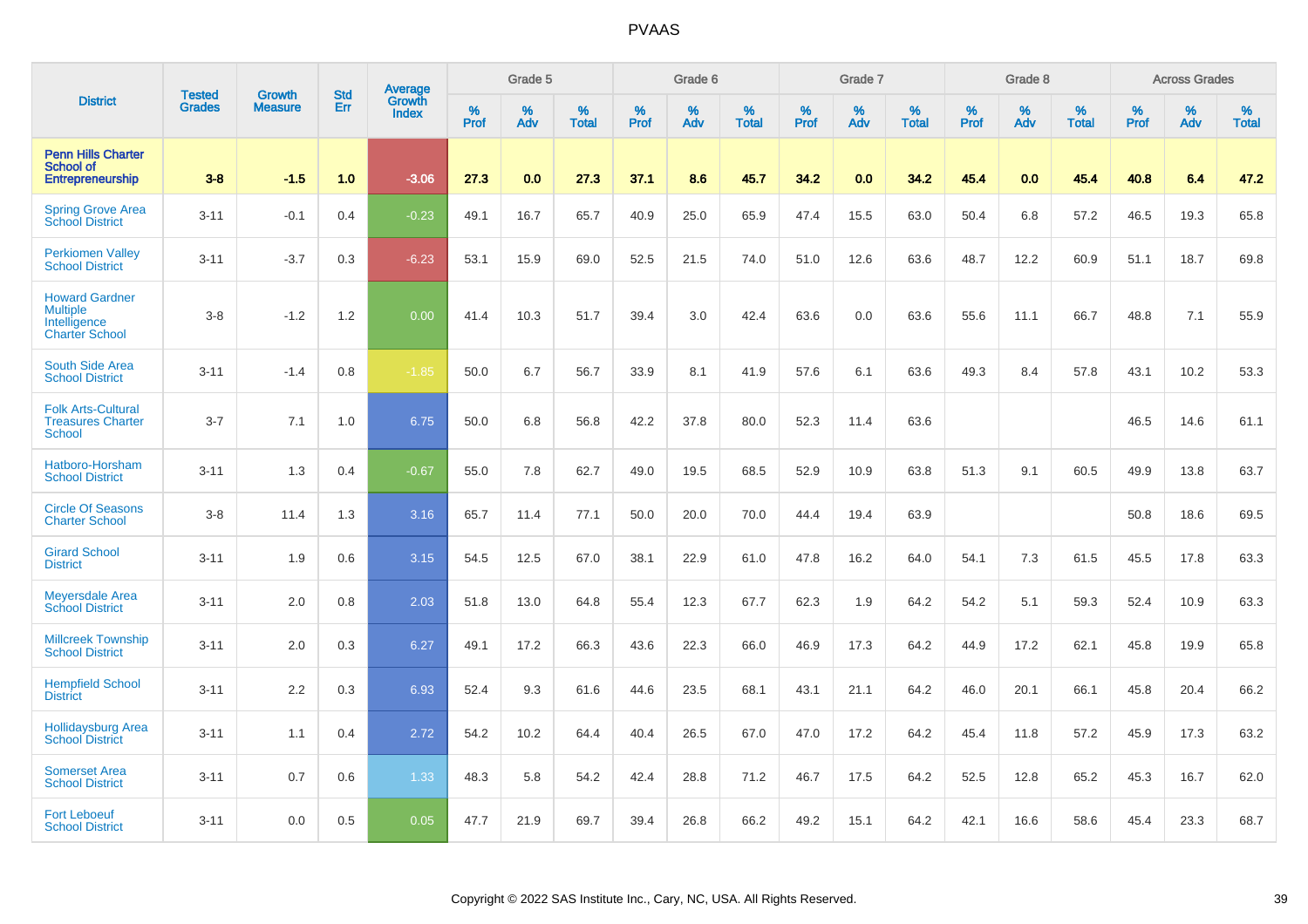|                                                                        | <b>Tested</b> | <b>Growth</b>  | <b>Std</b> | Average<br>Growth |              | Grade 5  |                   |              | Grade 6  |                   |              | Grade 7  |                   |              | Grade 8  |                   |              | <b>Across Grades</b> |                   |
|------------------------------------------------------------------------|---------------|----------------|------------|-------------------|--------------|----------|-------------------|--------------|----------|-------------------|--------------|----------|-------------------|--------------|----------|-------------------|--------------|----------------------|-------------------|
| <b>District</b>                                                        | <b>Grades</b> | <b>Measure</b> | Err        | <b>Index</b>      | $\%$<br>Prof | %<br>Adv | %<br><b>Total</b> | $\%$<br>Prof | %<br>Adv | %<br><b>Total</b> | $\%$<br>Prof | %<br>Adv | %<br><b>Total</b> | $\%$<br>Prof | %<br>Adv | %<br><b>Total</b> | $\%$<br>Prof | $\%$<br>Adv          | %<br><b>Total</b> |
| <b>Penn Hills Charter</b><br><b>School of</b><br>Entrepreneurship      | $3 - 8$       | $-1.5$         | 1.0        | $-3.06$           | 27.3         | 0.0      | 27.3              | 37.1         | 8.6      | 45.7              | 34.2         | 0.0      | 34.2              | 45.4         | 0.0      | 45.4              | 40.8         | 6.4                  | 47.2              |
| <b>Garnet Valley</b><br><b>School District</b>                         | $3 - 10$      | $-3.6$         | 0.4        | $-9.46$           | 53.3         | 14.4     | 67.6              | 51.3         | 23.0     | 74.4              | 53.8         | 10.5     | 64.3              | 53.4         | 12.2     | 65.6              | 51.6         | 17.8                 | 69.4              |
| <b>Young Scholars Of</b><br><b>Central PA Charter</b><br><b>School</b> | $3-8$         | 3.9            | 1.2        | 3.25              | 35.6         | 13.3     | 48.9              | 28.0         | 12.0     | 40.0              | 50.0         | 14.3     | 64.3              | 43.8         | 0.0      | 43.8              | 42.6         | 11.6                 | 54.2              |
| <b>California Area</b><br><b>School District</b>                       | $3 - 10$      | 1.5            | 0.8        | 1.83              | 51.8         | 3.7      | 55.6              | 39.4         | 9.1      | 48.5              | 46.4         | 17.9     | 64.3              | 50.0         | 18.5     | 68.5              | 45.7         | 14.1                 | 59.8              |
| <b>Upper Merion Area</b><br><b>School District</b>                     | $3 - 11$      | 3.6            | 0.5        | 4.98              | 55.7         | 7.0      | 62.7              | 45.2         | 26.4     | 71.6              | 53.5         | 10.8     | 64.3              | 43.3         | 14.0     | 57.3              | 47.7         | 19.3                 | 67.0              |
| <b>Penn Manor</b><br><b>School District</b>                            | $3 - 11$      | 2.1            | 0.3        | 6.05              | 53.4         | 10.5     | 63.8              | 46.5         | 23.0     | 69.5              | 48.2         | 16.2     | 64.4              | 43.7         | 15.4     | 59.1              | 46.8         | 18.7                 | 65.6              |
| <b>Glendale School</b><br><b>District</b>                              | $3 - 10$      | 3.8            | 0.9        | 4.33              | 50.0         | 12.5     | 62.5              | 40.7         | 24.1     | 64.8              | 44.6         | 20.0     | 64.6              | 44.9         | 14.3     | 59.2              | 47.2         | 15.2                 | 62.4              |
| <b>Nazareth Area</b><br><b>School District</b>                         | $3 - 11$      | $-2.5$         | 0.4        | $-6.40$           | 49.2         | 5.5      | 54.7              | 43.3         | 23.0     | 66.3              | 56.0         | 8.6      | 64.7              | 51.9         | 8.5      | 60.5              | 48.6         | 14.4                 | 63.0              |
| <b>Mohawk Area</b><br><b>School District</b>                           | $3 - 11$      | 0.9            | 0.6        | 1.42              | 43.7         | 6.8      | 50.5              | 44.7         | 21.3     | 66.0              | 56.9         | 7.8      | 64.7              | 55.9         | 8.6      | 64.5              | 46.4         | 17.1                 | 63.5              |
| <b>Phoenixville Area</b><br><b>School District</b>                     | $3 - 11$      | $-1.1$         | 0.4        | $-2.66$           | 54.8         | 10.0     | 64.7              | 45.9         | 27.3     | 73.2              | 45.6         | 19.4     | 65.0              | 52.8         | 12.7     | 65.5              | 46.9         | 19.2                 | 66.1              |
| <b>Central York</b><br><b>School District</b>                          | $3 - 12$      | 5.2            | 0.3        | 15.18             | 51.5         | 5.0      | 56.5              | 45.8         | 10.9     | 56.7              | 54.3         | 10.8     | 65.1              | 44.1         | 9.2      | 53.2              | 46.7         | 10.4                 | 57.1              |
| <b>Delaware Valley</b><br><b>School District</b>                       | $3 - 11$      | 1.2            | 0.4        | 2.98              | 55.0         | 9.2      | 64.3              | 46.5         | 15.6     | 62.1              | 50.6         | 14.8     | 65.4              | 44.7         | 16.5     | 61.2              | 48.8         | 17.1                 | 65.9              |
| 21st Century Cyber<br><b>Charter School</b>                            | $6 - 12$      | $-2.2$         | 0.7        | $-3.12$           |              |          |                   | 48.2         | 16.7     | 64.9              | 54.9         | 10.5     | 65.4              | 58.0         | 6.7      | 64.7              | 54.2         | 10.8                 | 65.0              |
| <b>Penn-Delco School</b><br><b>District</b>                            | $3 - 11$      | 1.3            | 0.4        | 2.89              | 51.9         | 12.9     | 64.7              | 40.8         | 17.9     | 58.7              | 48.7         | 16.8     | 65.4              | 45.6         | 6.2      | 51.8              | 46.1         | 12.9                 | 59.0              |
| <b>Richland School</b><br><b>District</b>                              | $3 - 11$      | 3.6            | 0.6        | 5.79              | 51.5         | 18.4     | 69.9              | 54.7         | 20.0     | 74.7              | 51.6         | 14.1     | 65.6              | 53.8         | 15.1     | 68.9              | 51.0         | 18.8                 | 69.8              |
| <b>Avella Area School</b><br><b>District</b>                           | $3 - 12$      | 2.7            | 1.1        | 2.45              | 42.5         | 2.5      | 45.0              | 42.4         | 18.2     | 60.6              | 60.0         | 5.7      | 65.7              | 63.0         | 18.5     | 81.5              | 46.7         | 12.6                 | 59.3              |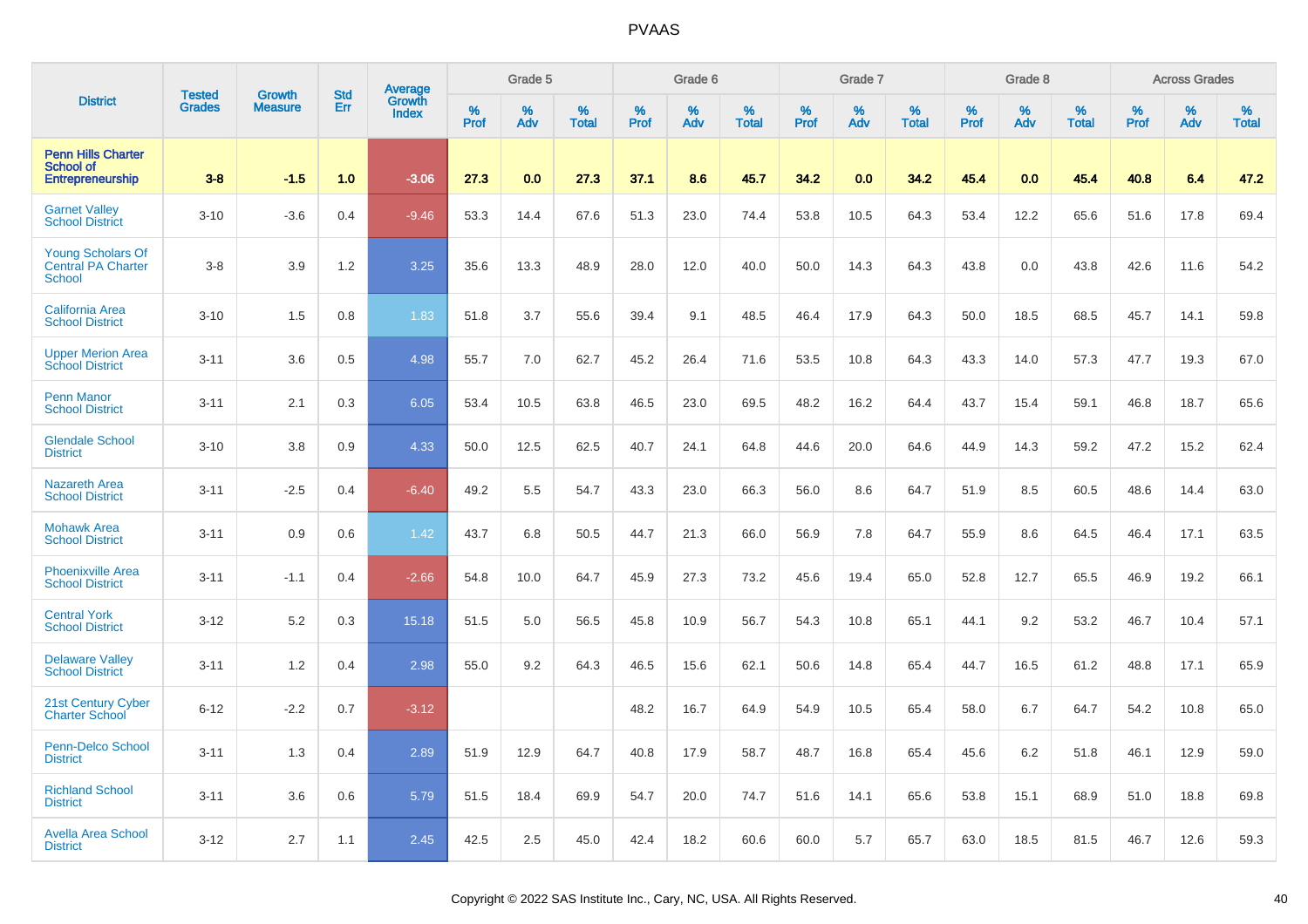|                                                                   | <b>Tested</b> | <b>Growth</b>  | <b>Std</b> | Average                |              | Grade 5  |                   |           | Grade 6  |                   |              | Grade 7  |                   |           | Grade 8  |                   |           | <b>Across Grades</b> |                   |
|-------------------------------------------------------------------|---------------|----------------|------------|------------------------|--------------|----------|-------------------|-----------|----------|-------------------|--------------|----------|-------------------|-----------|----------|-------------------|-----------|----------------------|-------------------|
| <b>District</b>                                                   | <b>Grades</b> | <b>Measure</b> | Err        | Growth<br><b>Index</b> | $\%$<br>Prof | %<br>Adv | %<br><b>Total</b> | %<br>Prof | %<br>Adv | %<br><b>Total</b> | $\%$<br>Prof | %<br>Adv | %<br><b>Total</b> | %<br>Prof | %<br>Adv | %<br><b>Total</b> | %<br>Prof | %<br>Adv             | %<br><b>Total</b> |
| <b>Penn Hills Charter</b><br><b>School of</b><br>Entrepreneurship | $3 - 8$       | $-1.5$         | 1.0        | $-3.06$                | 27.3         | 0.0      | 27.3              | 37.1      | 8.6      | 45.7              | 34.2         | 0.0      | 34.2              | 45.4      | 0.0      | 45.4              | 40.8      | 6.4                  | 47.2              |
| <b>Penn Cambria</b><br><b>School District</b>                     | $3 - 11$      | $-0.4$         | 0.6        | $-0.63$                | 56.8         | 0.9      | 57.7              | 46.5      | 7.1      | 53.5              | 58.1         | 7.7      | 65.8              | 52.3      | 7.8      | 60.2              | 48.8      | 9.2                  | 58.0              |
| <b>Manheim</b><br><b>Township School</b><br><b>District</b>       | $3 - 12$      | $-2.7$         | 0.3        | $-4.13$                | 48.2         | 17.7     | 65.9              | 40.2      | 34.8     | 75.0              | 50.6         | 15.3     | 65.8              | 42.1      | 17.4     | 59.5              | 45.0      | 24.3                 | 69.3              |
| <b>General Mclane</b><br><b>School District</b>                   | $3 - 11$      | 0.2            | 0.5        | 0.42                   | 57.7         | 8.0      | 65.8              | 45.4      | 23.3     | 68.7              | 50.3         | 15.6     | 66.0              | 44.9      | 12.2     | 57.0              | 49.9      | 16.3                 | 66.2              |
| <b>Wayne Highlands</b><br><b>School District</b>                  | $3 - 11$      | 2.9            | 0.5        | 5.65                   | 54.3         | 11.4     | 65.7              | 49.3      | 20.3     | 69.6              | 46.4         | 19.6     | 66.1              | 49.7      | 14.1     | 63.8              | 47.2      | 17.9                 | 65.1              |
| Greencastle-Antrim<br><b>School District</b>                      | $3 - 11$      | 2.7            | 0.4        | 6.18                   | 46.3         | 16.4     | 62.7              | 41.0      | 28.2     | 69.2              | 45.4         | 20.7     | 66.1              | 51.7      | 14.7     | 66.4              | 44.6      | 20.8                 | 65.4              |
| <b>Blue Ridge School</b><br><b>District</b>                       | $3 - 11$      | 2.2            | 0.8        | $-0.09$                | 42.5         | 8.2      | 50.7              | 46.0      | 8.1      | 54.0              | 50.0         | 16.1     | 66.1              | 47.1      | 8.6      | 55.7              | 45.4      | 10.7                 | 56.1              |
| <b>Council Rock</b><br><b>School District</b>                     | $3 - 11$      | $-2.3$         | 0.2        | $-9.78$                | 58.1         | 8.8      | 66.9              | 49.7      | 26.1     | 75.9              | 52.3         | 13.9     | 66.2              | 46.6      | 14.5     | 61.1              | 50.8      | 17.6                 | 68.4              |
| <b>Keystone School</b><br><b>District</b>                         | $3 - 11$      | 0.8            | 0.8        | 1.01                   | 49.2         | 26.9     | 76.1              | 50.0      | 17.3     | 67.3              | 50.0         | 16.2     | 66.2              | 46.8      | 9.7      | 56.4              | 46.5      | 21.0                 | 67.5              |
| <b>Southern Columbia</b><br><b>Area School</b><br><b>District</b> | $3 - 11$      | 1.6            | 0.7        | 6.77                   | 56.2         | 5.5      | 61.6              | 46.9      | 25.0     | 71.9              | 51.5         | 14.8     | 66.3              | 39.4      | 11.7     | 51.1              | 47.9      | 16.1                 | 64.0              |
| Annville-Cleona<br><b>School District</b>                         | $3 - 12$      | $-0.3$         | 0.6        | $-0.41$                | 47.5         | 11.2     | 58.8              | 39.6      | 21.9     | 61.5              | 54.0         | 12.6     | 66.7              | 32.4      | 17.6     | 50.0              | 44.0      | 15.5                 | 59.5              |
| Lampeter-<br><b>Strasburg School</b><br><b>District</b>           | $3 - 12$      | $-1.0$         | 0.5        | $-2.24$                | 56.5         | 14.9     | 71.4              | 48.5      | 27.4     | 76.0              | 56.6         | 10.1     | 66.7              | 49.5      | 10.0     | 59.5              | 50.0      | 20.6                 | 70.5              |
| <b>Pennsbury School</b><br><b>District</b>                        | $3 - 11$      | 0.6            | 0.3        | $-2.67$                | 56.7         | 12.6     | 69.3              | 48.5      | 21.9     | 70.3              | 52.0         | 14.7     | 66.7              | 49.3      | 18.0     | 67.3              | 49.0      | 20.2                 | 69.1              |
| <b>Derry Area School</b><br><b>District</b>                       | $3 - 11$      | 2.2            | 0.6        | 3.78                   | 44.6         | 8.3      | 52.9              | 44.4      | 29.1     | 73.5              | 49.6         | 17.1     | 66.7              | 43.1      | 12.9     | 56.0              | 44.1      | 17.4                 | 61.5              |
| <b>Ferndale Area</b><br><b>School District</b>                    | $3 - 10$      | 1.9            | 1.0        | 1.95                   | 43.2         | 4.6      | 47.7              | 46.3      | 14.6     | 61.0              | 61.5         | 5.1      | 66.7              | 54.4      | 4.4      | 58.7              | 46.1      | 10.6                 | 56.6              |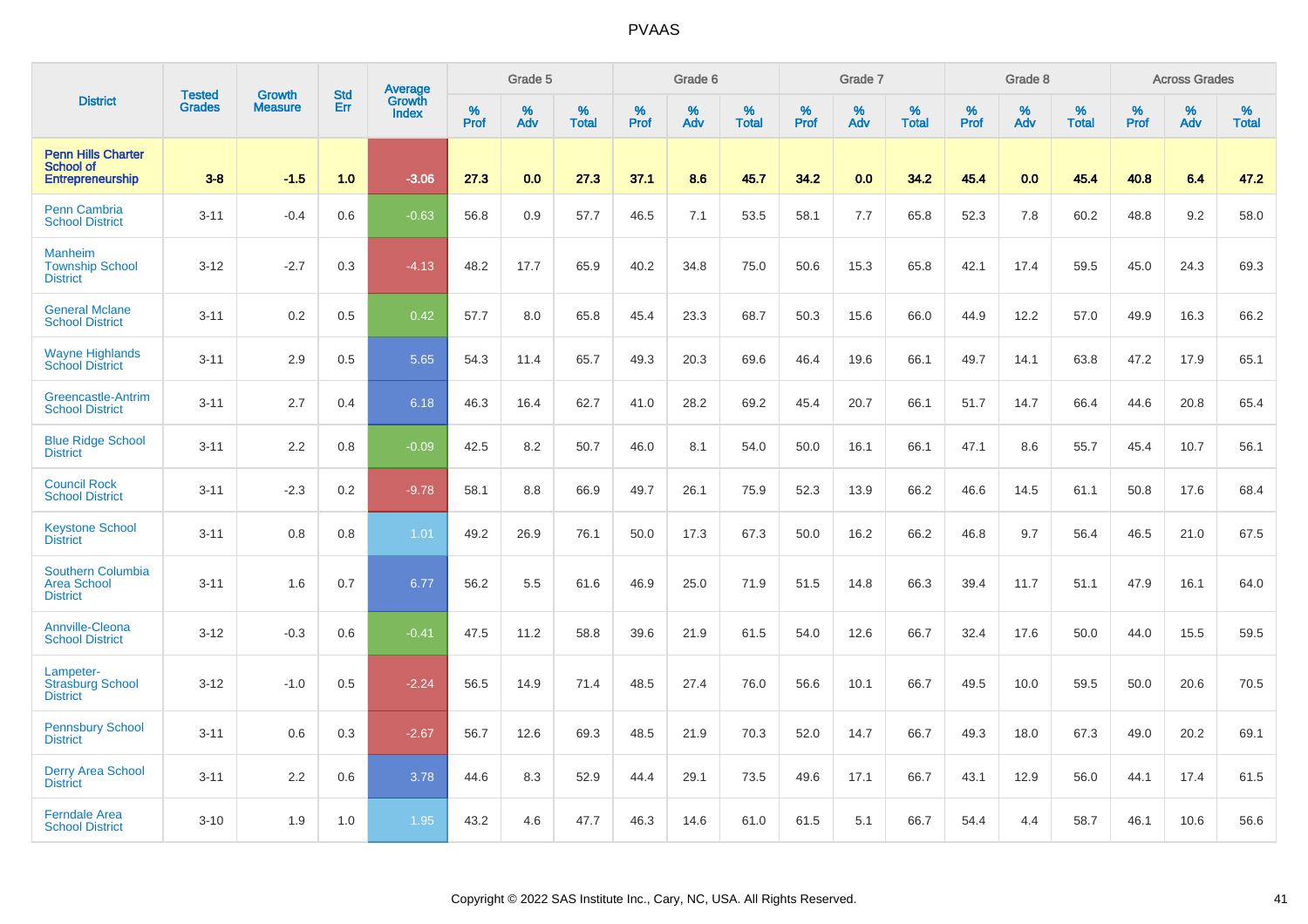|                                                                 | <b>Tested</b> | <b>Growth</b>  | <b>Std</b> | <b>Average</b>         |                  | Grade 5  |                   |           | Grade 6  |                   |           | Grade 7  |                   |           | Grade 8  |                   |                  | <b>Across Grades</b> |                   |
|-----------------------------------------------------------------|---------------|----------------|------------|------------------------|------------------|----------|-------------------|-----------|----------|-------------------|-----------|----------|-------------------|-----------|----------|-------------------|------------------|----------------------|-------------------|
| <b>District</b>                                                 | <b>Grades</b> | <b>Measure</b> | Err        | Growth<br><b>Index</b> | %<br><b>Prof</b> | %<br>Adv | %<br><b>Total</b> | %<br>Prof | %<br>Adv | %<br><b>Total</b> | %<br>Prof | %<br>Adv | %<br><b>Total</b> | %<br>Prof | %<br>Adv | %<br><b>Total</b> | %<br><b>Prof</b> | %<br>Adv             | %<br><b>Total</b> |
| <b>Penn Hills Charter</b><br>School of<br>Entrepreneurship      | $3 - 8$       | $-1.5$         | 1.0        | $-3.06$                | 27.3             | 0.0      | 27.3              | 37.1      | 8.6      | 45.7              | 34.2      | 0.0      | 34.2              | 45.4      | 0.0      | 45.4              | 40.8             | 6.4                  | 47.2              |
| <b>Muncy School</b><br><b>District</b>                          | $3 - 11$      | 0.3            | 0.7        | 2.39                   | 49.2             | 11.5     | 60.7              | 48.7      | 30.8     | 79.5              | 58.0      | 8.7      | 66.7              | 44.4      | 12.2     | 56.7              | 49.3             | 16.0                 | 65.3              |
| <b>Souderton Area</b><br><b>School District</b>                 | $3 - 11$      | $-0.1$         | 0.3        | $-0.36$                | 56.4             | 17.7     | 74.1              | 48.0      | 16.2     | 64.2              | 56.6      | 10.1     | 66.8              | 47.3      | 11.1     | 58.4              | 50.2             | 17.4                 | 67.7              |
| <b>Hempfield Area</b><br><b>School District</b>                 | $3 - 12$      | $-0.3$         | 0.3        | $-1.06$                | 55.2             | 8.7      | 63.9              | 41.4      | 20.3     | 61.6              | 52.8      | 14.0     | 66.8              | 50.0      | 12.4     | 62.4              | 48.7             | 16.2                 | 64.9              |
| <b>York Suburban</b><br><b>School District</b>                  | $3 - 11$      | 0.5            | 0.5        | 0.99                   | 62.8             | 13.7     | 76.5              | 45.3      | 23.4     | 68.7              | 50.0      | 16.8     | 66.8              | 36.4      | 19.8     | 56.2              | 46.4             | 23.5                 | 70.0              |
| <b>North Penn School</b><br><b>District</b>                     | $3 - 11$      | 1.5            | 0.2        | 9.67                   | 53.0             | 12.7     | 65.7              | 41.4      | 33.0     | 74.4              | 53.7      | 13.2     | 66.9              | 48.2      | 18.4     | 66.7              | 47.4             | 19.9                 | 67.3              |
| <b>Owen J Roberts</b><br><b>School District</b>                 | $3 - 11$      | $-2.3$         | 0.3        | $-6.54$                | 59.8             | 15.0     | 74.8              | 41.4      | 38.7     | 80.1              | 56.3      | 10.6     | 67.0              | 51.6      | 11.0     | 62.6              | 50.6             | 21.3                 | 71.8              |
| <b>Redbank Valley</b><br><b>School District</b>                 | $3 - 11$      | 2.3            | 0.7        | 3.22                   | 64.3             | 4.3      | 68.6              | 38.8      | 13.8     | 52.5              | 54.6      | 12.5     | 67.0              | 55.4      | 15.4     | 70.8              | 50.6             | 13.7                 | 64.4              |
| <b>Springfield</b><br><b>Township School</b><br><b>District</b> | $3 - 11$      | $-1.2$         | 0.5        | $-2.35$                | 52.0             | 13.4     | 65.4              | 51.4      | 15.0     | 66.5              | 56.3      | 10.8     | 67.1              | 47.3      | 14.0     | 61.3              | 52.1             | 16.5                 | 68.6              |
| <b>West Chester Area</b><br><b>School District</b>              | $3 - 11$      | $-1.6$         | 0.3        | $-5.58$                | 58.7             | 13.5     | 72.2              | 51.5      | 23.7     | 75.1              | 53.1      | 14.1     | 67.2              | 57.3      | 13.9     | 71.2              | 52.6             | 21.5                 | 74.0              |
| <b>Avon Grove</b><br><b>Charter School</b>                      | $3 - 11$      | 1.7            | 0.6        | 2.84                   | 53.3             | 4.9      | 58.2              | 47.4      | 18.2     | 65.7              | 51.1      | 16.3     | 67.4              | 38.6      | 9.9      | 48.5              | 42.6             | 14.8                 | 57.4              |
| <b>East Penn School</b><br><b>District</b>                      | $3 - 11$      | 1.0            | 0.3        | 3.50                   | 59.9             | 7.4      | 67.3              | 45.2      | 18.0     | 63.2              | 52.5      | 15.0     | 67.5              | 53.3      | 14.4     | 67.7              | 49.9             | 15.8                 | 65.7              |
| <b>Methacton School</b><br><b>District</b>                      | $3 - 11$      | 0.4            | 0.4        | 2.18                   | 64.7             | 8.3      | 73.0              | 54.9      | 21.0     | 75.9              | 56.6      | 11.2     | 67.8              | 49.7      | 21.0     | 70.7              | 55.3             | 17.3                 | 72.6              |
| <b>Parkland School</b><br><b>District</b>                       | $3 - 11$      | $-2.9$         | 0.3        | $-10.53$               | 55.6             | 16.6     | 72.1              | 42.4      | 30.0     | 72.4              | 50.3      | 17.5     | 67.8              | 46.6      | 14.9     | 61.4              | 47.1             | 23.4                 | 70.5              |
| <b>Elizabeth Forward</b><br><b>School District</b>              | $3 - 11$      | $-0.3$         | 0.5        | $-0.64$                | 55.7             | 11.4     | 67.0              | 47.5      | 18.5     | 66.0              | 56.9      | 11.1     | 68.0              | 50.9      | 6.3      | 57.1              | 51.2             | 14.0                 | 65.2              |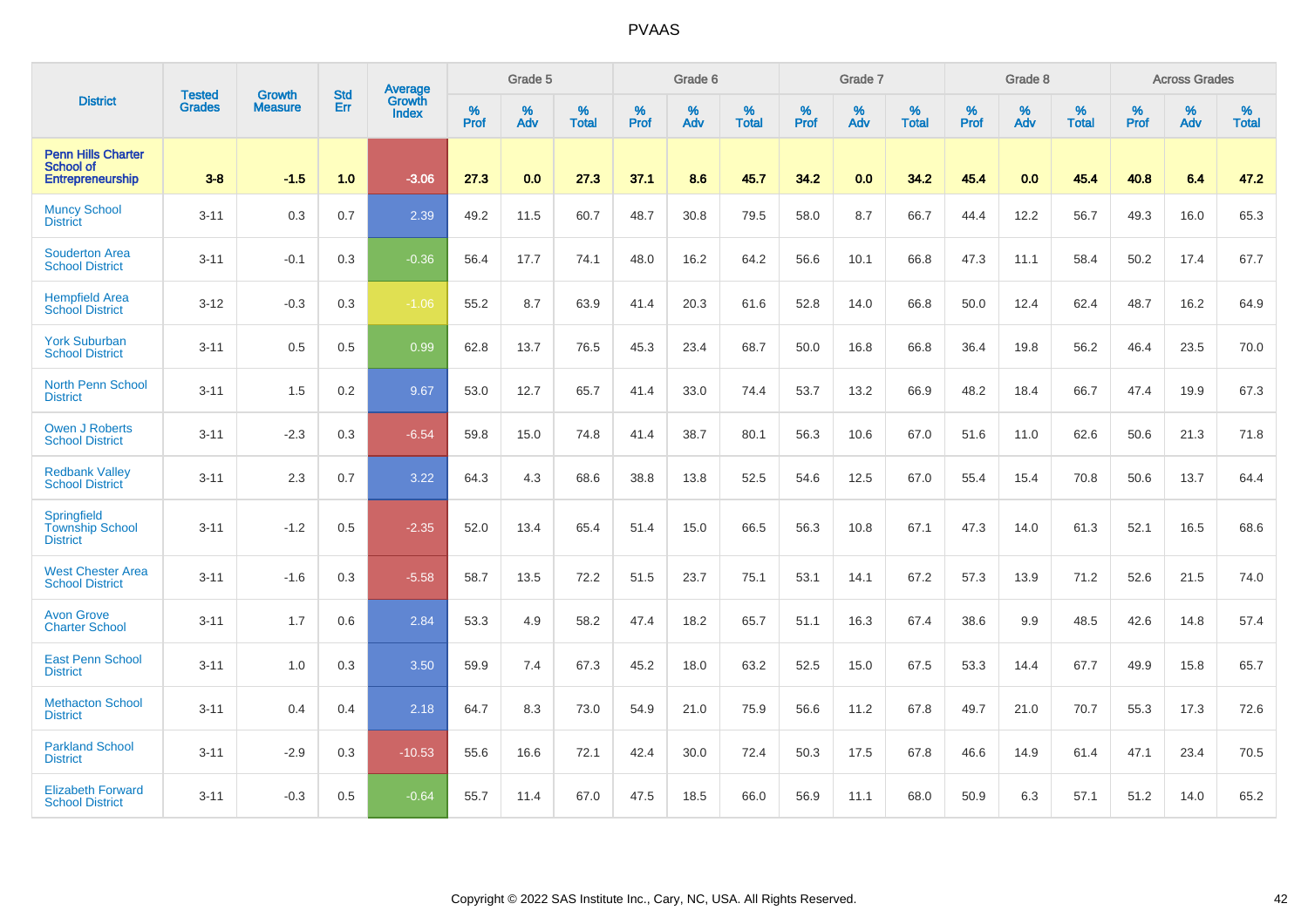|                                                                          | <b>Tested</b> | <b>Growth</b>  | <b>Std</b> | Average                |              | Grade 5  |                   |           | Grade 6  |                   |                  | Grade 7  |                   |                  | Grade 8     |                   |           | <b>Across Grades</b> |                   |
|--------------------------------------------------------------------------|---------------|----------------|------------|------------------------|--------------|----------|-------------------|-----------|----------|-------------------|------------------|----------|-------------------|------------------|-------------|-------------------|-----------|----------------------|-------------------|
| <b>District</b>                                                          | <b>Grades</b> | <b>Measure</b> | Err        | Growth<br><b>Index</b> | $\%$<br>Prof | %<br>Adv | %<br><b>Total</b> | %<br>Prof | %<br>Adv | %<br><b>Total</b> | %<br><b>Prof</b> | %<br>Adv | %<br><b>Total</b> | %<br><b>Prof</b> | $\%$<br>Adv | %<br><b>Total</b> | %<br>Prof | %<br>Adv             | %<br><b>Total</b> |
| <b>Penn Hills Charter</b><br><b>School of</b><br><b>Entrepreneurship</b> | $3-8$         | $-1.5$         | 1.0        | $-3.06$                | 27.3         | 0.0      | 27.3              | 37.1      | 8.6      | 45.7              | 34.2             | 0.0      | 34.2              | 45.4             | 0.0         | 45.4              | 40.8      | 6.4                  | 47.2              |
| <b>Wallingford-</b><br><b>Swarthmore</b><br><b>School District</b>       | $3 - 10$      | $-1.1$         | 0.4        | $-2.14$                | 52.6         | 26.1     | 78.7              | 42.2      | 32.8     | 75.0              | 46.2             | 21.9     | 68.0              | 47.0             | 22.8        | 69.8              | 44.7      | 32.4                 | 77.2              |
| <b>East Lycoming</b><br><b>School District</b>                           | $3 - 11$      | $-0.6$         | 0.6        | $-1.07$                | 63.9         | 6.7      | 70.6              | 45.3      | 24.5     | 69.8              | 57.8             | 10.7     | 68.6              | 43.0             | 12.4        | 55.4              | 47.7      | 14.9                 | 62.6              |
| <b>Colonial School</b><br><b>District</b>                                | $3 - 11$      | 0.7            | 0.4        | 1.85                   | 55.2         | 20.3     | 75.4              | 43.0      | 38.9     | 81.8              | 49.7             | 19.2     | 68.9              | 52.2             | 17.0        | 69.2              | 47.2      | 26.2                 | 73.5              |
| <b>Mars Area School</b><br><b>District</b>                               | $3 - 10$      | $-1.1$         | 0.4        | $-2.41$                | 66.5         | 10.4     | 76.9              | 45.1      | 33.8     | 79.0              | 51.6             | 17.4     | 69.0              | 56.1             | 9.4         | 65.6              | 51.3      | 23.7                 | 75.1              |
| <b>Harbor Creek</b><br><b>School District</b>                            | $3 - 11$      | $-2.4$         | 0.5        | $-4.77$                | 61.7         | 20.8     | 82.5              | 37.4      | 36.3     | 73.7              | 55.9             | 13.3     | 69.2              | 45.4             | 12.3        | 57.8              | 48.7      | 24.9                 | 73.6              |
| <b>Camp Hill School</b><br><b>District</b>                               | $3 - 12$      | $-2.3$         | 0.7        | $-3.72$                | 65.4         | 17.3     | 82.7              | 53.3      | 8.0      | 61.3              | 63.7             | 5.5      | 69.2              | 49.6             | 15.3        | 64.9              | 52.7      | 18.6                 | 71.3              |
| <b>Line Mountain</b><br><b>School District</b>                           | $3 - 11$      | 5.9            | 0.7        | 8.01                   | 43.9         | 13.6     | 57.6              | 43.1      | 23.6     | 66.7              | 48.0             | 21.4     | 69.4              | 43.7             | 11.3        | 54.9              | 43.0      | 17.5                 | 60.5              |
| <b>Rockwood Area</b><br><b>School District</b>                           | $3 - 11$      | 1.8            | 0.9        | 2.02                   | 65.8         | 2.4      | 68.3              | 38.1      | 31.0     | 69.0              | 63.0             | 6.5      | 69.6              | 50.8             | 19.0        | 69.8              | 52.2      | 13.4                 | 65.7              |
| <b>Canon-Mcmillan</b><br><b>School District</b>                          | $3 - 11$      | 2.0            | 0.3        | 5.77                   | 60.2         | 11.0     | 71.3              | 41.6      | 31.2     | 72.8              | 51.6             | 18.2     | 69.7              | 56.9             | 17.7        | 74.6              | 50.9      | 21.6                 | 72.5              |
| <b>Great Valley</b><br><b>School District</b>                            | $3 - 11$      | $-2.0$         | 0.4        | $-5.13$                | 57.8         | 13.0     | 70.8              | 43.6      | 32.2     | 75.8              | 53.2             | 16.6     | 69.8              | 56.6             | 18.4        | 75.0              | 50.6      | 21.7                 | 72.3              |
| <b>Lower Moreland</b><br><b>Township School</b><br><b>District</b>       | $3 - 11$      | $-2.1$         | 0.5        | $-3.75$                | 53.0         | 10.2     | 63.2              | 50.0      | 25.9     | 75.9              | 55.2             | 14.7     | 69.9              | 48.8             | 18.8        | 67.6              | 51.2      | 19.3                 | 70.5              |
| <b>Avonworth School</b><br><b>District</b>                               | $3 - 10$      | $-0.8$         | 0.5        | $-1.38$                | 49.6         | 18.0     | 67.6              | 49.6      | 25.6     | 75.2              | 62.3             | 7.7      | 70.0              | 61.0             | 16.1        | 77.1              | 52.4      | 20.5                 | 72.8              |
| <b>Indiana Area</b><br><b>School District</b>                            | $3 - 11$      | 1.1            | 0.5        | 2.37                   | 57.2         | 12.8     | 70.0              | 37.5      | 22.5     | 60.0              | 53.6             | 16.6     | 70.2              | 52.0             | 16.3        | 68.4              | 49.3      | 18.5                 | 67.7              |
| Philadelphia<br>Academy Charter<br><b>School</b>                         | $3 - 11$      | 1.9            | 0.8        | 2.50                   | 42.3         | 9.0      | 51.3              | 48.0      | 28.6     | 76.6              | 51.5             | 19.1     | 70.6              | 42.6             | 16.7        | 59.3              | 45.5      | 14.9                 | 60.4              |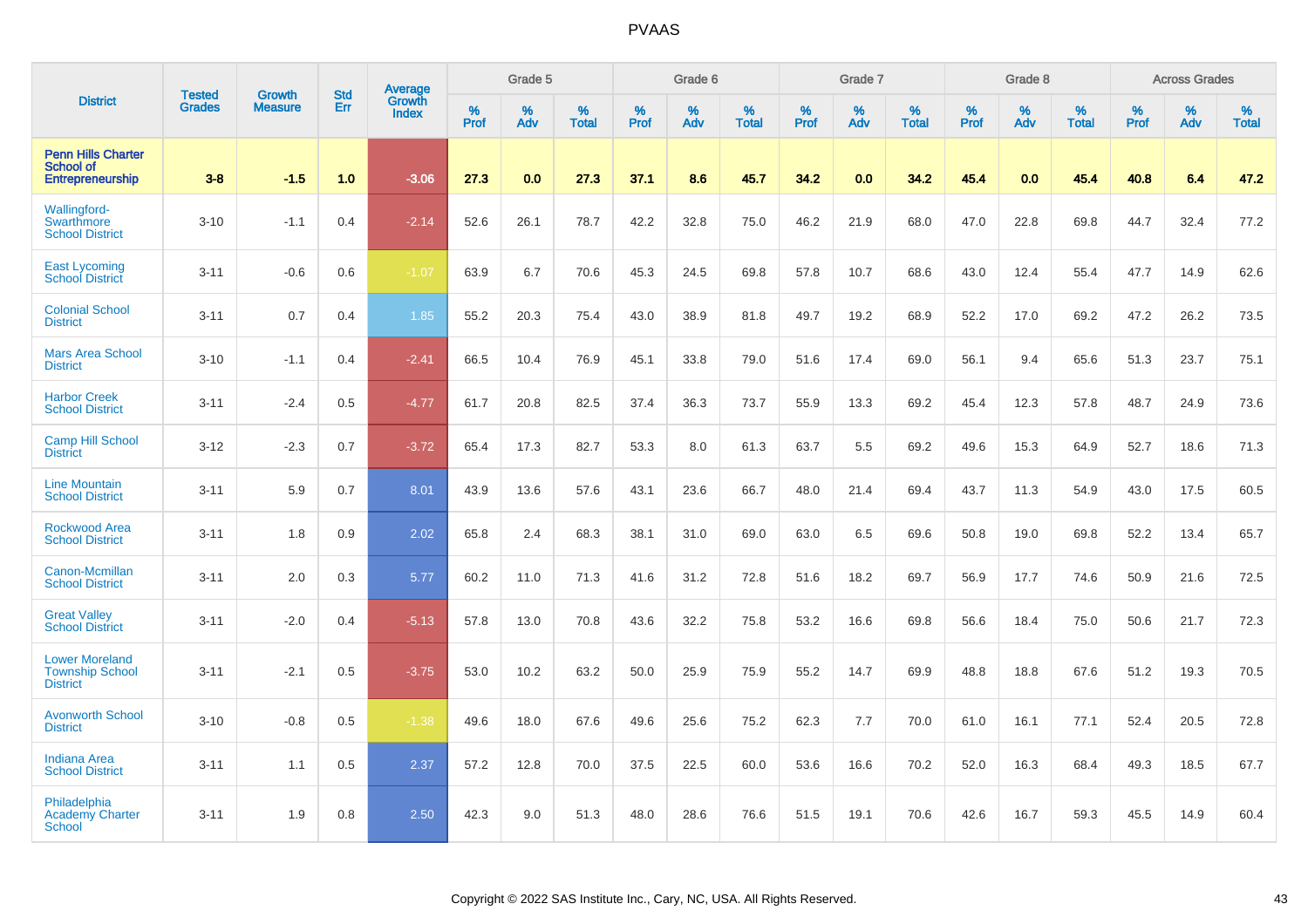|                                                                        | <b>Tested</b> | <b>Growth</b>  | <b>Std</b> | Average                       |           | Grade 5  |                   |           | Grade 6  |                   |           | Grade 7  |                   |           | Grade 8  |                   |           | <b>Across Grades</b> |                   |
|------------------------------------------------------------------------|---------------|----------------|------------|-------------------------------|-----------|----------|-------------------|-----------|----------|-------------------|-----------|----------|-------------------|-----------|----------|-------------------|-----------|----------------------|-------------------|
| <b>District</b>                                                        | <b>Grades</b> | <b>Measure</b> | Err        | <b>Growth</b><br><b>Index</b> | %<br>Prof | %<br>Adv | %<br><b>Total</b> | %<br>Prof | %<br>Adv | %<br><b>Total</b> | %<br>Prof | %<br>Adv | %<br><b>Total</b> | %<br>Prof | %<br>Adv | %<br><b>Total</b> | %<br>Prof | %<br>Adv             | %<br><b>Total</b> |
| <b>Penn Hills Charter</b><br><b>School of</b><br>Entrepreneurship      | $3 - 8$       | $-1.5$         | 1.0        | $-3.06$                       | 27.3      | 0.0      | 27.3              | 37.1      | 8.6      | 45.7              | 34.2      | 0.0      | 34.2              | 45.4      | 0.0      | 45.4              | 40.8      | 6.4                  | 47.2              |
| <b>Cumberland Valley</b><br><b>School District</b>                     | $3 - 12$      | 0.2            | 0.2        | 0.07                          | 59.3      | 12.9     | 72.1              | 45.0      | 24.7     | 69.7              | 53.8      | 17.0     | 70.9              | 51.0      | 16.9     | 67.8              | 49.2      | 22.4                 | 71.6              |
| <b>Palisades School</b><br><b>District</b>                             | $3 - 11$      | 0.4            | 0.6        | 0.65                          | 53.1      | 13.5     | 66.7              | 48.5      | 19.2     | 67.7              | 60.2      | 10.7     | 70.9              | 43.2      | 9.1      | 52.3              | 48.5      | 17.4                 | 65.9              |
| <b>Laurel School</b><br><b>District</b>                                | $3 - 11$      | $-0.0$         | 0.7        | $-0.04$                       | 54.0      | 6.8      | 60.8              | 35.7      | 21.4     | 57.1              | 60.8      | 10.1     | 70.9              | 50.8      | 10.4     | 61.2              | 50.7      | 14.6                 | 65.3              |
| <b>Central Bucks</b><br><b>School District</b>                         | $3 - 11$      | $-1.3$         | 0.2        | $-4.69$                       | 57.2      | 12.0     | 69.2              | 48.3      | 28.7     | 76.9              | 54.3      | 16.8     | 71.0              | 51.5      | 17.5     | 69.0              | 51.5      | 19.8                 | 71.4              |
| <b>Freeport Area</b><br><b>School District</b>                         | $3 - 10$      | 0.2            | 0.6        | 0.30                          | 65.4      | 10.0     | 75.4              | 35.8      | 23.6     | 59.4              | 57.0      | 14.1     | 71.1              | 53.5      | 20.2     | 73.6              | 52.5      | 17.7                 | 70.1              |
| <b>Lincoln Park</b><br><b>Performing Arts</b><br><b>Charter School</b> | $7 - 11$      | $-3.9$         | 1.1        | $-3.56$                       |           |          |                   |           |          |                   | 66.1      | 5.4      | 71.4              | 59.8      | 17.2     | 77.0              | 62.2      | 12.6                 | 74.8              |
| Palmyra Area<br><b>School District</b>                                 | $3 - 11$      | $-0.7$         | 0.4        | $-1.68$                       | 54.6      | 19.4     | 74.0              | 44.9      | 24.2     | 69.1              | 58.9      | 12.6     | 71.5              | 53.4      | 10.9     | 64.3              | 49.8      | 21.3                 | 71.1              |
| <b>North Hills School</b><br><b>District</b>                           | $3 - 11$      | $-1.2$         | 0.4        | $-3.31$                       | 59.2      | 11.6     | 70.8              | 45.2      | 26.0     | 71.2              | 51.8      | 20.0     | 71.8              | 48.3      | 18.4     | 66.7              | 50.2      | 22.0                 | 72.3              |
| <b>Bentworth School</b><br><b>District</b>                             | $3 - 11$      | 2.1            | 0.7        | 2.98                          | 60.3      | 15.4     | 75.6              | 46.1      | 6.7      | 52.8              | 52.5      | 20.0     | 72.5              | 43.3      | 11.9     | 55.2              | 52.1      | 16.1                 | 68.2              |
| <b>MaST Community</b><br><b>Charter School</b>                         | $3 - 10$      | $-4.3$         | 0.6        | $-7.06$                       | 56.4      | 9.9      | 66.3              | 45.3      | 21.7     | 67.0              | 59.8      | 12.8     | 72.6              | 54.4      | 12.6     | 67.0              | 51.0      | 14.1                 | 65.2              |
| New Hope-<br><b>Solebury School</b><br><b>District</b>                 | $3 - 11$      | 2.7            | 0.6        | 4.24                          | 63.4      | 11.8     | 75.3              | 46.1      | 25.5     | 71.6              | 50.0      | 22.9     | 72.9              | 60.2      | 25.9     | 86.1              | 51.8      | 23.2                 | 75.0              |
| <b>Danville Area</b><br><b>School District</b>                         | $3 - 11$      | 2.1            | 0.5        | 4.02                          | 56.7      | 16.6     | 73.2              | 41.0      | 27.1     | 68.1              | 52.9      | 20.3     | 73.2              | 43.3      | 21.7     | 65.0              | 46.6      | 21.7                 | 68.3              |
| <b>Southern Lehigh</b><br><b>School District</b>                       | $3 - 11$      | 0.9            | 0.5        | 1.99                          | 57.9      | 13.1     | 71.0              | 37.4      | 44.8     | 82.2              | 55.9      | 17.4     | 73.2              | 56.4      | 16.7     | 73.1              | 51.9      | 24.2                 | 76.1              |
| <b>Central Columbia</b><br><b>School District</b>                      | $3 - 12$      | 3.0            | 0.5        | 5.60                          | 58.7      | 17.3     | 76.0              | 32.1      | 33.6     | 65.7              | 56.3      | 16.9     | 73.2              | 53.8      | 24.1     | 77.9              | 48.9      | 24.7                 | 73.6              |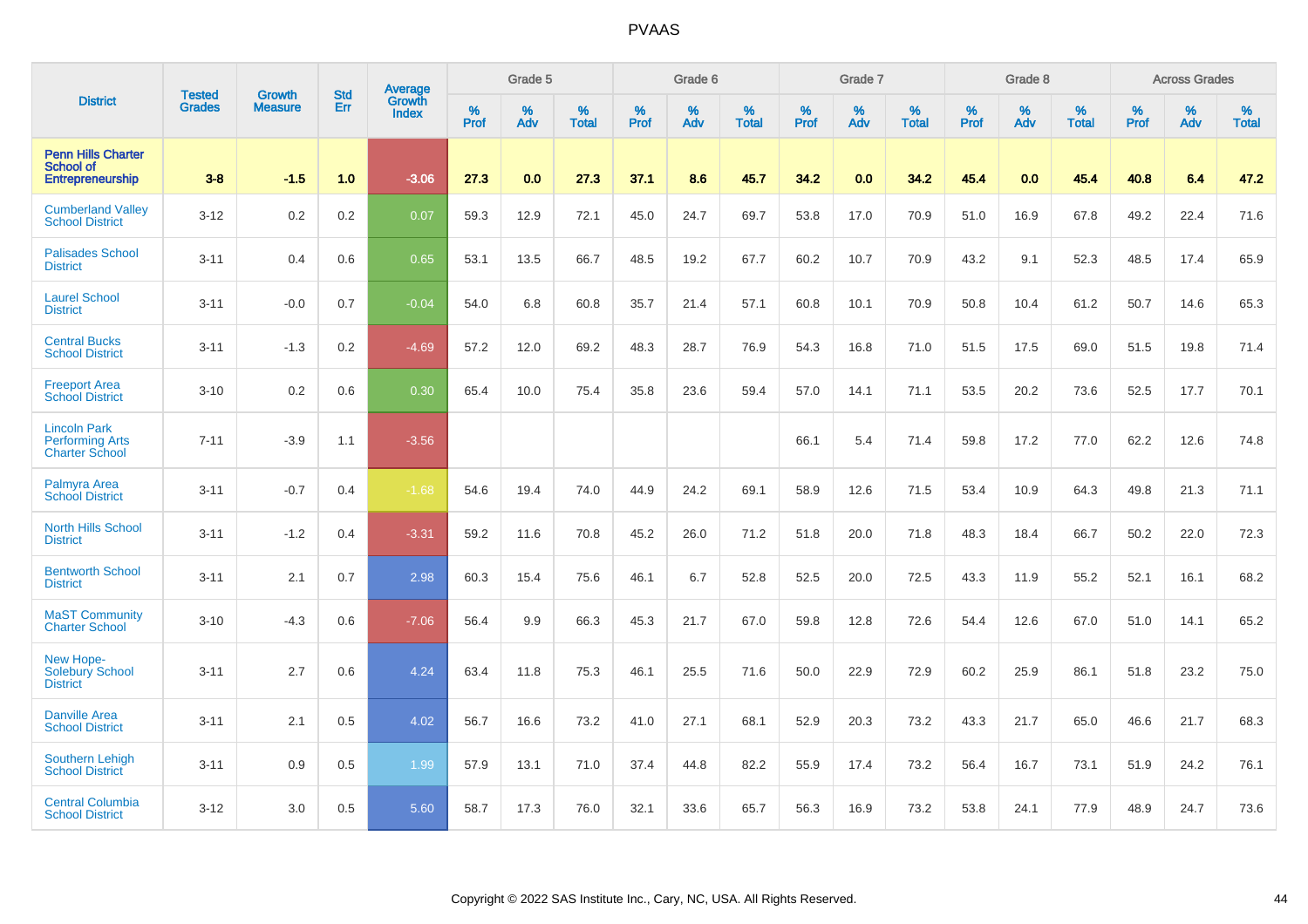|                                                                   |                                |                                 | <b>Std</b> | Average                |           | Grade 5  |                   |           | Grade 6  |                   |           | Grade 7  |                   |           | Grade 8  |                   |           | <b>Across Grades</b> |                   |
|-------------------------------------------------------------------|--------------------------------|---------------------------------|------------|------------------------|-----------|----------|-------------------|-----------|----------|-------------------|-----------|----------|-------------------|-----------|----------|-------------------|-----------|----------------------|-------------------|
| <b>District</b>                                                   | <b>Tested</b><br><b>Grades</b> | <b>Growth</b><br><b>Measure</b> | Err        | <b>Growth</b><br>Index | %<br>Prof | %<br>Adv | %<br><b>Total</b> | %<br>Prof | %<br>Adv | %<br><b>Total</b> | %<br>Prof | %<br>Adv | %<br><b>Total</b> | %<br>Prof | %<br>Adv | %<br><b>Total</b> | %<br>Prof | %<br>Adv             | %<br><b>Total</b> |
| <b>Penn Hills Charter</b><br><b>School of</b><br>Entrepreneurship | $3 - 8$                        | $-1.5$                          | 1.0        | $-3.06$                | 27.3      | 0.0      | 27.3              | 37.1      | 8.6      | 45.7              | 34.2      | 0.0      | 34.2              | 45.4      | 0.0      | 45.4              | 40.8      | 6.4                  | 47.2              |
| <b>Fairview School</b><br><b>District</b>                         | $3 - 11$                       | $-1.8$                          | 0.5        | $-3.35$                | 61.9      | 9.5      | 71.4              | 47.8      | 30.6     | 78.4              | 46.6      | 26.7     | 73.3              | 55.9      | 16.9     | 72.8              | 50.8      | 23.7                 | 74.4              |
| <b>Eastern York</b><br><b>School District</b>                     | $3 - 11$                       | 3.8                             | 0.5        | 7.92                   | 50.9      | 9.2      | 60.1              | 49.3      | 23.0     | 72.3              | 49.4      | 23.9     | 73.3              | 50.0      | 16.1     | 66.1              | 48.6      | 16.2                 | 64.8              |
| <b>West Jefferson</b><br><b>Hills School District</b>             | $3 - 11$                       | 0.0                             | 0.4        | 0.03                   | 58.9      | 14.8     | 73.8              | 50.5      | 19.9     | 70.4              | 60.2      | 13.1     | 73.3              | 57.6      | 17.7     | 75.4              | 53.0      | 20.4                 | 73.4              |
| <b>Haverford</b><br><b>Township School</b><br><b>District</b>     | $3 - 11$                       | 0.2                             | 0.3        | $-2.60$                | 55.4      | 23.8     | 79.2              | 51.1      | 27.6     | 78.7              | 55.0      | 18.3     | 73.3              | 44.5      | 32.3     | 76.7              | 49.2      | 29.5                 | 78.6              |
| <b>Lewisburg Area</b><br><b>School District</b>                   | $3 - 11$                       | 4.0                             | 0.6        | 6.97                   | 53.1      | 21.2     | 74.3              | 38.8      | 38.8     | 77.7              | 42.6      | 30.9     | 73.5              | 43.0      | 31.1     | 74.1              | 44.8      | 30.1                 | 74.9              |
| Philadelphia<br><b>Performing Arts</b><br><b>Charter School</b>   | $3-9$                          | 4.0                             | 0.8        | $-1.81$                | 42.9      | 9.1      | 52.0              | 54.6      | 18.2     | 72.7              | 52.9      | 20.7     | 73.6              | 58.8      | 11.8     | 70.6              | 50.6      | 15.6                 | 66.2              |
| <b>West Allegheny</b><br><b>School District</b>                   | $3 - 12$                       | 0.3                             | 0.4        | 0.75                   | 60.9      | 19.8     | 80.6              | 44.4      | 28.3     | 72.6              | 56.6      | 17.0     | 73.6              | 50.7      | 12.1     | 62.8              | 50.7      | 26.1                 | 76.8              |
| Spring-Ford Area<br><b>School District</b>                        | $3 - 11$                       | 2.9                             | 0.3        | 10.53                  | 62.0      | 13.4     | 75.4              | 51.9      | 27.2     | 79.1              | 52.7      | 21.3     | 74.0              | 52.4      | 21.8     | 74.2              | 51.9      | 24.7                 | 76.6              |
| <b>Franklin Regional</b><br><b>School District</b>                | $3 - 11$                       | 1.8                             | 0.4        | 4.20                   | 51.5      | 28.2     | 79.7              | 36.5      | 42.3     | 78.8              | 55.2      | 18.9     | 74.1              | 46.1      | 16.8     | 62.8              | 47.8      | 29.9                 | 77.6              |
| <b>Abington Heights</b><br><b>School District</b>                 | $3 - 11$                       | $-0.6$                          | 0.5        | $-1.31$                | 57.0      | 8.7      | 65.6              | 50.7      | 19.1     | 69.8              | 63.6      | 10.7     | 74.3              |           |          |                   | 52.3      | 18.0                 | 70.3              |
| <b>Bethel Park School</b><br><b>District</b>                      | $3 - 11$                       | 0.5                             | 0.4        | 1.18                   | 59.3      | 14.8     | 74.2              | 44.6      | 30.2     | 74.9              | 57.6      | 17.0     | 74.5              | 54.5      | 19.6     | 74.1              | 52.1      | 24.5                 | 76.6              |
| <b>Avon Grove</b><br><b>School District</b>                       | $3 - 10$                       | $-1.5$                          | 0.4        | $-4.12$                | 48.2      | 14.6     | 62.9              | 44.6      | 18.7     | 63.3              | 59.8      | 14.8     | 74.6              | 46.8      | 16.7     | 63.5              | 46.7      | 15.4                 | 62.1              |
| <b>Hermitage School</b><br><b>District</b>                        | $3 - 12$                       | 2.9                             | 0.5        | 5.57                   | 52.9      | 7.9      | 60.7              | 33.3      | 40.3     | 73.6              | 50.4      | 24.5     | 74.8              | 51.0      | 19.3     | 70.3              | 47.0      | 22.0                 | 69.0              |
| <b>Grove City Area</b><br><b>School District</b>                  | $3 - 12$                       | 1.6                             | 0.6        | 2.68                   | 45.0      | 21.0     | 66.0              | 36.9      | 23.8     | 60.7              | 58.9      | 16.1     | 75.0              | 47.1      | 12.6     | 59.7              | 45.7      | 20.1                 | 65.8              |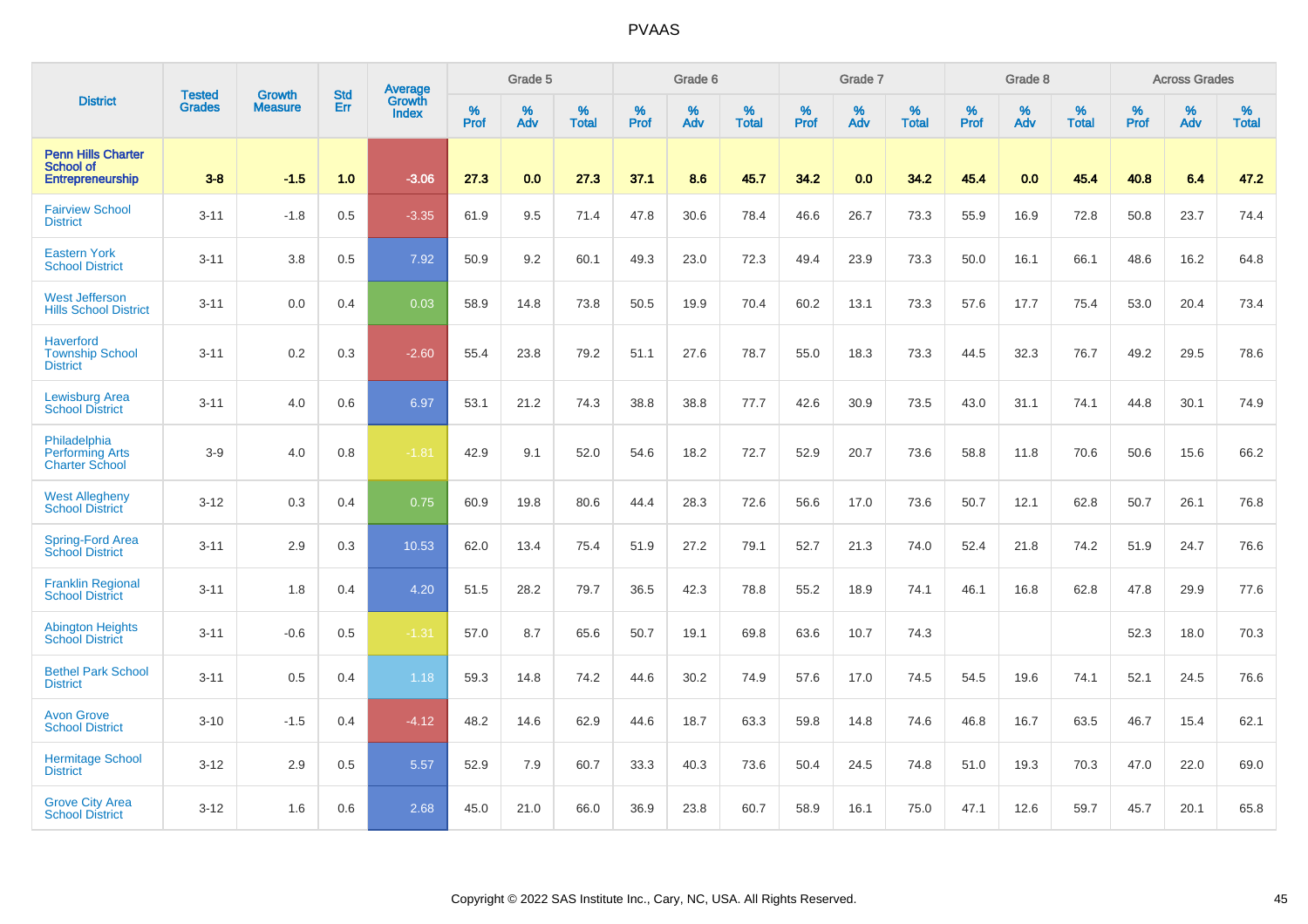|                                                                   | <b>Tested</b> | <b>Growth</b>  | <b>Std</b> | Average<br>Growth |              | Grade 5  |                   |              | Grade 6  |                   |              | Grade 7  |                   |              | Grade 8  |                   |              | <b>Across Grades</b> |                   |
|-------------------------------------------------------------------|---------------|----------------|------------|-------------------|--------------|----------|-------------------|--------------|----------|-------------------|--------------|----------|-------------------|--------------|----------|-------------------|--------------|----------------------|-------------------|
| <b>District</b>                                                   | <b>Grades</b> | <b>Measure</b> | Err        | <b>Index</b>      | $\%$<br>Prof | %<br>Adv | %<br><b>Total</b> | $\%$<br>Prof | %<br>Adv | %<br><b>Total</b> | $\%$<br>Prof | %<br>Adv | %<br><b>Total</b> | $\%$<br>Prof | %<br>Adv | %<br><b>Total</b> | $\%$<br>Prof | $\%$<br>Adv          | %<br><b>Total</b> |
| <b>Penn Hills Charter</b><br><b>School of</b><br>Entrepreneurship | $3 - 8$       | $-1.5$         | 1.0        | $-3.06$           | 27.3         | 0.0      | 27.3              | 37.1         | 8.6      | 45.7              | 34.2         | 0.0      | 34.2              | 45.4         | 0.0      | 45.4              | 40.8         | 6.4                  | 47.2              |
| <b>Pine-Richland</b><br><b>School District</b>                    | $3 - 11$      | $-3.0$         | 0.3        | $-8.46$           | 58.0         | 19.8     | 77.8              | 55.8         | 26.4     | 82.2              | 57.0         | 18.5     | 75.6              | 56.2         | 27.0     | 83.3              | 52.7         | 28.2                 | 80.9              |
| <b>Montour School</b><br><b>District</b>                          | $3 - 11$      | 2.4            | 0.5        | 5.10              | 61.9         | 17.1     | 79.0              | 49.0         | 25.0     | 74.0              | 46.2         | 29.7     | 75.9              | 51.0         | 22.5     | 73.5              | 49.5         | 25.4                 | 74.9              |
| <b>Neshannock</b><br><b>Township School</b><br><b>District</b>    | $3 - 10$      | $-3.2$         | 0.7        | $-4.58$           | 56.7         | 8.9      | 65.6              | 57.4         | 20.6     | 77.9              | 62.0         | 14.0     | 76.0              | 51.3         | 6.4      | 57.7              | 55.4         | 13.5                 | 68.9              |
| Wissahickon<br><b>School District</b>                             | $3 - 10$      | 2.9            | 0.3        | 1.29              | 58.6         | 18.8     | 77.4              | 42.2         | 37.2     | 79.4              | 56.8         | 19.3     | 76.1              | 49.3         | 28.5     | 77.8              | 49.2         | 28.7                 | 77.9              |
| <b>Fox Chapel Area</b><br><b>School District</b>                  | $3 - 11$      | 1.0            | 0.4        | 1.36              | 54.0         | 36.5     | 90.5              | 34.8         | 51.8     | 86.6              | 50.0         | 27.0     | 77.0              | 52.9         | 31.4     | 84.3              | 42.6         | 42.9                 | 85.5              |
| <b>North Pocono</b><br><b>School District</b>                     | $3 - 11$      | 0.3            | 0.6        | 0.52              | 55.8         | 8.5      | 64.3              | 57.8         | 12.1     | 69.8              | 61.3         | 16.0     | 77.3              | 48.7         | 12.4     | 61.1              | 54.2         | 17.4                 | 71.6              |
| <b>State College Area</b><br><b>School District</b>               | $3 - 11$      | 1.7            | 0.4        | 4.53              | 58.6         | 18.2     | 76.8              | 47.1         | 26.1     | 73.2              | 62.2         | 15.2     | 77.4              | 47.5         | 16.5     | 64.0              | 50.8         | 22.8                 | 73.6              |
| Downingtown Area<br><b>School District</b>                        | $3 - 11$      | $-0.3$         | 0.4        | $-0.85$           | 56.2         | 27.7     | 83.8              | 42.9         | 39.9     | 82.8              | 53.8         | 24.3     | 78.0              | 49.8         | 32.5     | 82.3              | 49.4         | 33.5                 | 82.9              |
| <b>Norwin School</b><br><b>District</b>                           | $3 - 11$      | $-0.6$         | 0.3        | $-1.62$           | 59.5         | 18.6     | 78.1              | 40.9         | 36.6     | 77.4              | 60.2         | 18.0     | 78.3              | 52.5         | 13.8     | 66.4              | 51.8         | 24.9                 | 76.7              |
| <b>Beaver Area</b><br><b>School District</b>                      | $3 - 10$      | $-1.0$         | 0.6        | $-1.67$           | 56.2         | 21.5     | 77.7              | 40.0         | 48.3     | 88.3              | 65.5         | 12.9     | 78.4              | 53.6         | 16.1     | 69.6              | 50.4         | 29.6                 | 79.9              |
| <b>Jenkintown School</b><br><b>District</b>                       | $3 - 11$      | 1.5            | 1.0        | 1.38              | 68.0         | 8.0      | 76.0              | 54.0         | 18.9     | 73.0              | 42.9         | 35.7     | 78.6              | 60.6         | 21.2     | 81.8              | 53.1         | 25.8                 | 78.9              |
| <b>Rose Tree Media</b><br><b>School District</b>                  | $3 - 10$      | 0.1            | 0.4        | 0.29              | 62.5         | 14.0     | 76.5              | 41.0         | 44.4     | 85.4              | 51.8         | 27.0     | 78.8              | 56.2         | 22.8     | 79.0              | 51.9         | 27.9                 | 79.8              |
| <b>Quaker Valley</b><br><b>School District</b>                    | $3 - 11$      | 2.7            | 0.6        | 4.90              | 56.0         | 24.1     | 80.1              | 33.6         | 45.4     | 79.0              | 53.5         | 25.7     | 79.2              | 57.6         | 23.5     | 81.1              | 47.9         | 33.9                 | 81.8              |
| Penn-Trafford<br><b>School District</b>                           | $3 - 11$      | 0.1            | 0.4        | 0.36              | 59.8         | 20.9     | 80.7              | 45.7         | 34.7     | 80.4              | 56.2         | 23.2     | 79.4              | 54.3         | 14.9     | 69.1              | 51.0         | 27.6                 | 78.6              |
| <b>Springfield School</b><br><b>District</b>                      | $3 - 11$      | $-0.9$         | 0.4        | $-2.40$           | 58.3         | 23.8     | 82.1              | 53.6         | 25.6     | 79.2              | 58.6         | 20.9     | 79.5              | 51.5         | 18.2     | 69.7              | 52.1         | 26.9                 | 78.9              |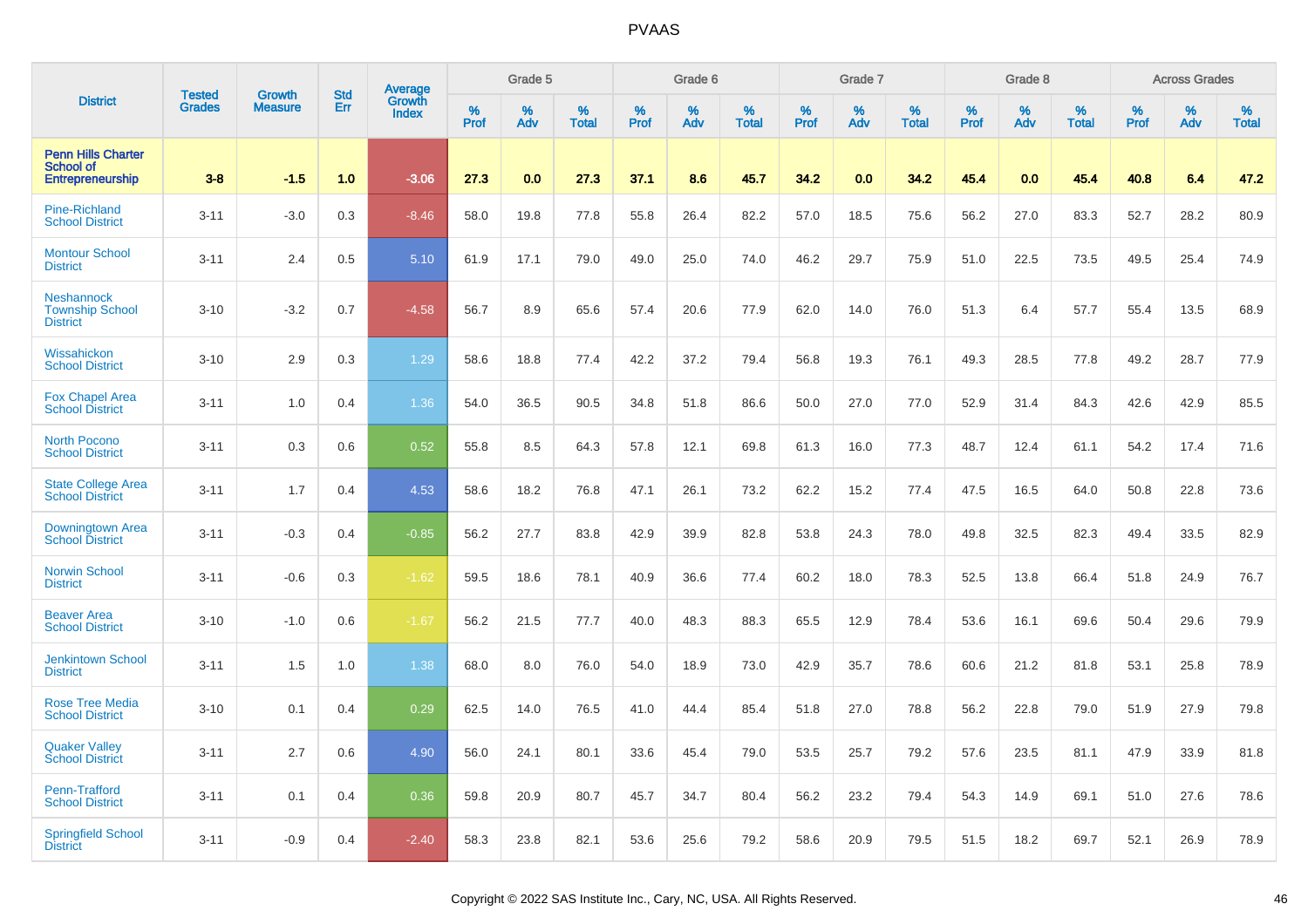|                                                                          | <b>Tested</b> | <b>Growth</b>  | <b>Std</b> |                                          |              | Grade 5  |                   |           | Grade 6  |                   |           | Grade 7  |                   |           | Grade 8  |                   |           | <b>Across Grades</b> |                   |
|--------------------------------------------------------------------------|---------------|----------------|------------|------------------------------------------|--------------|----------|-------------------|-----------|----------|-------------------|-----------|----------|-------------------|-----------|----------|-------------------|-----------|----------------------|-------------------|
| <b>District</b>                                                          | <b>Grades</b> | <b>Measure</b> | Err        | <b>Average</b><br>Growth<br><b>Index</b> | $\%$<br>Prof | %<br>Adv | %<br><b>Total</b> | %<br>Prof | %<br>Adv | %<br><b>Total</b> | %<br>Prof | %<br>Adv | %<br><b>Total</b> | %<br>Prof | %<br>Adv | %<br><b>Total</b> | %<br>Prof | %<br>Adv             | %<br><b>Total</b> |
| <b>Penn Hills Charter</b><br><b>School of</b><br><b>Entrepreneurship</b> | $3-8$         | $-1.5$         | 1.0        | $-3.06$                                  | 27.3         | 0.0      | 27.3              | 37.1      | 8.6      | 45.7              | 34.2      | 0.0      | 34.2              | 45.4      | 0.0      | 45.4              | 40.8      | 6.4                  | 47.2              |
| <b>Upper Dublin</b><br><b>School District</b>                            | $3 - 12$      | 2.0            | 0.4        | 0.86                                     | 62.0         | 16.3     | 78.3              | 45.4      | 34.4     | 79.8              | 59.5      | 20.0     | 79.5              | 55.3      | 21.9     | 77.2              | 51.4      | 27.8                 | 79.3              |
| <b>Radnor Township</b><br><b>School District</b>                         | $3 - 12$      | 1.9            | 0.4        | 4.23                                     | 54.7         | 29.0     | 83.7              | 53.9      | 37.8     | 91.7              | 48.0      | 32.3     | 80.3              | 51.4      | 36.7     | 88.1              | 49.6      | 36.7                 | 86.4              |
| Conemaugh<br><b>Township Area</b><br><b>School District</b>              | $3 - 12$      | 2.5            | 0.8        | 3.18                                     | 53.2         | 22.6     | 75.8              | 36.1      | 36.1     | 72.1              | 62.5      | 18.1     | 80.6              | 50.7      | 16.4     | 67.1              | 50.9      | 24.8                 | 75.7              |
| North Allegheny<br><b>School District</b>                                | $3 - 11$      | 1.3            | 0.3        | 5.13                                     | 55.4         | 31.5     | 87.0              | 44.4      | 33.0     | 77.4              | 51.9      | 28.9     | 80.8              | 55.5      | 24.5     | 80.0              | 48.3      | 33.7                 | 82.0              |
| <b>Hampton Township</b><br><b>School District</b>                        | $3 - 11$      | 1.7            | 0.5        | 3.60                                     | 50.3         | 30.7     | 81.0              | 35.6      | 44.2     | 79.8              | 54.6      | 26.3     | 81.0              | 46.9      | 34.3     | 81.1              | 44.1      | 38.5                 | 82.7              |
| <b>Unionville-Chadds</b><br><b>Ford School</b><br><b>District</b>        | $3 - 11$      | 0.8            | 0.4        | 2.19                                     | 61.2         | 24.6     | 85.8              | 48.8      | 36.0     | 84.8              | 54.4      | 26.8     | 81.2              | 45.3      | 38.9     | 84.2              | 48.0      | 37.1                 | 85.2              |
| Mt Lebanon<br><b>School District</b>                                     | $3 - 11$      | 0.4            | 0.4        | 1.19                                     | 60.1         | 27.2     | 87.2              | 39.7      | 50.2     | 89.8              | 46.8      | 35.3     | 82.2              | 52.4      | 35.7     | 88.1              | 48.2      | 38.9                 | 87.0              |
| <b>South Fayette</b><br><b>Township School</b><br><b>District</b>        | $3 - 11$      | 1.9            | 0.4        | 4.89                                     | 60.2         | 23.2     | 83.4              | 44.7      | 39.0     | 83.7              | 56.4      | 27.0     | 83.4              | 46.8      | 40.6     | 87.4              | 49.6      | 35.9                 | 85.4              |
| <b>Peters Township</b><br><b>School District</b>                         | $3 - 11$      | $-0.2$         | 0.4        | $-0.46$                                  | 62.9         | 24.3     | 87.3              | 48.1      | 33.6     | 81.7              | 57.8      | 25.7     | 83.5              | 63.8      | 20.1     | 83.9              | 52.4      | 33.7                 | 86.1              |
| <b>Lower Merion</b><br><b>School District</b>                            | $3 - 11$      | 1.5            | 0.3        | $-0.35$                                  | 56.1         | 29.4     | 85.5              | 43.9      | 40.6     | 84.5              | 54.5      | 29.1     | 83.6              | 49.4      | 29.4     | 78.8              | 47.8      | 36.9                 | 84.6              |
| Tredyffrin-<br><b>Easttown School</b><br><b>District</b>                 | $3 - 10$      | 0.5            | 0.4        | 1.21                                     | 65.0         | 22.0     | 87.0              | 47.7      | 39.5     | 87.2              | 56.5      | 29.3     | 85.8              | 48.6      | 39.7     | 88.4              | 52.0      | 36.6                 | 88.6              |
| <b>Infinity Charter</b><br><b>School</b>                                 | $3 - 8$       | $-0.5$         | 1.3        | $-0.40$                                  | 72.7         | 22.7     | 95.4              | 50.0      | 38.5     | 88.5              | 62.5      | 25.0     | 87.5              | 68.2      | 18.2     | 86.4              | 56.6      | 31.5                 | 88.1              |
| <b>Derry Township</b><br><b>School District</b>                          | $3 - 10$      | $-1.3$         | 1.3        | $-0.99$                                  | 57.1         | 20.9     | 78.0              | 38.2      | 44.1     | 82.4              | 66.7      | 20.8     | 87.5              | 46.7      | 53.3     | 100.0             | 49.1      | 29.0                 | 78.2              |
| <b>Upper Saint Clair</b><br><b>School District</b>                       | $3 - 11$      | 2.6            | 0.4        | 6.77                                     | 49.8         | 35.9     | 85.7              | 47.4      | 39.0     | 86.5              | 58.5      | 31.1     | 89.6              | 48.7      | 42.2     | 90.9              | 46.0      | 42.0                 | 88.0              |